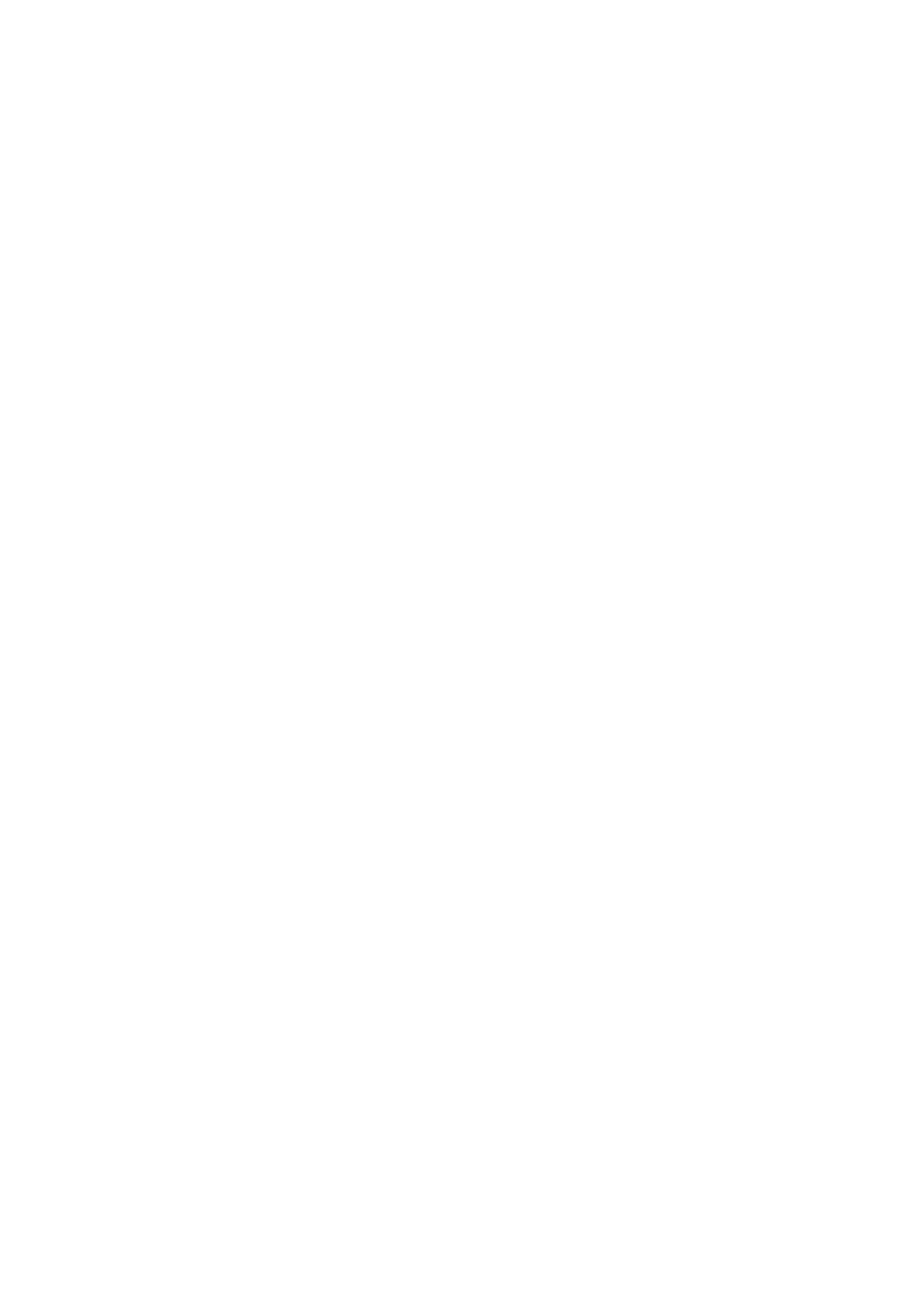## <span id="page-2-0"></span>**Abstract**

Separable equivalence of algebras was introduced by Markus Linckelmann in [Lin11b] and may be considered as an extension to the more well-known concepts of Morita, stable and derived equivalence. We will generalise the idea of separable equivalence of algebras to additive categories and demonstrate how a separable equivalence between algebras provides separable equivalences between several related categories.

We will prove that there are several properties of an algebra that are invariant under separable equivalence. Specifically we show that if two algebras are separably equivalent then they must have the same complexity. We also show that the representation type of an algebra is preserved, including the finer grain classes of domestic and polynomial growth.

Finally, if *G* is a finite group with elementary abelian Sylow *p*-subgroup *P*, then we use the separable equivalence of *kG* and *kP* to provide an upper bound for the representation dimension of *kG*, where *k* is an algebraically closed field of characteristic *p*.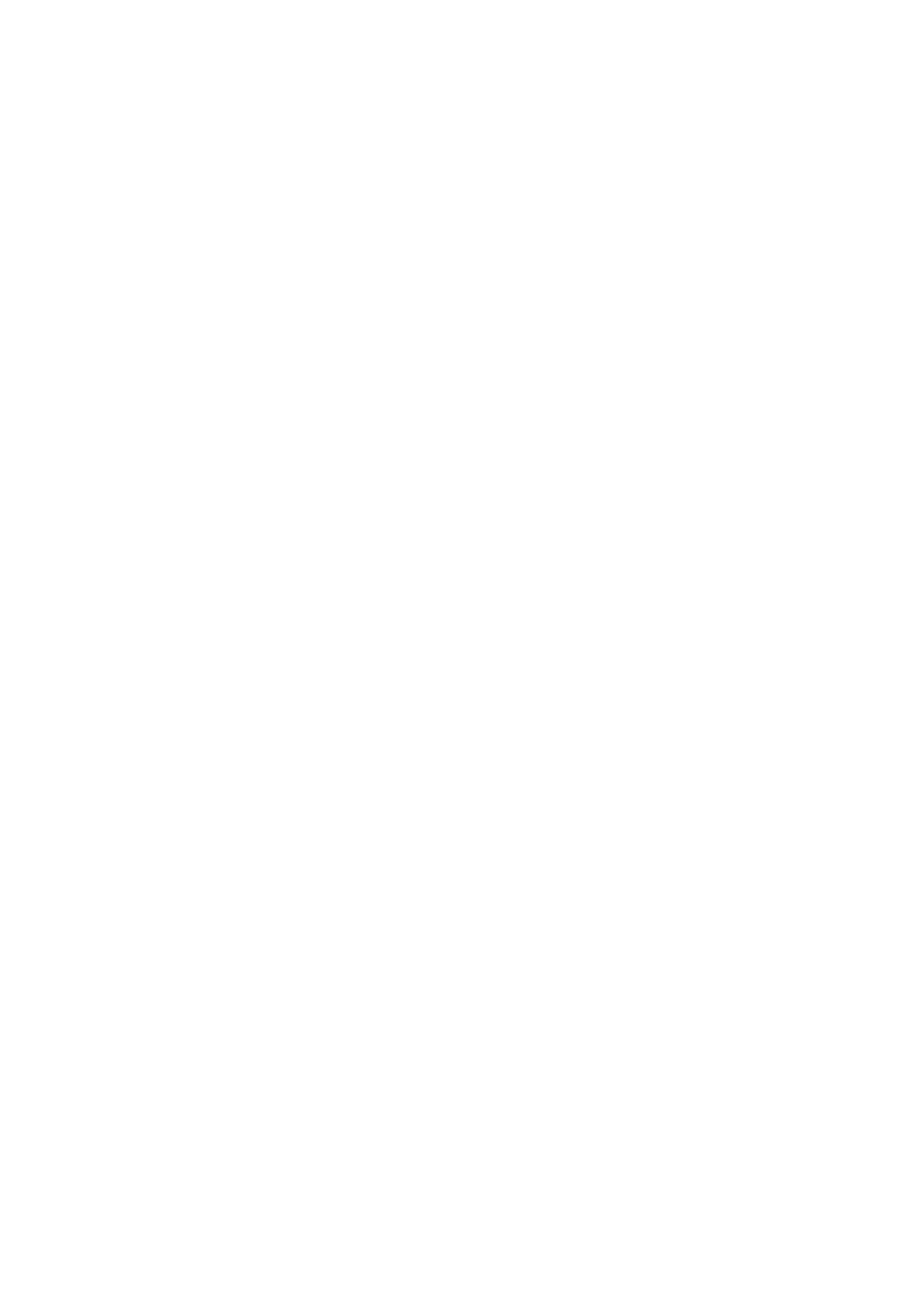## <span id="page-4-0"></span>**Acknowledgements**

I would like to first thank my supervisor Jeremy Rickard. He has been a great support academically and a very entertaining pub companion. I cannot imagine how I would have made it through the last 4 years without him. I would however like to take this opportunity to remind him that he still owes me a yard of ale.

Thanks to EPSRC for providing the funding that made this research possible.

I have had many interesting and useful discussions with people in the School of Mathematics but I would like to give special thanks to Andrew Poulton and Martin Hauge for their extensive and continuing support. Thanks also to those who have shared an office with me over the years as they made the environment fun even when the work was at its hardest. I should also apologise to those same people for my disruptive influence; the work will no doubt be much easier in my absence.

My time in Bristol has been fantastic and this is mostly due to all the friends I have made along the way. Thanks to the Latin and Ballroom dance society for being a second family to me; and to Catherine and Charlie for putting up with such a difficult dance partner.

Finally and most importantly, thanks to my parents for making me and my four wonderful brothers: I love you all.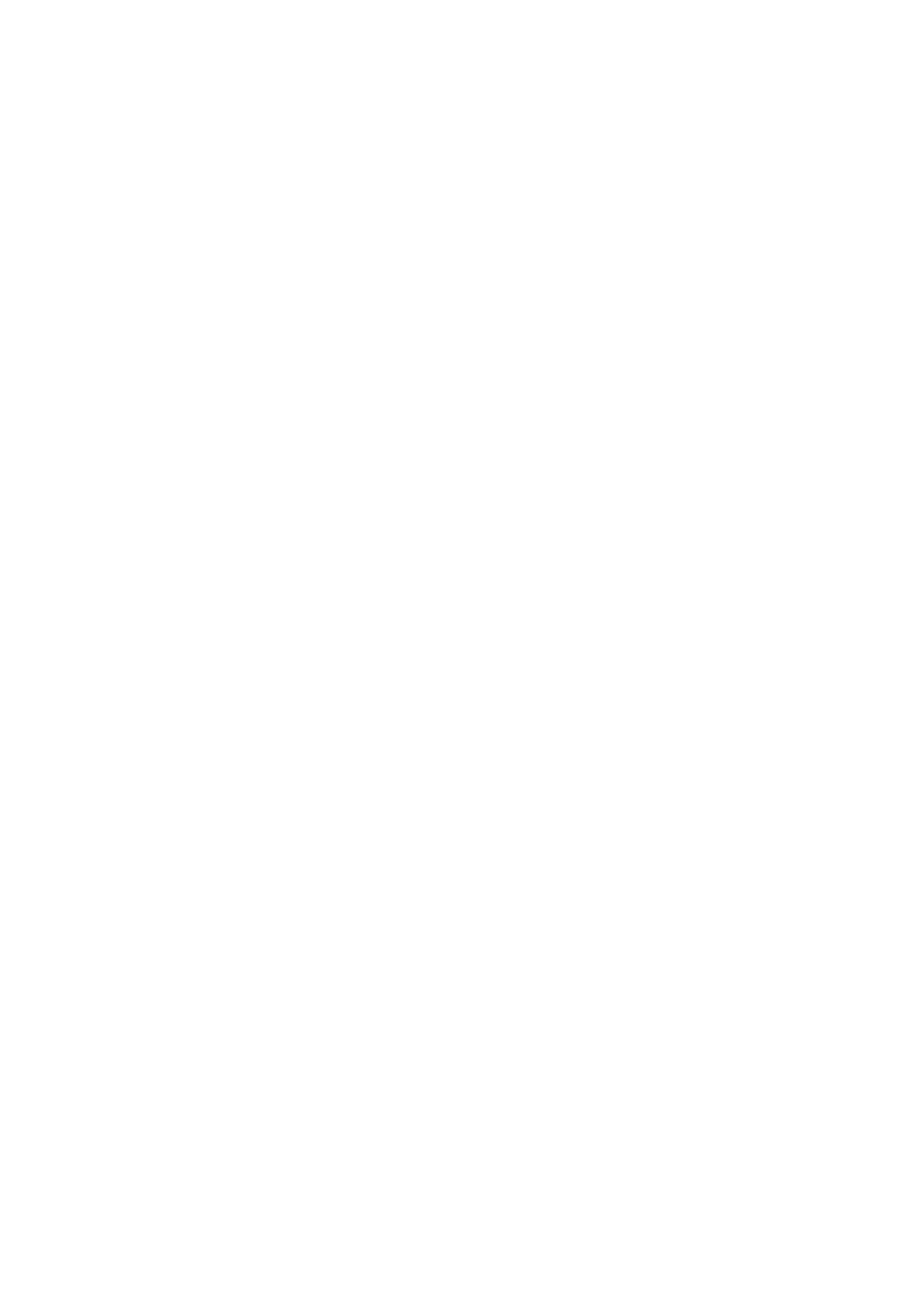# <span id="page-6-0"></span>**Author's Declaration**

I declare that the work in this dissertation was carried out in accordance with the requirements of the University's Regulations and Code of Practice for Research Degree Programmes and that it has not been submitted for any other academic award. Except where indicated by specific reference in the text, the work is the candidate's own work. Work done in collaboration with, or with the assistance of, others, is indicated as such. Any views expressed in the dissertation are those of the author.

Signature: . . . . . . . . . . . . . . . . . . . . . . . . . . . . . Date: . . . . . . . . . . . . . . . . . . . . . . . . . . . . .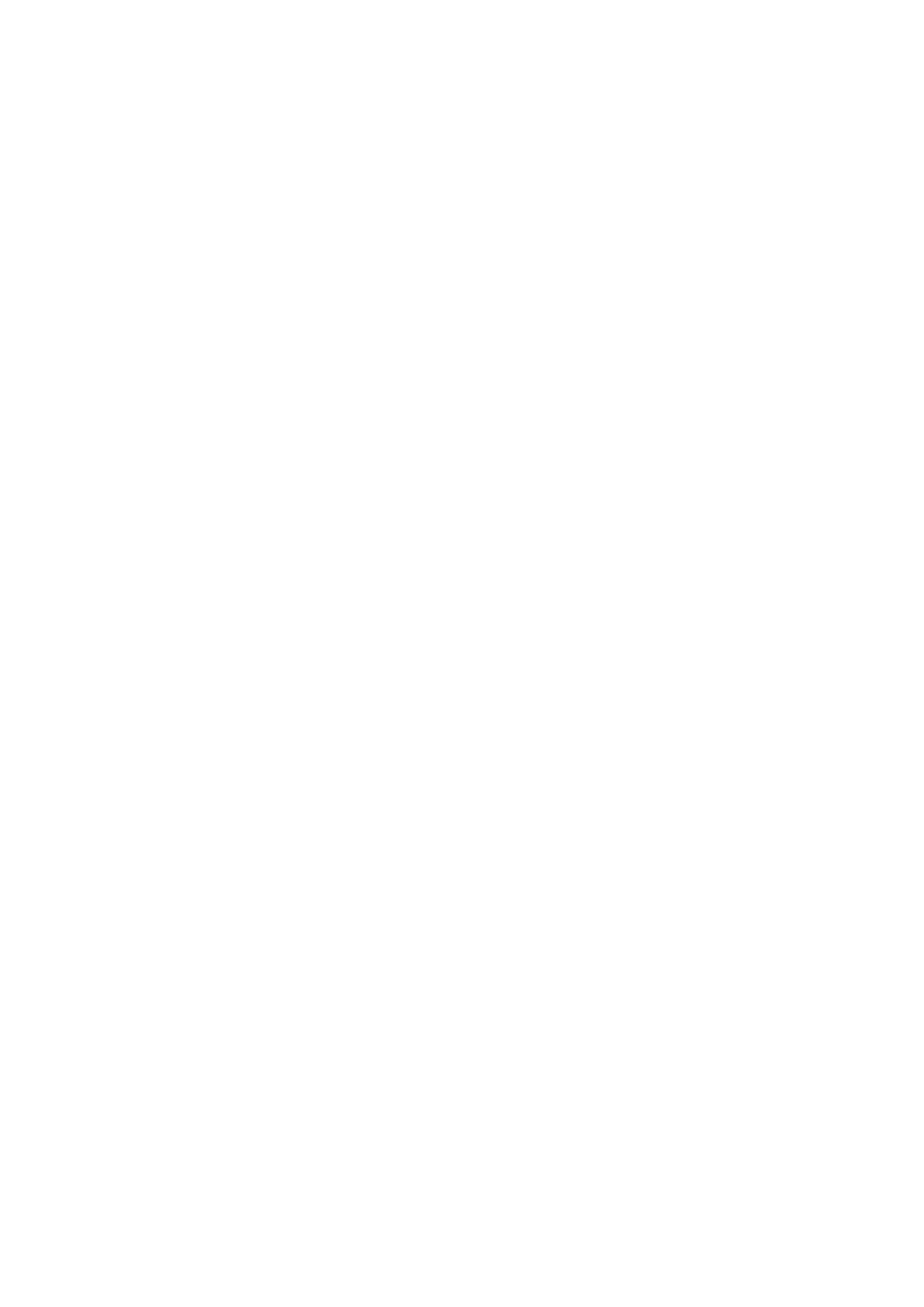# **Contents**

|              | Abstract<br>iii<br>Acknowledgements<br>V |                             |     |  |  |  |
|--------------|------------------------------------------|-----------------------------|-----|--|--|--|
|              |                                          |                             |     |  |  |  |
|              |                                          | <b>Author's Declaration</b> | vii |  |  |  |
| $\mathbf{1}$ | Introduction                             |                             |     |  |  |  |
| $\mathbf{2}$ | <b>Basic concepts</b>                    |                             |     |  |  |  |
|              | 2.1                                      |                             | 5   |  |  |  |
|              | 2.2                                      |                             | 7   |  |  |  |
|              | 2.3                                      |                             | 10  |  |  |  |
|              | 2.4                                      |                             | 16  |  |  |  |
|              | 2.5                                      |                             | 18  |  |  |  |
| 3            | <b>Equivalence of algebras</b>           |                             |     |  |  |  |
|              | 3.1                                      |                             | 25  |  |  |  |
|              | 3.2                                      |                             | 26  |  |  |  |
|              | 3.3                                      |                             | 30  |  |  |  |
| 4            | Separable equivalence                    |                             |     |  |  |  |
|              | 4.1                                      |                             | 38  |  |  |  |
|              | 4.2                                      |                             | 41  |  |  |  |
| 5            | <b>Representation type</b>               |                             |     |  |  |  |
|              | 5.1                                      |                             | 49  |  |  |  |
|              | 5.2                                      |                             | 51  |  |  |  |
|              | 5.3                                      |                             | 53  |  |  |  |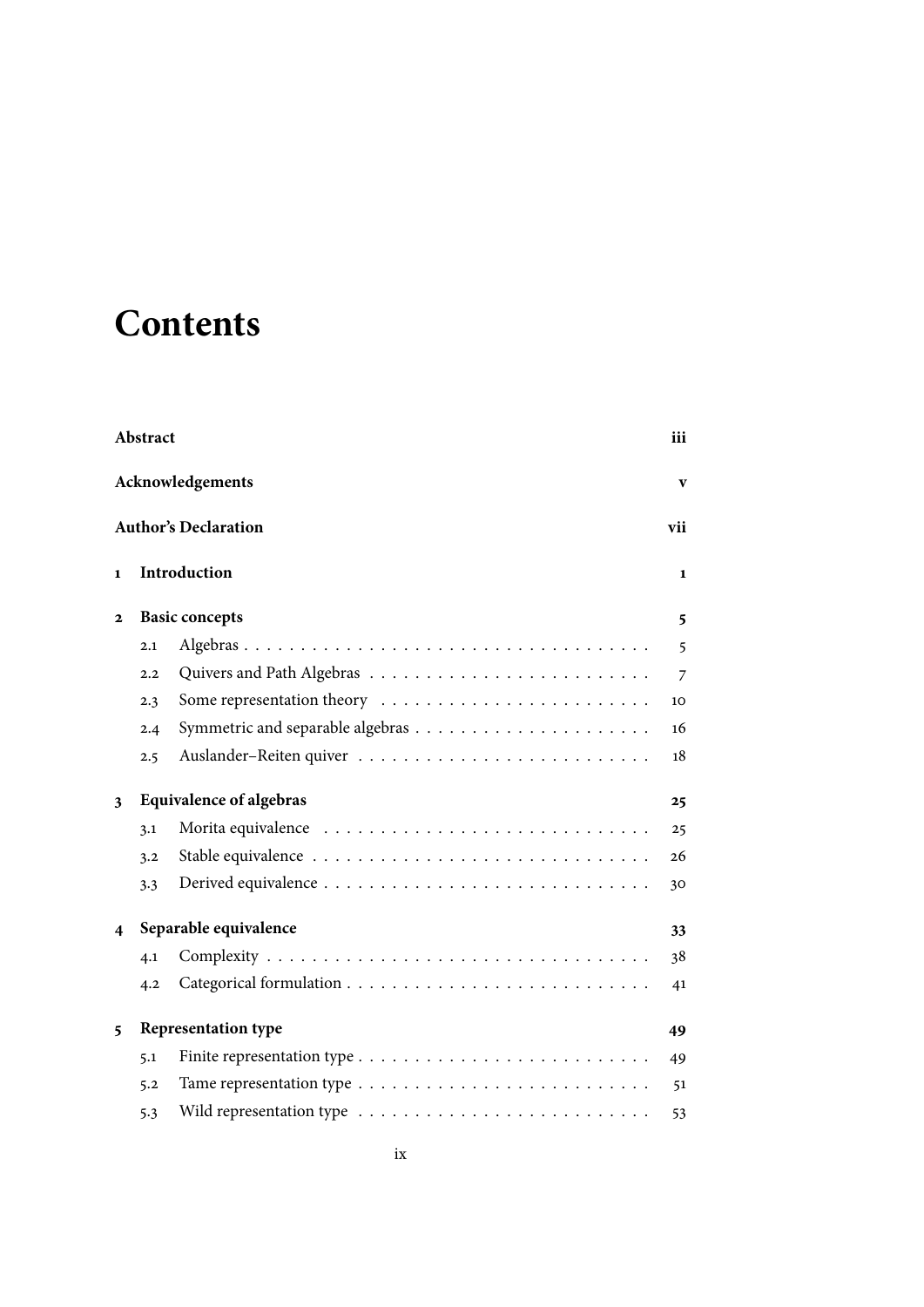|              | 5.4          |                                        | 55  |
|--------------|--------------|----------------------------------------|-----|
|              | 5.5          |                                        | 59  |
|              | 5.6          |                                        | 65  |
| 6            |              | <b>Representation dimension</b>        | 73  |
|              | 6.1          |                                        | 75  |
|              | 6.2          |                                        | 76  |
|              | 6.3          |                                        | 86  |
|              | 6.4          |                                        | 90  |
| $\mathbf{A}$ |              | Magma code                             | 95  |
| B            |              | <b>Calculated resolutions</b>          | 107 |
|              | B.1          |                                        | 107 |
|              | B.2          |                                        | 107 |
|              | B.3          |                                        | 108 |
|              | B.4          |                                        | 108 |
|              | B.5          |                                        | 109 |
|              | <b>B.6</b>   |                                        | 111 |
|              | B.7          |                                        | 113 |
|              | B.8          |                                        | 125 |
|              | B.9          |                                        | 129 |
|              | <b>B.10</b>  | $C_2 \times C_2 \times C_2 \times C_2$ | 136 |
|              | B.11         |                                        | 138 |
|              |              |                                        | 138 |
|              |              |                                        | 139 |
|              | Bibliography |                                        | 143 |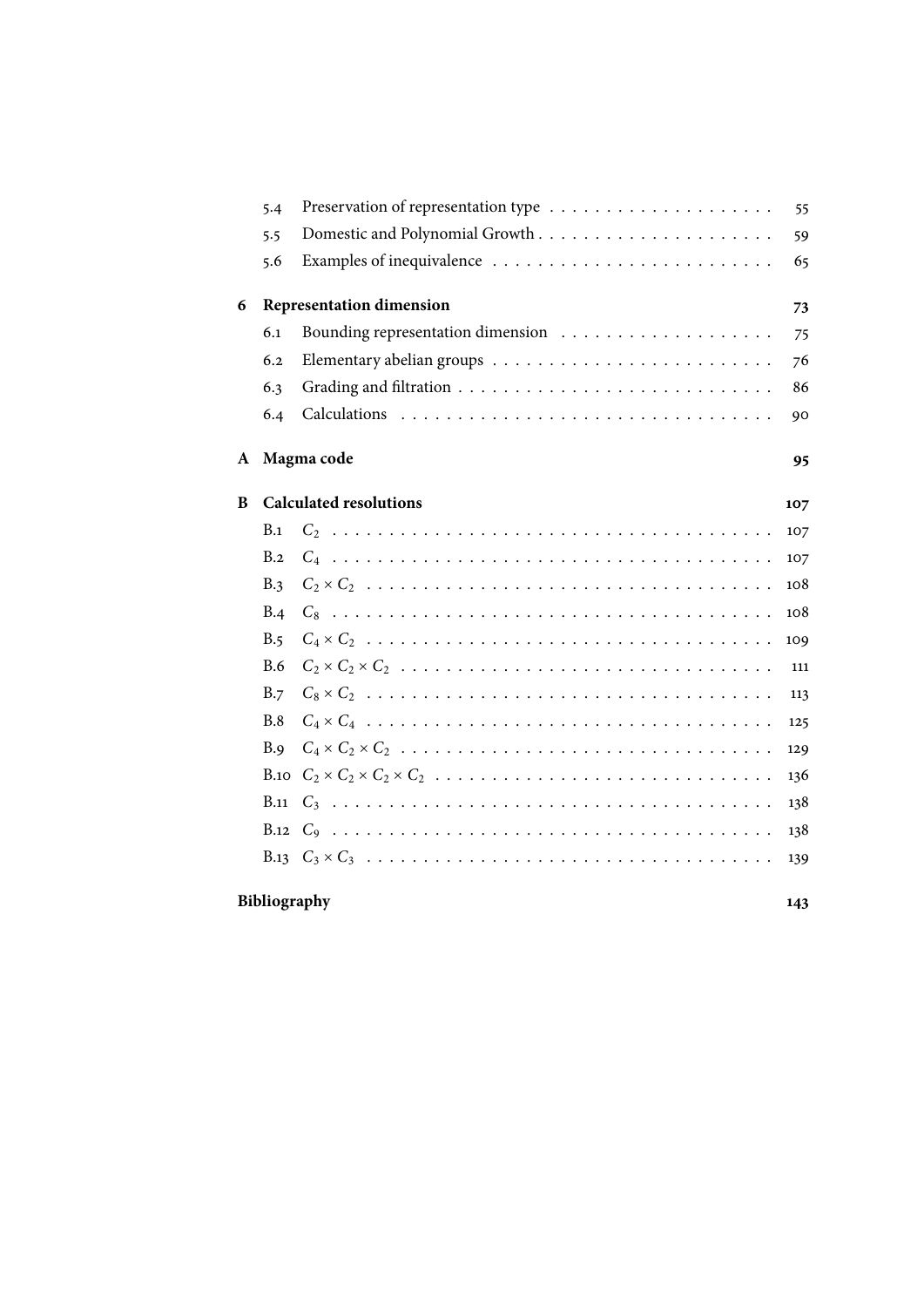## <span id="page-10-0"></span>**1 Introduction**

In the area of representation theory we hope to gain an understanding of an algebra through its possible actions on abelian groups. Such an abelian group (upon which the algebra acts) is called a module for the algebra and so we may equally say that representation theory is the study of the algebra's module category. It follows that two algebras are the same, from the point of view of representation theory, if their module categories are equivalent. When this is the case the algebras are called Morita equivalent, after Kiiti Morita who did much of the early work in this area (see [Mor58]). In chapter 2 we recall some preliminary results in the representation theory of algebras.

Starting from the module category we may define other categories of importance: the stable category and the derived category. Through equivalences of these categories we may [d](#page-14-0)efine the concepts of stably equivalent and derived equivalent algebras. We may think of stable equivalence as a generalisation of derived equivalence and similarly, derived equivalence as a generalisation of Morita equivalence. These ideas are covered in greater detail in chapter 3.

The notion of separable equivalence was introduced by Markus Linckelmann in [Lin11b] and in many ways we may consider this idea as a generalisation of the previously mentioned equivalences. [The](#page-34-0) main difference between separable equivalence and its predecessors is that separable equivalence is not defined in terms of an equivalence of categories but rather from a pair of bimodules. We first introduce Linckelmann's definition of separable equivalence in chapter 4 and then give a new generalisation of the idea for additive categories (see definition 4.16). We go on to show how a separable equivalence between two algebras provides us with further separable equivalences between related categories and use these id[ea](#page-42-0)s to demonstrate new ways in which we may show algebras are not separably equivalen[t.](#page-52-0)

The subject of chapter 5 is the representation type of an algebra, which is a measure of the complexity of the algebra's module category. An algebra of finite-type has

[Mor58] Morita, *Duality for modules and its applications to the theory of rings with minimum condition*, Sci. Rep. Tokyo Kyoiku Daigaku Sect. A **6** (1958), 83–142

[Lin11b] Linckelmann, *Finite generation of Hochschild cohomology of Hecke algebras of finite classical type in characteristic zero*, Bull. Lond. Math. Soc. **43** (2011), no. 5, 871–885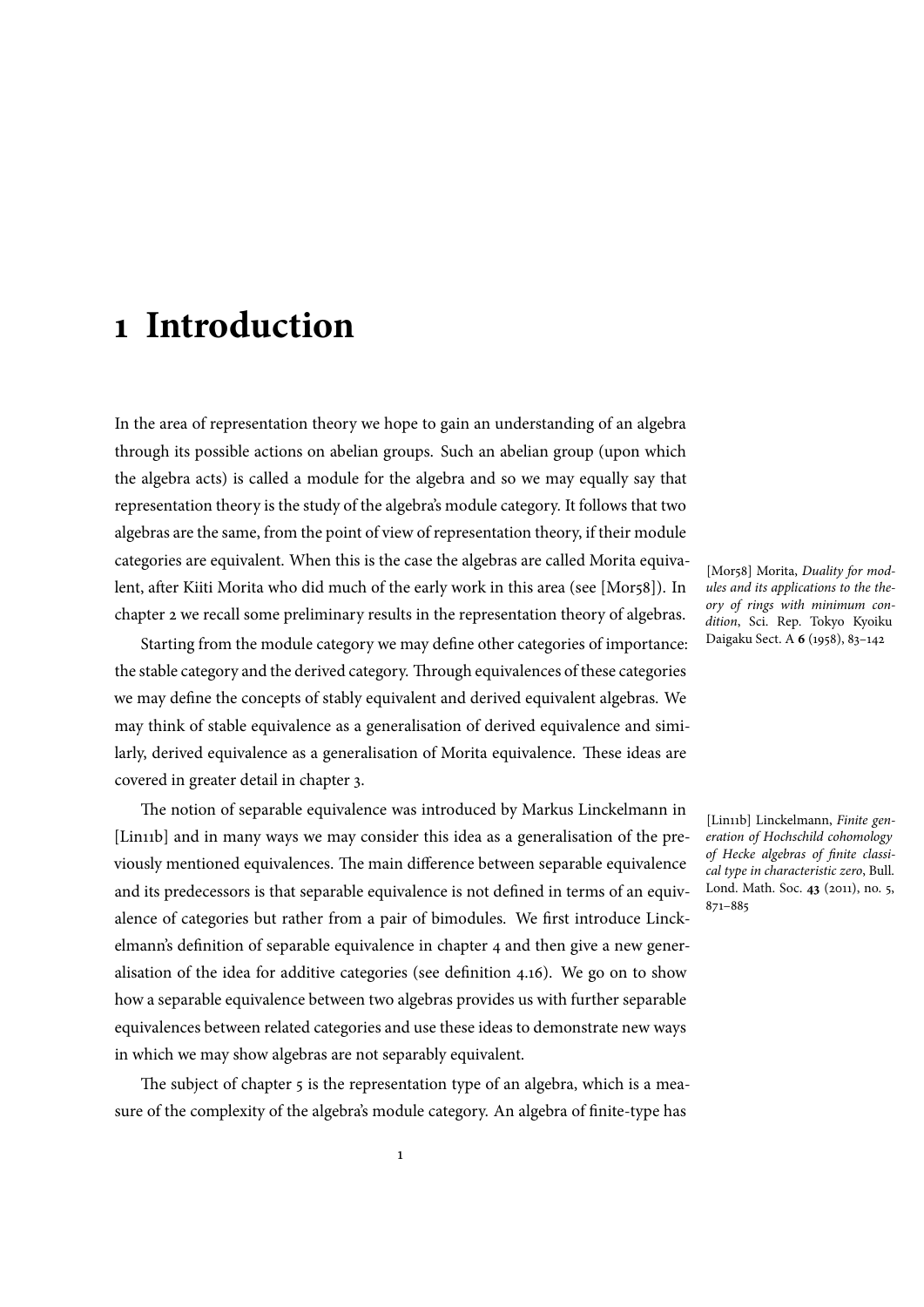only finitely many isomorphism classes of indecomposable modules. To properly describe an algebra of wild-type we would need families of modules with arbitrarily large numbers of parameters. In between these two types we have algebras of tame representation type, where only 1-parameter families are required. Ju. A. Drozd proved the remarkable theorem in [Dro80] (or [Dro77] if you prefer Russian) that these three are the only possible types. Linckelmann showed in [Lin11b] that if symmetric algebras are separably equivalent then they have the same representation type. In chapter 5 we generalise this result to arbitrary algebras and go on to show that separable equivalence also preserves the subdivisions of tame: domestic and polynomial growth (see theorems 5.7 and 5.18).

#### **Theorem:**

If *A* [and](#page-68-1) *B* a[re se](#page-73-0)parably equivalent algebras over an algebraically closed field *k* then:

- (a) *A* is of finite type if and only if *B* is of finite type;
- (b) *A* is domestic if and only if *B* is domestic;
- (c) *A* is of polynomial growth if and only if *B* is of polynomial growth;
- (d) *A* is of tame representation type if and only if *B* is of tame representation type;
- (e) *A* is of wild representation type if and only if *B* is of wild representation type.

Related to the representation type of an algebra is its representation dimension. Maurice Auslander introduced the idea of representation dimension in [Aus71] to measure how far an algebra is from being of finite representation type. In the final chapter we give the definition of representation dimension. Focusing on elementary abelian groups *P*, we define a generator *M* of *kP* and calculate an upper bound for the global dimension of End(*M*). We then show that if *G* is any finite group w[ith a](#page-82-0) [Sylow](#page-82-0) *p*-subgroup isomorphic to *P* then the separable equivalence between *kP* and *kG* means that the global dimension of the endomorphism ring of *M* is an upper bound for the representation dimension of *kG* (see theorem 6.18).

[Dro80] Drozd, *Tame and wild matrix problems*, Representation theory, II (Proc. Second Internat. Conf., Carleton Univ., Ottawa, Ont., 1979), Lecture Notes in Math., vol. 832, Springer, Berlin, 1980, pp. 242–258

[Dro77] Drozd, *Tame and wild matrix problems*, Matrix problems (Russian), Akad. Nauk Ukrain. SSR Inst. Mat., Kiev, 1977, pp. 104– 114

[Lin11b] Linckelmann, *Finite generation of Hochschild cohomology of Hecke algebras of finite classical type in characteristic zero*, Bull. Lond. Math. Soc. **43** (2011), no. 5, 871–885

[Aus71] Auslander, *Representation dimension of Artin algebras*, Queen Mary College Mathematics Notes (1971), 70,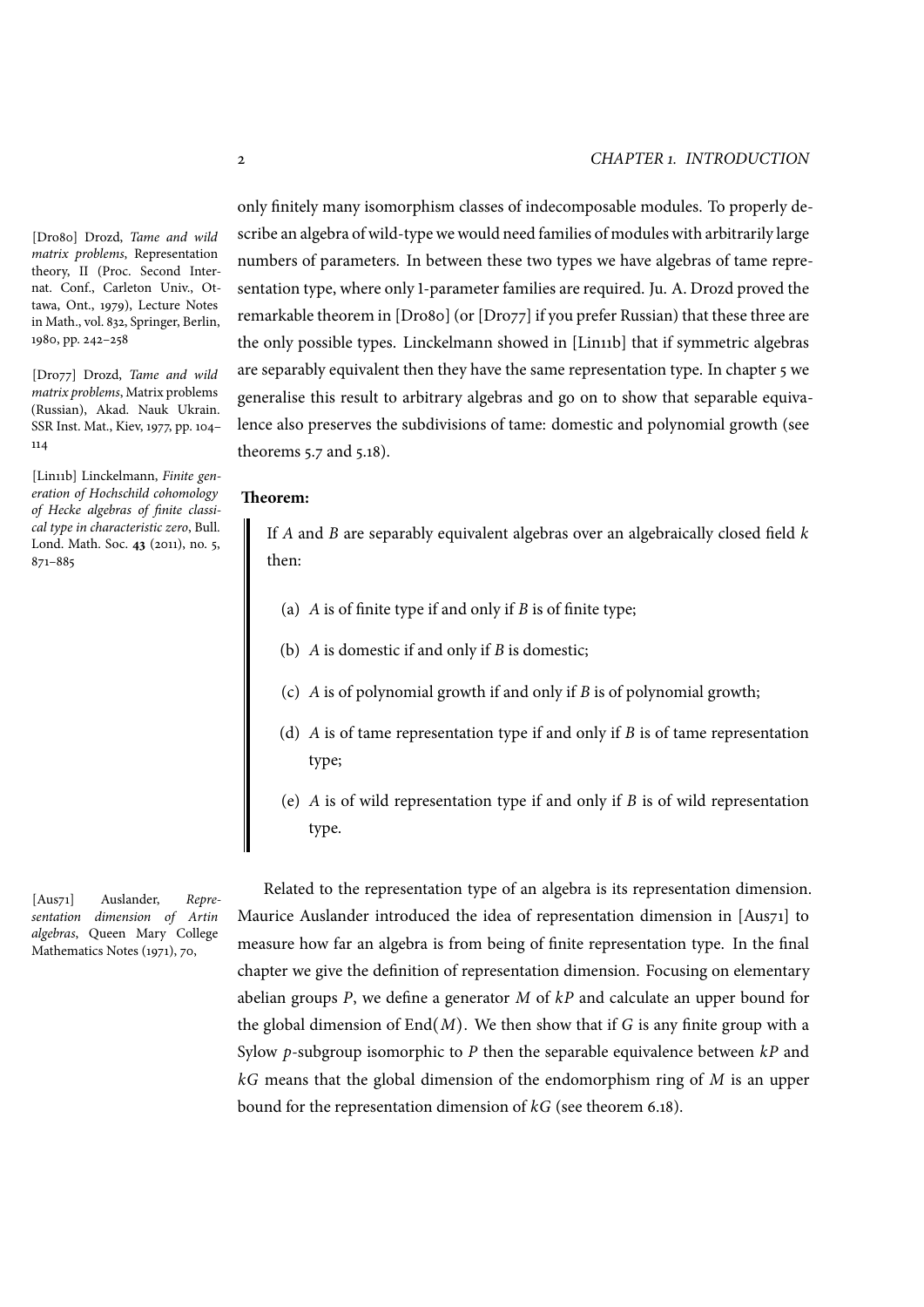### **Theorem:**

If *G* is a group with elementary abelian Sylow *p*-subgroup *P*, and *k* is an algebraically closed field of characteristic *p* then

rep dim  $kG \leq |P|$ .

Using the same ideas we are also able to calculate explicit bounds for the representation dimension of group algebras of groups with small order Sylow 2- or 3 subgroups. We rely heavily on computational methods and *Magma* for these calculations.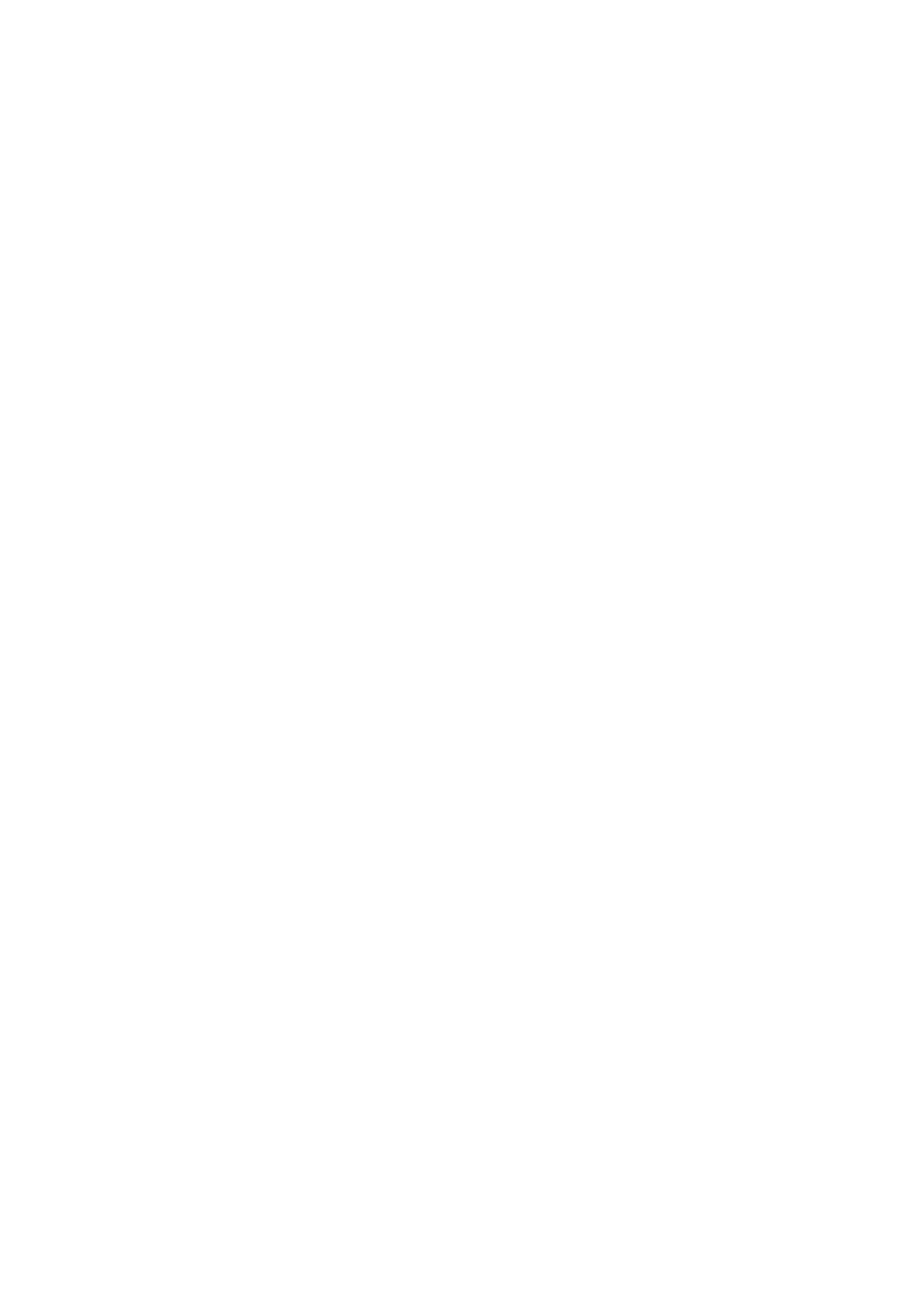## <span id="page-14-0"></span>**2 Basic concepts**

In this chapter we present some fundamental concepts of the representation theory of finite dimensional algebras. We will also establish some conventions and notation that will be in use throughout the remainder of the text. A thorough understanding of this material will be essential for the reader who wishes to gain insight from any of the remaining chapters.

#### **Conventions**

- All rings considered are associative and unital unless specifically stated otherwise.
- Similarly, unless we specify otherwise, all groups will be finite and written multiplicatively.
- All *R*-modules will be finitely generated over *R* unless we specify otherwise.
- The notation  $_{R}L$ ,  $M_{S}$ ,  $_{R}N_{S}$  denotes that *L* is a left *R*-module, *M* is a right *S*module and *N* is a left *R*–right *S*–bimodule.
- At times we will use categorical ideas: the reader should be familiar with categories, functors, natural transformations and adjunctions.
- All the categories, functors and natural transformations we consider are additive. In fact most of the time the context will involve a commutative ring *R* or a field *k*, in which case categories will be *R*-additive or *k*-additive respectively.

## <span id="page-14-1"></span>**2.1 Algebras**

We begin with the definition of a general (associative) algebra, however most of the time we will be assuming our algebras are finite dimensional over a field.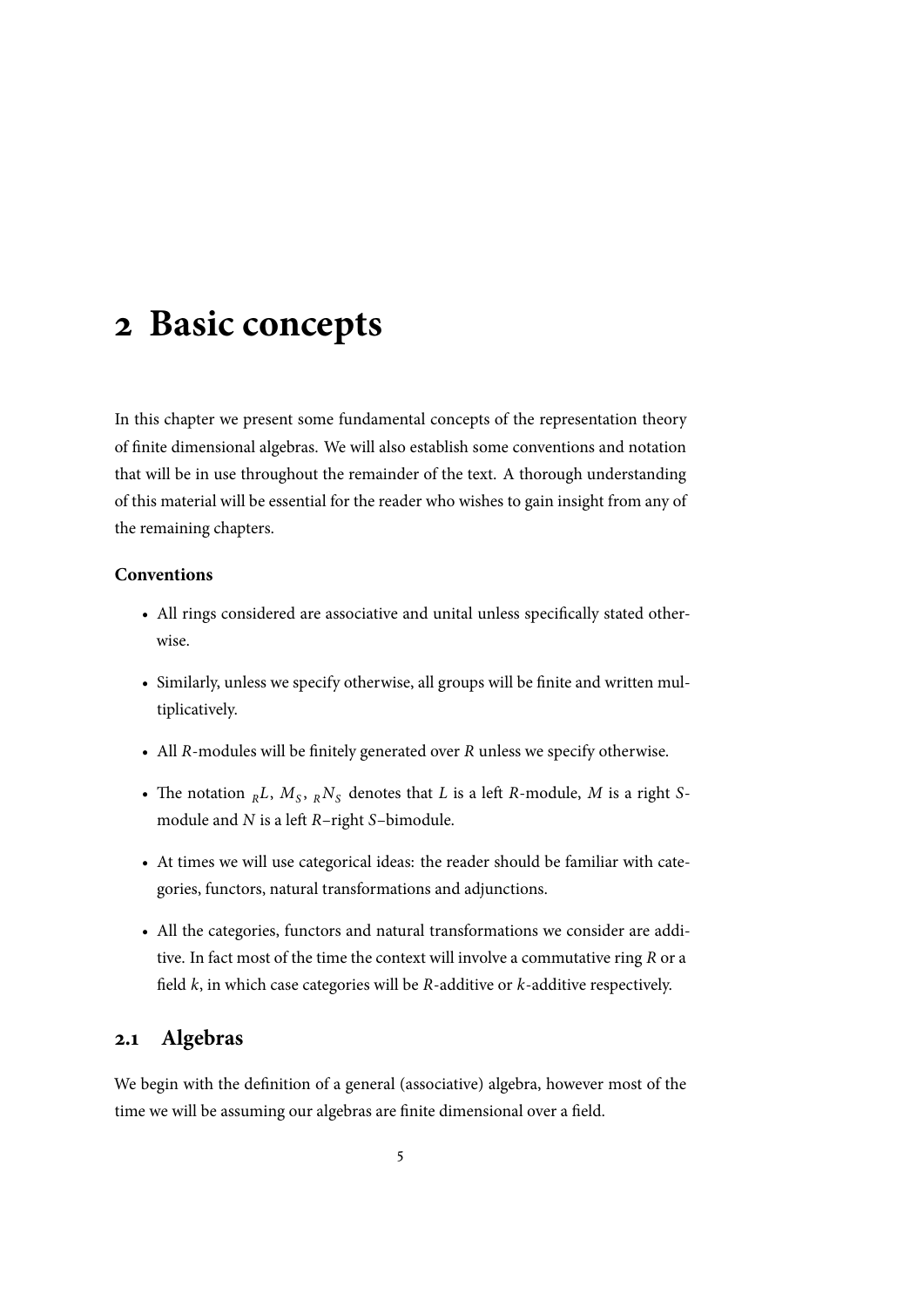**Definition 2.1** (Algebra)**.** Let *R* be a commutative ring (with identity). An *R-algebra* is a ring *A* that is itself an *R*-module in such a way that the ring and module multiplications commute:

$$
(ab)r = a(br) = (ar)b \qquad \text{for all } a, b \in A \text{ and } r \in R.
$$

As stated above we will often be dealing with algebras over a field *k*, in which case we will refer to *A* as a *k*-algebra. In this instance we can replace the term *R*-module in the definition with *k*-vector space.

We present here three of the more commonly occurring examples of algebras: *Group Algebras*, *Polynomial Algebras* and *Path Algebras*. The last of these requires some further definitions and so there will be a brief digression before it is presented.

#### **Group and Polynomial Algebras**

Let *G* be a (finite) group and *k* a field. We define the *group algebra kG*, to be the free vector space over *G*:

$$
kG = \{ \sum_{g \in G} \lambda_g g \, | \, \lambda_g \in k \}.
$$

The multiplication is then given by linearly extending the multiplication of the group. The unit of this algebra is  $1_{k} = 1_{k} 1_{G}$ , where  $1_{k}$  is the unit of the field *k* and  $1_{G}$  is the identity in the group *G*; where there is no ambiguity the subscripts will be dropped.

The standard polynomial ring  $k[X_1, \ldots, X_n]$  over a field  $k$  is an infinite dimensional *k*-algebra. We may obtain a finite dimensional factor algebra from the polynomial ring by taking the quotient by an ideal that contains a (positive) power of each indeterminate. For instance the algebra  $k[X]/(X^n)$  is *n*-dimensional.

If *k* is a field of characteristic *p* we have an isomorphism between the *p*dimensional truncated polynomial algebra and the group algebra for the cyclic group with *p* elements,  $C_p = \langle g | g^p \rangle$ .

$$
kC_p \xrightarrow{\sim} \frac{k[X]}{(X^p)}
$$
  

$$
g \mapsto X-1
$$

where  $(X^p)$  is the ideal of  $k[X]$  generated by the monomial  $X^p$ .

In fact for any abelian *p*-group we have an isomorphism of the group algebra to a factor algebra of a polynomial ring. Specifically, if we have  $G = C_{p^{r_1}} \times C_{p^{r_2}} \times \ldots \times C_{p^{r_n}}$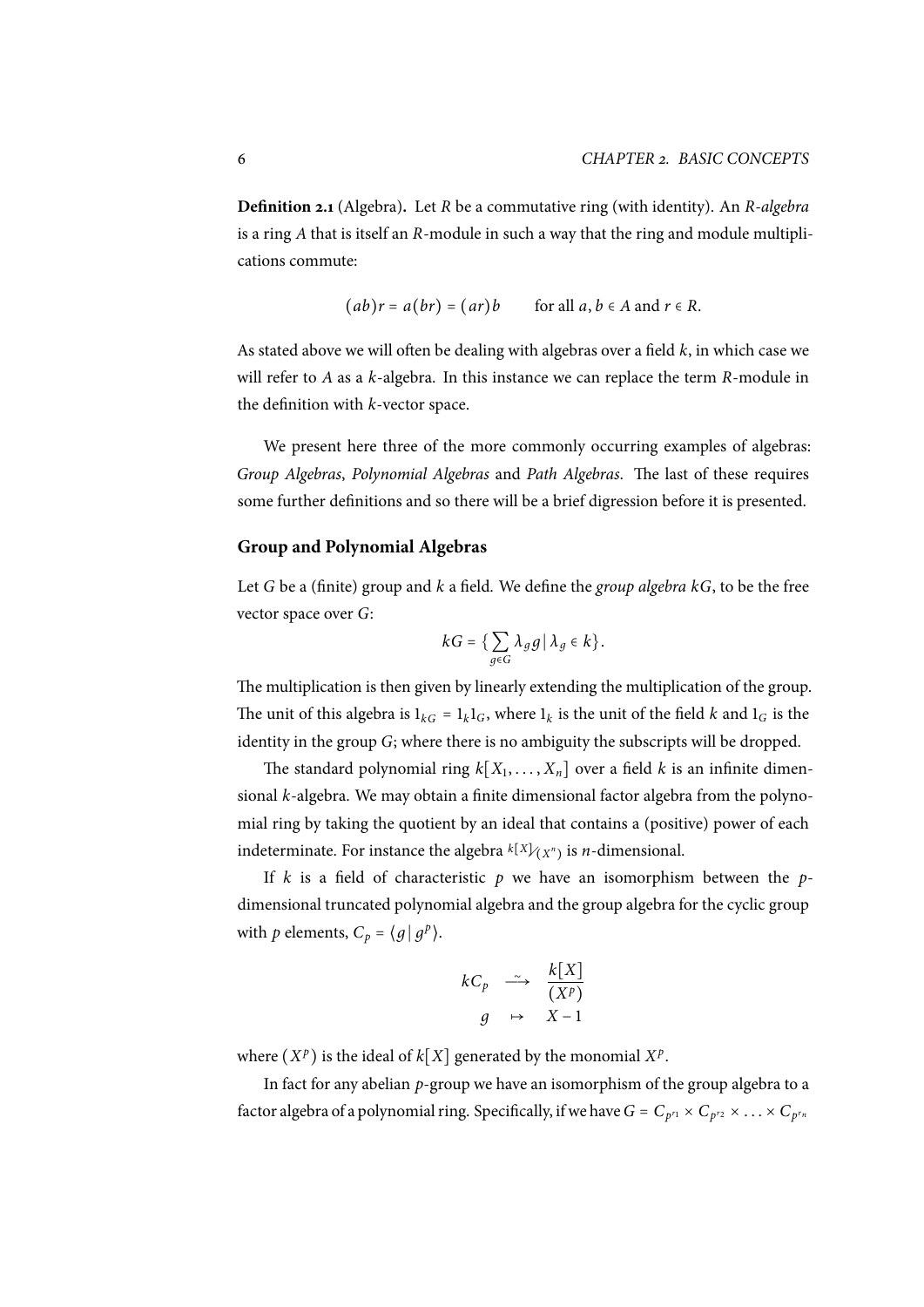for some positive integers  $r_i$  and we denote by  $q_i$  a generator for the *i*-th cyclic group then we have an isomorphism

$$
kG \longrightarrow \frac{k[X_1, X_2, \dots, X_n]}{\left(X_1^{p^{r_1}}, X_2^{p^{r_2}}, \dots, X_n^{p^{r_n}}\right)}
$$
  

$$
g_i \rightarrow X_i - 1.
$$

## **2.2 Quivers and Path Algebras**

<span id="page-16-0"></span>Path algebras provide a particularly convenient source of examples of algebras. These are defined with reference to a type of directed graph known as a quiver. In addition to the quiver itself we may place relations on the paths; in this case case we essentially obtain a factor algebra of the full path algebra. In the next section we will see that every finite-dimensional algebra over an algebraically closed field is (Morita) equivalent to a path algebra with relations (see theorem 2.15), demonstrating the importance of this particular construction.

Throughout this section we will restrict ourselves to the case of path algebras over a field but much of the material can be g[ener](#page-24-0)alised to include all Artin algebras; for further details see [ARS95].

**Definition 2.2** (Quiver). A *quiver*  $Q = (V, E)$  is a directed graph. We define the maps  $s: E \to V$  and  $t: E \to V$  to be the source and target maps. If  $\alpha \in E$  is an arrow from  $e_1 \in V$  to  $e_2 \in V$  then  $s(\alpha) = e_1$  and  $t(\alpha) = e_2$ .

**Definition 2.3** (Path). A *path* in a quiver *Q* is either a sequence of arrows  $p = \alpha_1 \dots \alpha_n$ with  $t(\alpha_i) = s(\alpha_{i+1})$  for each  $1 \leq i < n$  or a vertex  $e_i \in V$ . The paths  $e_i \in V$  are called *trivial paths*. The definitions of *s* and *t* are extended in the obvious way for paths, that is the source of the first arrow in the path or the target of the last.

**Definition 2.4** (Path algebra)**.** The *path algebra* for a quiver *Q* over a field *k*, denoted *kQ*, is the *k*-vector space with basis the set of all paths. The ring multiplication is given by concatenation of paths, if this makes sense, and is zero otherwise. This is then extended linearly in the obvious way. Explicitly for basis elements  $p = \alpha_1 \dots \alpha_m$ 

[ARS95] Auslander, Reiten, and Smalø, *Representation theory of Artin algebras*, Cambridge Studies in Advanced Mathematics, vol. 36, Cambridge University Press, Cambridge, 1995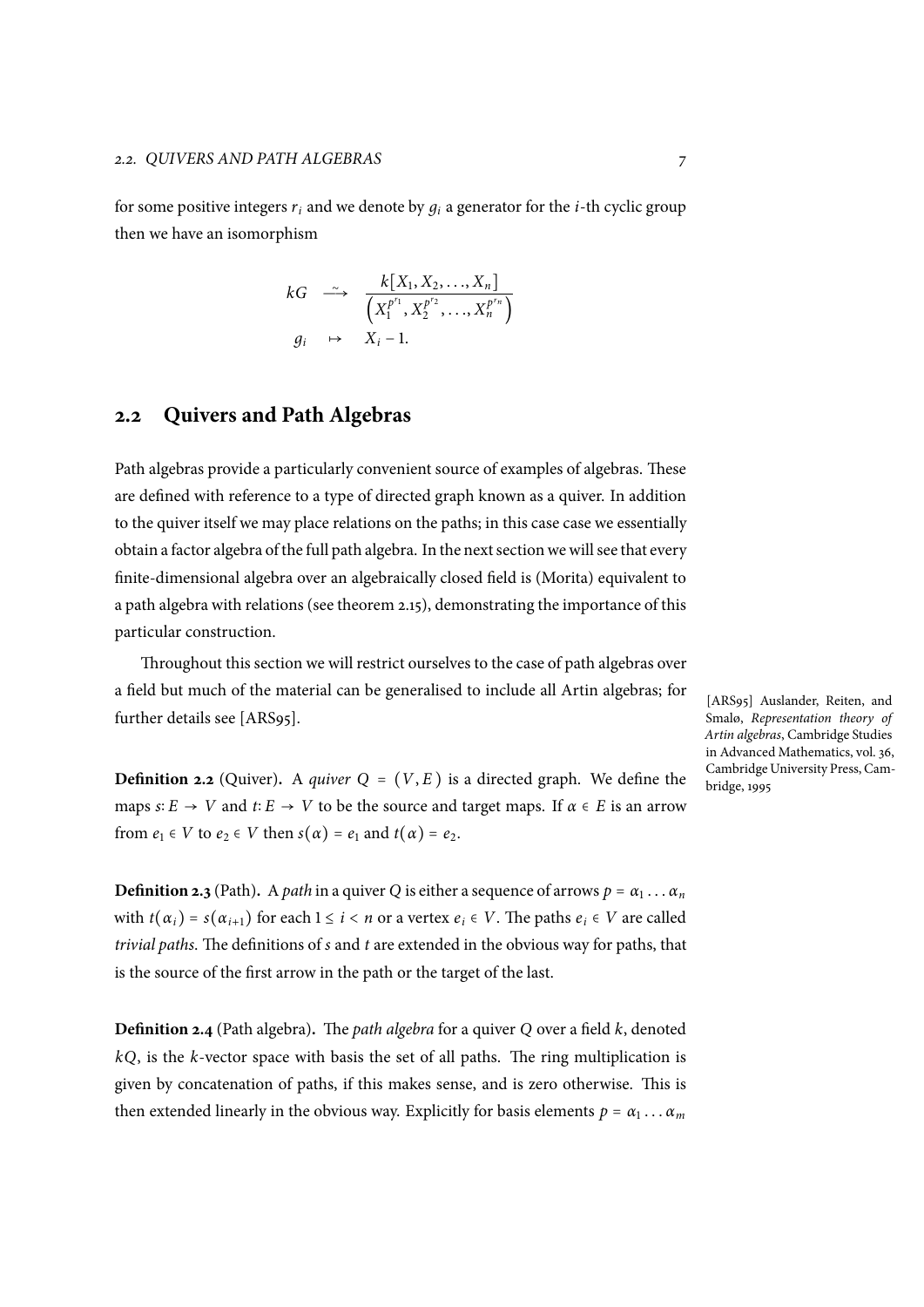and  $q = \beta_1 \dots \beta_n$  in  $kQ$  the multiplication  $pq$  is defined as

$$
pq = \begin{cases} \alpha_1 \dots \alpha_m \beta_1 \dots \beta_n & \text{if } t(\alpha_m) = s(\beta_1) \\ p & \text{if } q = e_{t(p)} \\ q & \text{if } p = e_{s(q)} \\ 0 & \text{otherwise} \end{cases}
$$

Note that if *Q* has finitely many vertices then the identity element of *kQ* is

$$
1=\sum_{i\in V}e_i
$$

a sum of orthogonal idempotents.

*Example.* Consider the quiver *Q*,

$$
\bullet \bigcirc \alpha
$$

The paths are  $e, \alpha^1, \alpha^2, \ldots$  and we have an isomorphism

$$
kQ \xrightarrow{\sim} k[X]
$$
  

$$
\alpha \mapsto X
$$

We are now in a position to consider relations amongst the paths of the quiver. In the simplest case this will amount to setting certain paths to be zero however more complicated relations are of course permitted. In order for the relations to make sense we will require that all paths involved in a given relation be between the same two vertices (and in the same direction).

**Definition 2.5** (Quiver with relations)**.** A *relation* on a quiver *Q* is a *k*-linear sum of paths from a vertex *a* to a vertex *b*. That is  $\sigma = \sum_{n} \lambda_n p_n \in kQ$  with  $\lambda_n \in k$ and  $a = s(p_n)$  and  $b = t(p_n)$  for all *n*. If  $\{\sigma_i | i \in I\}$  is a set of relations then the pair (*Q*, {*σ<sup>i</sup>* <sup>∣</sup> *<sup>i</sup>* <sup>∈</sup> *<sup>I</sup>*}) is a *quiver with relations* and its associated algebra is the quotient *kQ*⧸⟨*σ<sup>i</sup>* <sup>∣</sup> *<sup>i</sup>*∈*I*⟩.

If we let *J* be the ideal generated by the arrows of *Q* then we will mainly consider relations for which  $J^t \leq {\langle \sigma_i | i \in I \rangle} \leq J^2$  for some positive integer *t*. When this is the case we say  $\{\sigma_i \mid i \in I\}$  is a set of *admissible relations*. The requirement that  $J^t$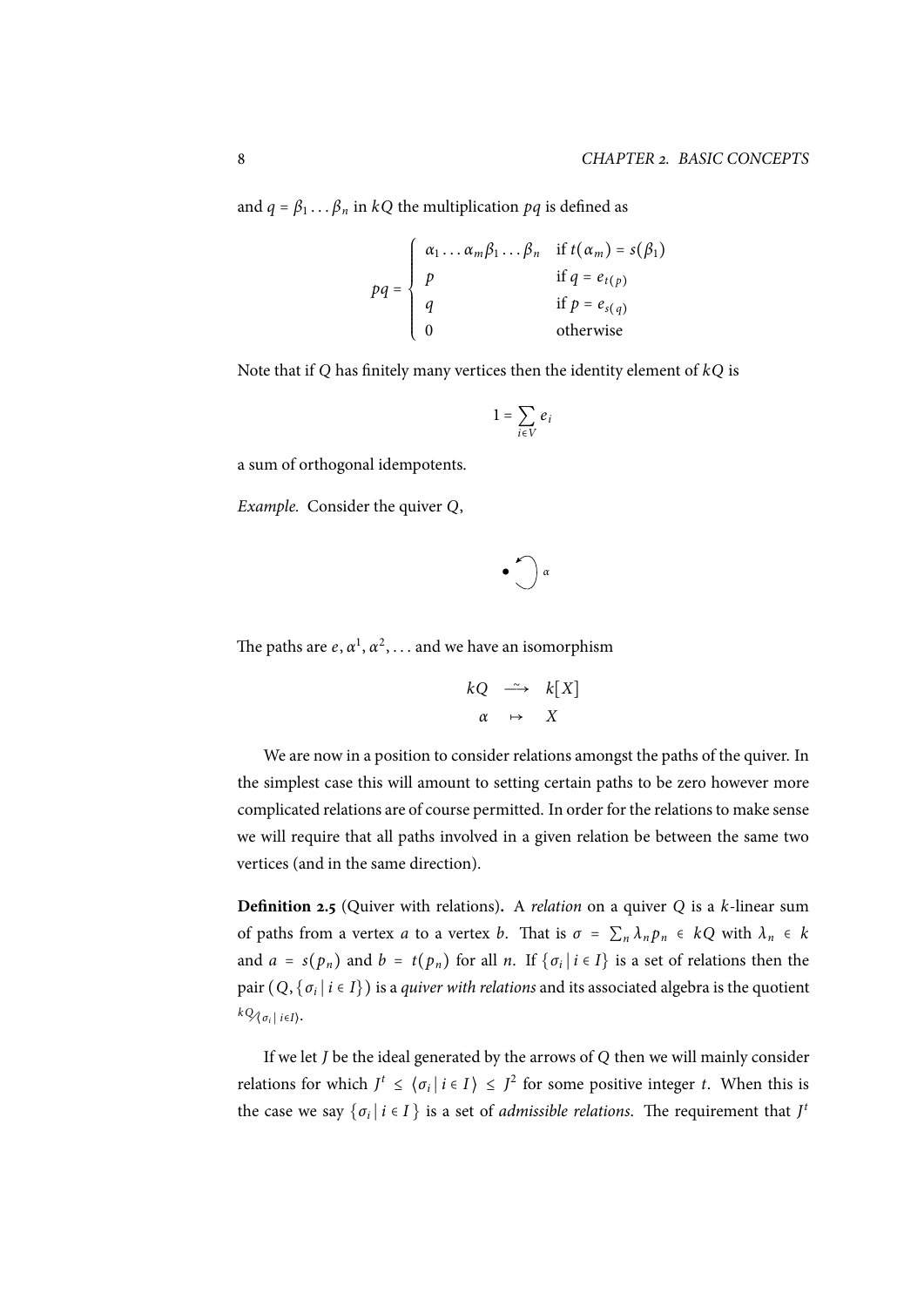is contained in the ideal generated by the relations means that if *Q* is finite then we obtain a finite dimensional quotient algebra. On the other side, if we did not have the ideal contained in  $J^2$ , then we could have obtained the same algebra from a simpler quiver.

Going back to the example we had above: if we take the same quiver *Q*

$$
\bullet \bigcirc \alpha
$$

and impose the relation  $\alpha^n$ , then we obtain an algebra isomorphic to the truncated polynomial ring *<sup>k</sup>*[*X*]⧸(*<sup>X</sup> n* ). As we saw earlier, if our field has characteristic *p* and *n* is equal to a power of  $p$ , then we have an isomorphism from the path algebra of the quiver with relations to that of the group algebra for a cyclic group of order *n*.

We note that a right module for the path algebra can be equivalently interpreted as a set of vector spaces *V<sup>i</sup>* , one for each vertex of the quiver, and a set of linear maps *f*<sub>*α*</sub>, one for each arrow, where  $f_a: V_{s(a)} \to V_{t(a)}$ . If we have relations on the quiver then the linear maps are required to satisfy these relations in the natural way. When thought of in this way a module homomorphism, say from  $(V, f)$  to  $(W, g)$ , is a collection of linear maps  $h_i: V_i \to W_i$  such that for each arrow  $\alpha$ , the square

$$
V_i \xrightarrow{h_i} W_i
$$
  

$$
f_\alpha \downarrow \qquad g_\alpha \downarrow
$$
  

$$
V_j \xrightarrow{h_j} W_j
$$

commutes.

In order to see that this is an alternative description to what we already know of as a module for the algebra we will describe the operations required to move between the interpretations.

If we have the representation given by  $V_i$  and  $f_\alpha$  then let  $V = \bigoplus_i V_i$  be the vector space direct sum of the *V<sup>i</sup>* on which we put the *kQ* action

$$
kQ \longrightarrow \text{End}_{k}(V)
$$
  
\n $e_{i} \longrightarrow \iota_{i}\pi_{i}$   
\n $\alpha_{1}\alpha_{2}...\alpha_{n} \longrightarrow \iota_{t(\alpha_{n})}f_{\alpha_{n}}f_{\alpha_{n-1}}\cdots f_{\alpha_{1}}\pi_{s(\alpha_{1})}$ 

where  $\iota_i$  is the inclusion  $V_i \hookrightarrow V$  and  $\pi_i$  is the projection  $V \rightarrow V_i$ .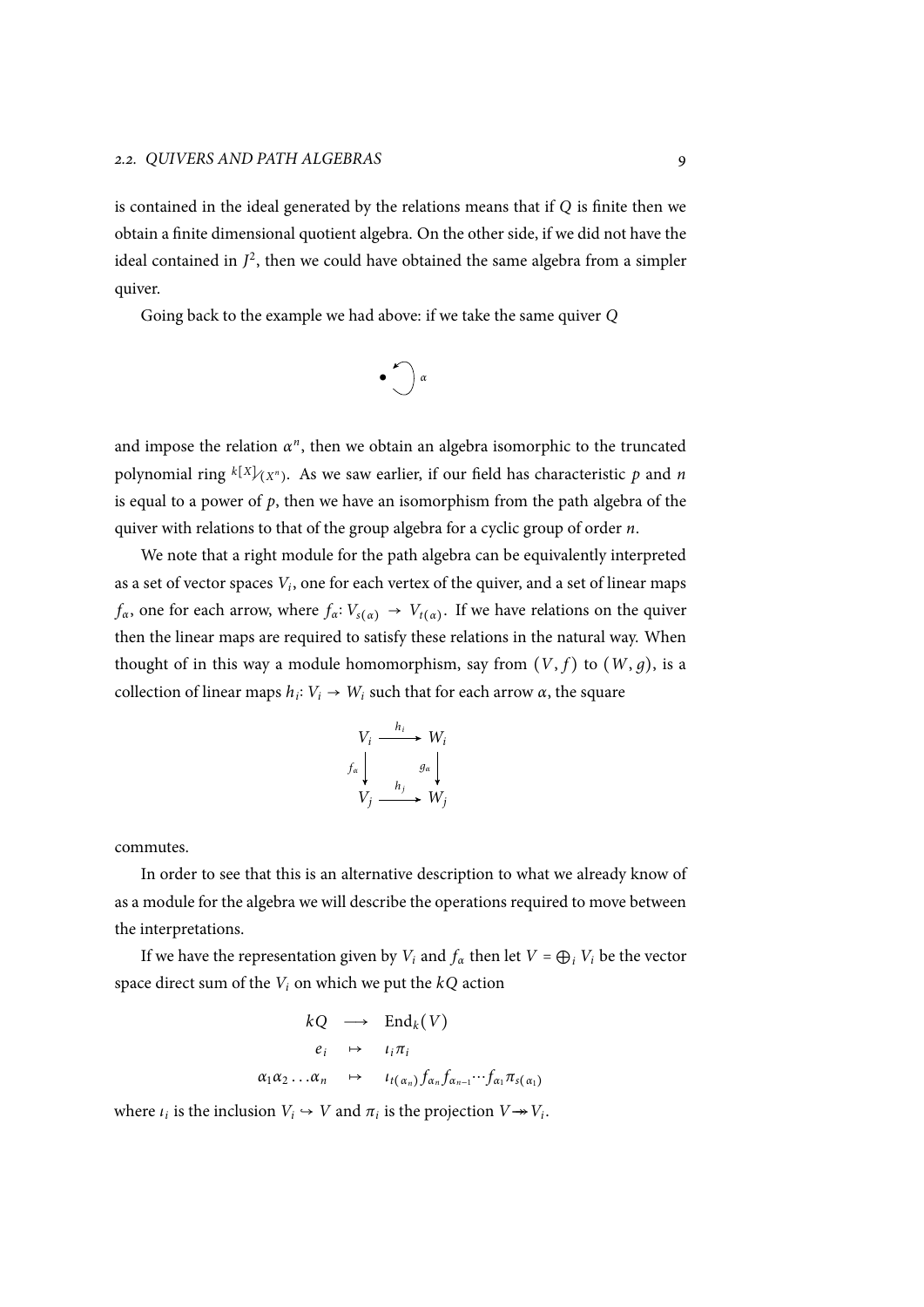If on the other hand we have a right *kQ*-module *V*, then we define the vector spaces  $V_i = Ve_i$ . We know that each  $\alpha = e_i \alpha e_j$  for some *i* and *j*, and therefore multiplication by *α* induces a linear map  $f_{\alpha}: V_i \rightarrow V_j$ .

### **2.3 Some representation theory**

In the study of the representation theory of an algebra *A*, we aim to understand the module category of *A*. The full module category is denoted Mod *A*, whilst the full subcategory of finitely generated modules is denoted mod *A*. In particular, two algebras can be considered equivalent, from the point of view of representation theory, if their module categories are equivalent. This is what is referred to as Morita equivalence. This idea gives a less granular, and often more useful, relation than is obtained from isomorphism of the algebras themselves.

In this section we recall some fundamental results in the representation theory of finite dimensional algebras, which for the most part will be included without proof. For the interested reader further details can be found in [AF92] or [ARS95], or many other sources. Note that throughout this entire section we will be assuming that algebras are finite dimensional over a field.

**Definition 2.6** (Radical)**.** Let *M* be a right *A*-module. The *radical* of *M* is given by the following equivalent definitions

rad 
$$
M = \bigcap \{ \ker \phi \mid \phi: M \to S, S \text{ simple} \}
$$
  
=  $\bigcap \{ N \mid N \le M, N \text{ maximal} \}$ 

**Proposition 2.7** (Properties of rad)**.**

- *(a)* rad *A is an ideal of A;*
- *(b) the quotient*  $A$ <sub>*rad A</sub> <i>is semisimple*;</sub>
- *(c)* the quotient  $M_{\text{rad }M}$  = hd *M* is the maximal semisimple quotient of *M (called the head of M);*
- $(d)$  rad  $M = M$  rad  $A$ ;

[AF92] Anderson and Fuller, *Rings and categories of modules*, second ed., Graduate Texts in Mathematics, vol. 13, Springer-Verlag, New York, 1992

[ARS95] Auslander, Reiten, and Smalø, *Representation theory of Artin algebras*, Cambridge Studies in Advanced Mathematics, vol. 36, Cambridge University Press, Cambridge, 1995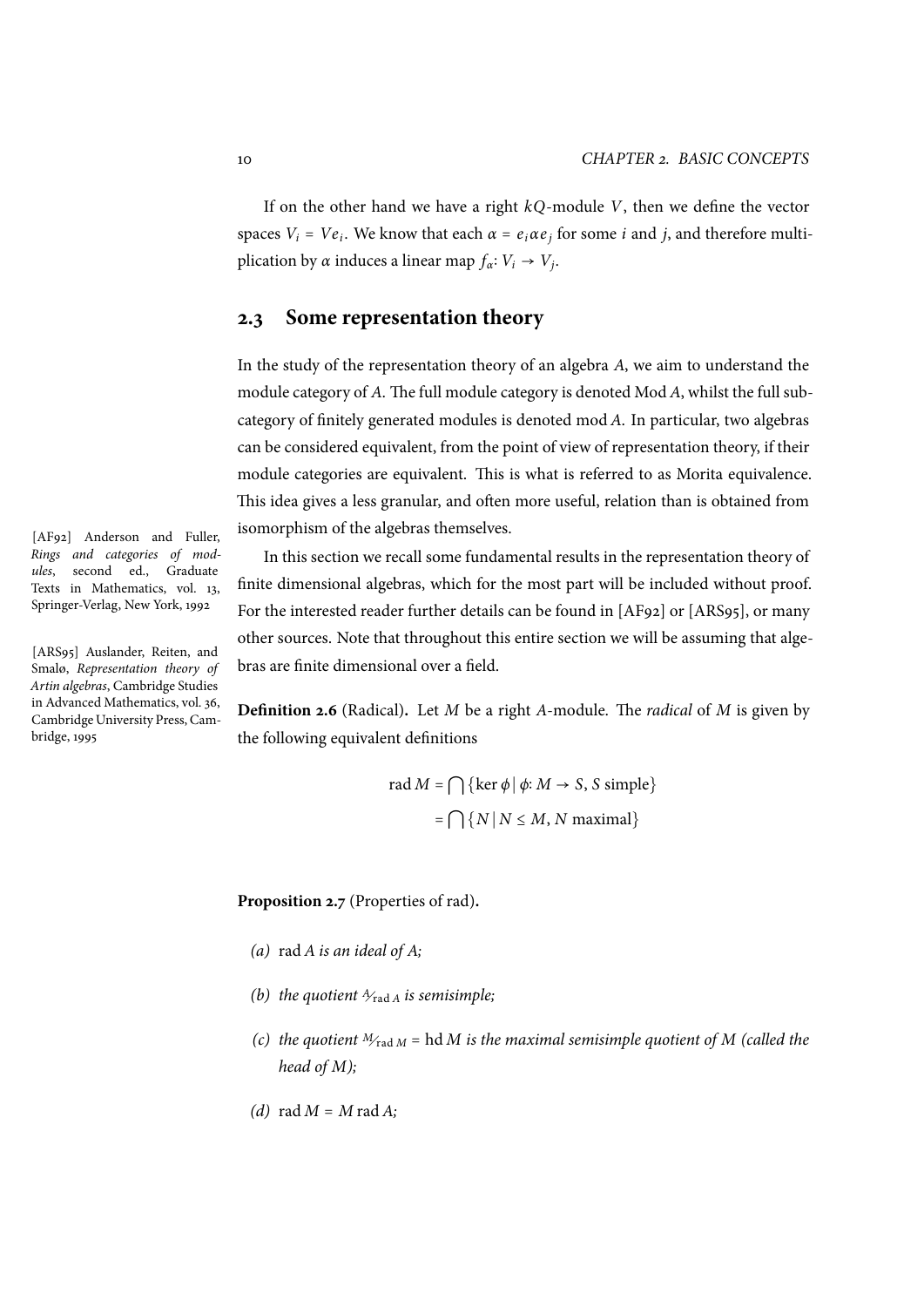- *(f)* rad *A is the unique maximal nilpotent ideal of A;*
- *(g) if M is a nilpotent ideal of A and*  $\frac{A}{M}$  *is semisimple then*  $M = \text{rad } A$ .

<span id="page-20-0"></span>If *<sup>Q</sup>* is a finite quiver and *<sup>J</sup>* <sup>&</sup>lt; *kQ* is the ideal generated by all the arrows of *<sup>Q</sup>*, then it is clear to see that *J* is nilpotent. Further, we have that  ${}^k\mathcal{Y}_j \cong \bigoplus_i e_i k$ , a semisimple algebra, and so by property (g) we see that *J* is the radical of *kQ*.

Dual to the concept of the radical is the *socle* of a module.

**Definition 2.8** (Socle)**.** The *[so](#page-20-0)cle*, soc *M*, of *M* is given by the following equivalent definition

$$
\text{soc } M = \sum {\{\text{im } \phi \mid \phi \colon S \to M, S \text{ simple}\}}
$$

$$
= \sum {\{N \mid N \le M, N \text{ simple}\}}
$$

#### **Projective modules**

The projective modules for an algebra generalise the idea of free modules. In fact, since freeness of a module is not a categorical idea, if we only care about the representation theory of an algebra up to Morita equivalence, then projective modules are much more natural to work with.

**Definition 2.9** (Projective module)**.** A (right) *A*-module *P* is called *projective* if equivalently:

- the functor  $\text{Hom}_{A}(P, -)$  is exact;
- for any surjective module map  $\phi$ : *M*  $\rightarrow$  *N* and any module map  $f$ : *P*  $\rightarrow$  *N* there exists  $f'$ :  $P \rightarrow M$  such that  $f = \phi f'$ ;

$$
M \xrightarrow{\exists f' \quad f \quad} M \xrightarrow{\mu} N \longrightarrow 0
$$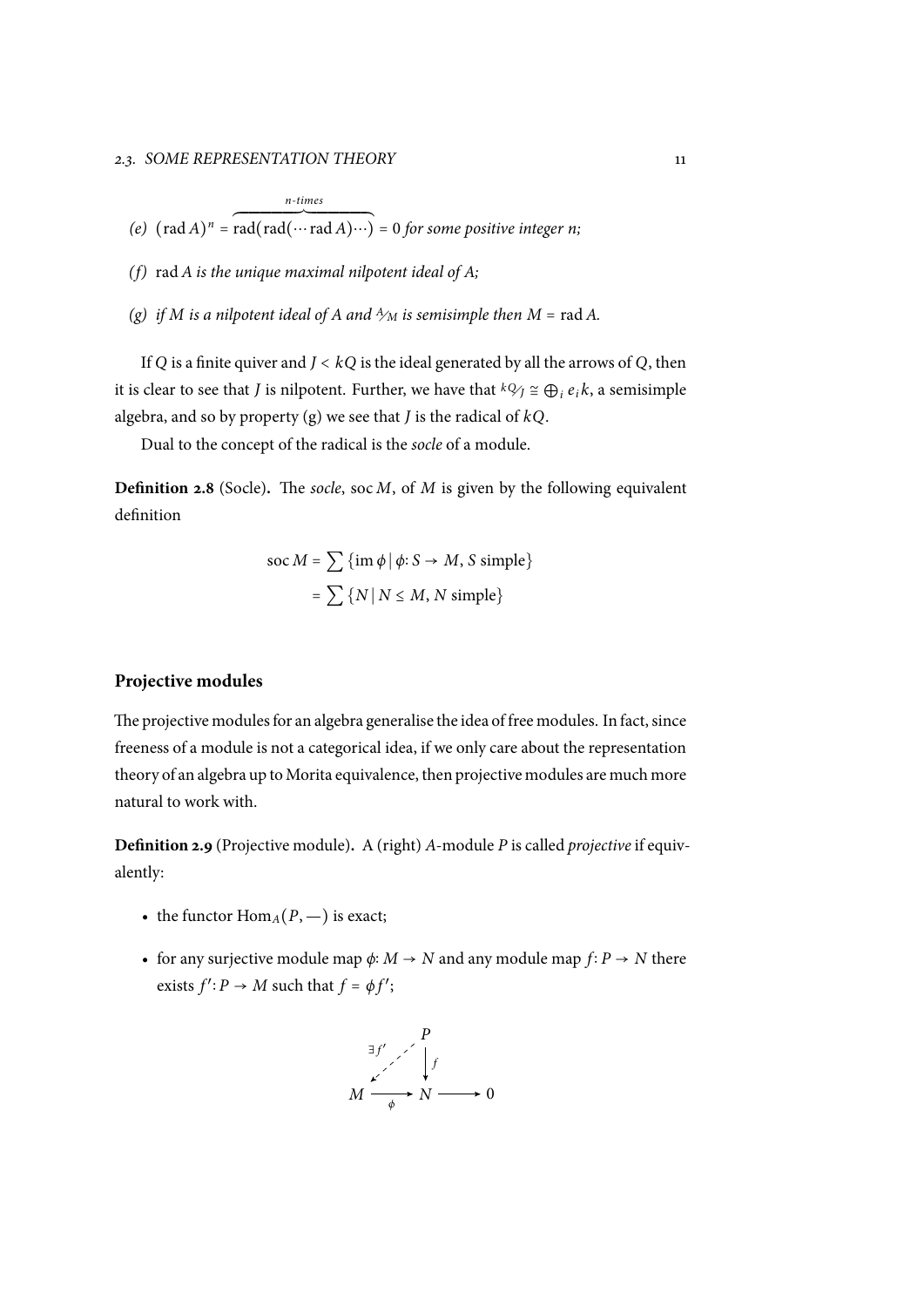- any exact sequence  $M \rightarrow P \rightarrow 0$  splits;
- *P* is a module direct summand of  $A^n$  for some *n*.

To each module *M*, we can assign a projective module *PM*, its *projective cover*. This is the smallest projective module with *M* as a factor module.

**Definition 2.10** (Projective cover)**.** The *projective cover* of an *A*-module *M*, is a projective *A*-module  $P = P_M$  of minimal dimension together with a surjection  $P \rightarrow M \rightarrow 0$ .

Note we may refer to *the* projective cover as a consequence of the following theorem.

<span id="page-21-0"></span>**Theorem 2.11:** *Uniqueness of projective covers*

If  $P \stackrel{\pi_P}{\rightarrow} M \rightarrow 0$  is a projective cover and  $Q \stackrel{\pi_Q}{\rightarrow} M \rightarrow 0$  is any projective module mapping onto *M* then  $Q \cong P \oplus P'$  for some  $P' \leq \ker \pi_Q$ . In particular projective covers are unique up to isomorphism.

This theorem is a consequence of Schanuel's lemma, see for example section 5 of [Lam99].

**Proposition 2.12** (Properties of projective covers)**.**

- *(a) If S is a simple A-module then its projective cover is indecomposable.*
- *(b) A module and its head share a projective cover:*  $P_M = P_{hdM}$ *.*
- *(c) The projective cover of a direct sum is the direct sum of projective covers:*  $P_{M \oplus N}$  =  $P_M \oplus P_N$ .
- *(d) A simple module is isomorphic to the head of its projective cover:*  $S \cong$  hd  $P_S$ *.*

The above proposition gives rise to a one-to-one correspondence between simple modules and indecomposable projectives (up to isomorphism)



[Lam99] Lam, *Lectures on modules and rings*, Graduate Texts in

Mathematics, vol. 189, Springer-

Verlag, New York, 1999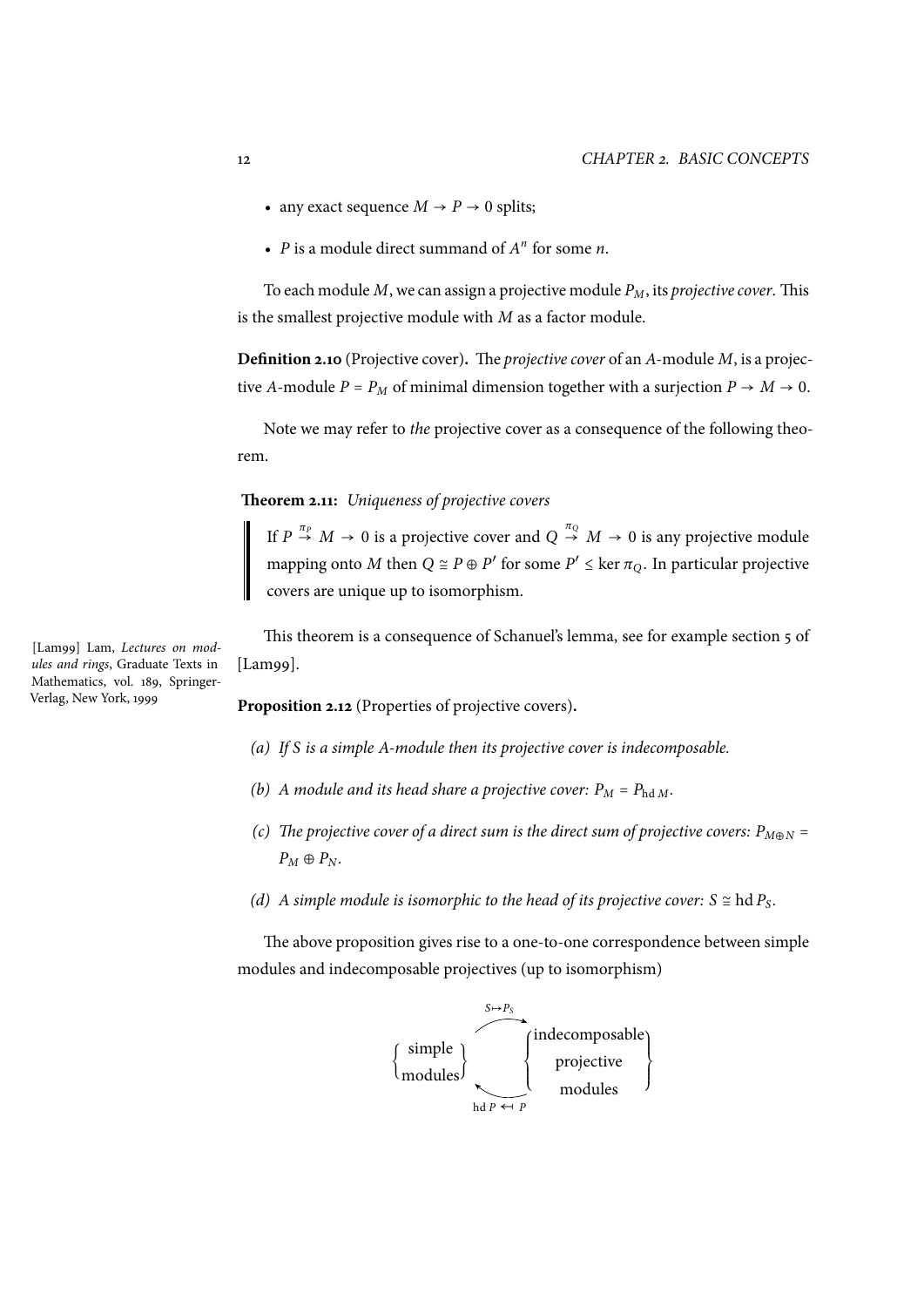*Example.* Consider the algebra for the quiver *Q*,

$$
\begin{array}{ccc}\n & \alpha & \lambda & \beta \\
 & & \lambda & \beta \\
 & & 4 & \alpha\beta = \gamma\delta\n\end{array}
$$

The simple modules are



Using the fact that  $1 = \sum_i e_i$  we can decompose the regular module  $kQ = \bigoplus_i e_i kQ$ and so  $P_i = e_i kQ = \langle p | s(p) = i \rangle$  is projective. Since  $P_{i \text{rad } P_i} = e_i k$  is simple we see that  $P_i$  are the indecomposable projectives.

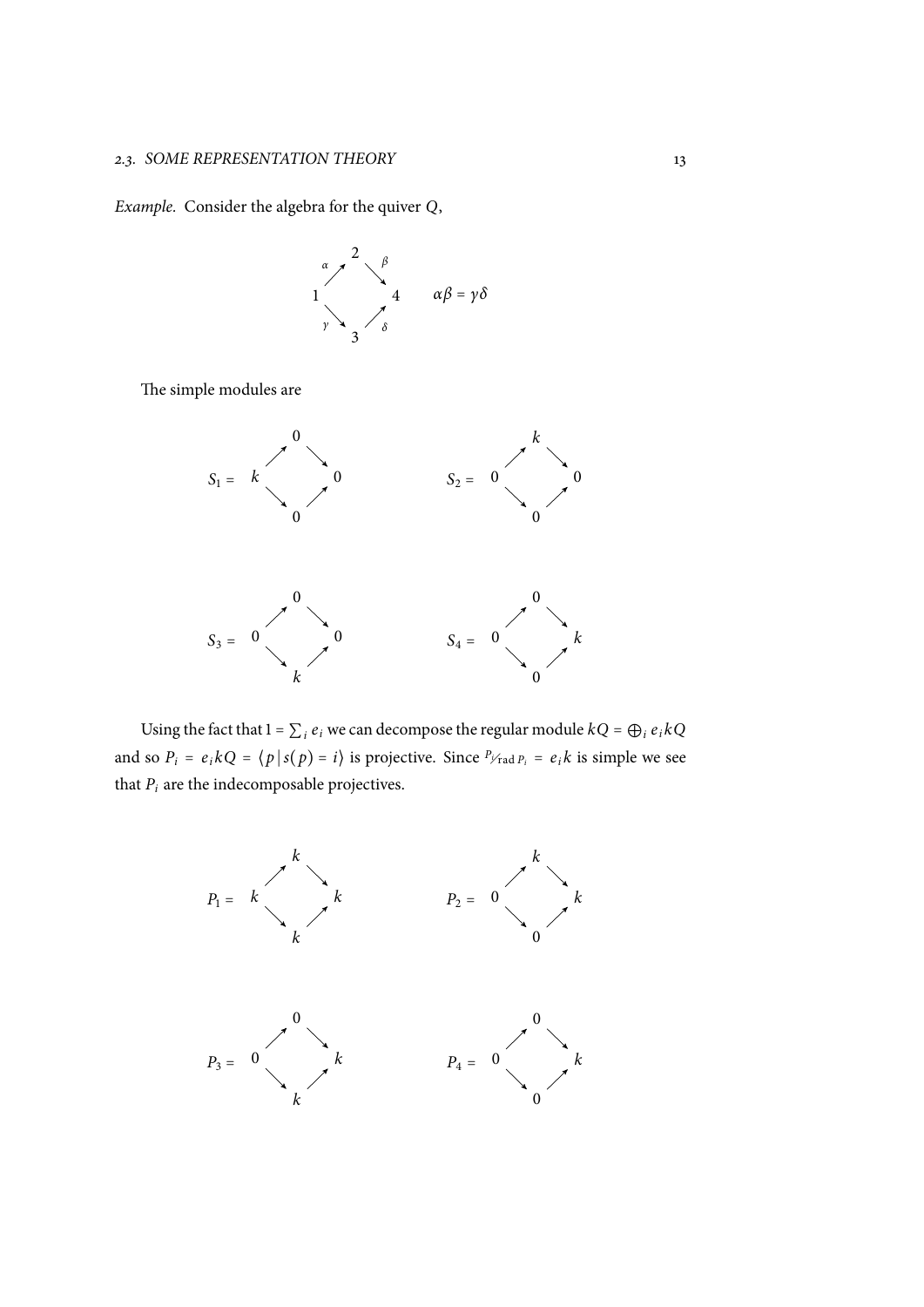The importance of projective modules can be seen in the following theorem, which shows how to obtain the category mod *A* from the category of finite dimensional projectives.

If  $A$  and  $B$  are categories then we denote by Fun( $A$ ,  $B$ ) the functor category. This has as objects the functors from *A* to *B*. The morphisms from a functor *F* to a functor *G* are the natural transformations, the class of which we denote by Nat(*F*,*G*)

#### **Theorem 2.13:**

Let proj *A* denote the category of finitely generated projective *A*-modules.

The categories mod  $A$  and the functor category Fun  $((\operatorname{proj} A)^{\operatorname{op}}, \operatorname{mod} k)$  are equivalent under the mappings

mod *A* 
$$
\leftarrow
$$
 Fun ((proj *A*)<sup>op</sup>, mod *k*)  
\n*M* → Hom<sub>*A*</sub>(−, *M*)  
\n*F*(*A*) ← *F*

For an *A*-module *M*, let

add  $M = \{N | N$  is a summand of  $M^n$  for some positive integer  $n\}$ 

so that  $add A = proj A$ .

Let  $E = \text{End}(M_A)$  so that

$$
Hom_A(M, -): mod A \to mod E
$$

is a functor from *A*-modules to *E*-modules. This functor takes  $M_A \mapsto E_E$  and restricting to add *M* we have an equivalence of categories

$$
add M \longrightarrow \text{proj } E.
$$

Let *P*<sup>1</sup> , . . . , *P<sup>n</sup>* be a complete list of indecomposable projective *A*-modules and

$$
T = P_1^{d_1} \oplus \cdots \oplus P_n^{d_n}
$$

with  $d_i > 0$  for all *i*. By the above argument we have an equivalence proj  $A =$  add  $T \approx$ proj End *T* and using theorem 2.13 we have

$$
\operatorname{mod} A \simeq \operatorname{mod} \operatorname{End} T.
$$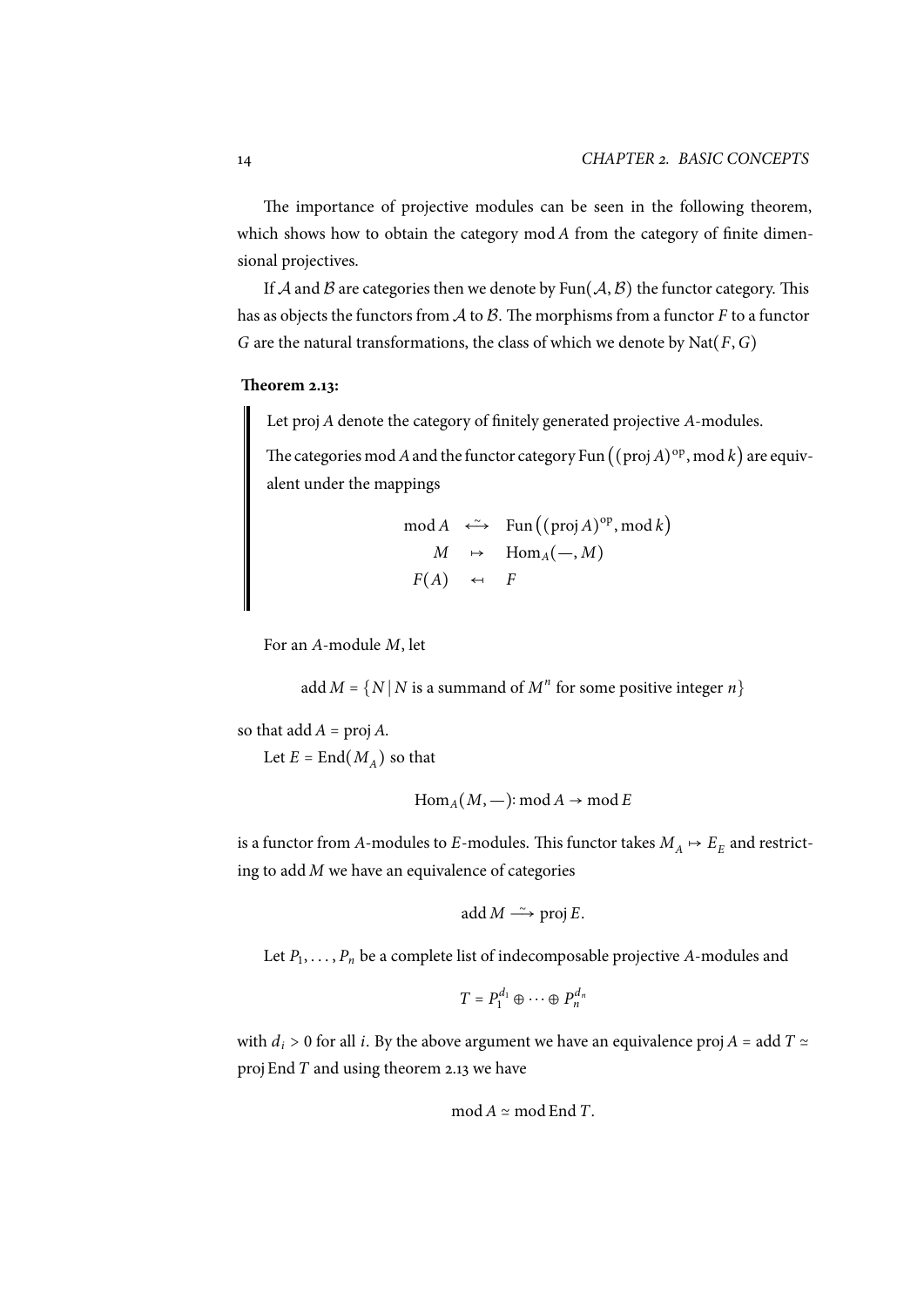Conversely, given an equivalence of module categories mod  $A \simeq \text{mod } B$ , then there is some  $A$ -module  $X_A$  such that

$$
X_A \longleftrightarrow B_B
$$

and we must have that

$$
X \cong P_1^{d_1} \oplus \cdots \oplus P_n^{d_n}
$$

with each  $d_i > 0$ . Under this equivalence, simple modules for *A* map to simple modules for *B* and we have

$$
\operatorname{Hom}_A(X, S) = \operatorname{Hom}_B(B, S') \cong S'
$$

where the isomorphism is as vector spaces. If we know that every simple module *S* has  $\text{End}_A(S) \cong k$  (as would be the case if *k* were algebraically closed) then this demonstrates that the simple module *S* ′  $\mathbf{F}_i$  associated with the projective  $P'_i$  $\int_i$  in *B* is *d*<sub>*i*</sub>dimensional.

This idea of a projective module that is the direct sum of at least one copy of each indecomposable projective is as close to the concept of a free module as one can get using categorical methods. From the above discussion we see that these lead to equivalent module categories. In fact we may obtain the simplest Morita equivalent algebra to some algebra *A*, by taking the endomorphism ring of the direct sum of one copy of each indecomposable projective. In this situation we have an algebra where each simple module is 1-dimensional.

**Definition 2.14** (Basic algebra)**.** An algebra is known as a *basic algebra* if all its simple modules are 1-dimensional.

Linking back to section 2.2 on quivers and path algebras we have:

#### **Theorem 2.15:**

<span id="page-24-0"></span>Every finite dimension[al b](#page-16-0)asic algebra is isomorphic to a path algebra of a finite quiver with admissible relations. Moreover the quiver for such an algebra is unique, although the relations need not be.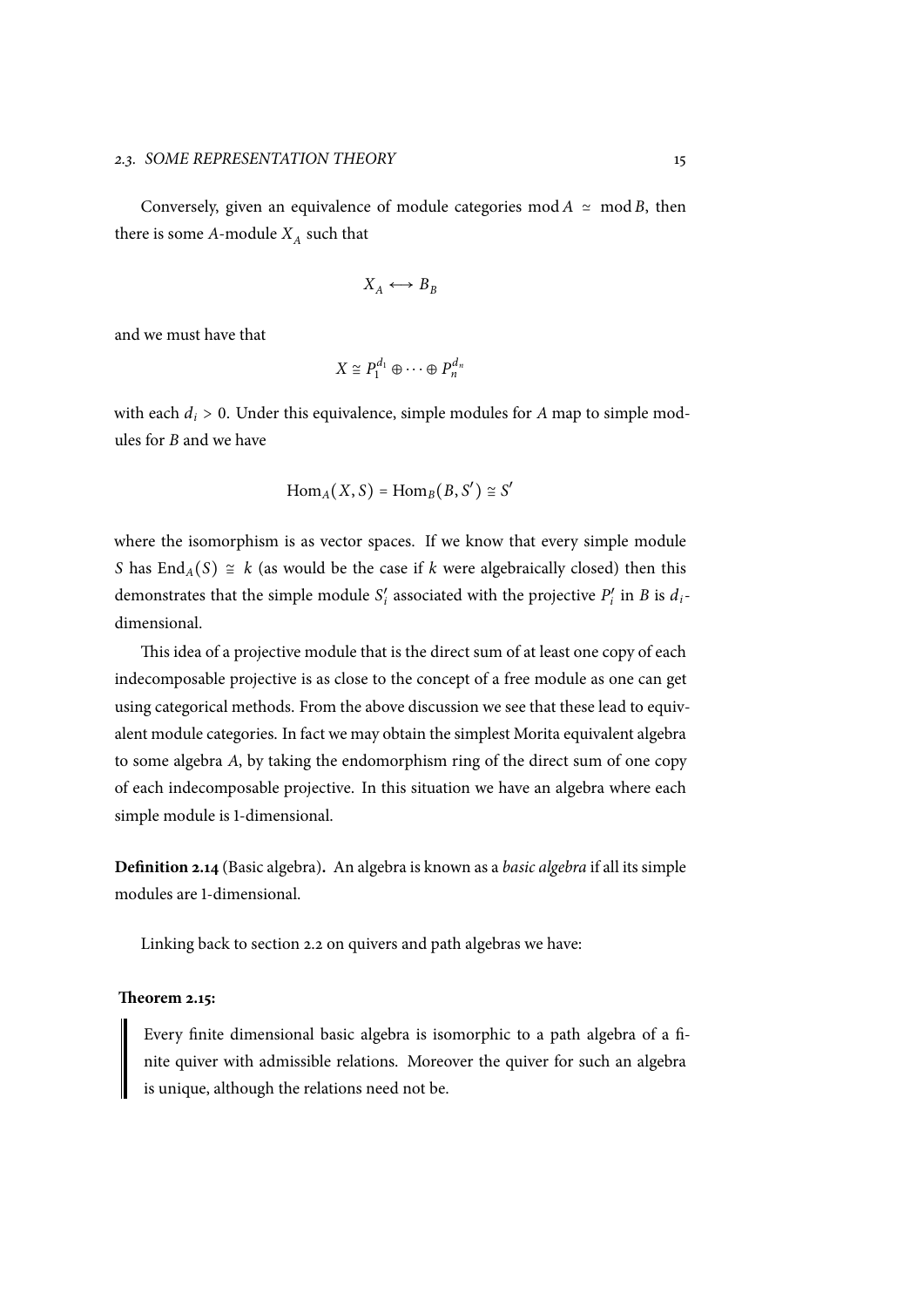### <span id="page-25-0"></span>**2.4 Symmetric and separable algebras**

We continue this introductory chapter with symmetric algebras and separability. These will lead to the simplest examples of separable equivalence, the main topic of this text. In order to talk about symmetric algebras we first need the idea of a dual of a module. In our context there are two different notions of a dual and these are defined in terms of Hom-sets in a similar way to that of a vector space dual.

#### **Dual of a module**

Let  $X_A$ ,  $_B Y_A$  and  $_B Z$ , be respectively a right *A*-module, a left *B*-right *A*-bimodule and a left *B*-module for the *R*-algebras *A* and *B*. We can put a natural left *B*-module structure on the group  $\text{Hom}_{A}(X, Y)$  and a natural left *A*-module structure on the group  $\text{Hom}_B(Y, Z)$  as follows. In the first case if  $\phi: X \to Y$  and  $b \in B$ , then we define  $(b\phi)(x) = b(\phi(x))$ . In the second example if we let  $\theta: Y \to Z$  and  $a \in A$ , then we define  $(a\theta)(y) = \theta(ya)$ .

If *A* is an *R*-algebra and *M* a right *A*-module then we can use these ideas to define two different duals for *M*, each of which is a left *A*-module. Firstly

$$
M^* = \text{Hom}_R(M, R)
$$

$$
(a\phi)(m) = \phi(ma)
$$

where we are considering  $_R M_A$  as a left *R*–right *A*–bimodule, and secondly

$$
M^{\vee} = \text{Hom}_{A}(M, A)
$$

$$
(a\theta)(m) = a(\theta(m))
$$

where we are considering *A* as the regular *A*-*A*–bimodule.

**Definition 2.16** (Symmetric algebra)**.** A finite dimensional algebra *A* over a field *k*, is called *symmetric* if the following equivalent properties hold:

- <span id="page-25-1"></span>(a) There is a linear map  $\theta$ : *A*  $\rightarrow k$  with  $\theta(ab) = \theta(ba)$  and ker  $\theta$  contains no non-zero left or right ideals;
- <span id="page-25-2"></span>(b)  $A \cong A^*$  as *A*-bimodules;
- <span id="page-25-3"></span>(c) there is an automorphism of mod *A* that maps  $M^*$  to  $M^{\vee}$ ;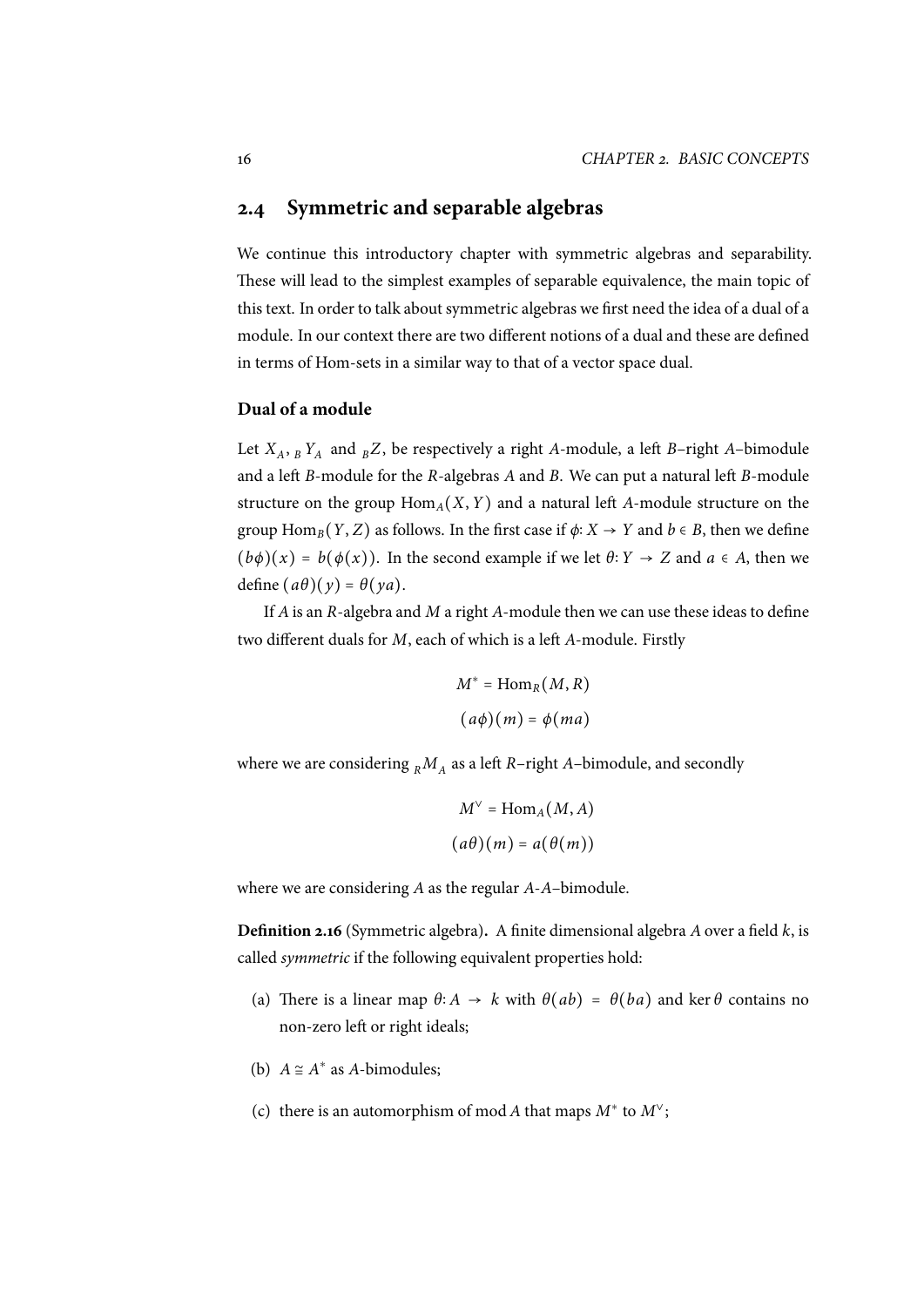(d) for *M*  $\in$  mod *A*, *P*  $\in$  proj *A* there is a vector space isomorphism Hom<sub>*A*</sub>(*M*, *P*) ≅ Hom*A*(*P*, *M*) *∗* that is functorial in both *M* and *P*.

<span id="page-26-0"></span>*Remarks.* We make some remarks regarding this definition.

- The linear map in (a) is known as a symmetrizing form for the algebra *A*.
- If  $\hat{s}: A \stackrel{\sim}{\rightarrow} A^*$  is the isomorphism given in (b), then  $s = \hat{s}(1)$  is a symmetrizing form. Moreover, t[he](#page-25-1) image of  $a \in A$  under the same isomorphism is the map  $s_a$ : *A* → *k*, defined by  $s_a(b) = s(ab)$ ; thus *s* determines *s*̂.
- The automorphism group of *A* as an *A*-*A*[–bim](#page-25-2)odule is canonically isomorphic to the group of units of the centre of *A*.

$$
\begin{array}{rcl}\n\text{Aut}(A) & \xrightarrow{\sim} & Z(A)^{\times} \\
\varphi & \mapsto & \varphi(1)\n\end{array}
$$

Any other symmetrizing form of *A* is given by  $s_z$  for some  $z \in Z(A)^{\times}$ .

- Property (c) shows that for symmetric algebras the two duals we defined above coincide.
- $\bullet~$  Notice that (d) is a condition purely in terms of the modules of an algebra, therefore if two algebras are Morita equivalent then one is symmetric if and only if the other is symmetric.

*Example.* We giv[e tw](#page-26-0)o examples of symmetric algebras.

- The trace is a symmetrizing form for  $\text{Mat}_n(k)$ , the algebra of square matrices with entries from *k*.
- For a finite group *G*, the group algebra *kG* is symmetric with symmetrizing form  $\sum \lambda_g g \mapsto \lambda_1$ .

**Definition 2.17** (Separable algebra)**.** An *R*-algebra *A* is called *separable* if it satisfies the follow equivalent properties

- (a) *A* is projective as an *A*-*A*–bimodule;
- (b) The multiplication morphism

$$
\begin{array}{ccc}\n\mu: A \underset{R}{\otimes} A & \longrightarrow & A \\
a \underset{R}{\otimes} a' & \mapsto & aa'\n\end{array}
$$

splits as a morphism of *A*-*A*–bimodules.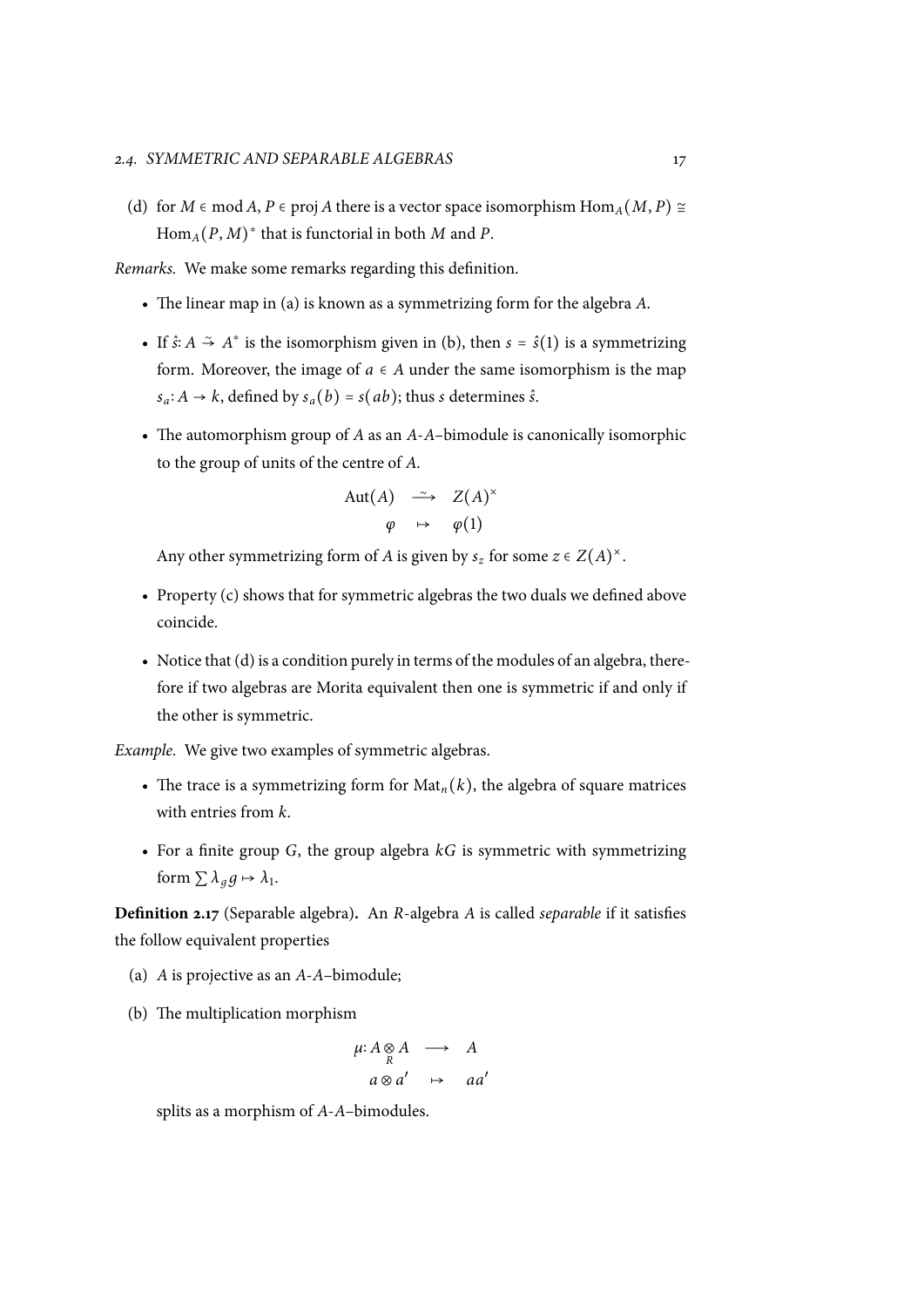(c) There is an element

$$
e=\sum_i e_i\otimes e_i'\in A\otimes A
$$

such that

$$
\mu(e)=\sum_i e_ie_i'=1
$$

and  $ae = ea$  for all  $a \in A$ : that is  $\sum ae_i \otimes e'_i = \sum e_i \otimes e'_i$ *i a*.

Notice that if *A* is a separable algebra and *M* is an *A*-module then the functor  $Hom_A(M, -)$  is a summand of the functor

$$
\operatorname{Hom}_A(M \underset{A}{\otimes} A \underset{k}{\otimes} A, -) \cong \operatorname{Hom}_k(M \underset{A}{\otimes} A, \operatorname{Hom}_A(A, -))
$$

$$
\cong \operatorname{Hom}_k(M, -)
$$

which is exact and hence *A* is semisimple.

*Example.* The canonical example of a separable algebra is the matrix algebra,  $Mat_n(R)$ ; we show this using property (c) of the definition.

Let  $e_{ij}$  be the matrix with one in the  $(i, j)$ -th position and zeros elsewhere, and let  $e = \sum_{i=1}^{n} e_{i1} \otimes e_{1i}$ , so that  $\sum_{i} e_{i1} e_{1i} = \sum_{i} e_{ii} = 1$ . Now

$$
e_{kl}e = \sum_i e_{kl}e_{i1} \otimes e_{1i} = e_{k1} \otimes e_{1l} = \sum_i e_{i1} \otimes e_{1i}e_{kl} = ee_{kl}
$$

and since  $\text{Mat}_n(R)$  is generated by the  $e_{kl}$  we have that  $ae = ea$  for any  $a \in \text{Mat}_n(R)$ .

## **2.5 Auslander–Reiten quiver**

<span id="page-27-0"></span>The Auslander–Reiten quiver for an algebra contains information regarding the indecomposable modules for the algebra along with the homomorphisms between these modules. In this way, one can think of the Auslander–Reiten quiver as representing the whole module category. In order to understand the definition of this quiver we must first understand almost split sequences, which are sometimes referred to as Auslander–Reiten sequences.

**Definition 2.18** (Almost split)**.** A map of *A*-modules *α*∶ *N* → *M* is called *right almost split* if the following two conditions are satisfied

 $\cdot$  *α* is not a split epimorphism;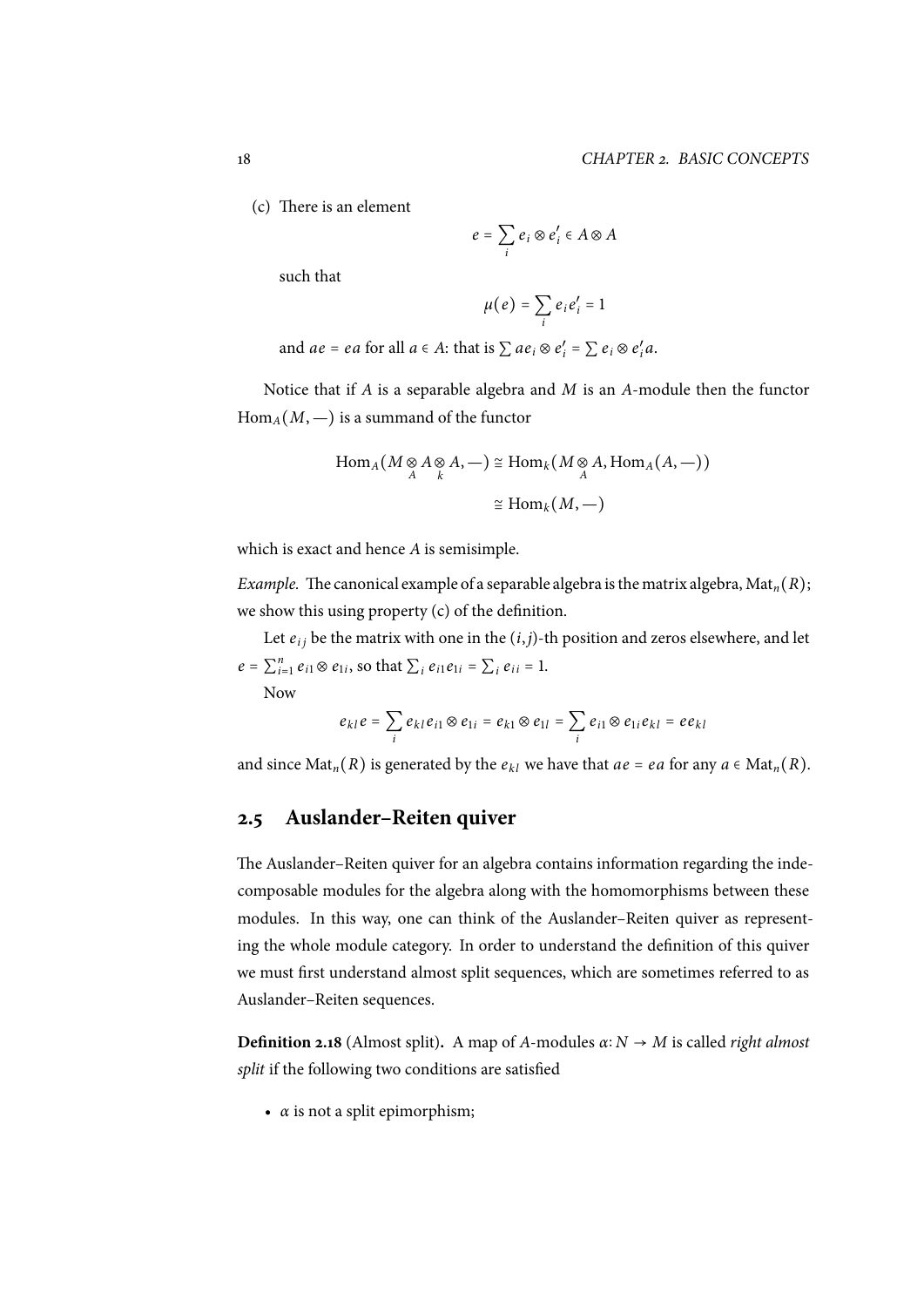• if  $\theta$ **:**  $X \to M$  is not a split epimorphism then there exists  $\tilde{\theta}$ **:**  $X \to N$  such that *α* ˜*<sup>θ</sup>* <sup>=</sup> *<sup>θ</sup>*.



If additionally ker *α* contains no (non-zero) summands of *N* then *α* is called *minimal right almost split*. The dual concept of (minimal) left almost split is defined analogously.

**Definition 2.19** (Almost split sequence)**.** An exact sequence

 $0 \longrightarrow K \longrightarrow N \stackrel{\alpha}{\longrightarrow} M \longrightarrow 0$ 

is called an *almost split sequence* if *α* is minimal right almost split.

#### **Theorem 2.20:** *Uniqueness of minimal almost split*

If  $X \stackrel{\alpha}{\rightarrow} M$  is minimal right almost split and  $Y \stackrel{\beta}{\rightarrow} M$  is right almost split (not necessarily minimal), then  $Y \cong X \oplus X'$  for some  $X' \leq \ker \beta$ . In particular minimal right almost split maps are unique up to isomorphism.

Note the similarity between this and theorem 2.11 on the uniqueness of projective covers. We have a dual result for the uniqueness of left minimal almost split maps.

**Proposition 2.21.** *The property of being an almos[t spl](#page-21-0)it sequence is self dual and so if*

$$
0 \longrightarrow K \xrightarrow{\beta} N \xrightarrow{\alpha} M \longrightarrow 0
$$

*is an almost split sequence then β is minimal left almost split.*

Note that this proposition means that definition 2.19 could have been phrased in terms of left minimal almost split maps.

#### **Lemma 2.22.**

- *(a) If*  $\alpha$ :  $M \rightarrow N$  *is minimal right almost split then*  $N$  *is indecomposable.*
- *(b) If α*∶ *M* → *N is minimal left almost split then M is indecomposable.*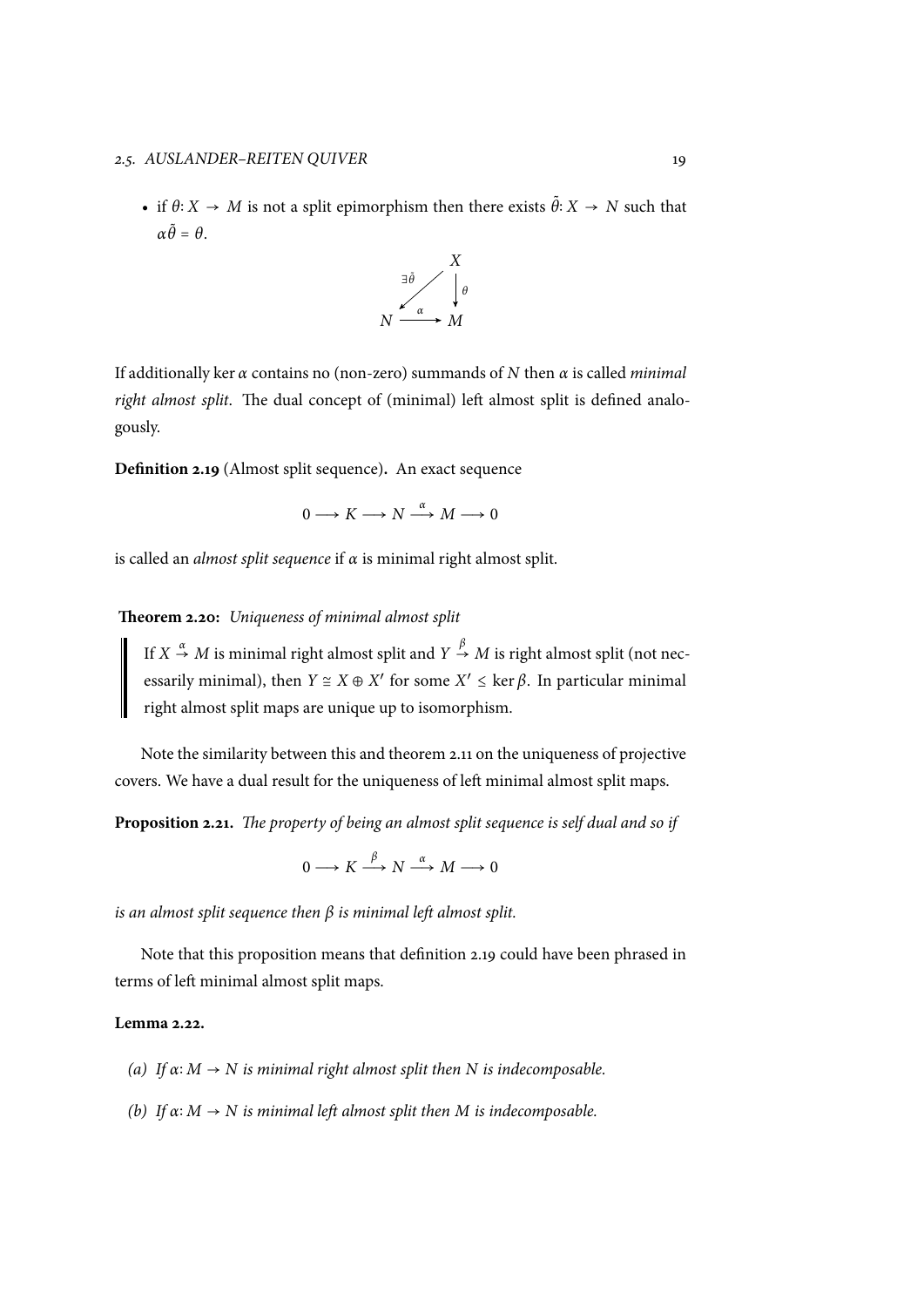For the following theorem we need to define the transpose of a module *M*. Let

$$
P_1 \longrightarrow P_0 \longrightarrow M \longrightarrow 0
$$

be the start of a minimal projective resolution. We take the *A*-dual of this sequence and call the cokernel the transpose of *M* which we denote by Tr *M*:

$$
M^{\vee} \longrightarrow P_0^{\vee} \longrightarrow P_1^{\vee} \longrightarrow \text{Tr } M
$$

#### **Theorem 2.23:**

If *k* is an algebraically closed field and *A*is a *k*-algebra then for any non-projective indecomposable *A*-module *M*, there exist a module *X* and an almost split sequence

 $0 \longrightarrow \tau M \longrightarrow X \longrightarrow M \longrightarrow 0$ 

where

$$
\tau M = (\mathrm{Tr}\,M)^* = \mathrm{Hom}_k(\mathrm{Tr}\,M, k).
$$

The existence of almost split sequences is necessary for the construction of the Auslander–Reiten quiver (and the associated Auslander algebra).

**Definition 2.24** (Irreducible). A map  $\theta$ :  $X \rightarrow Y$  is called *irreducible* if it is neither a split epimorphism nor a split monomorphism and, if the diagram

$$
X \xrightarrow{f} Y
$$
  
\n $f \xrightarrow{f} Z$ 

commutes then either *f* is a split monomorphism or *д* is a split epimorphism.

**Lemma 2.25.** *Any irreducible map*  $θ: X → Y$  *is either an epimorphism or a monomorphism.*

**Proposition 2.26.** *If*  $\alpha$ :  $N \rightarrow M$  *is minimal right almost split then*  $\alpha$  *is irreducible.* 

**Definition 2.27** (Radical). Let *X*, *Y* ∈ mod *A*. We define rad(*X*, *Y*) ≤ Hom<sub>*A*</sub>(*X*, *Y*) to be the set of maps that do not map any summand of *X* isomorphically to a summand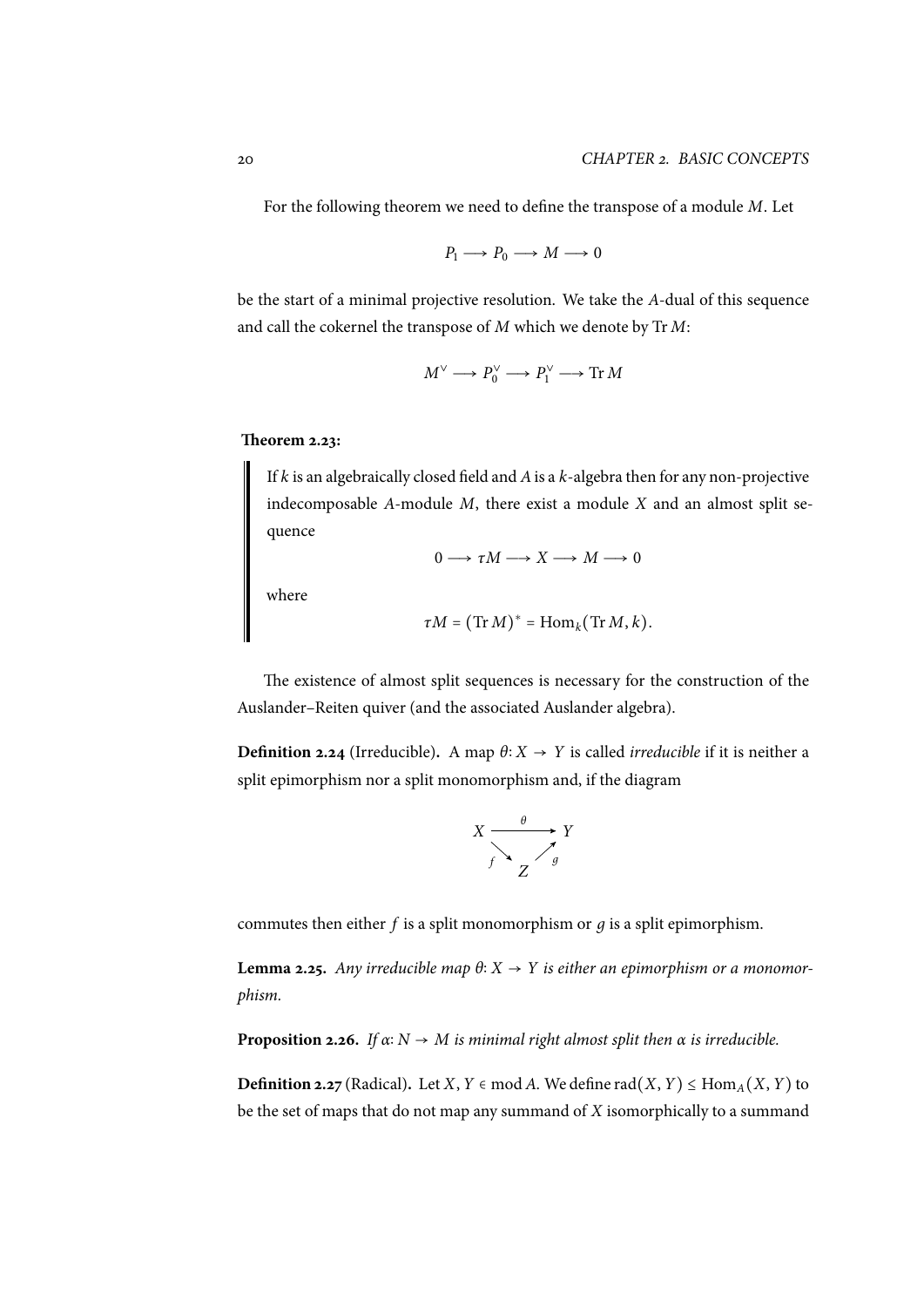#### of *Y*. That is

rad(X, Y) = { 
$$
f: X \rightarrow Y
$$
 | if *M* is indecomposable and *M* → *X* and *Y* → *M*  
are any maps then the composition *M* → *X*  $\xrightarrow{f} Y \rightarrow M$  is  
not an isomorphism }

We define inductively rad<sup>*n*</sup>(*X*, *Y*) as

rad<sup>*n*</sup>(X, Y) = { 
$$
f: X \rightarrow Y | f = gh
$$
, with  $g \in rad^{n-1}(Z, Y)$   
and  $h \in rad(X, Z)$  for some Z }  
= {  $f: X \rightarrow Y | f = gh$ , with  $g \in rad^{n-k}(Z, Y)$   
and  $h \in rad^k(X, Z)$  for some Z, 0 < k < n }

If *M* and *N* are indecomposable then we have

$$
rad(N, M) = \begin{cases} Hom_A(N, M) & M \ncong N \\ rad \operatorname{End} M & M \cong N \end{cases}
$$

For *M*, *N* indecomposable it is clear to see that

$$
\{\alpha: N \to M \mid \alpha \text{ irreducible}\} = \text{rad}(N, M) \setminus \text{rad}^2(N, M).
$$

Take again the sequence  $0 \to \tau M \to Y \stackrel{\alpha}{\to} M$  and consider an irreducible map  $\theta$ <sup>*: N* → *M* from an indecomposable module *N* to *M*.</sup>

$$
0 \longrightarrow \tau N \longrightarrow Y \xrightarrow[\beta]{\alpha} M
$$

Since *θ* is not a split epimorphism it must factor through *α* and so *β* must be a split monomorphism. This means that *N* is a summand of *Y* and since (Krull-Schmidt) there are only finitely many summands we know that there are only finitely many *N* for which an irreducible map to *M* exists.

Now for indecomposable modules *M* and *N*, consider the space

$$
\frac{\mathrm{rad}(N,M)}{\mathrm{rad}^2(N,M)}
$$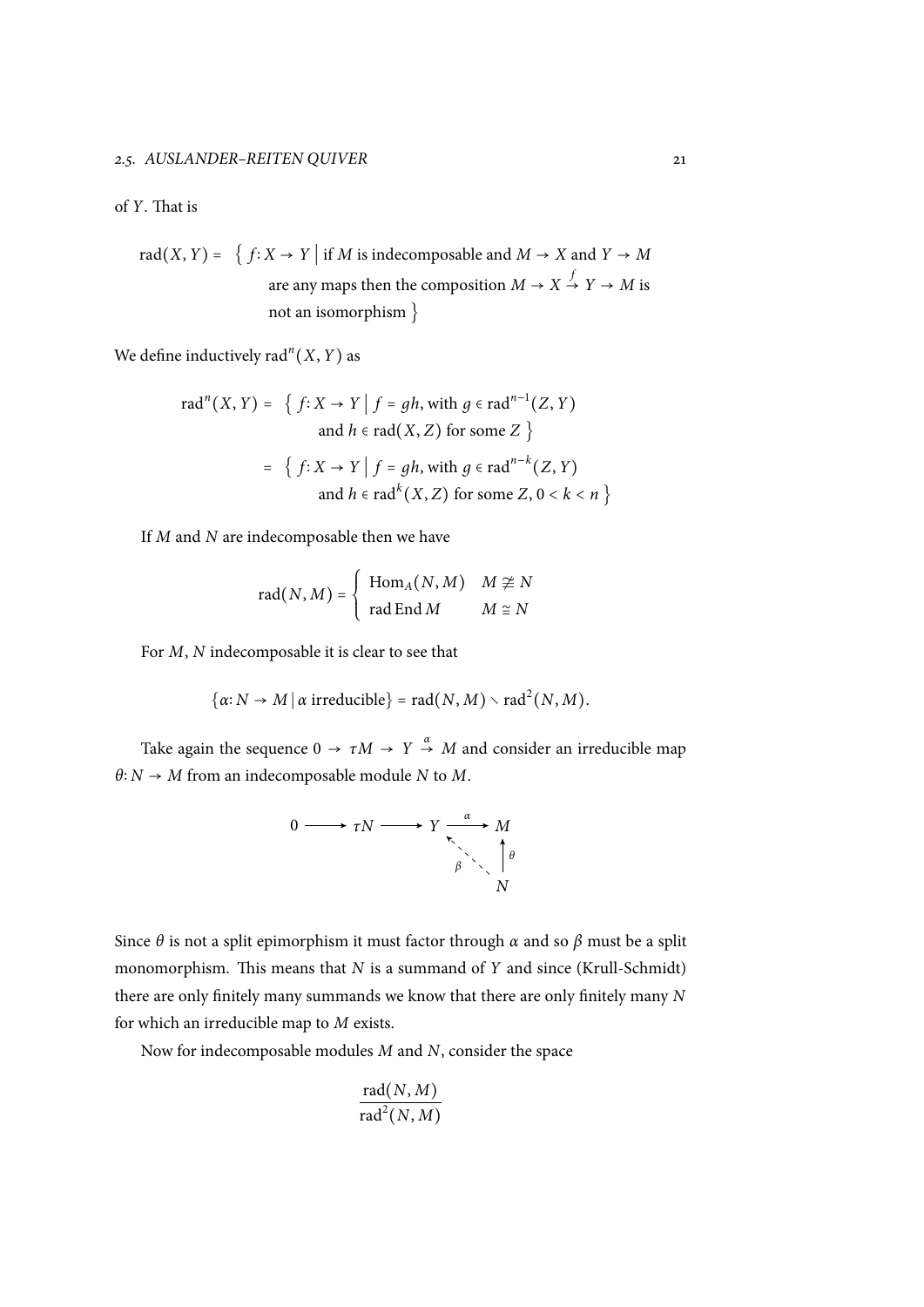with basis  $\{\alpha_1, \ldots, \alpha_n\}$ . Since this is a basis we have  $\sum_i \alpha_i \notin \text{rad}^2(N, M)$  so  $\sum_i \alpha_i$ is irreducible and thus  $Y = N^n \oplus Y'$ . Conversely, if  $Y = N^n \oplus Y'$  and  $\alpha: Y \to M$  is minimal right almost split then there are  $\alpha_i: N \to M$  and  $\beta: Y' \to M$  such that

$$
\alpha = \alpha_1 \oplus \alpha_2 \oplus \cdots \oplus \alpha_n \oplus \beta.
$$

Any non-zero linear combination of the  $\alpha_i$  is irreducible and thus

$$
\dim\left(\frac{\text{rad}(N,M)}{\text{rad}^2(N,M)}\right) \geq n.
$$

This shows that the following definition is consistent.

**Definition 2.28** (Auslander–Reiten quiver)**.** Let *A* be an algebra over an algebraically closed field *k*. The *Auslander–Reiten* quiver for *A* has a vertex for each isomorphism class of indecomposable *A*-modules. If *M* and *N* are indecomposable modules then there are exactly *n* edges  $[N] \rightarrow [M]$  where *n* is equivalently given by

- $n = \dim \left( \frac{\text{rad}(N,M)}{\text{rad}^2(N,M)} \right);$
- $N^n \oplus Y \to M$  is a minimal right almost split map and *N* is not a summand of *Y*.
- $N \rightarrow M^n \oplus X$  is a minimal left almost split map and *M* is not a summand of *X*.

The irreducible maps may satisfy relations that we can add to the Auslander– Reiten quiver and in this way we may form a new algebra from an existing one. If an algebra *A* has finitely many indecomposable modules, so that its Auslander–Reiten quiver is finite, then we may construct the path algebra *B* from the AR-quiver in the usual way. In this context *B* is known as the Auslander algebra of *A*. Modules for *B* are simply representations of the module category for *A* and we have a categorical equivalence

 $Fun(\text{mod }A, \text{mod }k) \cong \text{mod }B$ 

*Example.* Consider the path algebra for

$$
\bullet \longrightarrow \bullet
$$

This has indecomposable modules

$$
S_1 \qquad P_1 \qquad S_2 = P_2
$$
\n
$$
k \longrightarrow 0 \qquad k \longrightarrow k \qquad 0 \longrightarrow k
$$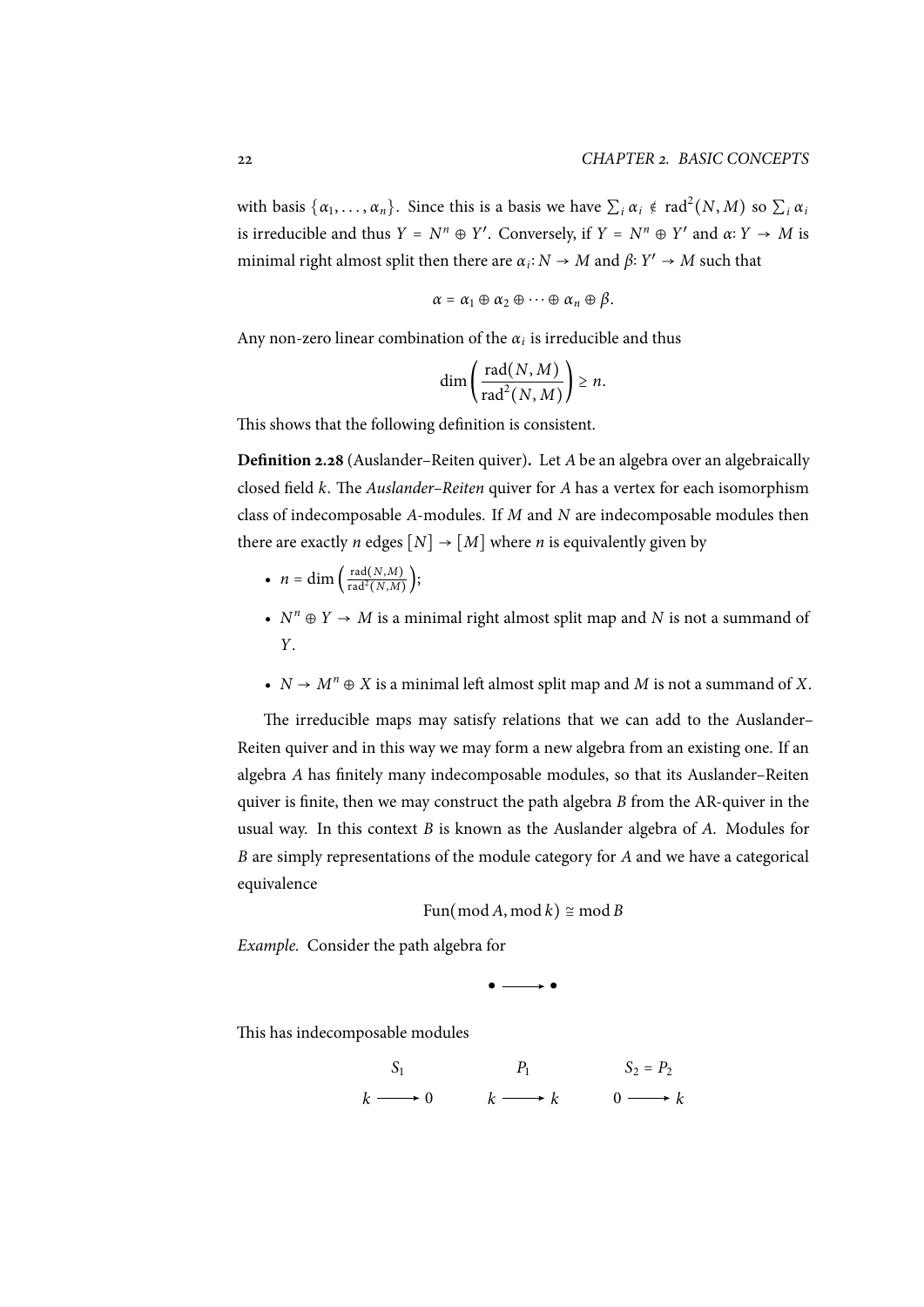We can examine the possible homomorphisms between these modules to calculate the radical spaces. For example if we have a map  $\varphi\colon S_1\to P_1$ 

$$
\begin{array}{ccc}\nk & \longrightarrow & 0 \\
\downarrow & & \downarrow \\
k & \longrightarrow & k\n\end{array}
$$

then as the square must commute we must have that  $\varphi$  is the zero homomorphism. In this way we can see that the only non-zero maps that exist are  $P_1 \rightarrow S_1$  and  $S_2 \rightarrow P_1$ :



or scalar multiples of these.

The composition of these two maps is zero and so the Auslander–Reiten quiver is

$$
[S_2] \xrightarrow{\alpha} [P_1] \xrightarrow{\beta} [S_1] \qquad \alpha\beta = 0.
$$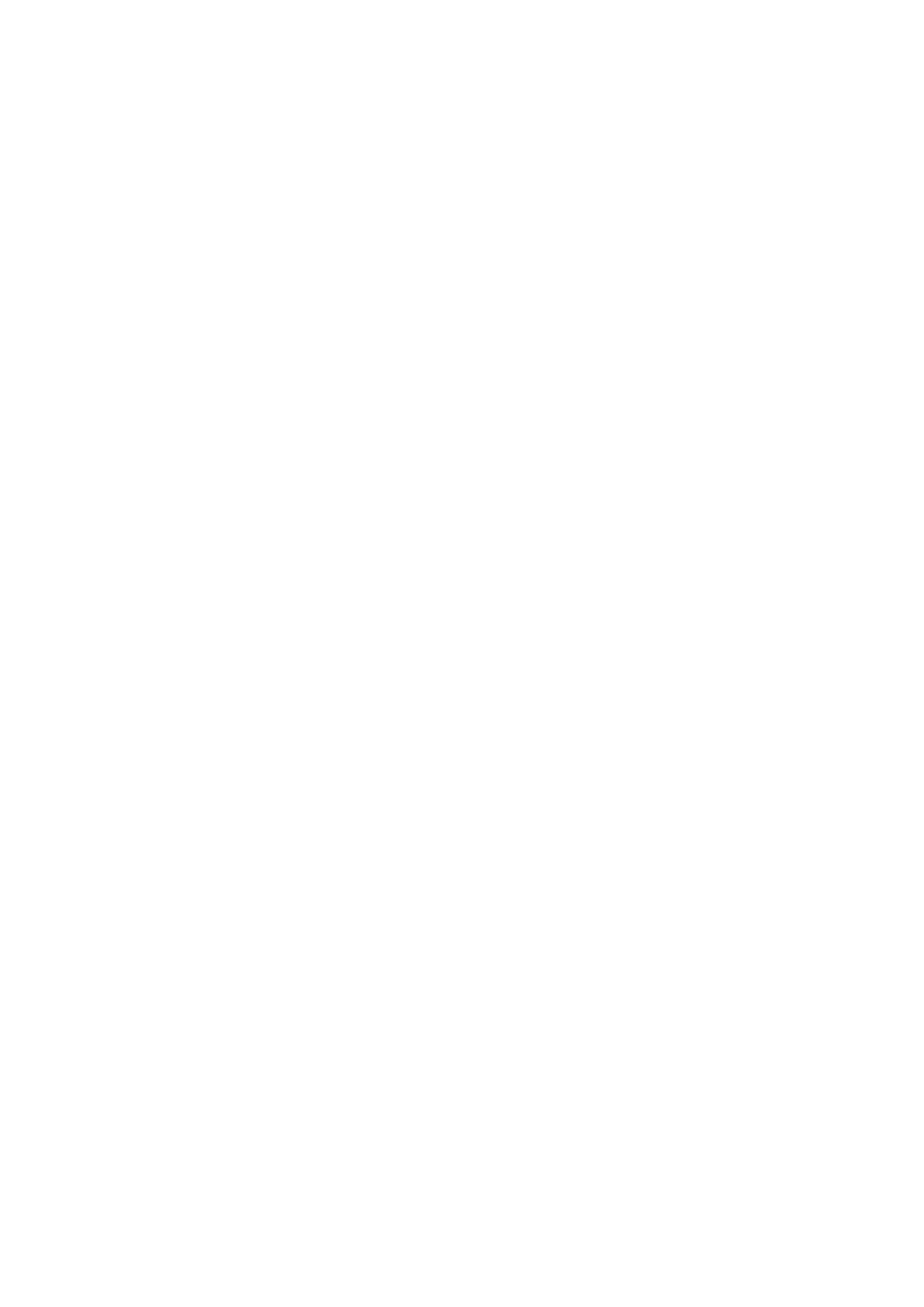# <span id="page-34-0"></span>**3 Equivalence of algebras**

We aim to introduce the concept of separable equivalence, which is an equivalence relation on algebras. This idea can be considered a generalisation of some more wellknown equivalences. The mostly widely known equivalence relation on algebras is surely isomorphism, which is incredibly restrictive. In fact many consider two algebras to be literally the same if they are isomorphic—the author included.

In this chapter we will explore the idea of Morita equivalence (which has been mentioned in the preceding chapter) and introduce the idea of stable equivalence and derived equivalence. These concepts will naturally lead on to the idea of separable equivalence, which we define for the first time in the next chapter.

### **3.1 Morita equivalence**

We begin with Morita equivalence which we have already seen in earlier sections; two algebras are Morita equivalent if they have equivalent module categories. The discussion preceding definition 2.14 demonstrates that we may have non-isomorphic algebras that are Morita equivalent. The theorem we give here provides an alternative characterisation of this equivalence, which we will then extend to the other types of equivalence.

#### **Theorem 3.1:**

The *R*-algebras *A* and *B* are Morita equivalent if and only if there are bimodules  $_{A}P_{B}$  and  $_{B}Q_{A}$  such that

- (a) the modules  $_A P$ ,  $P_B$ ,  $_B Q$  and  $Q_A$  are projective; and
- (b) there are bimodule isomorphisms

$$
{}_{A}P \underset{B}{\otimes} Q_{A} \xrightarrow{\sim} {}_{A}A_{A} \qquad \qquad {}_{B}Q \underset{A}{\otimes} P_{B} \xrightarrow{\sim} {}_{B}B_{B}
$$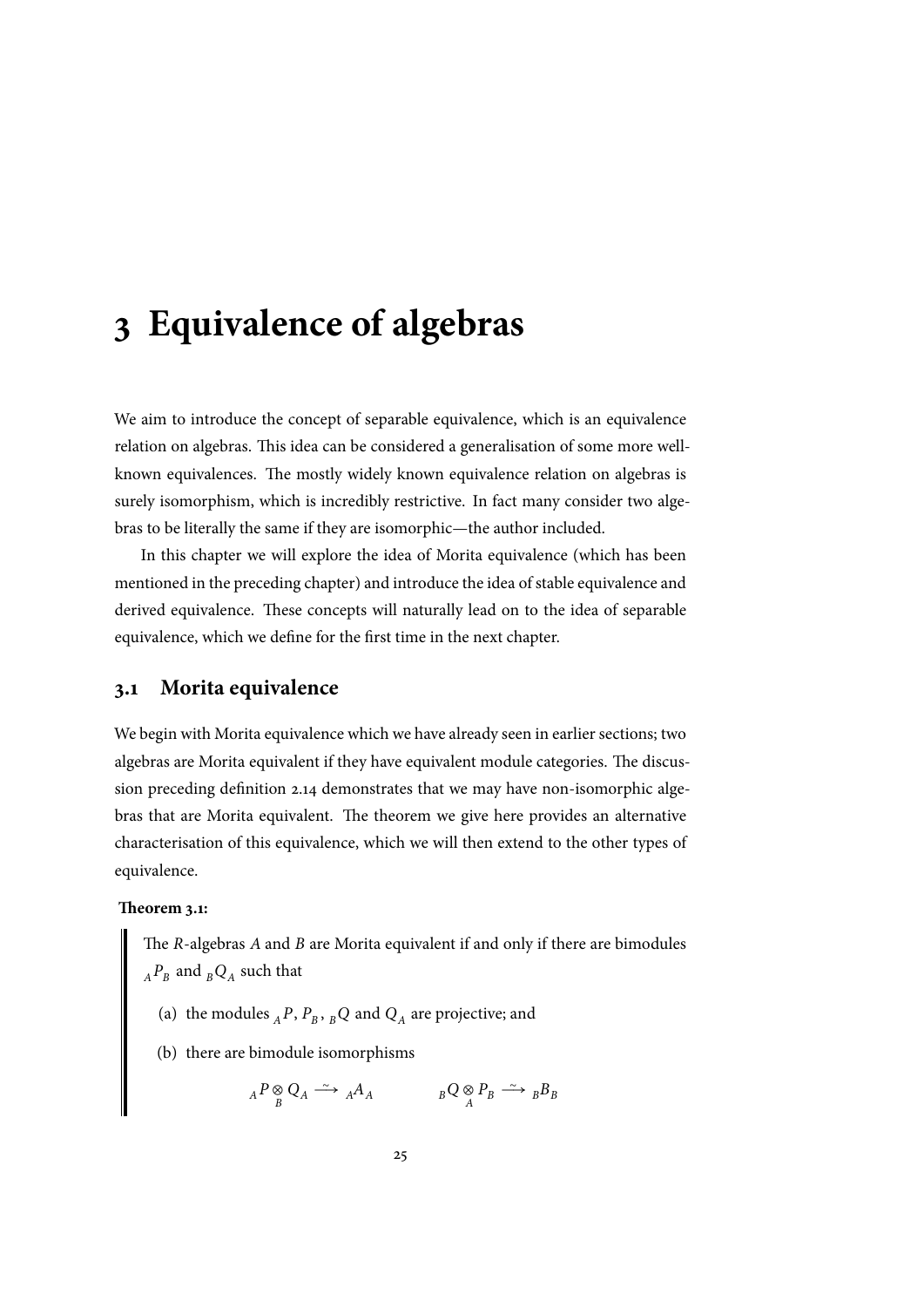$\Box$ 

[AF92] Anderson and Fuller, *Rings and categories of modules*, second ed., Graduate Texts in Mathematics, vol. 13, Springer-Verlag, New York, 1992

We will only prove that if the modules *P* and *Q* exist then the algebras are Morita equivalent. For all the gory details see theorem 22.2 of [AF92].

*Proof.*  $[\Leftarrow]$  We claim that the functors

$$
F = -\underset{A}{\otimes} P: \operatorname{mod} A \longrightarrow \operatorname{mod} B \qquad G = -\underset{B}{\otimes} Q: \operatorname{mod} B \longrightarrow \operatorname{mod} A
$$

provide inverse equivalences for the module categories. The composition *GF* is given by

$$
GF=-\mathop{\otimes}_A P\mathop{\otimes}_B Q.
$$

The isomorphism  $P \underset{B}{\otimes} Q \overset{\sim}{\rightarrow} A$  then gives us

$$
GF \cong -\underset{A}{\otimes} A \cong \mathrm{Id}_{\mathrm{mod}\,A}
$$

and an identical argument works for the composition *FG*.

The proof of the other direction for this theorem involves taking a pair of inverse equivalences *F* and *G*, and setting  $P_B = F(A_A)$ . The left action of *A* on itself provides an action of *A* on  $F(A_A)$  and this gives a left action of *A* on *P*. Similarly, we take *<sup>Q</sup>* <sup>=</sup> *<sup>G</sup>*(*B*) and carry over the natural left action of *<sup>B</sup>* to *<sup>Q</sup>*. The remainder of the proof involves demonstrating that *P* and *Q* are projective in the manner specified and that  $F = -\underset{A}{\otimes} P$  and  $G = -\underset{B}{\otimes} Q$ .

## <span id="page-35-0"></span>**3.2 Stable equivalence**

From the point of view of representation theory the simplest class of algebras to understand are the semisimple algebras. These algebras have the property that every module is a direct sum of simple modules and so once the simple modules are understood so is the entire module category. Another characterisation of being semisimple is that all modules are projective, thus to gain insight into non-semisimple algebras it makes sense to study the non-projective modules. The setting for this is called the *stable module category*.

We will define the stable module category as a particular quotient of the full module category in such a way that all projective modules are (isomorphic to) zero. For modules *X* and *Y*, let PHom(*X*, *Y*) denote the subset of Hom(*X*, *Y*) that consists of all homomorphisms that factor through a projective module. That is  $f \in PHom(X, Y)$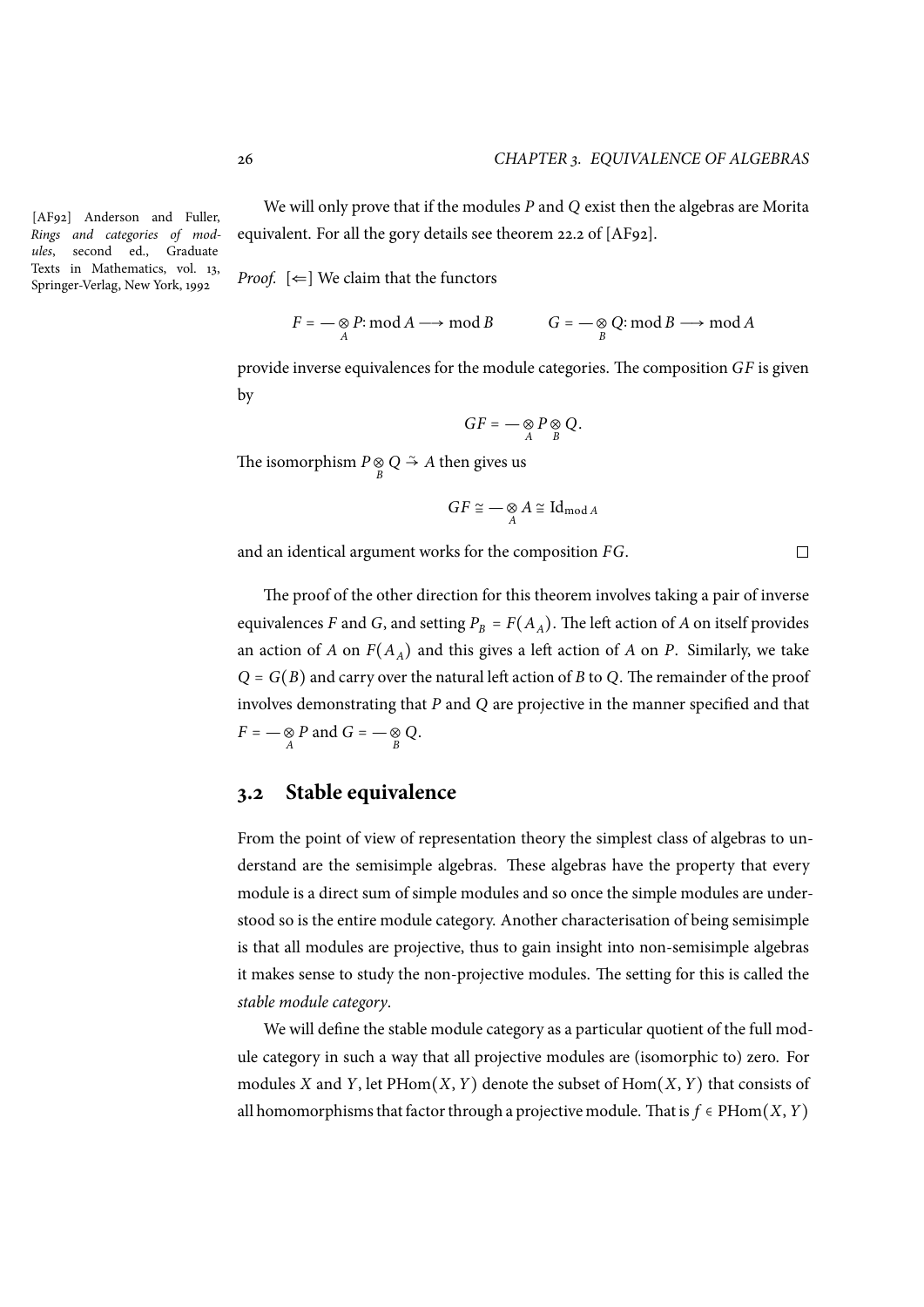if and only if there is a projective module *P* and morphisms  $q \in Hom(X, P)$  and  $h \in Hom(P, Y)$  such that the diagram



commutes. We refer to PHom as the projective homomorphisms. The fact that PHom $(X, Y)$  is actually a subgroup of Hom $(X, Y)$  should be clear as if f factors through *P* and *q* factors through *Q* then  $f + q$  factors through  $P \oplus Q$ . It is equally clear that if we have  $f \in PHom(X, Y)$  and  $q \in Hom(Y, Z)$  then  $q f \in PHom(X, Z)$ , and similarly for composition on the other side.

**Definition 3.2** (Stable module category)**.** The *stable module category* of an algebra *A*, denoted Mod *A*, is given by the data:

**Objects** the same objects as Mod *A*;

**Morphisms** for modules *X* and *Y*,  $\underline{\text{Hom}}(X, Y) = \frac{\text{Hom}(X, Y)}{\text{PHom}(X, Y)}$ PHom(*X*, *Y*)

That this description satisfies the requirements for being a category is a consequence of the discussion above. In the stable module category all projective modules are zero objects, in particular all semisimple algebras have equivalent (and zero) stable module categories. The stable module category leads to a natural equivalence relation on algebras called stable equivalence: we say that two algebras are *stably equivalent* if their respective module categories are equivalent. In a similar way to the module category, we will denote by mod *A* the full subcategory of Mod *A* consisting of finitely generated modules.

*Example.* Let *k* be a field of characteristic 2. The group algebras for the alternating groups  $kA_4$  and  $kA_5$  are stably equivalent. This can be shown as a consequence of a special case of the Green correspondence for trivial intersection groups.

The Sylow 2-subgroups inside  $A_5$  are isomorphic to the Klein-4 group. If we let  $K_4 < A_5$  be the Klein-4 that fixes 5 then it is clear to see that  $K_4$  has the trivial intersection property, that is if  $g \in A_5$  then  $K_4 \cap gK_4g^{-1}$  is either  $K_4$  or  $\{1\}$ . The normaliser of  $K_4$  is the alternating group  $A_4$  that fixes 5.

With this set-up the Green correspondence for trivial intersection groups (see [Alp86, theorem 10.1]) tells us that induction and restriction between  $A_4$  and  $A_5$  are inverse operations of one another up to addition of a projective module.

[Alp86] Alperin, *Local representation theory*, Cambridge Studies in Advanced Mathematics, vol. 11, Cambridge University Press, Cambridge, 1986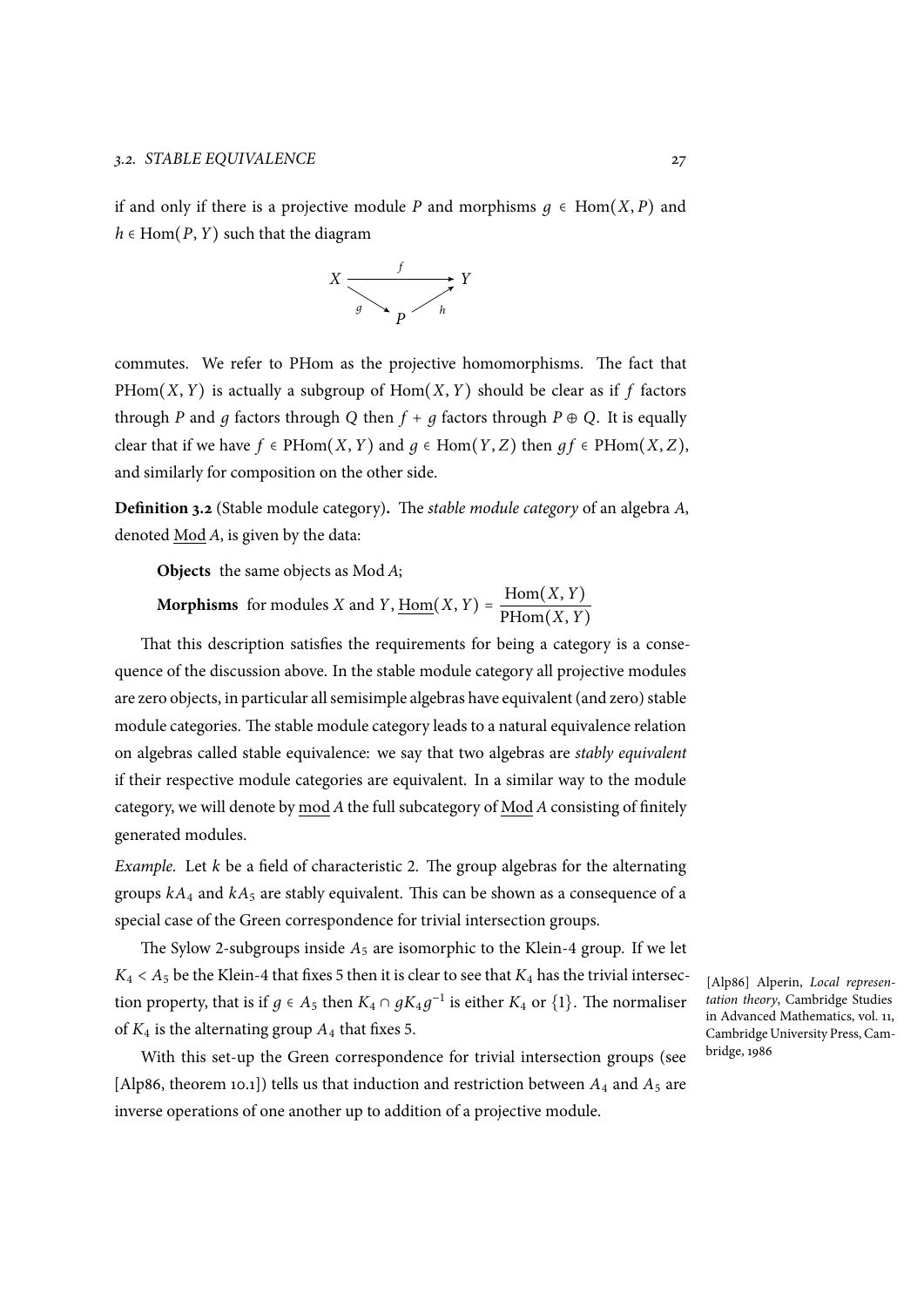For the stable module category we would like a characterisation similar to that of theorem 3.1 where we instead think of the isomorphisms as stable isomorphisms. Unfortunately such a result is not true and the best we can do is the following theorem.

### **Theorem 3[.3:](#page-34-0)** *Stable equivalence of Morita type*

<span id="page-37-0"></span>Let *A* and *B* be *R*-algebras. If there are bimodules  ${_{A}P_{B}}$  and  ${_{B}Q_{A}}$  such that

- (a)  $_{A}P$ ,  $P_{B}$ ,  $_{B}Q$  and  $Q_{A}$  are projective; and
- (b) there are projective bimodules  $_A X_A$  and  $_B Y_B$  and bimodule isomorphisms

$$
{}_{A}P \underset{B}{\otimes} Q_{A} \stackrel{\simeq}{\rightarrow} {}_{A}A_{A} \oplus {}_{A}X_{A} \qquad \qquad {}_{B}Q \underset{A}{\otimes} P_{B} \stackrel{\simeq}{\rightarrow} {}_{B}B_{B} \oplus {}_{B}Y_{B}
$$

then we say *A*and *B* have a *stable equivalence of Morita type* and in particular they are stably equivalent.

*Proof.* Mutatis mutandis the proof is the same as that of theorem 3.1.  $\Box$ 

Notice that the operations used in the example above to show that  $kA_4$  and  $kA_5$ are stably equivalent over a field of characteristic 2 were that of in[duc](#page-34-0)tion and restriction. Induction from  $kA_4$  to  $kA_5$  is the same as the tensor product with the bimodule  $_{kA_4}kA_{5\overline{k}A_5}$  and similarly restriction is the same as the tensor product with  $_{kA_5}kA_{5\overline{k}A_4}.$ In this way we see that this is also an example of a Morita-type stable equivalence.

We consider an example where two algebras are stably equivalent but this equivalence is not of Morita-type. Let *A* be the *k*-algebra for the quiver

$$
\bullet \qquad \qquad \bullet \qquad \alpha \beta = \beta \alpha = 0
$$

and *B* be the *k*-algebra for the quiver

$$
y\bigcirc\bullet\qquad\bullet\bigcirc\delta\qquad\qquad y^2=\delta^2=0.
$$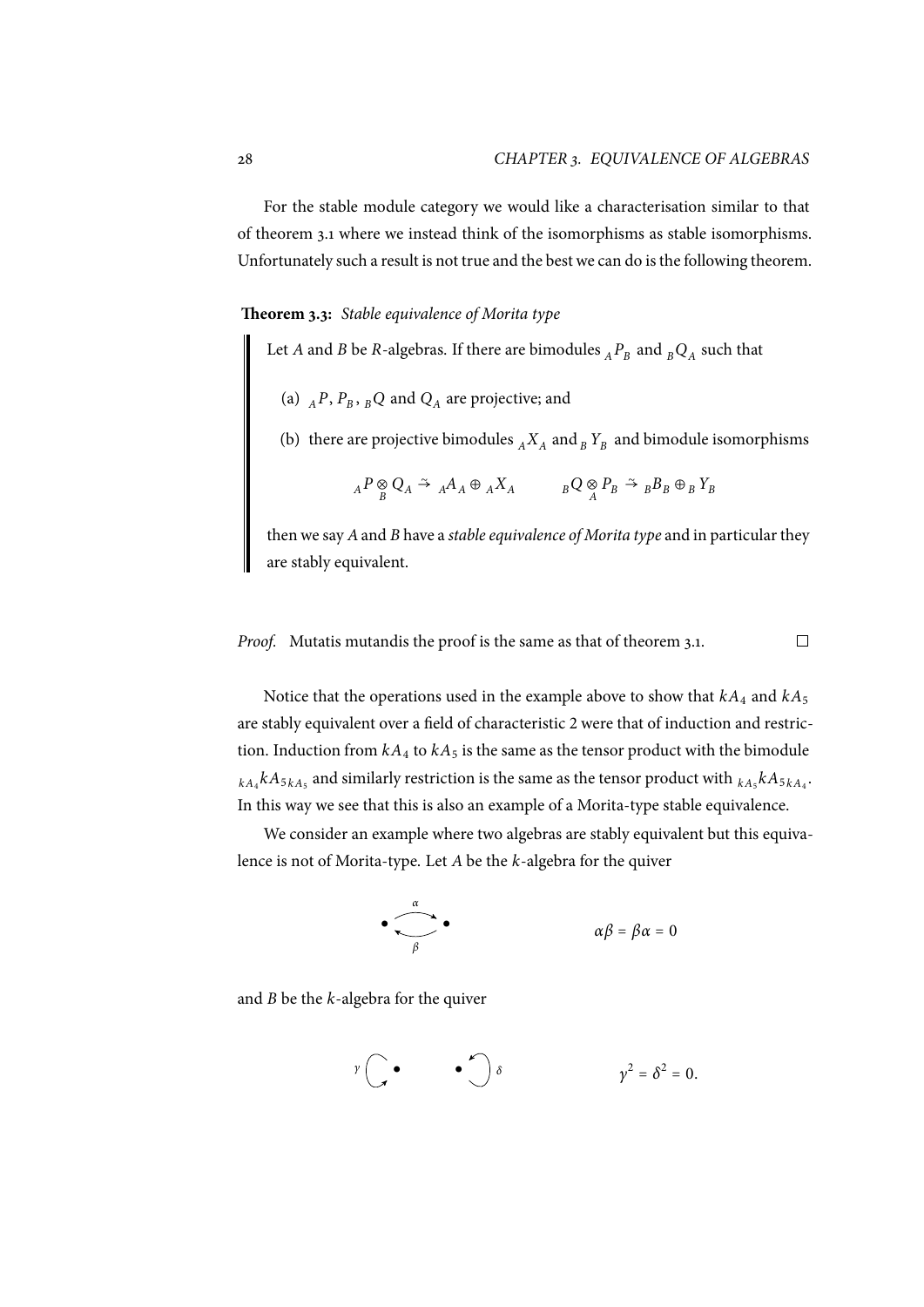The simple modules  $S_i$ , and the indecomposable projective modules  $P_i$ , for  $A$  are

$$
S_1: k \longrightarrow 0
$$
  
\n
$$
P_1: k \longrightarrow 0
$$
  
\n
$$
S_2: 0 \longrightarrow k
$$
  
\n
$$
P_2: k \longrightarrow 0
$$
  
\n
$$
I
$$

whereas for *B* the simple modules  $T_i$ , and the indecomposable projective modules  $Q_i$ , are

$$
T_1: \begin{array}{ccccc} 0 & k & 0 \end{array} \begin{array}{ccccc} & T_2: & \begin{array}{ccccc} 0 & k & 0 \end{array} \end{array}
$$

and these are the only indecomposable modules.

Clearly in both cases when we factor out the projective modules we are simply left with modules for the algebra  $k \times k$  and so in particular the stable module categories coincide. If we had a stable equivalence of Morita type then in particular we would have exact functors of the module category

 $F: \text{mod } A \longrightarrow \text{mod } B$   $G: \text{mod } B \longrightarrow \text{mod } A$ 

satisfying

$$
FG(M) = M \oplus (projective)
$$

and similarly for *GF*. If

$$
G(T_1) = S_1^m \oplus S_2^n \oplus \text{(projective)}
$$

then the exact sequences

$$
0 \to S_2 \to P_1 \to S_1 \to 0
$$
  

$$
0 \to T_1 \to Q_1 \to T_1 \to 0
$$
  

$$
0 \to T_1 \to Q_1 \to T_1 \to 0
$$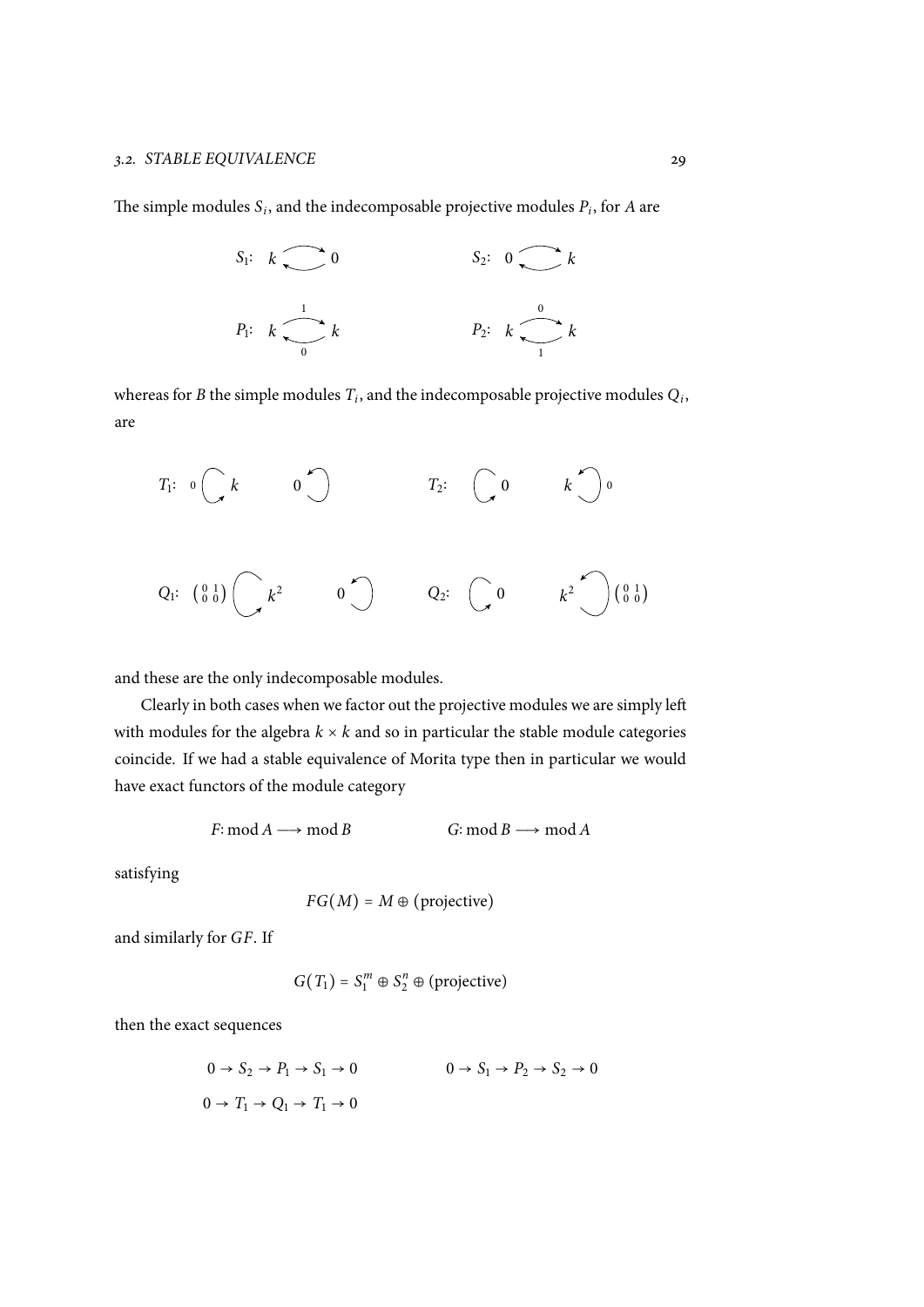tell us that

$$
0 \longrightarrow S_2^n \oplus S_1^m \oplus (proj) \longrightarrow P_1^n \oplus P_2^m \oplus (proj) \longrightarrow S_1^n \oplus S_2^m \oplus (proj) \longrightarrow 0
$$
  
\n
$$
G(T_1) \qquad G(Q_1) \qquad G(T_1)
$$

is exact and so  $m = n$ . Since  $FG(T_1) = T_1 \oplus (proj)$  then either  $F(S_1)$  or  $F(S_2)$  is projective: in either case this contradicts  $GF(S_i) = S_i \oplus (proj)$ .

Though this example demonstrates that the converse to theorem 3.3 is not true, the example is a little contrived and all stable equivalences we shall consider henceforth will be of Morita type.

## **3.3 Derived equivalence**

The final equivalence we wish to mention before introducing separable equivalence is *derived equivalence*. We will skip over most of the details as they are not directly relevant to what is to follow however this section would feel incomplete without at least touching on the subject. For a good reference on derived categories see [Kra07].

In a similar approach to stable equivalence we first define a new type of category derived from the module category and then say that two algebras are derived equivalent if their derived categories are equivalent.

We begin with the category of complexes: in this category objects are cochain complexes of modules

$$
\cdots \longrightarrow X^{n-1} \xrightarrow{d^{n-1}} X^n \xrightarrow{d^n} X^{n+1} \longrightarrow \cdots
$$

such that the maps  $d^n \circ d^{n-1} = 0$  for all integers *n*. A morphism between complexes is given by a collection of module morphisms  $\phi^n: X^n \to Y^n$ 



such that the squares commute:  $d_Y^n \circ \phi^n = \phi^{n+1} \circ d_X^n$ .

From the category of complexes we next define the homotopy category. As we factored out the projective homomorphisms in the stable category, here we factor out

[Kra07] Krause, *Derived categories, resolutions, and Brown representability*, Interactions between homotopy theory and algebra, Contemp. Math., vol. 436, Amer. Math. Soc., Providence, RI, 2007, pp. 101–139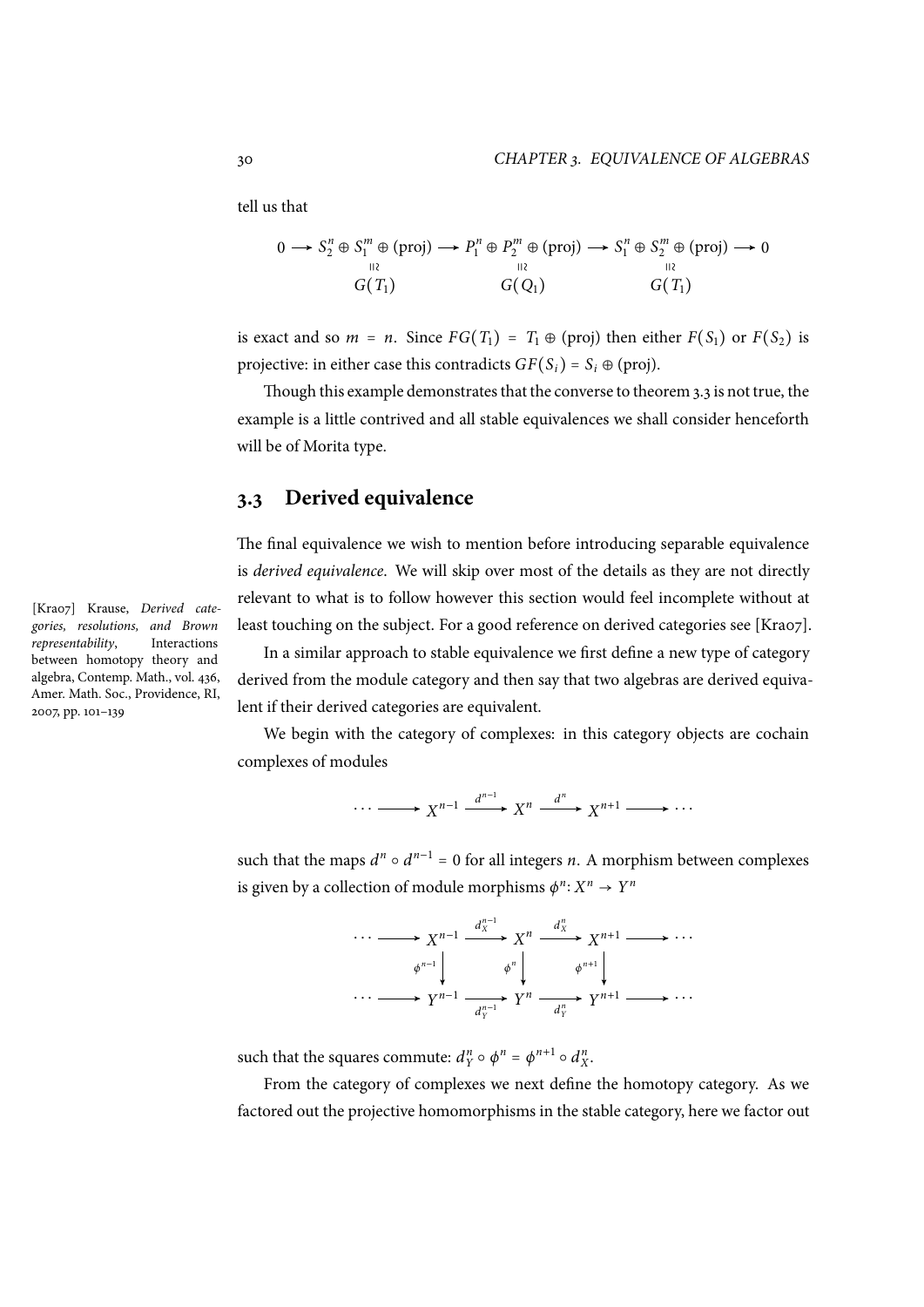those morphisms that are null-homotopic. Recall that a chain map  $\phi$  is called nullhomotopic if there are maps  $\rho^n: X^n \to Y^{n-1}$  such that  $\phi$  can be expressed as the sum  $\phi^n = d_Y^{n-1} \circ \rho^n + \rho^{n+1} \circ d_X^n$  for all integers *n*.



Finally we obtain the derived category by formally inverting quasi-isomorphisms. Recall that a morphism of complexes induces a morphism on the cohomology groups. We say that a morphism is a quasi-isomorphism if these induced maps are isomorphisms of the cohomology groups.

That the above procedure does indeed describe a category is beyond the scope of this document, as are many of the properties of the derived category. We simple state that the derived category has the structure of a triangulated category and that two algebras are considered *derived equivalent* if their derived categories are equivalent as triangulated categories. For the relevant details see [Kra07].

The important result for derived equivalence that connects to the theorems of the previous section is the following theorem of Rickard. Note that the original statement of the result is more general than the version stated here.

### <span id="page-40-0"></span>**Theorem 3.4:** [Ric91, corollary 5.5]

If *A* and *B* are derived equivalent symmetric algebras over a field *k* then *A* and *B* have a Morita-type stable equivalence.

[Kra07] Krause, *Derived categories, resolutions, and Brown representability*, Interactions between homotopy theory and algebra, Contemp. Math., vol. 436, Amer. Math. Soc., Providence, RI, 2007, pp. 101–139

[Ric91] Rickard, *Derived equivalences as derived functors*, J. London Math. Soc. (2) **43** (1991), no. 1, 37–48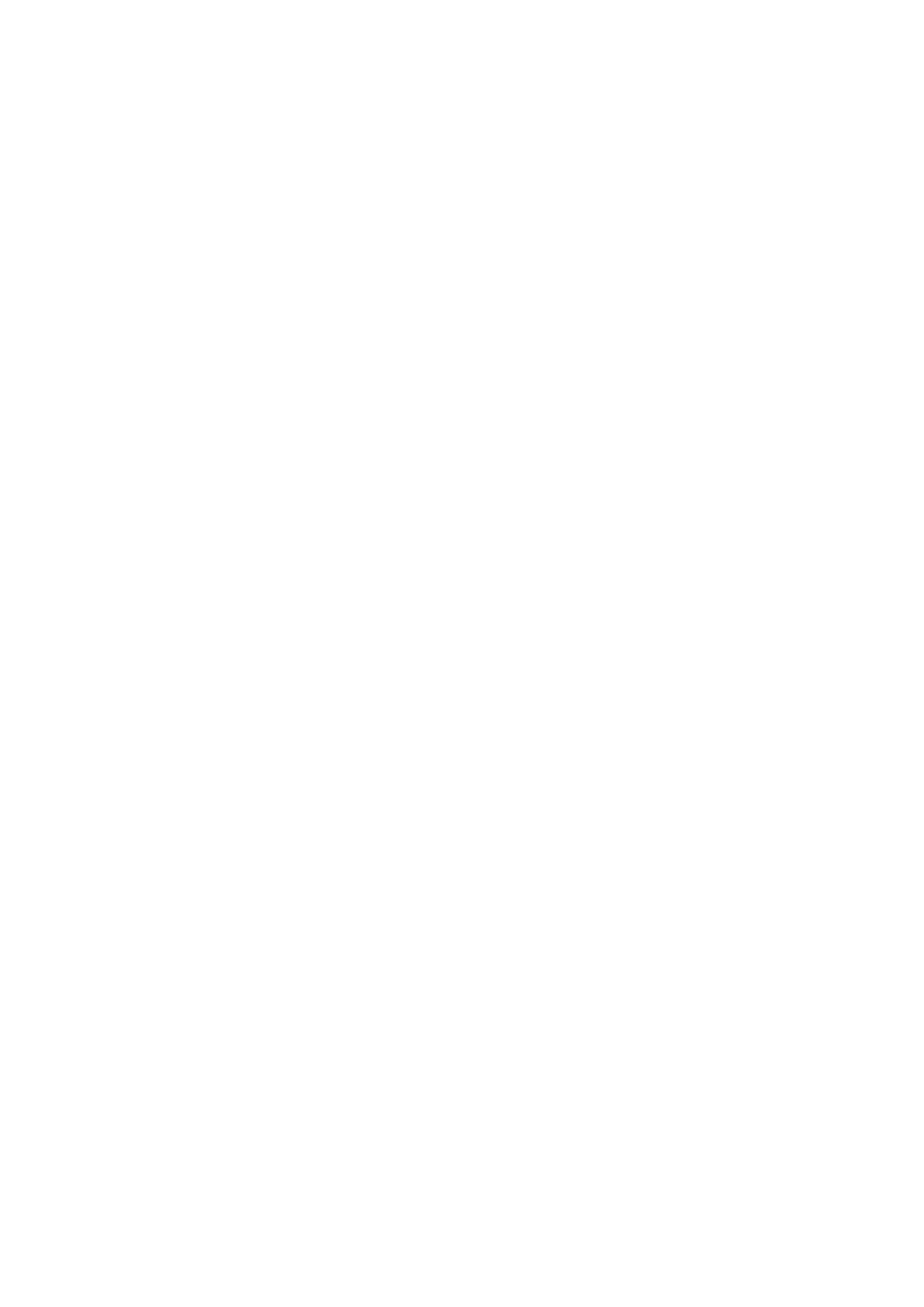# **4 Separable equivalence**

The preceding chapter introduced several notions of the equivalence of algebras. In each case the existence of a particular pair of bimodules was enough to demonstrate that the algebras were equivalent and it is this idea that we will use to define separable equivalence. This idea was first proposed by Linckelmann in [Lin11b].

**Definition 4.1**(Separable equivalence)**.** Let *A*and *B* be *R*-algebras. We say that *A*and *B* are *separably equivalent* if there are bimodules  $_A M_B$  and  $_B N_A$  such that

- (a) the modules  $_A M$ ,  $M_B$ ,  $_B N$  and  $N_A$  are finitely generated and projective; and
- (b) there are bimodules  $_A X_A$  and  $_B Y_B$  and bimodule isomorphisms

$$
{}_A M \underset{B}{\otimes} N_A \stackrel{\sim}{\longrightarrow} {}_A A_A \oplus {}_A X_A \qquad \qquad {}_B N \underset{A}{\otimes} M_B \stackrel{\sim}{\longrightarrow} {}_B B_B \oplus {}_B Y_B
$$

Separable equivalence is a generalisation of Morita, derived and stable equivalence of Morita-type. This is easily seen as a direct result of theorems 3.1, 3.3 and 3.4.

The terminology *separable equivalence* comes from the following proposition that was stated by Linckelmann in [Lin11b].

**Proposition 4.2.** *A finite dimensional algebra A over a field k is [sep](#page-34-0)[arab](#page-37-0)le (i[n th](#page-40-0)e sense of definition 2.17) if and only if it is separably equivalent to k.*

*Proof.* Firstly, assume that *A* is a separable algebra so that *A* is a summand of  $A \underset{k}{\otimes} A$ , as *A*-*A*-bimodules. Taking  $M = {}_A A_k$  and  $N = {}_k A_A$ , so that  $M \underset{k}{\otimes} N = A \underset{k}{\otimes} A$ , we have the required [isom](#page-26-0)orphisms.

Now assume that *A* is separably equivalent to *k* through bimodules  $_A M_k$  and  $_k N_A$ . Consider the functor  $\mathrm{Hom}_{A-A}(M \otimes N, -)$ :

$$
\text{Hom}_{A-A}\left(M \underset{k}{\otimes} N, -\right) \cong \text{Hom}_{A}\left(M, \text{Hom}_{A}(N, -)\right)
$$

$$
= \text{Hom}_{A}(M, -) \circ \text{Hom}_{A}(N, -)
$$

[Lin11b] Linckelmann, *Finite generation of Hochschild cohomology of Hecke algebras of finite classical type in characteristic zero*, Bull. Lond. Math. Soc. **43** (2011), no. 5, 871–885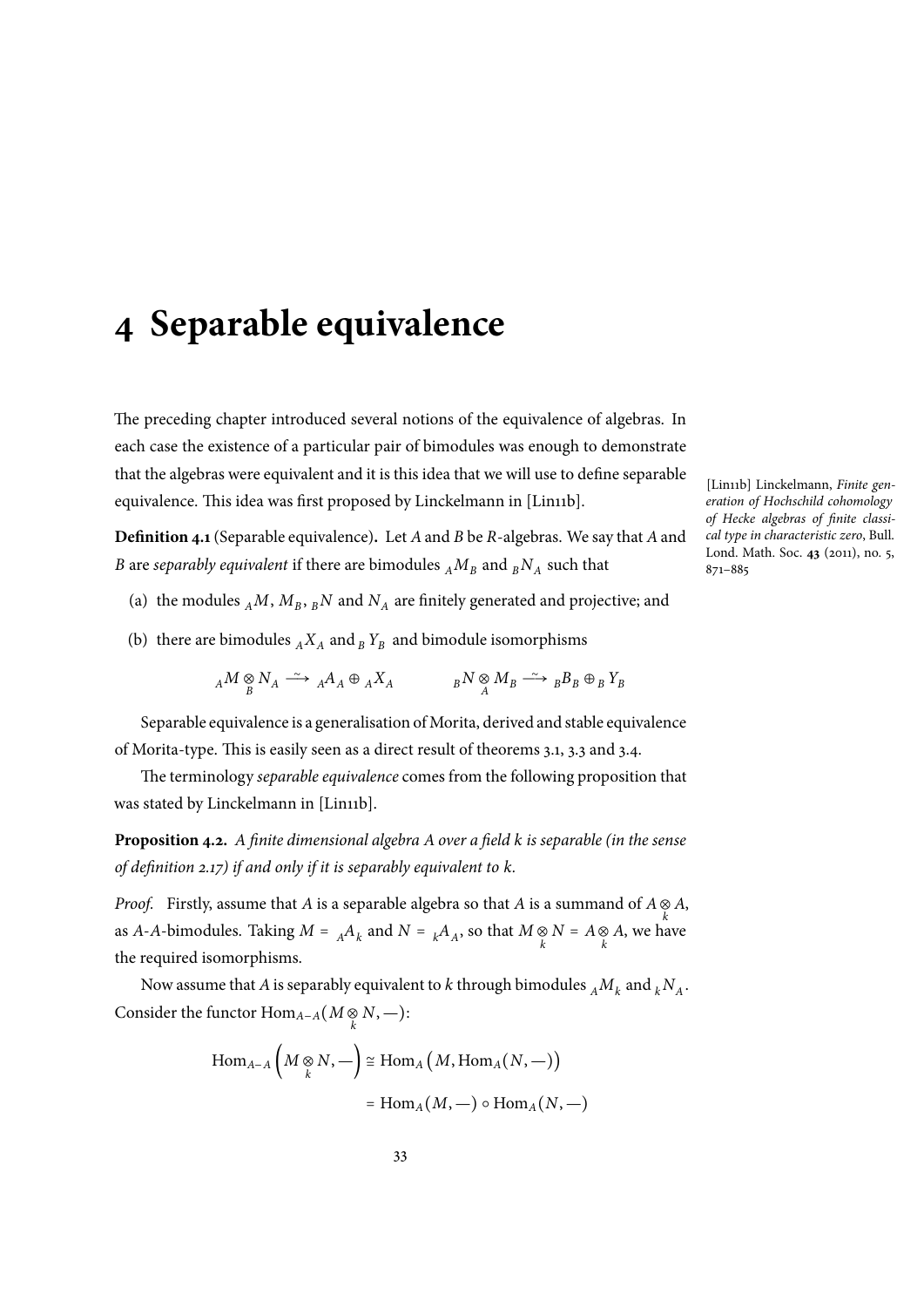Since *M* is projective as a left *A*–module we have that  $\text{Hom}_{A}(M, -)$  is exact. Similarly the functor  $\text{Hom}_{A}(N, -)$  is exact and hence so is the composition. We therefore have that  $M \underset{k}{\otimes} N$  is projective as an *A*-*A*–bimodule and so *A* is projective as an *A*-*A*– bimodule.  $\Box$ 

For a general algebra *A* over a ring *R* we would not have that *R* is a summand of *A* and so the above proof does not go through. If we had this additional assumption however, (for example if *A* were free as an *R*-module) we could follow the same proof.

It will be convenient to talk about situations in which only one of the isomorphisms in the definition of separable equivalence exists. In this situation we will use the language of Bergh and Erdmann (see [BE11, 2506f.]) and say that one algebra *separably divides* the other.

**Definition 4.3** (Separably divides)**.** Given two *R*-algebras *A* and *B*, we say that *A separably divides B* if there exists bimodules  $_A M_B$  and  $_B N_A$ , finitely generated projective on both sides, such that *A* is a bimodule direct summand of  $M \underset{B}{\otimes} N$ .

**Proposition 4.4.** *Let A and B be R-algebras. A and B are separably equivalent if and only if A separably divides B and B separably divides A.*

*Proof.* One direction is clear, for the other let *A* separably divide *B* via (*W*, *X*) and *B* separably divide *A* via  $(Y, Z)$ . Let  $M = W \oplus Z$  and  $N = X \oplus Y$  then the pair  $(M, N)$ <br>provide a separable equivalence for *A* and *B* provide a separable equivalence for *A* and *B*.

The next proposition, which was stated by Linckelmann in [Lin11b], will give us our first example of algebras that are separably equivalent but are not equivalent in any of the more specialised ways we have seen in the preceding chapters.

<span id="page-43-0"></span>**Proposition 4.5.** *Let <sup>G</sup> be a finite group, <sup>k</sup> a field of characteristic <sup>p</sup>* <sup>&</sup>gt; <sup>0</sup>*. If <sup>P</sup> is a Sylow p-subgroup of G then kP is separably equivalent to kG.*

*Proof.* Consider the bimodules  $k_{p}kG_{k}$  and  $k_{G}kG_{k}$ .

Let  $\{x_1, x_2, \ldots, x_m\}$  be a set of left coset representatives for *P* in *G*. There is an isomorphism of right *kP*-modules

$$
kP^{m}_{kP} \longrightarrow kG_{kP}
$$

$$
(p_1, p_2, ..., p_m) \longrightarrow \sum_{i=1}^{m} x_i p_i
$$

[BE11] Bergh and Erdmann, *The representation dimension of Hecke algebras and symmetric groups*, Adv. Math. **228** (2011), no. 4, 2503– 2521

[Lin11b] Linckelmann, *Finite generation of Hochschild cohomology of Hecke algebras of finite classical type in characteristic zero*, Bull. Lond. Math. Soc. **43** (2011), no. 5, 871–885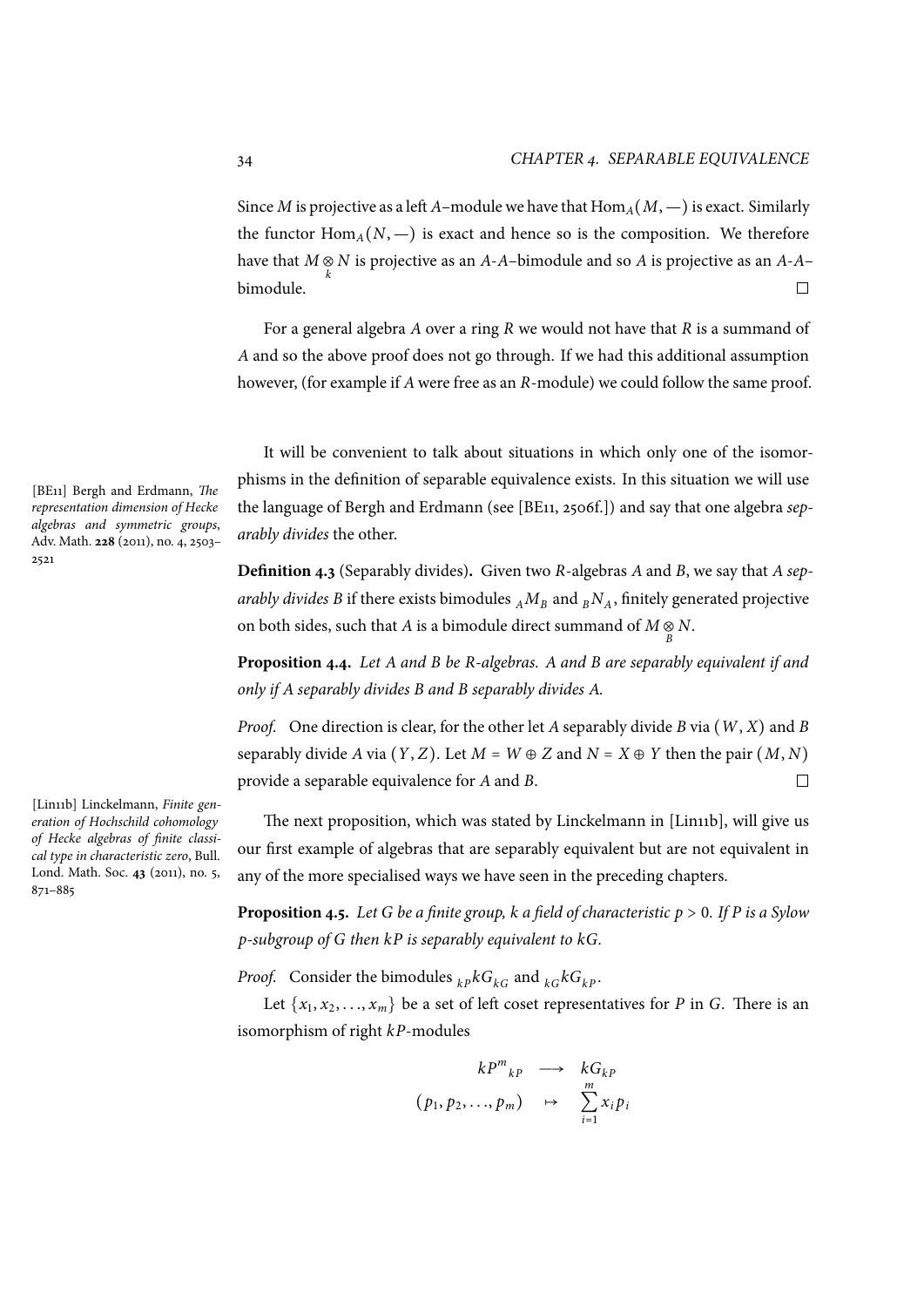$$
_{kP}kG\underset{kG}{\otimes }kG_{kp}\cong {_{kP}kG_{kp}}.
$$

Now consider the reverse tensor product,

$$
_{kG}kG\underset{kp}{\otimes }kG_{kG}.
$$

Define the map

$$
\varphi: kG \longrightarrow k_G kG \underset{k \in P}{\otimes} kG_{kG}
$$

$$
g \longrightarrow \sum_{x \in G/P} gx \otimes x^{-1}
$$

which is a module homomorphism since

$$
gh \mapsto \sum_{x \in G/p} ghx \otimes x^{-1}
$$
  
= 
$$
\sum_{x \in G/p} g(hx) \otimes (hx)^{-1}h
$$
  
= 
$$
\sum_{y \in G/p} gy \otimes y^{-1}h.
$$

If we compose *ϕ* with the homomorphism

$$
{}_{kG}kG \underset{kP}{\otimes} kG_{kG} \longrightarrow kG
$$
  

$$
g \otimes h \longrightarrow gh
$$

we have

$$
g \mapsto \sum_{x \in G/p} g = |G : P|g
$$

and since *P* is a Sylow *p*-subgroup the index ∣*G* ∶ *P*∣ is invertible and *kG* is a summand  $\Box$ of  $_{kG}kG \underset{kP}{\otimes} kG_{kG}$ .

For the reader that is familiar with block algebras and defect groups it is important to note that the equivalent statement in this context is also true. If *B* is a block algebra and *D* its associated defect group then each module for *B* is a module for the whole group algebra and so we can restrict from *B* to *kD*. On the other hand if we have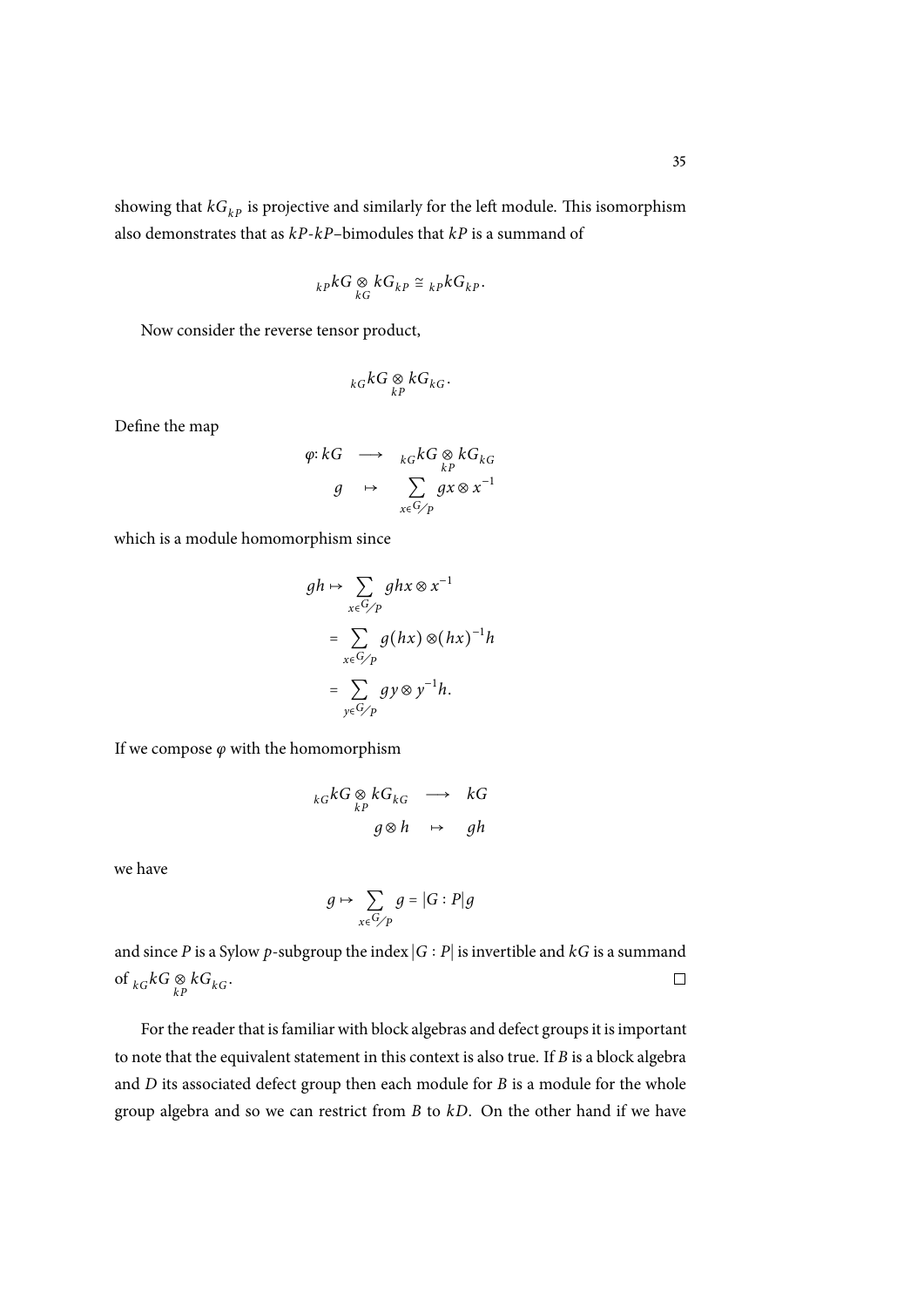a module for *kD* then we can induce to *kG* and there is a unique summand of the induced module that "belongs" to *B*. These two functors



can be written as a tensor product with certain bimodules and it is these bimodules that give the separable equivalence between *B* and *kD*.

In the example on page 27 we showed that over a field of characteristic 2, the algebras  $kA_4$  and  $kA_5$  were stably equivalent (and therefore separably equivalent). Notice that proposition 4.5 now tells us that in addition these algebras are separably equivalent to  $kK_4$ .

We now present some new results relating to separable equivalence.

**Proposition 4.6.** *Let A, B and C be algebras over a field k. If A separably divides B then*  $A \otimes C$  *separably divides*  $B \otimes C$ .

*Proof.* Let  $_A M_B$  and  $_B N_A$  be a pair of bimodules with the property that

$$
{}_A M \underset{B}{\otimes} N_A \cong {}_A A_A \oplus {}_A X_A.
$$

The tensor product  $M \underset{k}{\otimes} C$  is an  $(A \underset{k}{\otimes} C)$ - $(B \underset{k}{\otimes} C)$ –bimodule with the actions

$$
(a\otimes c_1)(m\otimes c_2)(b\otimes c_3)=amb\otimes c_1c_2c_3
$$

and we can similarly define a  $(B \otimes C)$ - $(A \otimes C)$  action on  $N \otimes C$ .

Thus we have that

$$
(M \underset{k}{\otimes} C) \underset{B \otimes C}{\otimes} (N \underset{k}{\otimes} C) \cong (M \underset{B}{\otimes} N) \underset{k}{\otimes} C
$$

$$
\cong (A \oplus X) \underset{k}{\otimes} C
$$

$$
\cong (A \underset{k}{\otimes} C) \oplus (X \underset{k}{\otimes} C)
$$

Now if  $_A M$  is projective then  $_A M$  is a summand of  $A^n$  for some *n*. Therefore  $M \underset{k}{\otimes} C$  is a summand of

$$
A^n\underset{k}{\otimes}C\cong \big(A\underset{k}{\otimes}C\big)^n
$$

and hence is projective.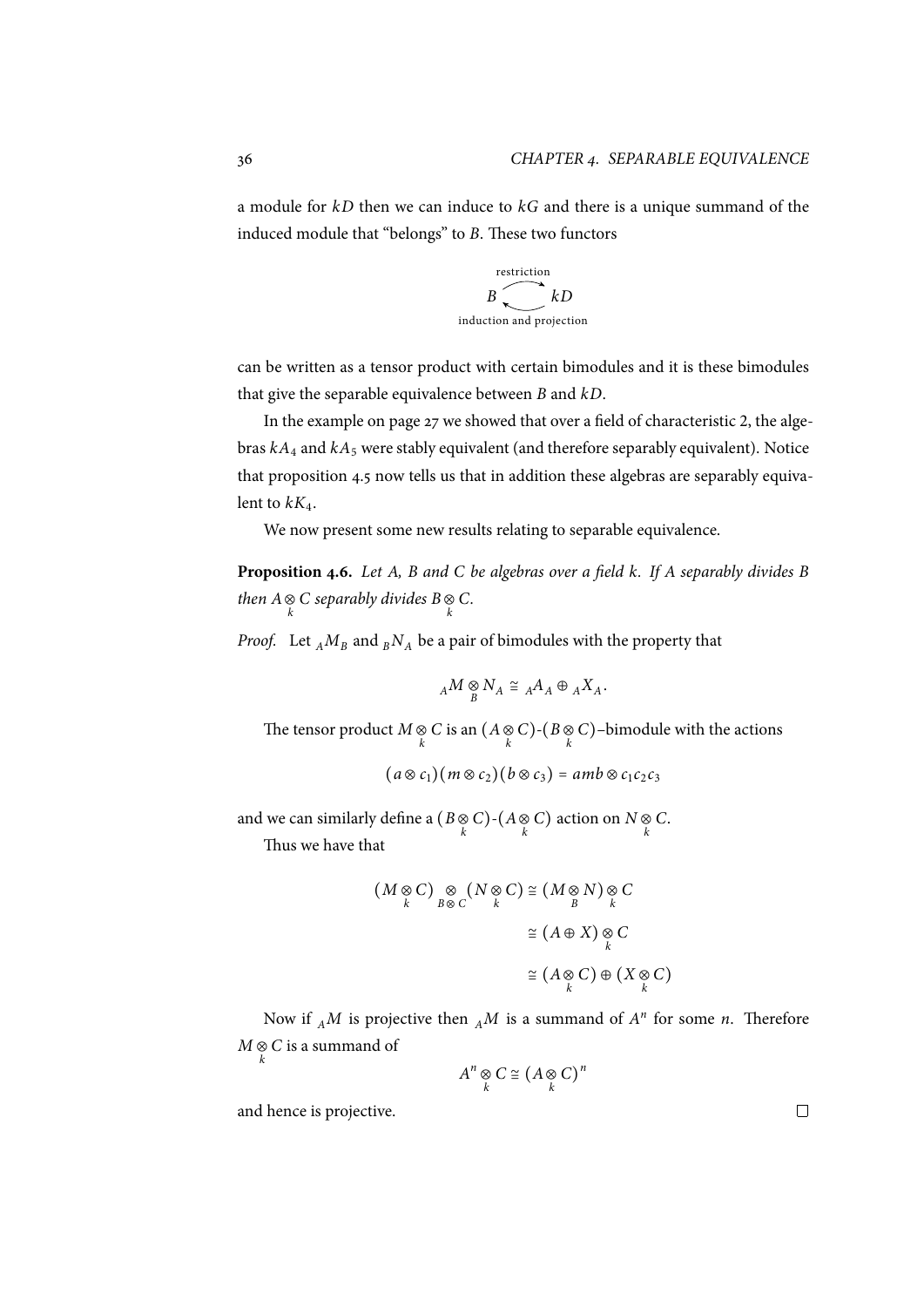In the proof of proposition 4.5 the bimodules that we used to form the separable equivalence were duals of one another. In particular in this situation we have that tensoring with *M* is both left and right adjoint to tensoring with *N*. This leads us to a new definition which we call sy[mm](#page-43-0)etrical separable equivalence.

**Definition 4.7** (Symmetrical separable equivalence)**.** Let *A* and *B* be finite dimensional algebras. We say that *A* and *B* are *symmetrically separably equivalent* if there is a separable equivalence  $(M, N)$  such that  $-\otimes M$  is both left and right adjoint to  $-\otimes N$ .

**Proposition 4.8.** *If A and B are symmetric algebras then A and B are separably equivalent if and only if A and B are symmetrically separably equivalent.*

*Proof.* Let (*M*, *N*) be a separable equivalence for *A* and *B*. Consider the modules *M*⊕*N ∗* and *N*⊕*M<sup>∗</sup>* . It is clear that these two modules satisfy the summand properties of separable equivalence. We wish to show that the tensor functors are adjoints of one another so let *X* be an *A*-module and *Y* be a *B*-module.

First note that since

$$
\mathrm{Hom}_B(B, Y) \cong Y \underset{B}{\otimes} \mathrm{Hom}_B(B, B)
$$

and *M* is projective (and therefore a direct sum of summands of *B*) we also have

$$
\mathrm{Hom}_B(M, Y) \cong Y \underset{B}{\otimes} \mathrm{Hom}_B(M, B)
$$

 $(cf. [AF92, prop 20.10]).$  Thus we have

 $\operatorname{Hom}_B(X \otimes M, Y) \cong \operatorname{Hom}_A(X, \operatorname{Hom}_B(M, Y))$  via the tensor-Hom adjunction  $\cong$  Hom<sub>*A*</sub>(*X*, *Y*  $\underset{B}{\otimes}$  Hom(*M*, *B*)) by the argument above <sup>≅</sup> Hom*A*(*X*, *<sup>Y</sup>* <sup>⊗</sup> *B M∗* ) due to symmetry of *B*

[AF92] Anderson and Fuller, *Rings and categories of modules*, second ed., Graduate Texts in Mathematics, vol. 13, Springer-Verlag, New York, 1992

Similarly we have

$$
\text{Hom}_{A}(Y \underset{B}{\otimes} M^{*}, X) \cong \text{Hom}_{B}(Y, \text{Hom}_{A}(M^{*}, X))
$$
\n
$$
\cong \text{Hom}_{B}(Y, X \underset{A}{\otimes} M^{**})
$$
\n
$$
\cong \text{Hom}_{B}(Y, X \underset{A}{\otimes} M) \qquad \text{(cf. [AF92, prop 20.17])}
$$

That *M∗* is projective as a left and right module follows simply from the adjunction.

37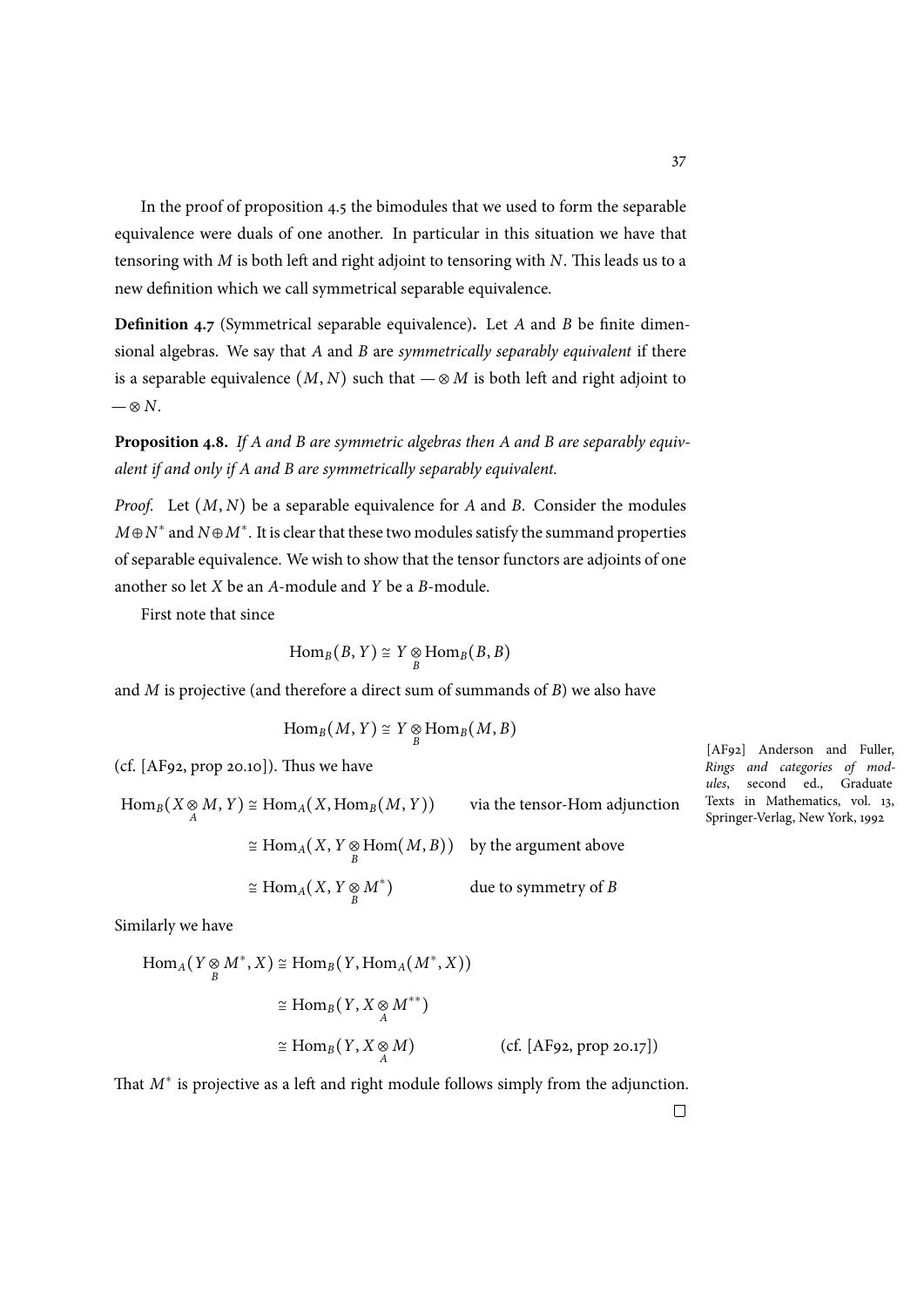# **4.1 Complexity**

There are certain properties of algebras that are preserved through separable equivalence. One such property is the complexity of an algebra. Here we introduce what is meant by the complexity of a module and of an algebra and go on to prove that it is unchanged by separable equivalence. This result seems to be well-known but we don't know of any complete statement or proof in print.

**Definition 4.9** (Complexity)**.** Let *A*be an algebra over a field *k*, let *M* be an *A*-module and

$$
\cdots \longrightarrow P_1 \longrightarrow P_0 \longrightarrow M \longrightarrow 0
$$

a projective resolution of *M*, which we will denote by *P∗*.

If there exists an integer *d*, such that for some  $\lambda \in \mathbb{N}$  we have  $\dim(P_n) \leq \lambda n^{d-1}$ for all  $n \in \mathbb{N}$  then we say that  $P_*$  has *finite complexity* and we call the smallest such *d* the *complexity of the resolution*, which we denote by cx *P∗*.

The *complexity of the module M* is equal to the complexity of a minimal projective resolution of *M*.

The *complexity of an algebra* is the maximal complexity for a module of that algebra.

In order to show that the definition of complexity of a module makes sense we have the following lemma. This shows that an equivalent definition would be the minimum complexity for any projective resolution of *M*.

**Lemma 4.10.** *If we have a minimal projective resolution*

$$
\cdots \longrightarrow P_1 \xrightarrow{d_1} P_0 \xrightarrow{d_0} M \longrightarrow 0
$$

*and any projective resolution*

$$
\cdots \longrightarrow Q_1 \xrightarrow{\varepsilon_1} Q_0 \xrightarrow{\varepsilon_0} M \longrightarrow 0
$$

*then*  $cx(P_*) \leq cx(Q_*)$ .

*Proof.* Since  $P$ <sup>∗</sup> is a minimal projective resolution, theorem 2.11 tells us that

$$
Q_i \cong P_i \oplus Q_i'
$$

for some projectives *Q* ′  $Q'_i$  $Q'_i$  in such a way that ker $(e_i)$  = ker $(d_i) \oplus Q'_i$  $\int_i$  and  $e_i|_{P_i} = d_i$ . Thus  $\dim(P_i) \leq \dim(Q_i)$  for all *i* and  $\text{cx}(P_*) \leq \text{cx}(Q_*)$ .  $\Box$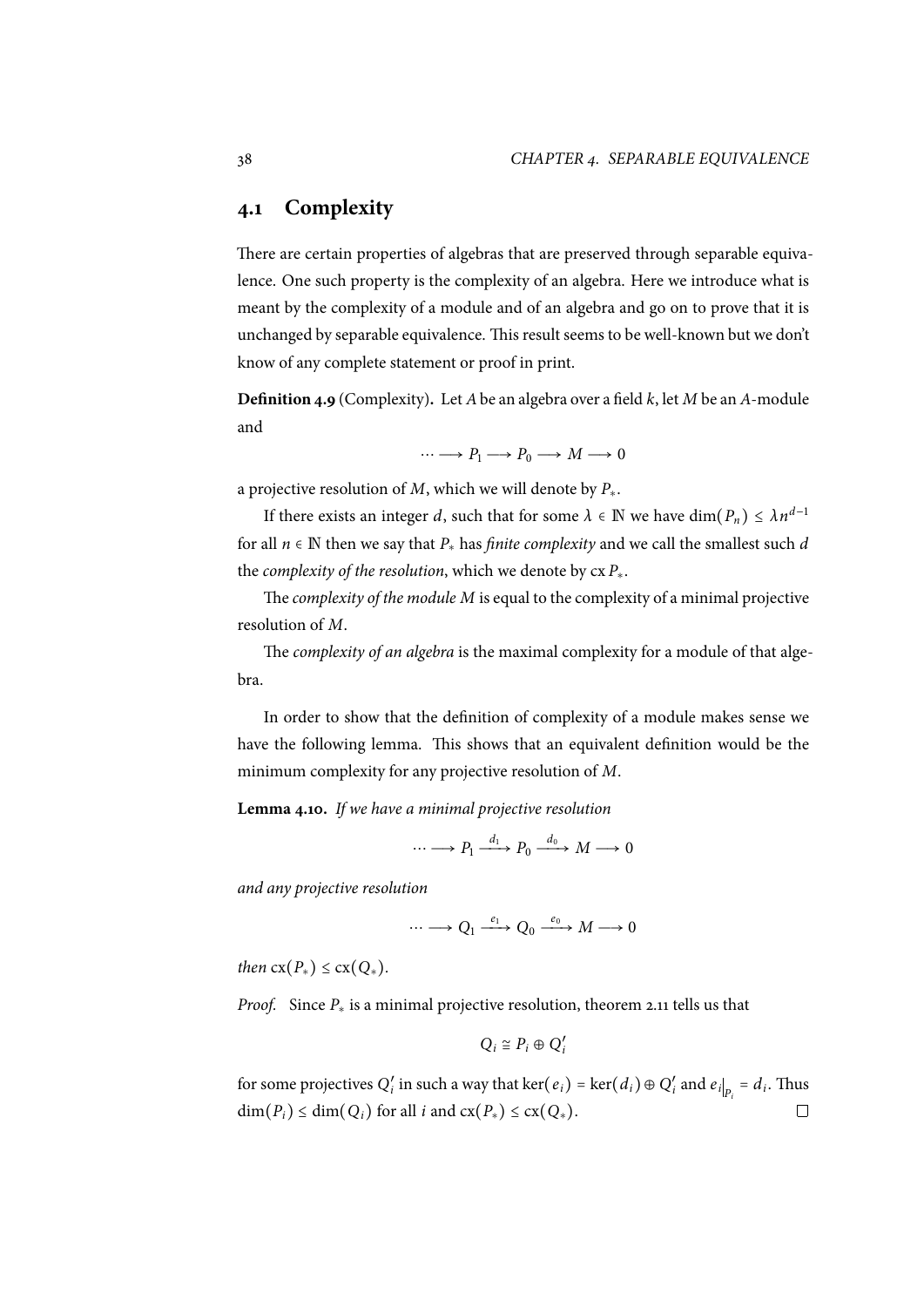#### *4.1. COMPLEXITY* 39

We require two further lemmas before we can prove the main result of this section: that separable equivalence preserves complexity.

**Lemma 4.11.** Let A and B be finite dimensional algebras over a field k and  $_A M_B$  a *bimodule that is finitely generated projective as a both an A-module and as a B-module. If we have a projective resolution of A-modules*

 $\cdots \longrightarrow P_1 \longrightarrow P_0 \longrightarrow X \longrightarrow 0$ 

*then*  $cx(X \underset{A}{\otimes} M) \leq cx(X) \leq cx(P_*)$ .

*Proof.* Since *M* is projective as a *A*-module the functor

$$
\mathop{\mathop{\sim}}\limits_A \mathop{\mathop{\sim}} M:\mathop{\rm mod}\nolimits A\mathop{\longrightarrow}\limits\mathop{\rm mod}\nolimits B
$$

is exact and since  $M$  is projective as a  $B$ -module each  $P_i \underset{A}{\otimes} M$  is projective. We therefore have that  $P_* \underset{A}{\otimes} M$  is a projective resolution of  $X \underset{A}{\otimes} M$ .

It is clear that  $\dim(P_i \otimes M) \leq \dim(P_i \otimes M)$  and since *M* and *B* are both finitely  $\mathop{\rm generated}\nolimits\dim(P_i\mathop{\otimes}\nolimits M)=\dim(P_i)\dim(M)<\infty.$ 

Finally if  $\dim(P_i) \leq f(i)$  for some polynomial *f* then  $\dim(P_i \underset{A}{\otimes} M) \leq$  $dim(M)f(i)$  and hence  $cx(P_* \underset{A}{\otimes} M) \leq cx(P_*)$ .

**Lemma 4.12.** If A separably divides B via the modules  $({}_A M_B, {}_B N_A)$  and  $X_A$  is an A*module then*  $cx(X \underset{A}{\otimes} M) = cx(X)$ *.* 

*Proof.* It suffices to show that  $cx(X) \leq cx(X \otimes M \otimes N)$  as together with lemma 4.11 this gives

$$
cx(X \underset{A}{\otimes} M \underset{B}{\otimes} N) \leq cx(X \underset{A}{\otimes} M) \leq cx(X) \leq cx(X \underset{A}{\otimes} M \underset{B}{\otimes} N)
$$

and we will have equality throughout. Since  $X \underset{A}{\otimes} M \underset{B}{\otimes} N \cong X \oplus X'$  for some  $X'$  we have that a minimal projective resolution of  $X \underset{A}{\otimes} M \underset{B}{\otimes} N$  is simply the direct sum of the minimal projective resolutions of  $X$  and  $X'$  and thus the given inequality is immediate.

 $\Box$ 

The next theorem is a direct consequence of the previous three lemmas.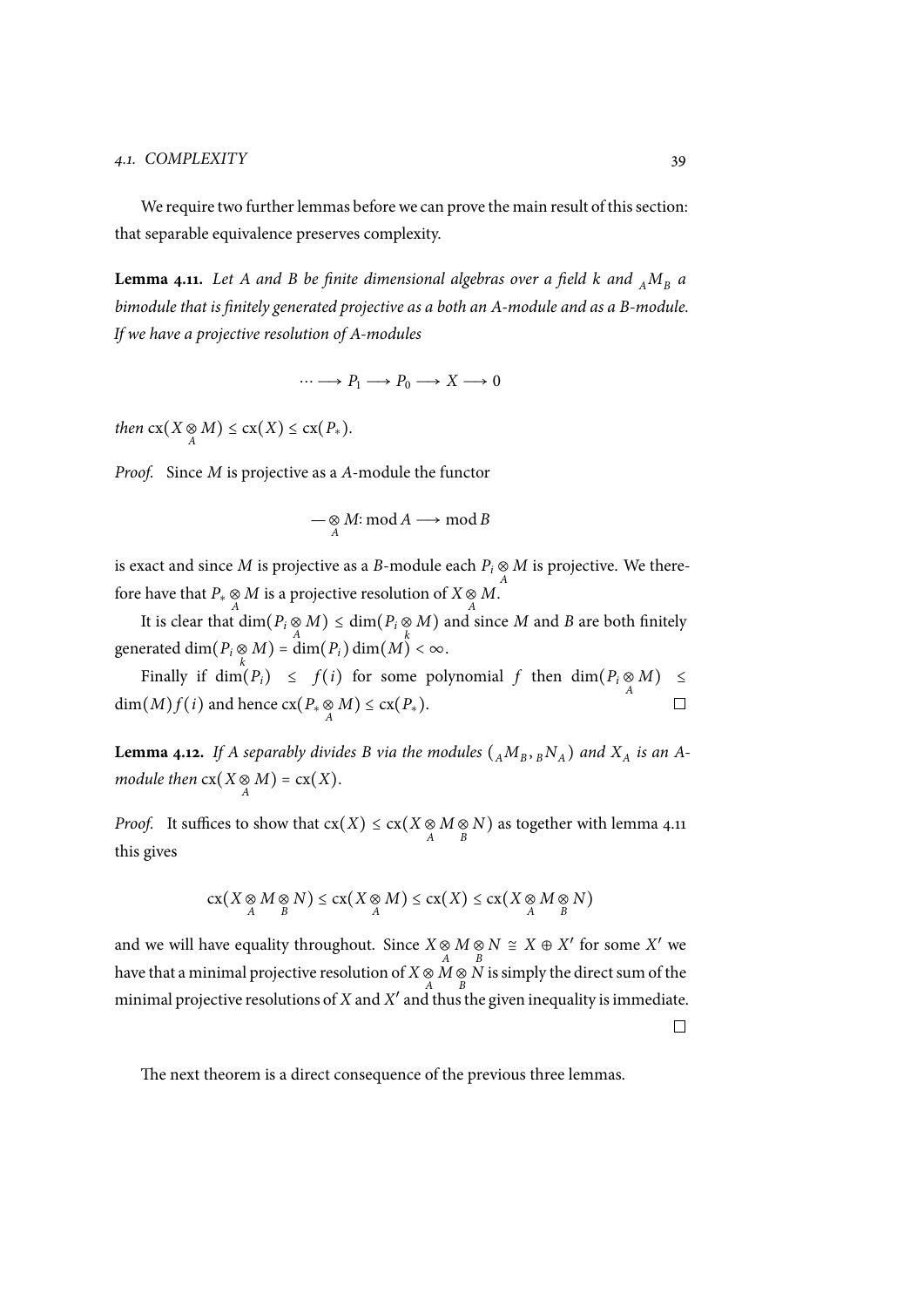### **Theorem 4.13:**

If *A* separably divides *B* then  $cx(A) \leq cx(B)$ .

If *A* and *B* are separably equivalent then  $cx(A) = cx(B)$ .

Let *G* be a finite group and *k* a field of characteristic *p*. If *V* and *W* are modules for the group algebra *kG* we may form the tensor product *V* ⊗ *W* where the action

(*<sup>v</sup>* <sup>⊗</sup>*w*)*<sup>д</sup>* <sup>=</sup> *v д*⊗*w д*.

Note that this differs from the tensor product over an algebra we have hitherto used. With this diagonal action we have the property that if *P* is a projective module and *V* is any module then *P* ⊗ *V* is projective (see for instance [Alp86, lemma 7.4]). If we take a minimal projective resolution of the trivial module *k*

$$
\cdots \longrightarrow P_1 \longrightarrow P_0 \longrightarrow k \longrightarrow 0
$$

then we can form a projective resolution of a module *V* via

$$
\cdots \longrightarrow P_1 \otimes V \longrightarrow P_0 \otimes V \longrightarrow k \otimes V \longrightarrow 0
$$
  

$$
\stackrel{\text{II2}}{V}
$$

This demonstrates that the complexity of a module for a group algebra is always bounded above by the complexity of the trivial module.

The following theorem of Alperin and Evens tells us that the complexity of a module for a group algebra can be calculated on elementary *p*-subgroups.

### **Theorem 4.14:** [AE81]

Let *G* be a finite group and *k* a field of prime characteristic *p*. If *V* is a *kG*-module then

$$
\operatorname{cx}_{kG}(V) = \max_{E} \left( \operatorname{cx}_{E}(V_{E}^{\downarrow}) \right)
$$

where  $E$  runs through all elementary abelian subgroups of  $G$  and  $V_{\cancel{E}}^{\downarrow}$  denotes the restriction of *V* to the subgroup *E*.

Let *k* be a field of characteristic  $p$  and  $C_{p^n}$  be the cyclic group of order  $p^n$ . Theorem 4.14 tells us that the complexity of  $kC_{p^n}$  is the same as the complexity of  $kC_p$ . If we use the isomorphism  $kC_p \cong \frac{k[x]}{(x^p)}$  $\frac{k[x]}{(x^p)}$  then

$$
\cdots \xrightarrow{x} \frac{k[x]}{(x^p)} \xrightarrow{x^{p-1}} \frac{k[x]}{(x^p)} \xrightarrow{x} \frac{k[x]}{(x^p)} \longrightarrow k \longrightarrow 0
$$

[Alp86] Alperin, *Local representation theory*, Cambridge Studies in Advanced Mathematics, vol. 11, Cambridge University Press, Cambridge, 1986

[AE81] Alperin and Evens, *Representations, resolutions and Quillen's dimension theorem*, J. Pure Appl. Algebra **22** (1981), no. 1, 1–9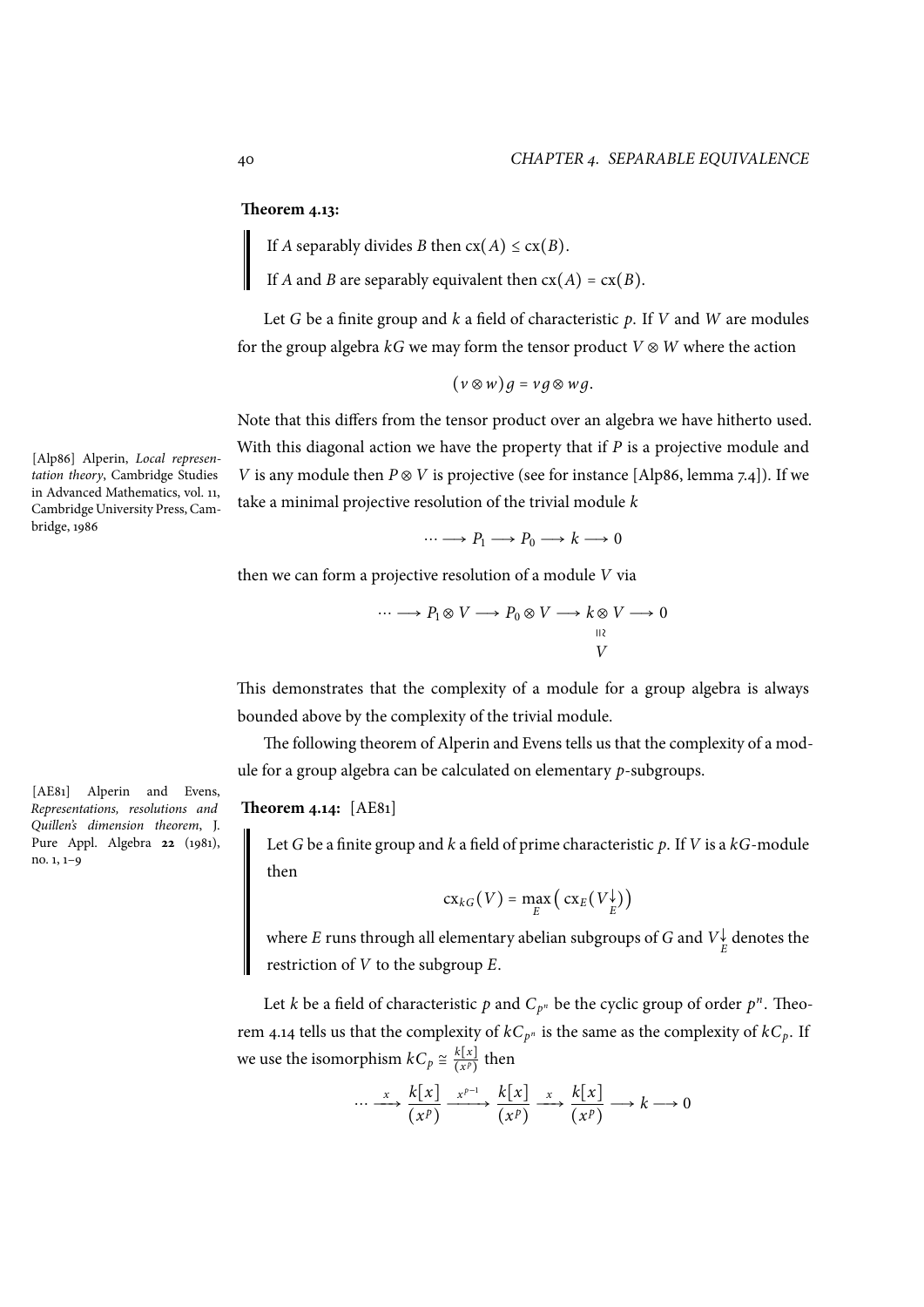is a minimal projective resolution of the trivial module and hence the complexity of this module is 1. As a straightforward consequence of the horseshoe lemma we can see that the complexity of any module is the maximum complexity amongst its composition factors and thus we have shown that the complexity of any cyclic group is also 1.

As we have seen that separable equivalence preserves complexity, the discussion above leads us naturally to ask if any algebras for cyclic *p*-groups are separably equivalent. A partial answer to this question will be presented in section 5.6.

# **4.2 Categorical formulation**

The notion of separable equivalence we have used thus far was presented in terms of bimodules for two algebras but note that we could have just as easily defined this equivalence in terms of functors between the module categories. We make this clear with the following theorem.

## **Theorem 4.15:** *Separable equivalence*

<span id="page-50-0"></span>The algebras *A* and *B* are separably equivalent if and only if there are exact functors *F* and *G*



such that

- (a) if *P* is a projective *A*-module then *FP* is a projective *B*-module;
- (b) if *Q* is a projective *B*-module then *GQ* is a projective *A*-module;
- (c) for some functor *S*∶ mod *A* → mod *A* there is an equivalence of functors

$$
GF \xrightarrow{\sim} \mathrm{Id}_{\mathrm{mod}\,A} \oplus S
$$

(d) for some functor  $T$ ∶ mod  $B \rightarrow \text{mod } B$  there is an equivalence of functors

$$
FG \xrightarrow{\sim} \text{Id}_{\text{mod }B} \oplus T
$$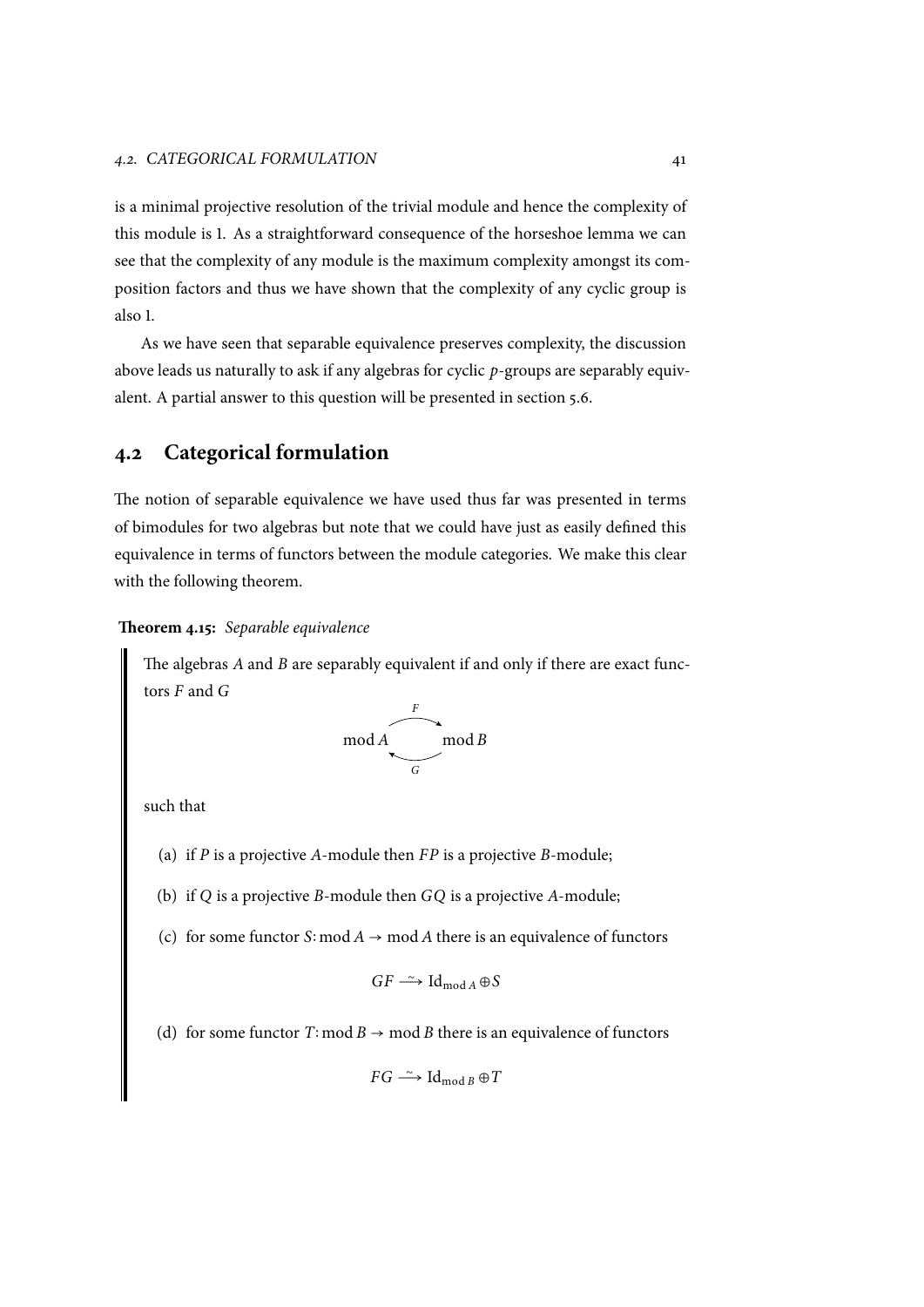*Proof.* Let *A* and *B* be separably equivalent via the modules  $_A M_B$  and  $_B N_A$  and let

$$
F=-\underset{A}{\otimes}M \qquad \qquad G=-\underset{B}{\otimes}N.
$$

The composition *GF* is given by

$$
GF = -\underset{A}{\otimes} M \underset{B}{\otimes} N \cong (-\underset{A}{\otimes} A) \oplus (-\underset{A}{\otimes} X)
$$

$$
\cong \text{Id}_{\text{mod } A} \oplus (-\underset{A}{\otimes} X)
$$

for some *A*-*A*–bimodule *X* and similarly for the composition *FG*.

That *F* is exact is a direct consequence of  ${_A}M$  being projective. Finally if  $P_A$  is a projective *A*-module then

$$
\text{Hom}_B(FP, -) = \text{Hom}_B(P \underset{A}{\otimes} M, -) \cong \text{Hom}_A(P, \text{Hom}_B(M, -))
$$

$$
\cong \text{Hom}_A(P, -) \circ \text{Hom}_B(M, -).
$$

As both  $P_A$  and  $M_B$  are projective the composition is exact and hence  $FP$  is projective. Again we may make corresponding arguments for the functor *G*.

For the opposite implication assume that we have the functors *F* and *G* described in the theorem and  $M_B = FA$  and  $N_A = GB$ .

We can carry the natural left action of *A* on itself over to the module *M*. If  $\lambda_a$  is the endomorphism of  $A_A$  representing left multiplication by *a* then  $F(\lambda_a)$  gives an endomorphism of *M<sup>B</sup>* . Thus we can define the action of *A* on *M* via

$$
A \longrightarrow End(M_B)
$$
  

$$
a \rightarrow F(\lambda_a)
$$

In this way we obtain bimodules  $_A M_B$  and  $_B N_A$  and since *F* and *G* are right exact the Eilenberg–Watts theorem ([Eil60]) tells us that

$$
F \cong -\underset{A}{\otimes} M \qquad G \cong -\underset{B}{\otimes} N.
$$

We need now only show that *M* is left and right projective. Right projectivity is immediate from the definition of *F* and from the fact that *A*is right projective. For left projectivity let  $f: X \rightarrow FA$  be any surjective *A*-homomorphism. We need to demonstrate that *f* has a right inverse.

[Eil60] Eilenberg, *Abstract description of some basic functors*, J. Indian Math. Soc. (N.S.) **24** (1960), 231–234 (1961)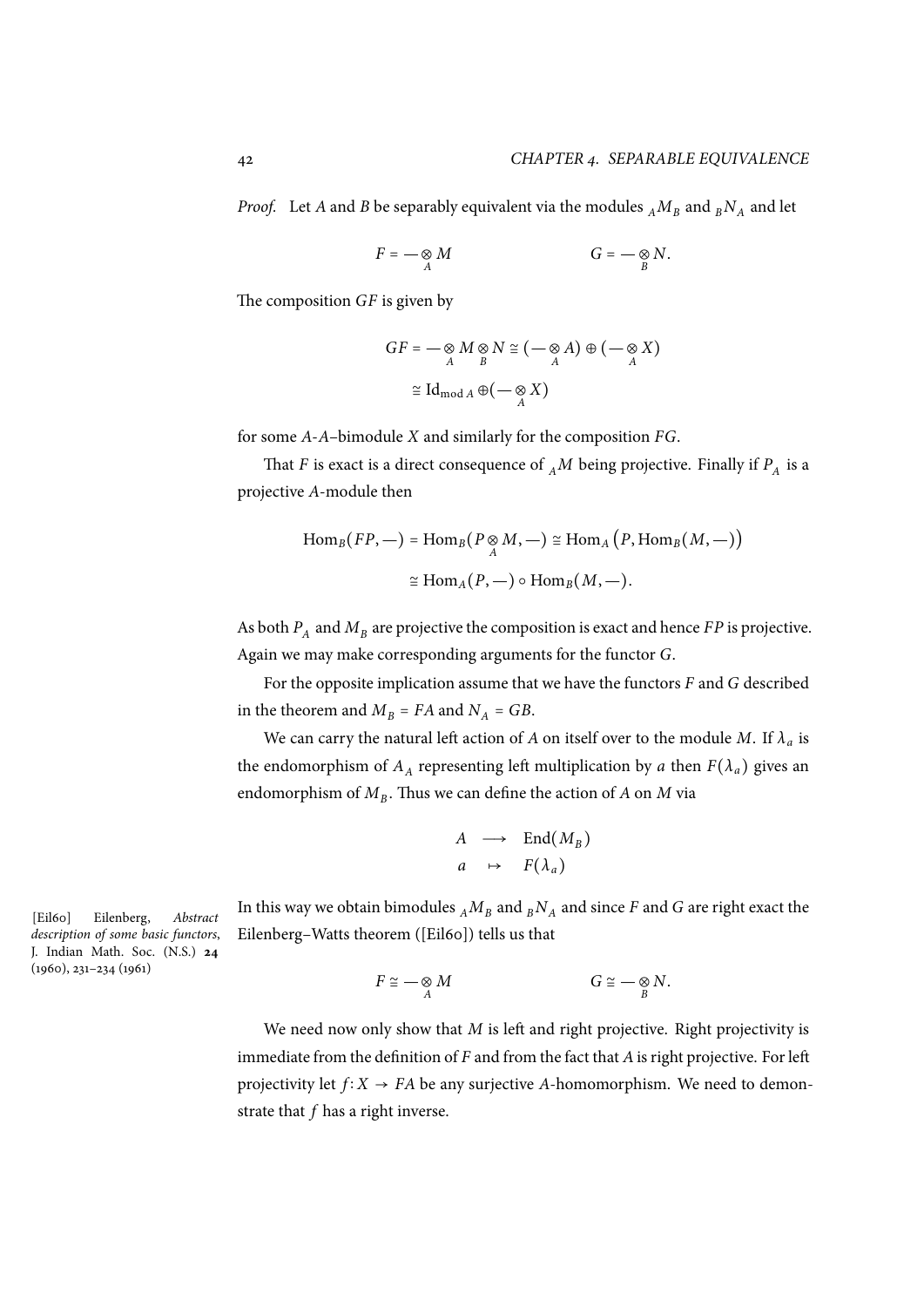Since *A* is a summand of *GFA* and *A* is projective we have a map *д* making the following diagram commute



with the bottom row exact. After applying *F* to this we get



and hence *h* is the required section for *f* .

We may take theorem 4.15 as a more generalised definition of separable equivalence. The advantage of the categorical definition is that we no longer need to refer to module categories and can talk about separable equivalence of general exact categories. In a similar way [we m](#page-50-0)ay generalise the definition of symmetric separable equivalence and in this case we may even drop the requirement that the categories are exact.

**Definition 4.16** (Separable equivalence)**.** Let *A* and *B* be exact categories. We say that these categories are separably equivalent if there exists exact functors

$$
\mathcal{A} \xrightarrow[G]{} \mathcal{B}
$$

such that

- (a) if *P* is a projective object of *A* then *FP* is a projective object of *B*;
- (b) if *Q* is a projective object of *B* then *GQ* is a projective object of *A*;

 $\Box$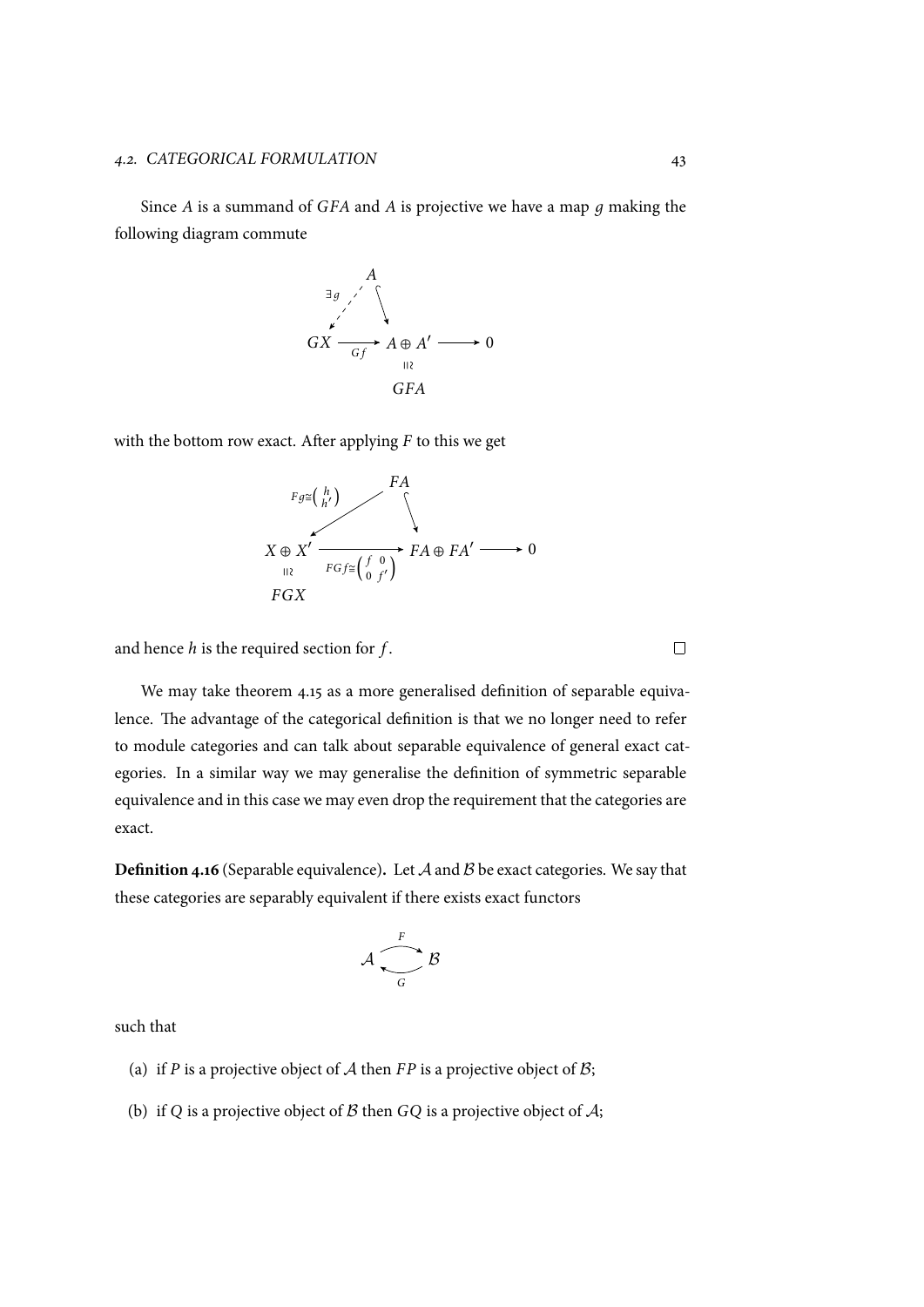- (c) the identity functor on *A* is a summand of *GF*;
- (d) the identity functor on  $\beta$  is a summand of *FG*.

**Definition 4.17** (Symmetrical separable equivalence)**.** Let *A* and *B* be additive categories. We say that these categories are *symmetrically separably equivalent* if there are functors

$$
\mathcal{A} \xrightarrow[G]{F} \mathcal{B}
$$

such that

- (a) (*F*,*G*) is an adjoint pair;
- (b)  $(G, F)$  is an adjoint pair;
- (c) the identity functor on *A* is a summand of *GF*;
- (d) the identity functor on *B* is a summand of *FG*.

*Remark.* If *A* and *B* are module categories then the adjointness implies that the functors are exact and that projective modules are sent to projective modules.

We wish to demonstrate that given a separable equivalence between algebras this generates further separable equivalences between other more general categories. We will restrict in what follows to the case of symmetrical separable equivalence and thus we begin with some properties of adjointness.

<span id="page-53-0"></span>**Lemma 4.18.** *Let A, B and C be k-categories. Given functors L and R*

$$
\mathcal{A} \xrightarrow{\mathit{L}} \mathcal{B}
$$

*we can define in a natural way the functors*



*If* (*L*, *R*) *is an adjoint pair then* (*—R*, *—L*) *and* (*L—*, *R—*) *are adjoint pairs.*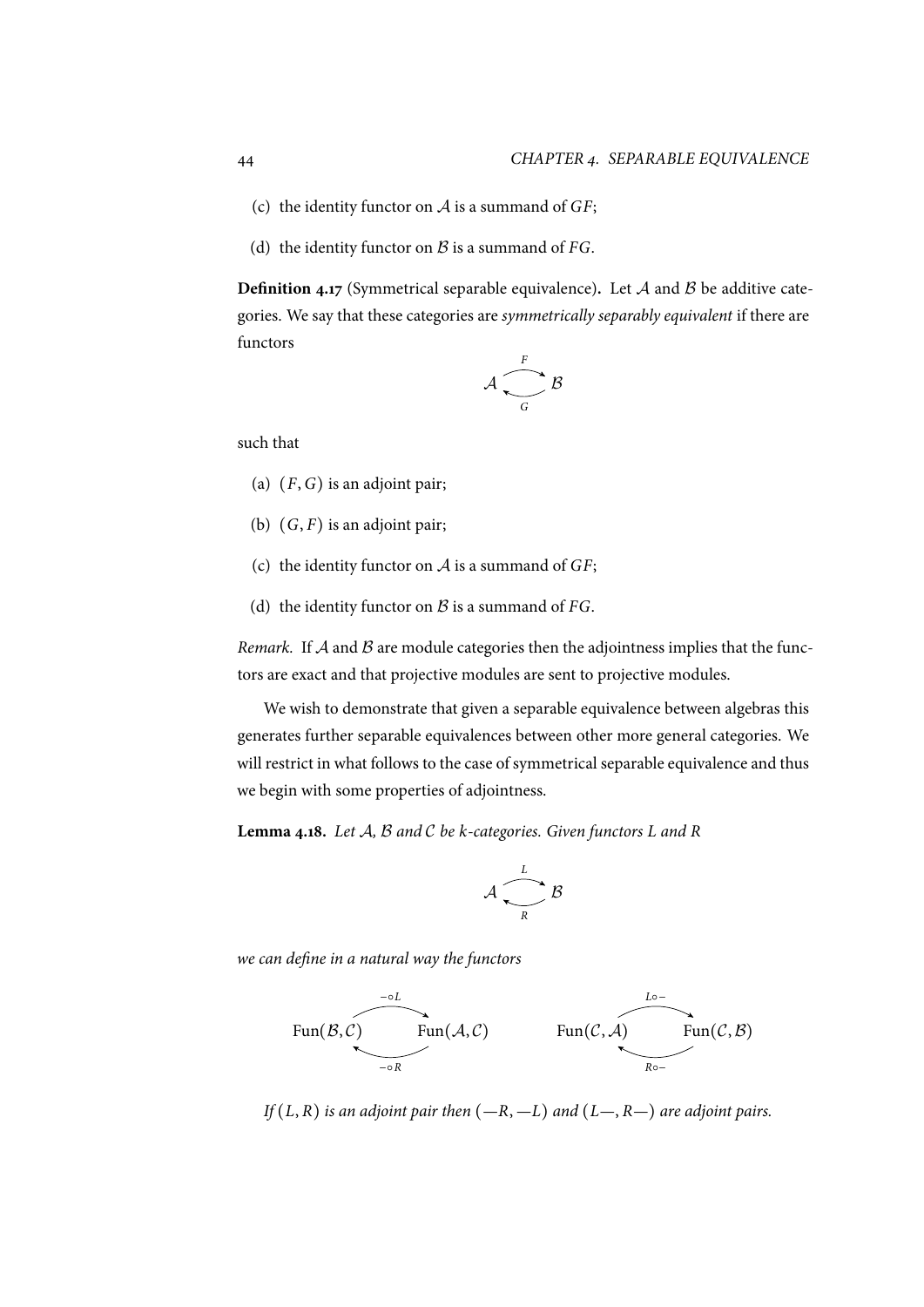*Proof.* We prove that  $(-R, -L)$  is an adjunction which should be sufficient to demonstrate the argument for the other pair.

Let  $\varepsilon$ **:** 1  $\Rightarrow$  *RL* and  $\eta$ **:**  $LR \Rightarrow$  1 be the unit and counit of the adjunction.

For each *X*∶*A* → *C* and *Y*∶*B* → *C* define the natural transformations

$$
\begin{array}{ccc}\n\text{Nat}(XR, Y) & \xrightarrow{\Phi_{X,Y}} & \text{Nat}(X, YL) \\
\xi & \mapsto & \xi L \circ X \varepsilon\n\end{array}
$$

and

$$
\begin{array}{ccc}\n\text{Nat}(X, YL) & \xrightarrow{\Psi_{X,Y}} & \text{Nat}(XR, Y) \\
v & \mapsto & Y\eta \circ vR\n\end{array}
$$

We show that  $\Phi$  and  $\Psi$  are inverses of one another:

$$
\Psi_{X,Y}\Phi_{X,Y}(\xi) = Y\eta \circ \Phi_{X,Y}(\xi)R \qquad \Phi_{X,Y}\Psi_{X,Y}(\nu) = \Psi_{X,Y}(\nu)L \circ X\varepsilon
$$
  
=  $Y\eta \circ \xi LR \circ X\varepsilon R$   
=  $\xi \circ XR\eta \circ X\varepsilon R$   
=  $\xi$   
=  $\xi$   
=  $\nu$ 

The diagrams

*XR XRLR Y LR XR Y X εR ξLR* Id *XRη Y η ξ X Y L XRL Y LRL Y L ν X ε Y Lε* Id *νRL Y ηL*

should make this clear.

**Lemma 4.19.** *More generally, let A, B, C and D be k-categories. Given functors*

$$
\mathcal{A} \xrightarrow{L} \mathcal{B} \qquad \qquad \mathcal{C} \xrightarrow{F} \mathcal{D}
$$

*we can define the functors*

$$
\text{Fun}(\mathcal{A}, \mathcal{C}) \qquad \text{Fun}(\mathcal{B}, \mathcal{D})
$$

*If*  $(L, R)$  *and*  $(F, G)$  *are both adjoint pairs then so is*  $(F - R, G - L)$ *.* 

 $\Box$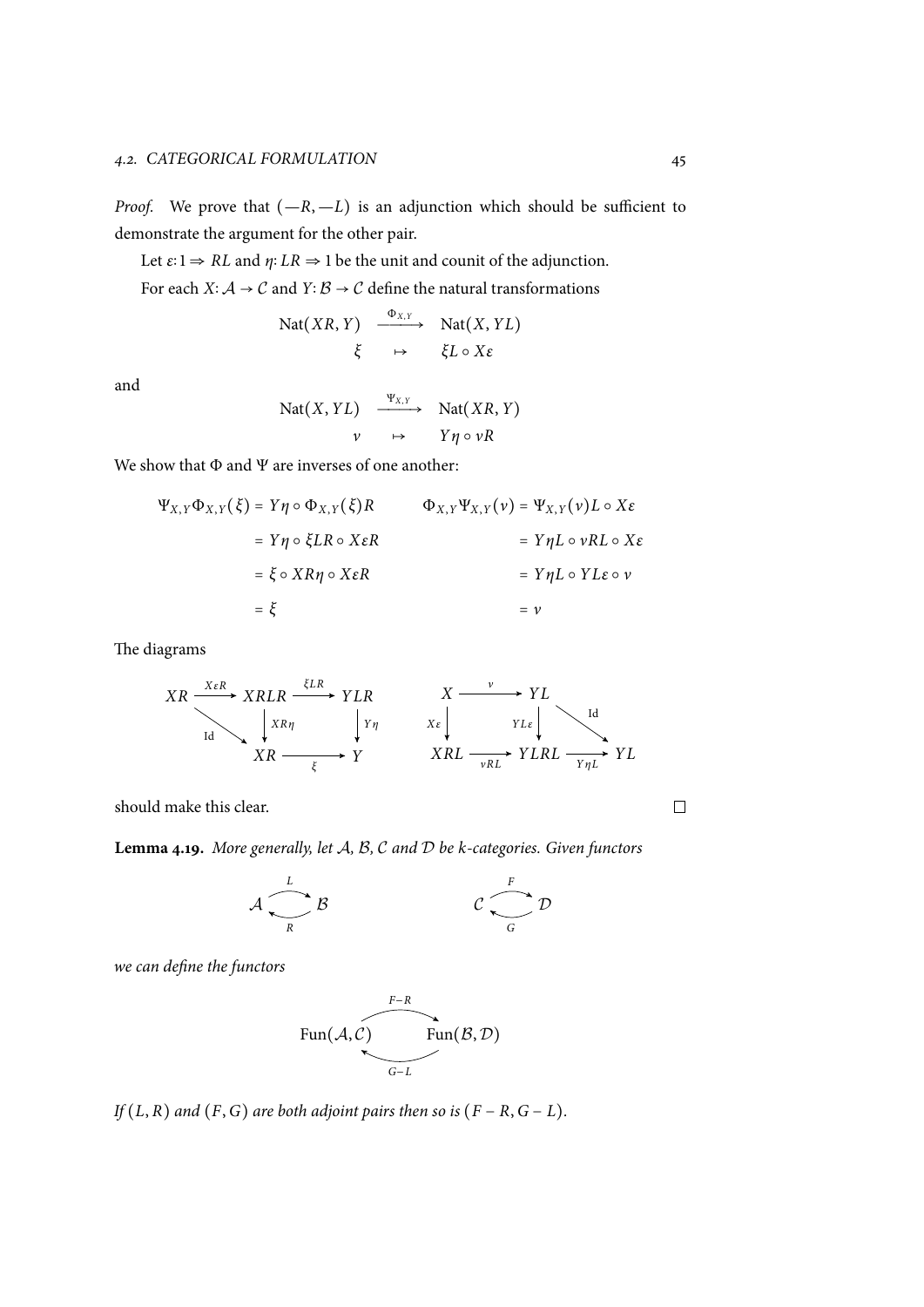*Proof.* The proof is similar to that of lemma 4.18. The mappings are given by

$$
\begin{array}{ccc}\n\text{Nat}(FXR, Y) & \xrightarrow{\Phi_{X,Y}} & \text{Nat}(X, GYL) \\
\xi & \mapsto & G\xi L \circ \varepsilon^{FG} X \varepsilon^{LR}\n\end{array}
$$

and

$$
\begin{array}{ccc}\n\text{Nat}(X, GYL) & \xrightarrow{\Psi_{X,Y}} & \text{Nat}(FXR, Y) \\
v & \mapsto & \eta^{FG} Y \eta^{LR} \circ FvR\n\end{array}
$$

where *ε* and *η* are the units and counits of the adjunctions with superscripts indicating the adjunction in question.

One direction of the proof that these are inverse mappings is demonstrated in the following commutative diagram.



 $\Box$ 

The general definition of separable equivalence together with the lemmas above give us the following theorem that provides separable equivalences between functor categories from those of algebras, the proof of which is a direct consequence.

<span id="page-55-0"></span>**Proposition 4.20.** *Let A and B be a pair of symmetrically separably equivalent kalgebras. Let C and D be a second pair of symmetrically separably equivalent k-algebras and let E be a small k-category. We have the following symmetrical separable equivalences of functor categories:*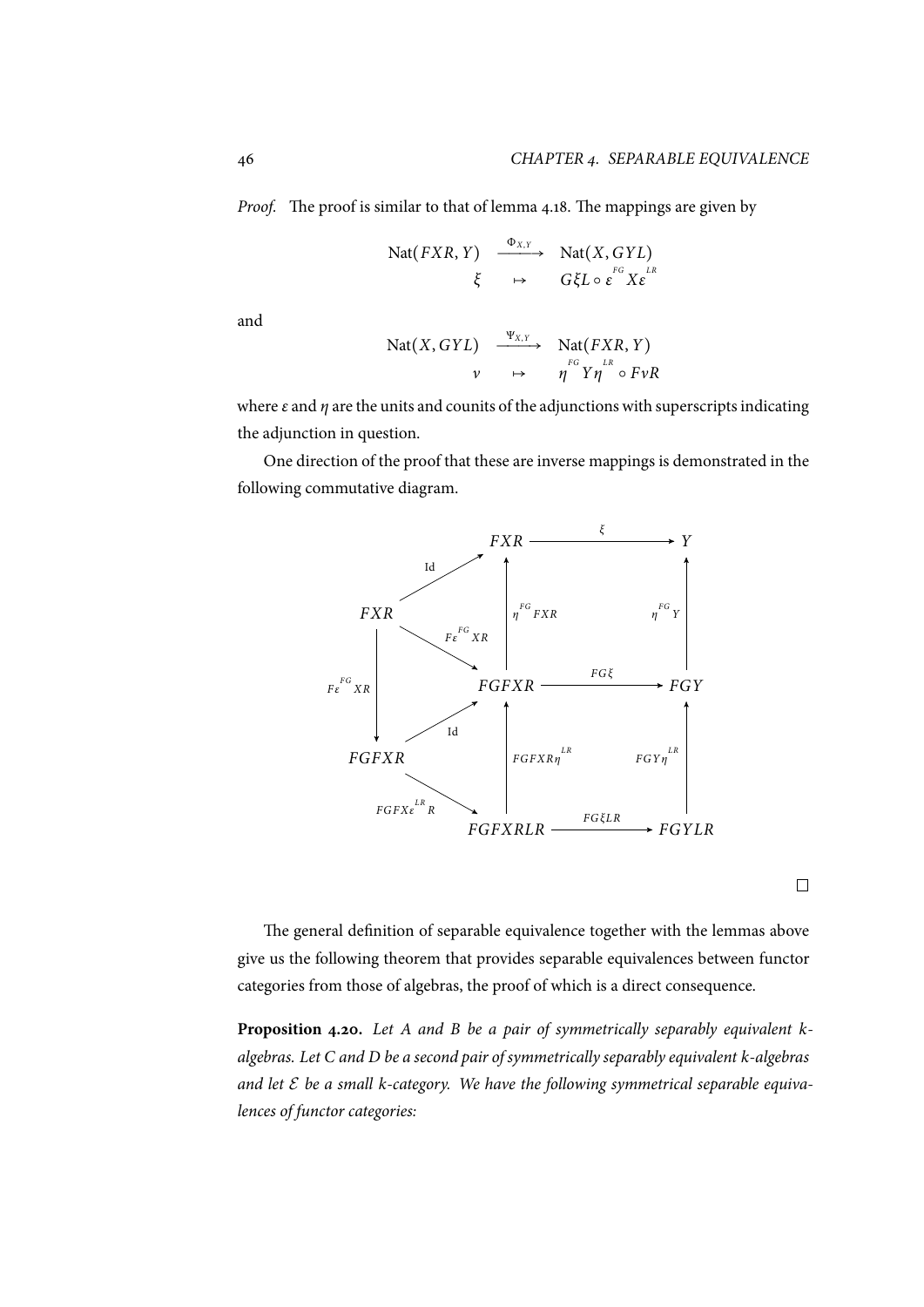- *(a)* Fun(mod *<sup>A</sup>*, mod *<sup>C</sup>*) <sup>∼</sup> Fun(mod *<sup>B</sup>*, mod *<sup>D</sup>*)*,*
- $(b)$  Fun(mod *A*,  $\mathcal{E}$ ) ∼ Fun(mod *B*,  $\mathcal{E}$ )*,*
- $(c)$  Fun( $\mathcal{E}$ , mod *A*) ∼ Fun( $\mathcal{E}$ , mod *B*).

If we consider the restriction of the functors that make up a separable equivalence we may find that some subcategories are also equivalent. For instance if we have a symmetrical separable equivalence  $(F, G)$  between two categories  $A$  and  $B$ , such that  $(F,G)$  restrict to functors between full subcategories  $\mathcal{A}'$  and  $\mathcal{B}'$  then in fact we have a symmetrical separable equivalence of these subcategories. This follows simply from the fact that the identity functor on the subcategory is the restriction of that of the parent category and additionally that, for full subcategories, the Hom-sets are equal to those of the parent category. This together with a dual result gives us:

**Proposition 4.21.** *Let A and B be symmetrically separably equivalent categories via* (*F*, *G*). If we have full subcategories  $A' < A$  and  $B' < B$  such that  $FA' \subseteq B'$  and  $G\mathcal{B}' \subseteq \mathcal{A}'$  then we have the following symmetrical separable equivalences:

- *(a) <sup>A</sup>*′ <sup>∼</sup> *<sup>B</sup>* ′ *;*
- *(b) A*<sub>*A'*</sub> ∼ *B*<sub>⁄B'</sub>;
- $f(c)$  Fun  $(\mathcal{A}_{\mathcal{A}'}, \text{mod } k) \sim \text{Fun}(\mathcal{B}_{\mathcal{B}'}, \text{mod } k)$ .

<span id="page-56-0"></span>*Proof.* The proof of (a) is clear from the discussion above and (b) from a dual argument. For (c) we need only note that

$$
\text{Fun}\left(\mathcal{H}_{\mathcal{A}}, \text{mod } k\right)
$$

is a full su[bca](#page-56-0)tegory of Fun(*A*, mod *k*) via the embedding that composes a functor with the obvious projection

$$
\mathcal{A}\longrightarrow\mathcal{A}_{\mathcal{A}^{'}}
$$

and that the equivalence given by proposition 4.20 restricts to functors of these subcategories.  $\Box$ 

*Example.* If *A* and *B* are separably equivalent [sym](#page-55-0)metric algebras then the subcategories of projective modules, proj *A* and proj *B*, are symmetrically separably equivalent and the category of representations of their stable categories Fun(mod *A*, mod *k*) and Fun(mod *B*, mod *k*) are symmetrically separably equivalent.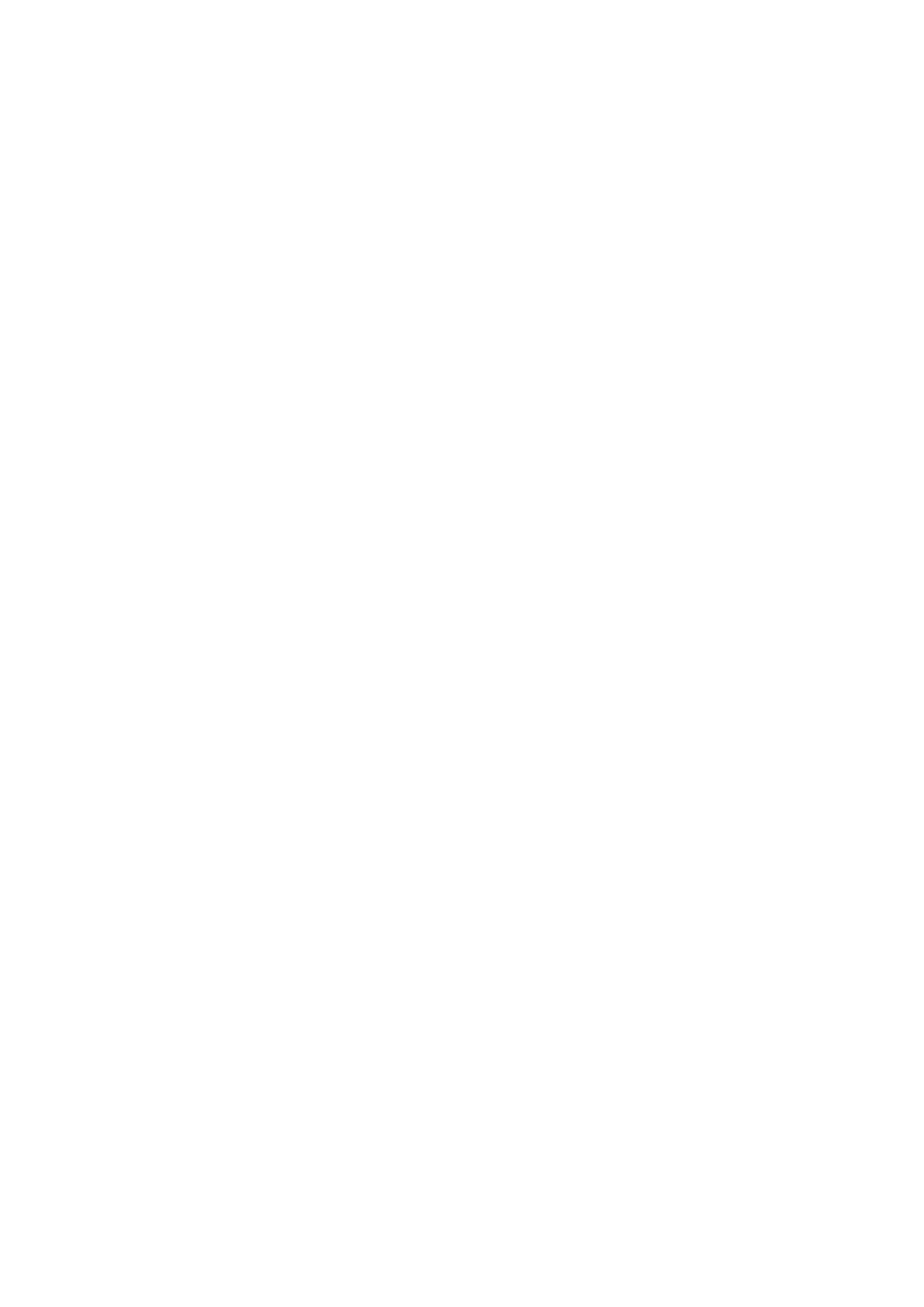# **5 Representation type**

In this chapter we will see another property of an algebra that is preserved by separable equivalence: the representation type of the algebra. We begin with definitions for finite, tame and wild representation types and then state Drozd's famous theorem that these are the only possibilities. The proof of this theorem is far beyond the scope of this text but for the interested reader full details can found in [Dro80] or [CB88].

In the remainder of the text we will assume that all algebras are finite dimensional over an algebraically closed field.

## **5.1 Finite representation type**

**Definition 5.1**(Finite representation type)**.** An algebra *A*is said to have *finite representation type* if there exists only finitely many isomorphism classes of indecomposable right (equivalently left) *A*-modules.

*Example.* We have already seen several examples of algebras of finite representation type. For instance the path algebra of

$$
\alpha \bigcap_{\alpha} \bullet \qquad \alpha^2 = 0
$$

has two indecomposable modules that can be represented by:

*k k k*

The first module is the one-dimensional simple module where *α* acts as zero. The second is a two-dimensional module where the arrow represents the action of *α*. Thus

[Dro80] Drozd, *Tame and wild matrix problems*, Representation theory, II (Proc. Second Internat. Conf., Carleton Univ., Ottawa, Ont., 1979), Lecture Notes in Math., vol. 832, Springer, Berlin, 1980, pp. 242–258

[CB88] Crawley-Boevey, *On tame algebras and bocses*, Proc. London Math. Soc. (3) **56** (1988), no. 3, 451– 483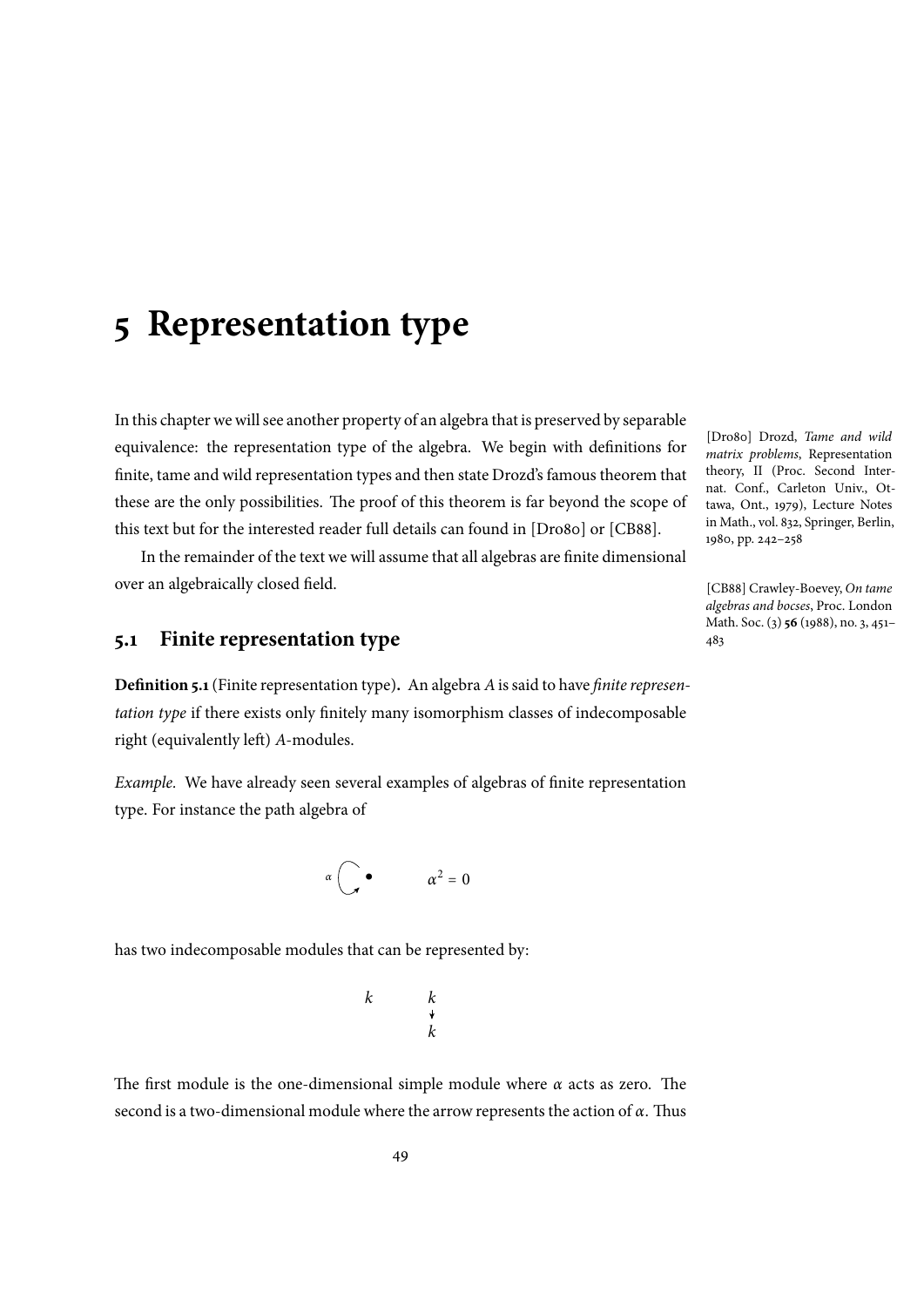if  $e_1$  and  $e_2$  are basis elements then  $\alpha$  acts by

$$
\begin{array}{ccc}\ne_1 & \mapsto & e_2 \\
e_2 & \mapsto & 0\n\end{array}
$$

The algebras of finite representation type are very well studied and in fact for group algebras they are completely classified. If the characteristic of *k* does not divide the order of a group *G* then *kG* is semisimple and hence of finite-type. If the characteristic divides the order of *G* however, then Higman proved in [Hig54] that *kG* is of finitetype if and only if a Sylow *p*-subgroup is cyclic. More generally if a block algebra is of finite type then it has cyclic defect group.

A further classification of finite-type algebras comes from Gabriel's theorem (a good reference text for this theorem can be found in [BGP73, 3.1] or [ASS06, VII 5.10]). If *Q* is a finite connected quiver without oriented cycles then the path algebra *kQ* is of finite representation type if and only if the undirected version of *Q* is one of the Dynkin diagrams



Together with theorem 1.7 of chapter VII of [ASS06] this fully classifies the indecomposable finite dimensional hereditary algebras up to Morita equivalence. Note that

[Hig54] Higman, *Indecomposable representations at characteristic p*, Duke Math. J. **21** (1954), 377–381

[BGP73] Bernšteĭn, Gel'fand, and Ponomarev, *Coxeter functors, and Gabriel's theorem*, Uspehi Mat. Nauk **28** (1973), no. 2(170), 19–33

[ASS06] Assem, Simson, and Skowroński, *Elements of the representation theory of associative algebras. Vol. 1*, London Mathematical Society Student Texts, vol. 65, Cambridge University Press, Cambridge, 2006,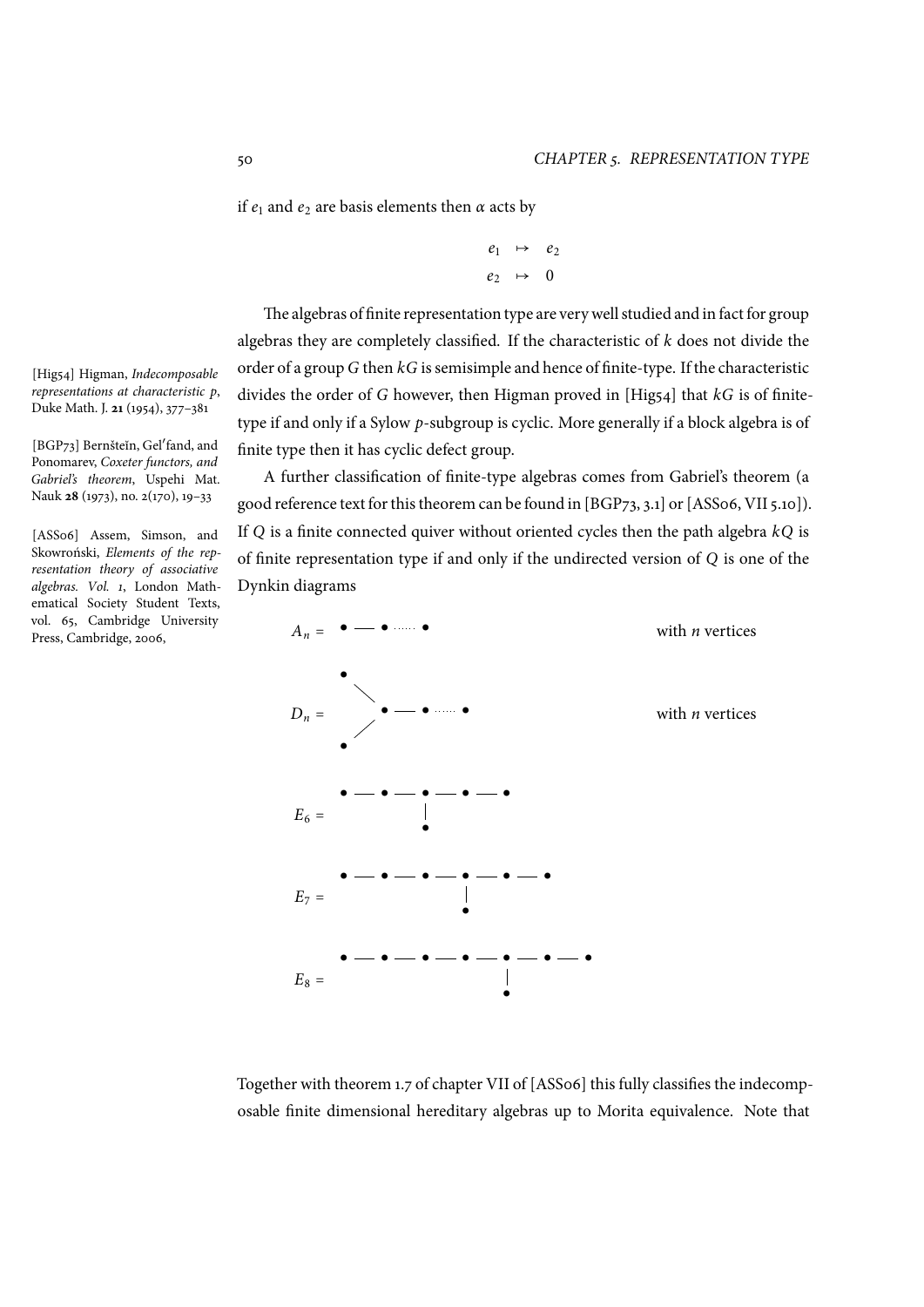hereditary algebras are a particular nice collection of algebras characterised by the property that submodules of projective modules are themselves projective.

## **5.2 Tame representation type**

<span id="page-60-0"></span>**Definition 5.2** (Tame representation type)**.** An algebra *A* over a field *k* is said to have *tame representation type* if it does not have finite representation type and given any *d* ∈ N there is a finite set of  $k[t]-A$ –bimodules  $\{X_i\}$ , free and finitely-generated as *k*[*t*]-modules, such that for all but finitely many *d*-dimensional indecomposable *A*modules *M* (up to isomorphism) we have

$$
M \cong \frac{k[t]}{(t-\lambda)} \underset{k[t]}{\otimes} X_i
$$

for some  $X_i$  and some  $\lambda \in k$ .

*Remark.* Some authors include finite representation type within the class of tame representation type however here we consider the two to be mutually exclusive.

The definition of tame given above is simply a precise way of saying that all but finitely many (isomorphism classes of) indecomposable *A*-modules of a given dimension are covered by a finite set of 1-parameter families of modules.

*Example.* Consider the path algebra for the quiver

$$
\bullet \underbrace{\overset{\alpha}{\frown}}_{\beta} \bullet
$$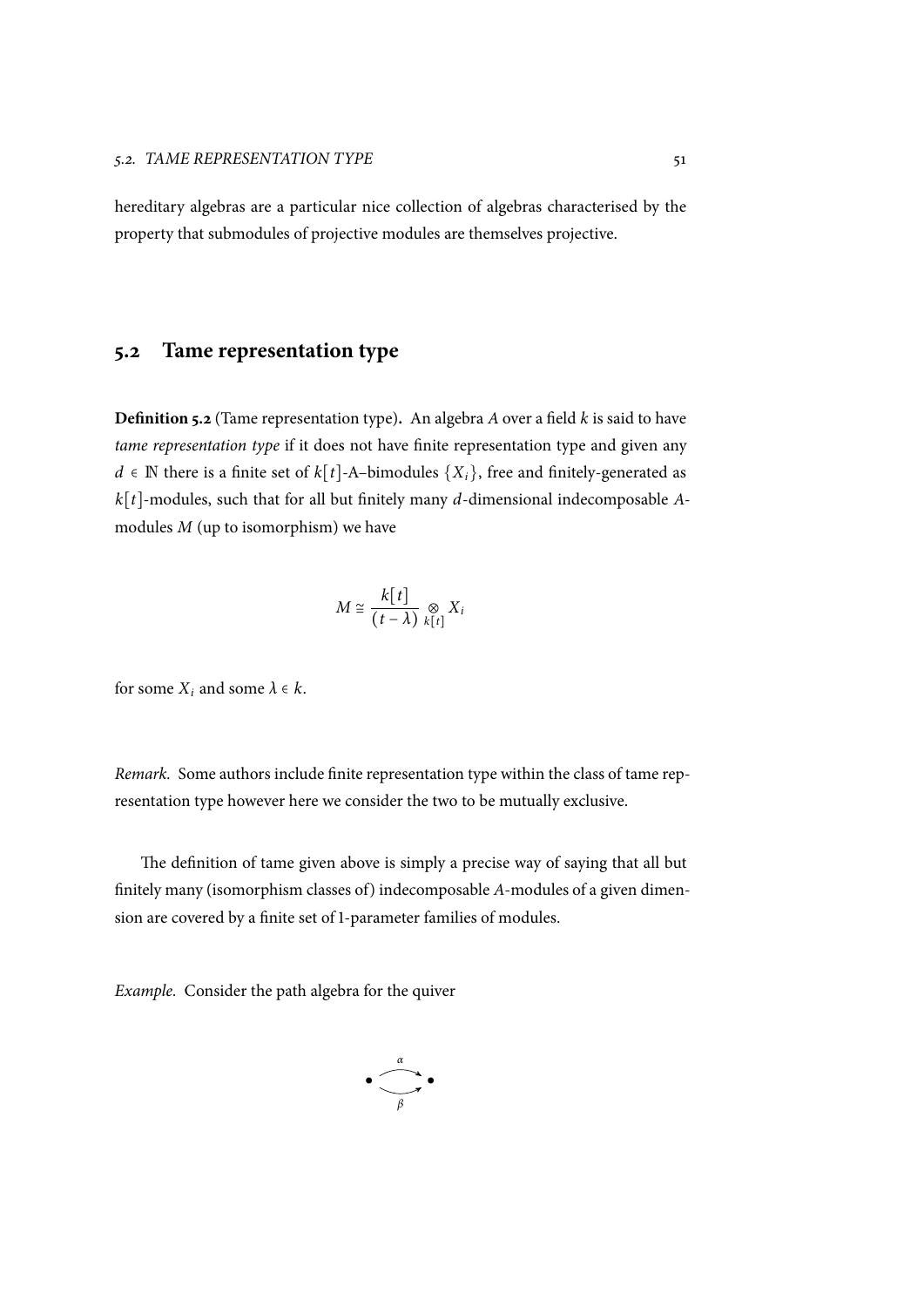This has the following isomorphism classes of indecomposable modules:



where:  $J_n(\lambda)$  is the  $n \times n$  Jordan block with eigenvalue  $\lambda \in k$ ; unmarked arrows  $k \to k$ , represent the identity morphism; the notation Ð→ represents the arrow *α*; and the notation  $\nearrow$  represents the arrow *β*.

Thus the algebra is tame: the third column contains 1-parameter families of modules and all the other columns contain the finite number of exceptions.

There has been plenty of work on classifying the tame algebras. For instance Bondarenko and Drozd showed in [BD77] that the only tame group algebras are those with dihedral, semidihedral, or generalized quaternion Sylow 2-subgroups in characteristic 2.

We saw earlier a classification of the path algebras of finite connected quivers that are of finite-type and a similar classification exists for the tame algebras (see [Rin80]). The path algebra of a finite connected quiver is tame if and only if the quiver has no oriented cycles and the undirected version of the quiver is one of the following

[BD77] Bondarenko and Drozd, *The representation type of finite groups*, Zap. Naučn. Sem. Leningrad. Otdel. Mat. Inst. Steklov. (LOMI) **71** (1977), 24–41, 282,

[Rin80] Ringel, *The rational invariants of the tame quivers*, Invent. Math. **58** (1980), no. 3, 217– 239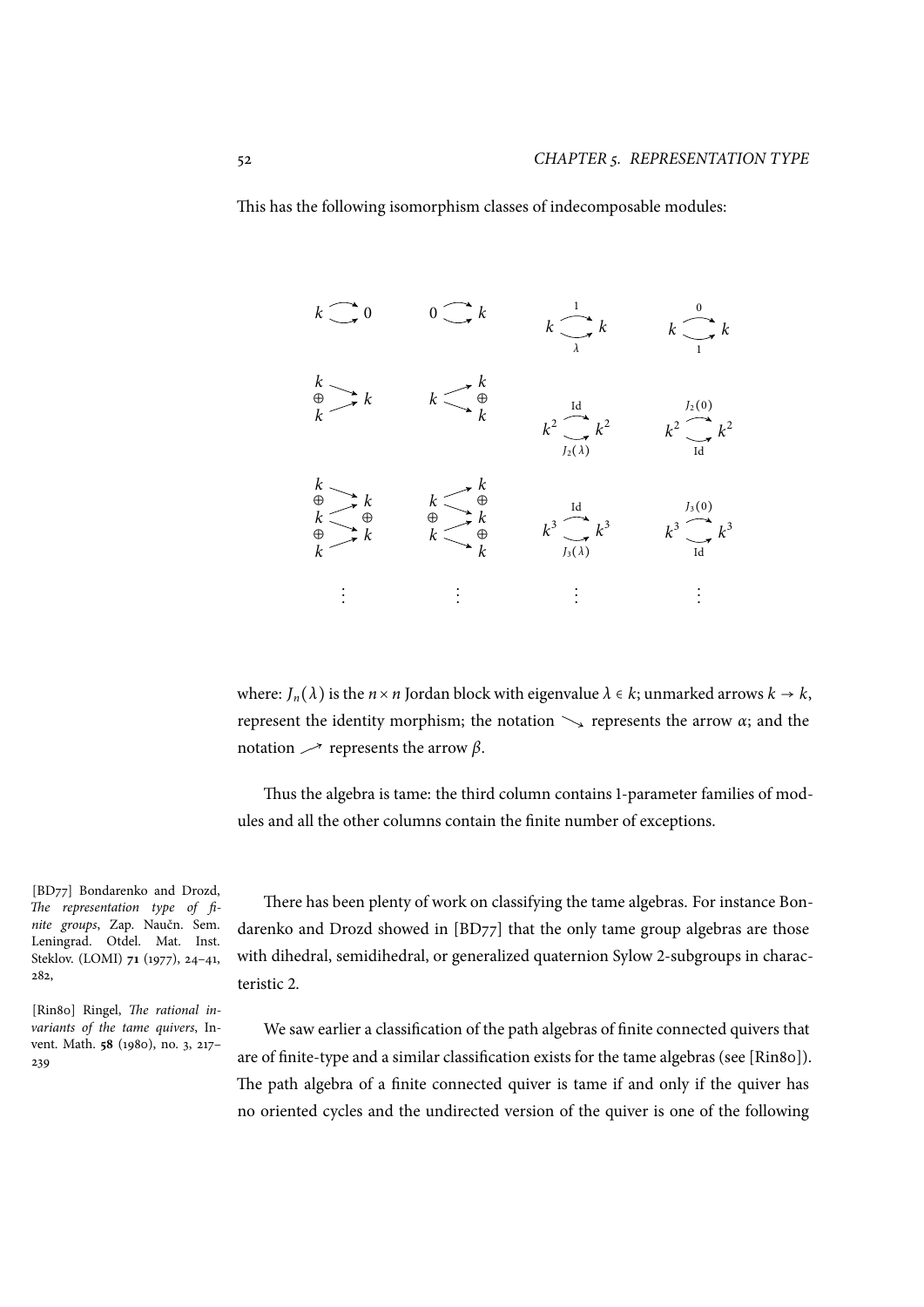## Euclidean diagrams.



Notice that the example of an algebra of tame representation type we saw above is an algebra for a quiver of type  $\tilde{A}_1$ .

# **5.3 Wild representation type**

**Definition 5.3** (Wild representation type)**.** An algebra *A* over a field *k* is said to have *wild representation type* if there is a *k*⟨*u*, *v*⟩-*A*–bimodule *X*, finitely generated free as a  $k\langle u, v \rangle$ -module, such that

- if *M* is an indecomposable right  $k\langle u, v \rangle$ -module then  $M \otimes \mathcal{L}$ <br>*k*(*u*,*v*) *X* is indecomposable;
- for  $k\langle u, v \rangle$ -modules *M* and *N*: if  $M \underset{k\langle u, v \rangle}{\otimes} X \cong N \underset{k\langle u, v \rangle}{\otimes} X$  then  $M \cong N$ .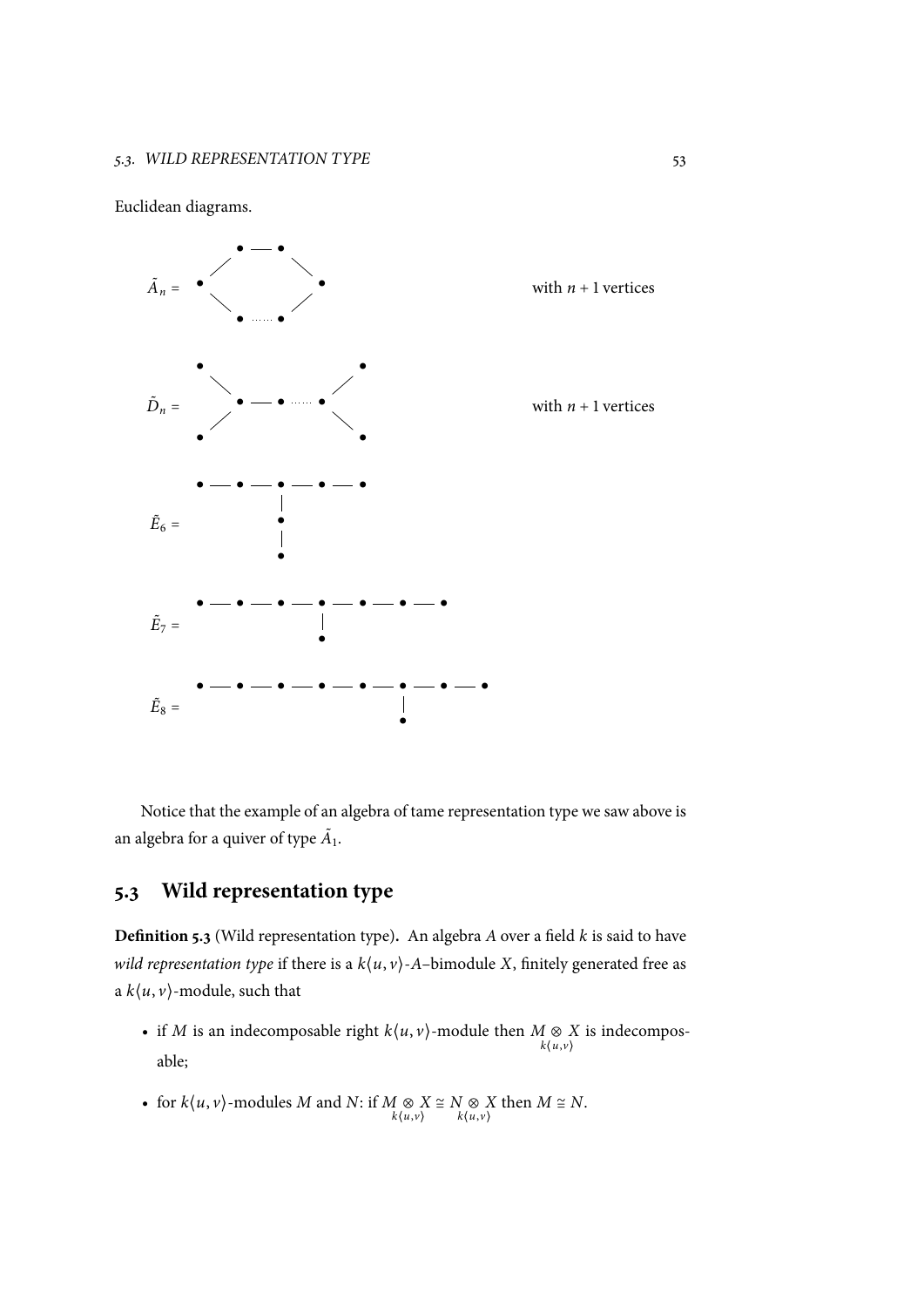*Remark.* The notation  $k(u, v)$  represents the free *k*-algebra on two generators.

One way of interpreting this definition is that an algebra has wild representation type if its module category is at least as complicated as that of the free algebra on two generators. A *d*-dimensional module of this algebra corresponds to a pair of  $d \times d$ matrices. Two modules are then isomorphic if and only if there is a change of basis sending one pair of matrices to the other. Thus classifying modules for the free algebra on two generators is equivalent to classifying pairs of matrices up to simultaneous conjugation, which is a notoriously hard problem.

## **Theorem 5.4:** *Drozd, 1977*

Every finite-dimensional algebra over an algebraically closed field has exactly one representation type: finite, tame or wild.

Drozd's trichotomy theorem tells us that if an algebra is not finite or tame then it must be wild. For example, all group algebras that we have not already classified as finite-type or tame-type must be wild. This means that the vast majority of group algebras are wild: all groups except those with dihedral, semidihedral or generalized quaternion Sylow 2-subgroups in characteristic 2 (tame type), or cyclic groups in any characteristic (finite type). Similarly the classification of path algebras for quivers without directed cycles tells us that any other quiver than those of the Dynkin or Euclidean types must be wild.

*Example.* Let *A* be the path algebra for the quiver

$$
\bullet \bigoplus \bullet
$$

over a field *k* and consider the  $k\langle u, v \rangle$ -*A*-bimodule

$$
X = k\langle u, v \rangle \xrightarrow{u} k\langle u, v \rangle
$$

A module for *k*⟨*u*, *v*⟩ is given by a *k*-vector space, *V* and two endomorphisms *α* and *β*. Given such a module  $V_{\alpha,\beta}$  we have that

$$
V_{\alpha,\beta} \underset{k\langle u,v\rangle}{\otimes} X = V \xrightarrow{\alpha} V
$$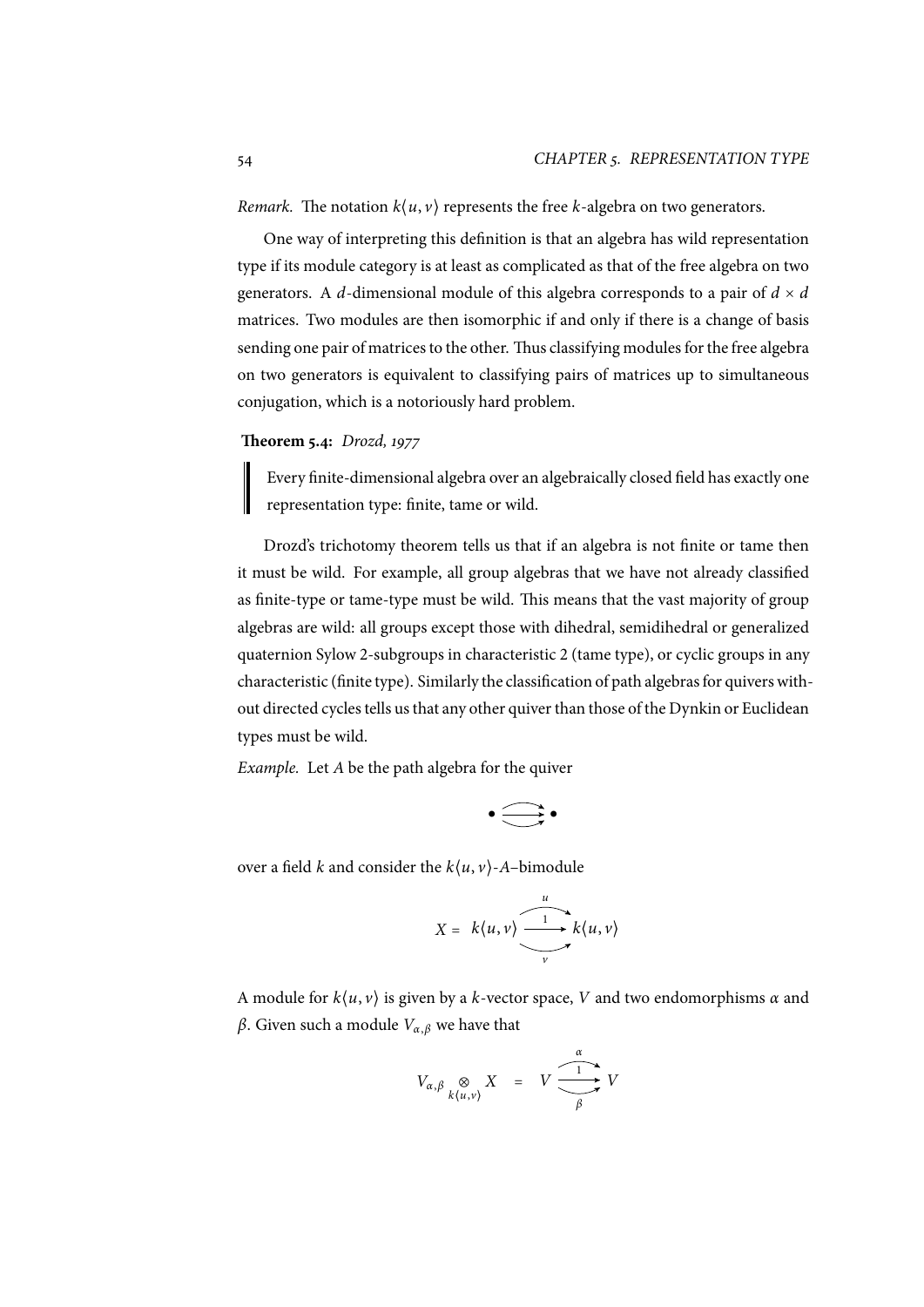which is indecomposable if  $V_{\alpha,\beta}$  is indecomposable. Moreover if

$$
V_{\alpha,\beta} \underset{k\langle u,v\rangle}{\otimes} X \cong V_{\alpha',\beta'} \underset{k\langle u,v\rangle}{\otimes} X
$$

then we have a commutative diagram with isomorphisms *f* and *д*



We must have that  $f = g$  by commutativity of the identity square. We also have

$$
f\alpha = \alpha'f \qquad \qquad f\beta = \beta'f
$$

by the other two squares and so  $V_{\alpha,\beta} \cong V_{\alpha',\beta'}$ . This is enough to show that *X* satisfies the properties of definition 5.3 and hence *A* is wild.

# **5.4 Preservation of representation type**

Linckelmann showed in proposition 3.3 of [Lin11b] that if two symmetric algebras are separably equivalent then they must have the same representation type. We aim to show that this result holds for general finite dimensional algebras.

**Proposition 5.5.** *Let A and B be k-algebras such that A separably divides B. If B has finite representation type then so does A. Moreover if B is semisimple then so is A.*

<span id="page-64-0"></span>*Proof.* Let  $_A M_B$  and  $_B N_A$  be bimodules giving the separable division so that  $_A A_A$  is a bimodule summand of  $_A M \underset{B}{\otimes} N_A$ .

Let  $X_1, \ldots, X_r$  be the indecomposable *B*-modules.

Let *Y*<sub>1</sub>, . . . , *Y*<sub>*s*</sub> be the indecomposable summands of the *A*-modules  $X_i \underset{B}{\otimes} N$ :

$$
\{Y_1, \ldots, Y_s\} = \left\{ X \mid X \text{ is a summand of } X_i \underset{B}{\otimes} N \text{ for some } 1 \leq i \leq r \right\}
$$

Let *Y* be an indecomposable *A*-module. We will show that *Y* is isomorphic to one of the modules *Y<sup>j</sup>* and hence we have only finitely many isomorphism classes of indecomposable *A*-modules.

[Lin11b] Linckelmann, *Finite generation of Hochschild cohomology of Hecke algebras of finite classical type in characteristic zero*, Bull. Lond. Math. Soc. **43** (2011), no. 5, 871–885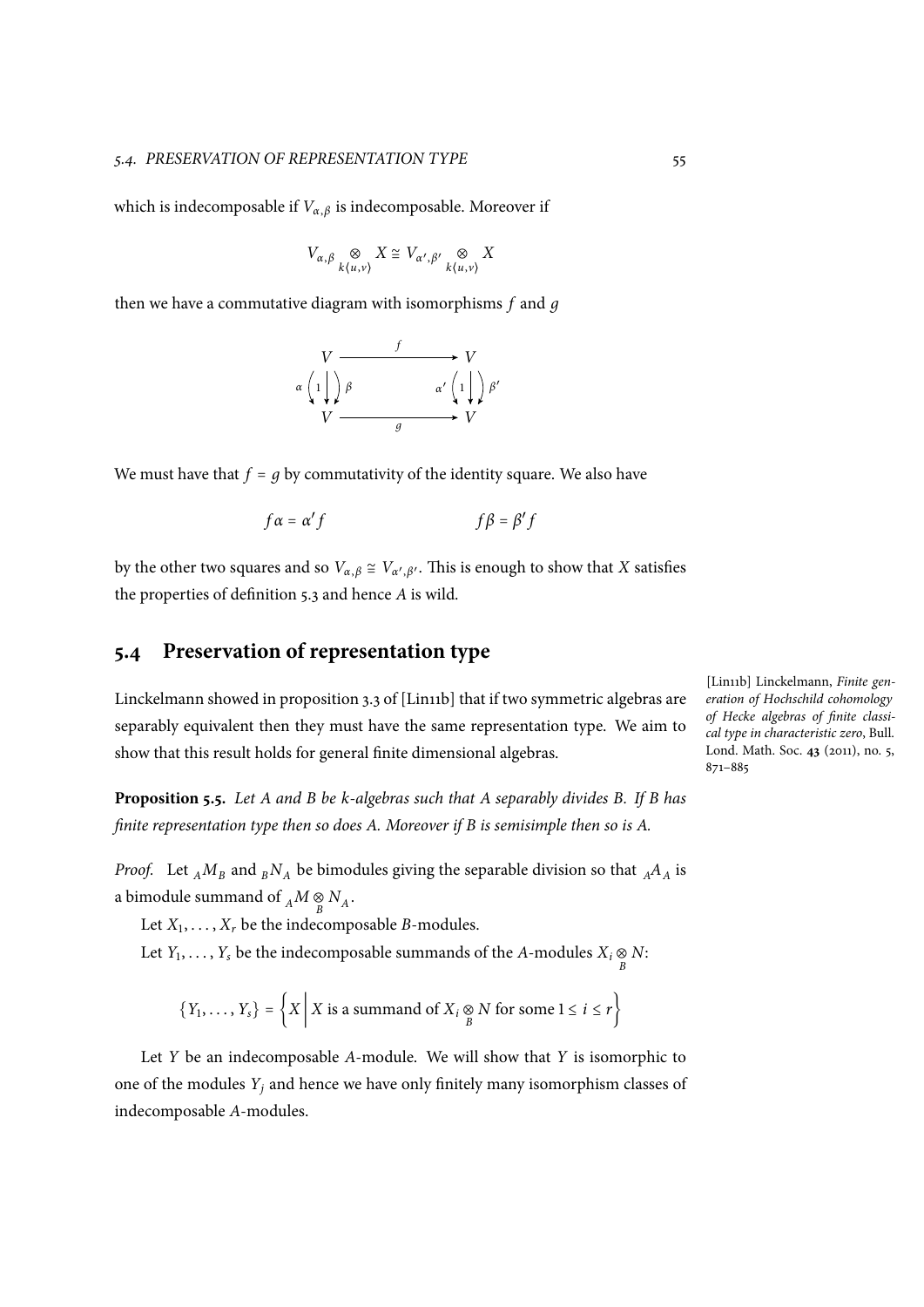Since *A* is a summand of  $M \underset{B}{\otimes} N$  we know that *Y* is a summand of  $Y \underset{A}{\otimes} M \underset{B}{\otimes} N$ . This means that there is an indecomposable *B*-module *X<sup>i</sup>* such that *Y* is a summand of  $X_i \underset{B}{\otimes} N$  and hence isomorphic to some  $Y_j$ .

If *B* is semisimple then the same proof goes through with the additional property that each  $X_i$  is projective. This implies that each  $Y_j$  is also projective and hence  $A$  is semisimple.  $\Box$ 

There is an analogous result to proposition 5.5 for tame representation type, but the proof requires an interpretation of the space of modules as a collection of affine varieties. For tame algebras, each 1-parameter family of modules will correspond to a 1-dimensional variety. In the proof of the propo[sitio](#page-64-0)n we will draw a contradiction by showing that if a separable factor is of wild type then one of these varieties must have dimension greater than 1.

Let *A* be a *k*-algebra with *k*-basis  $\{1 = a_1, \ldots, a_s\}$  so that

$$
a_i a_j = \sum_{l=1}^s \lambda_l^{(ij)} a_l
$$

for some constants  $\lambda_l^{(ij)} \in k$ .

Now each *d*-dimensional *A*-module *M* corresponds to a ring homomorphism

$$
A\longrightarrow \mathrm{End}_k(k^d)
$$

so there are  $d \times d$  matrices  $\alpha_l$ ,  $l \in \{1, \ldots, s\}$  defining *M*. We can thus associate *M* with the element  $\alpha = (\alpha_1, \dots, \alpha_s) \in k^{sd^2}$ .

Conversely, a point  $\alpha \in k^{sd^2}$  corresponds to an *A*-module if the equations

$$
\alpha_1 = \mathrm{Id}_d
$$

$$
\alpha_i \alpha_j = \sum_{l=1}^s \lambda_l^{(ij)} \alpha_l
$$

are satisfied. Since the only requirements on  $\alpha$  are a series of linear equations this is equivalent to requiring that  $\alpha$  be in some Zariski closed subset of  $k^{sd^2}.$  Thus we can interpret the space of *A*-module structures on  $k^d$  as a particular affine variety. We denote this variety by  $\mathcal{V}_A(d)$ . Notice that the general linear group acts on  $k^d$  by a change of basis and so the orbits of this action give points in the algebraic variety belonging to the same isomorphism class of modules.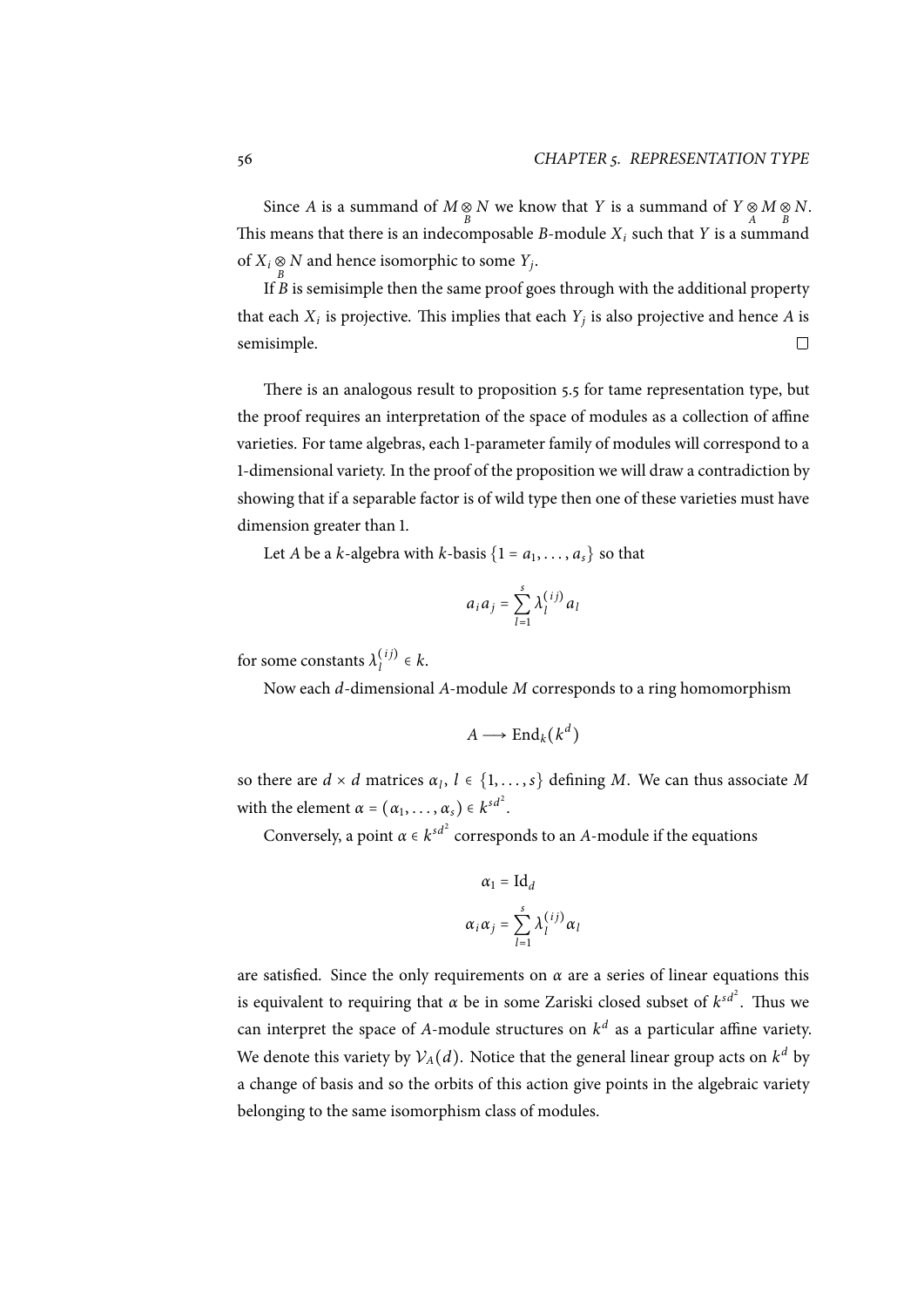<span id="page-66-0"></span>**Proposition 5.6.** *Let A and B be algebras over an algebraically closed field k and let A separably divide B. If B has tame representation type then A has finite or tame representation type.*

*Proof.* We follow the ideas of de la Peña used in [dlP91, theorem 1.3] and [dlP96, theorem 4.2].

As in the statement of the proposition, let *B* be a tame algebra over a field *k* and let *A* be an algebra that separably divides *B* via the modules  $_A M_B$  and  $_B N_A$ . Seeking a contradiction we assume that *A* is wild.

As *A* is wild there is a *k*⟨*u*, *v*⟩-*A*–bimodule *Q* that is finitely generated and free as a  $k\langle u, v \rangle$ -module and such that the functor

 $-\underset{k\langle u,v\rangle}{\otimes} Q:\text{mod }k\langle u,v\rangle \longrightarrow \text{mod }A$ 

preserves indecomposability and non-isomorphism.

Let *d* be the rank of *Q* as a  $k\langle u, v \rangle$ -module so that, in a similar way to the discussion preceding the proposition, *Q* may be thought of as an element of

$$
\tilde{Q} \in k\langle u, v \rangle^{sd^2}
$$

If we consider the 1-dimensional  $k\langle u, v \rangle$ -modules as elements of  $k^2$  where the coordinates represent the actions of  $u$  and  $v$  then we get a regular map

$$
f: k^2 \longrightarrow \mathcal{V}_A(d) \subseteq k^{sd^2}
$$

given by evaluating  $\tilde{Q}$ . The important point here is that if  $M_{\lambda,\mu}$  is a 1-dimensional  $k\langle u, v \rangle$  module then

$$
M_{\lambda,\mu}\underset{k\langle u,v\rangle}{\otimes}Q
$$

and

$$
f(\lambda,\mu)
$$

represent the same module. More discussion on this idea can be found in [DS86].

Notice that no two points in  $k^2$  represent isomorphic  $k\langle u, v \rangle$ -modules, hence the map *f* is injective and dim  $f(k^2) = 2$ . We now draw a contradicition to this by showing the dimension must be at most 1.

We first note that by the choice of *Q* (and the assumption of wildness) we know that  $f(k^2)$  contains at most one representative of each isomorphism class of *A*modules and that this image can only contain indecomposable modules. Also notice

[dlP91] de la Peña, *Functors preserving tameness*, Fund. Math. **137** (1991), no. 3, 177–185

[dlP96] de la Peña, *Constructible functors and the notion of tameness*, Comm. Algebra **24** (1996), no. 6, 1939–1955

[DS86] Dowbor and Skowroński, *On the representation type of locally bounded categories*, Tsukuba J. Math. **10** (1986), no. 1, 63–72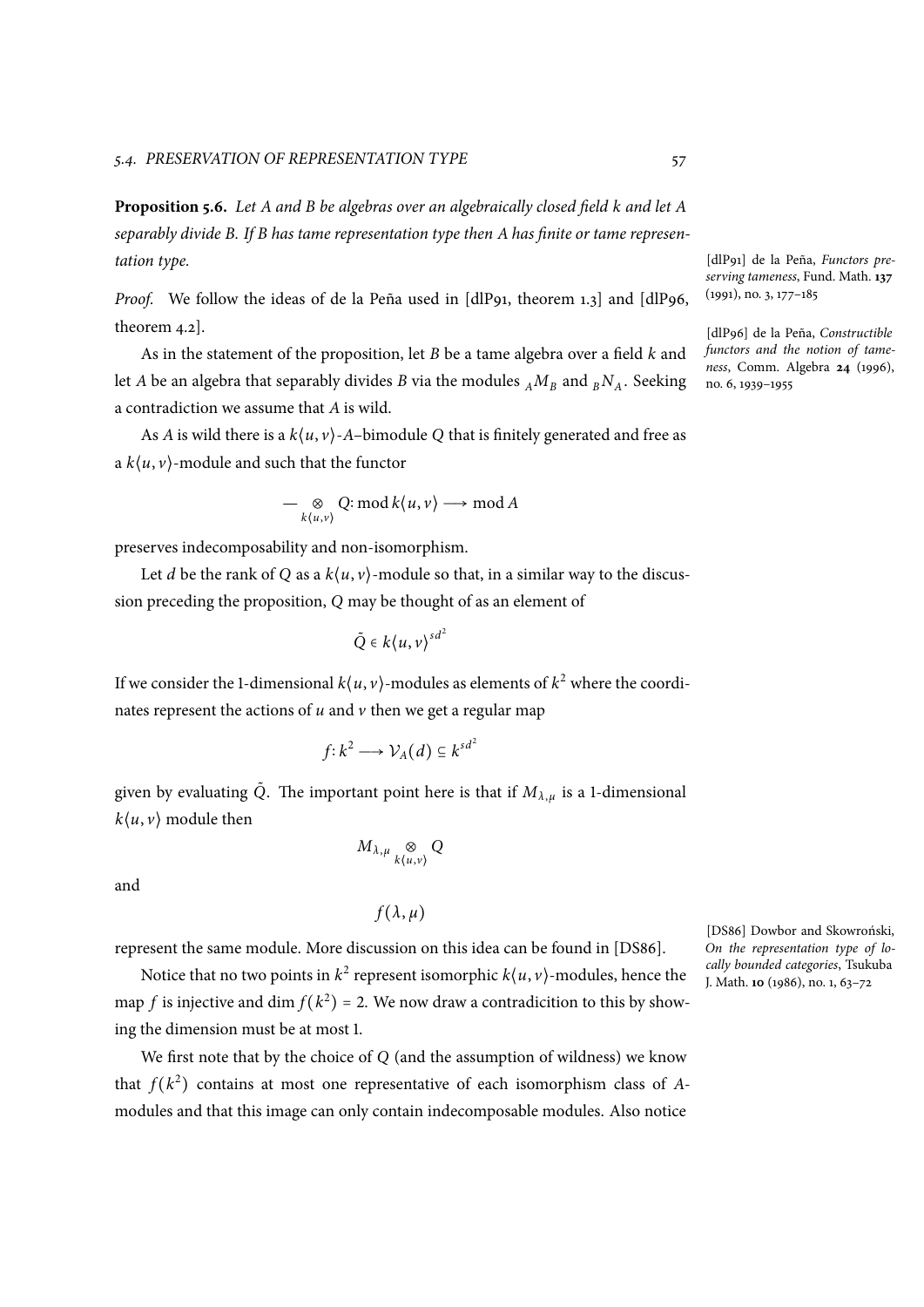that there exists an integer *c* such that if *X* is an *A*-module of dimension *d* then  $X \underset{A}{\otimes} M$ has dimension less than *cd*.

Let *X* be a *d*-dimensional indecomposable *A*-module. We have that *X* is isomorphic to a summand of *X* ⊗ *M* ⊗ *N* and hence there is an indecomposable summand *Y* of *X* ⊗ *M* such that *X* is isomorphic to a summand of *Y* ⊗ *N*.

The dimension of *X*  $\otimes$  *M* is less than *cd* and for each  $d' < cd$  there is a finite set of *k*[*t*]-*B*–bimodules

$$
\{Y_1^{d'}, Y_2^{d'}, \ldots, Y_{r_{d'}}^{d'}\}
$$

such that any indecomposable *B*-module of dimension  $d'$  is isomorphic to

$$
S_{\lambda} \underset{k[t]}{\otimes} Y_i^{d'}
$$

for some simple *k*[*t*]-module

$$
S_{\lambda} \cong \frac{k[t]}{(t-\lambda)}
$$

and some  $1 \le i \le r_{d'}$ .

This means that there is a finite set of  $k[t]$ -*A*-bimodules (indexed by a finite set *I*)

$$
\{X_i\}_{i\in I} = \{Y_i^{d'} \underset{B}{\otimes} N \mid d' < cd, 1 \leq i \leq r_{d'}\}
$$

with the property that *X* is isomorphic to a summand of

$$
S_{\lambda} \underset{k[t]}{\otimes} X_i
$$

for some  $\lambda \in k$  and some  $i \in I$ .

For each *<sup>i</sup>* <sup>∈</sup> *<sup>I</sup>* define

$$
C_i = \left\{ (\lambda, X) \middle| X \text{ is a summand of } S_{\lambda} \underset{k[t]}{\otimes} X_i \right\} \subseteq k \times f(k^2)
$$

and consider the projections

$$
C_i \xrightarrow{\pi_1^i} k
$$
  

$$
\pi_2^i \downarrow \qquad \qquad f(k^2)
$$

Since  $f(k^2)$  contains at most one representative of each isomorphism class the Krull–Schmidt theorem tells us that the preimage of  $\pi_1^i$  is finite for each  $\lambda \in k$ . Hence

$$
\dim C_i \le \dim k = 1
$$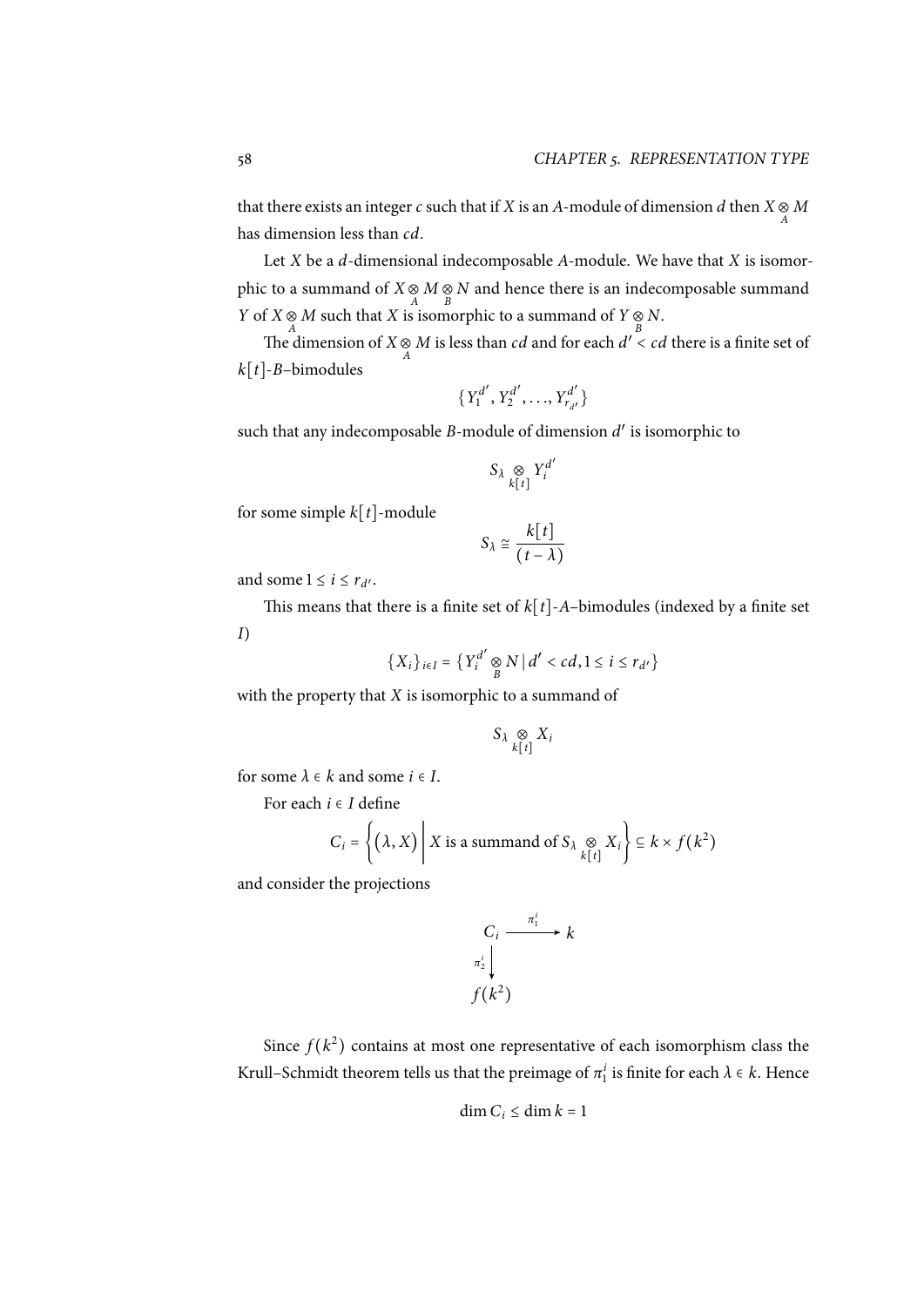Considering the other projections: we have that

$$
\bigcup_{i\in I}\pi_2^i(C_i)=f(k^2)
$$

is a finite union and so dim  $f(k^2) \le 1$  giving a contradiction and implying that *A* cannot be wild.

As a direct corollary of propositions 5.5 and 5.6 we have the following theorem.

## **Theorem 5.7:**

If *A* and *B* are separably equivalent [alg](#page-64-0)ebr[as o](#page-66-0)ver an algebraically closed field *k* then *A* and *B* have the same representation type: finite, tame or wild.

## **5.5 Domestic and Polynomial Growth**

Algebras of tame representation type can be broken down further into subcategories. These subdivisions are classified by how many families of modules are required to cover the indecomposables of an algebra. As such we begin with some notation to represent how many families of modules are required in each dimension.

Let *A* be a tame algebra. Definition 5.2 of tameness indicates that for each dimension *d* ∈  $\mathbb N$  we have a collection of  $k[t]-A$ -bimodules satisfying certain properties. We denote by

 $\mu_A(d) \in \mathbb{N}$  $\mu_A(d) \in \mathbb{N}$  $\mu_A(d) \in \mathbb{N}$ 

the minimum number of these modules required to satisfy the definition.

**Definition 5.8** (Domestic algebra)**.** An algebra *A*is said to be *domestic*if there is some integer *N* such that  $\mu_A(n) \leq N$  for all positive integers *n*.

**Definition 5.9** (Polynomial growth)**.** An algebra *A* is said to be of *polynomial growth* if there are some positive integers  $C$  and  $\gamma_A$  such that

$$
\mu_A(n)\leq Cn^{\gamma_A}
$$

for all positive integers *n*. If the integer *γ<sup>A</sup>* is chosen minimally with respect to the definition then it is called the *growth rate*.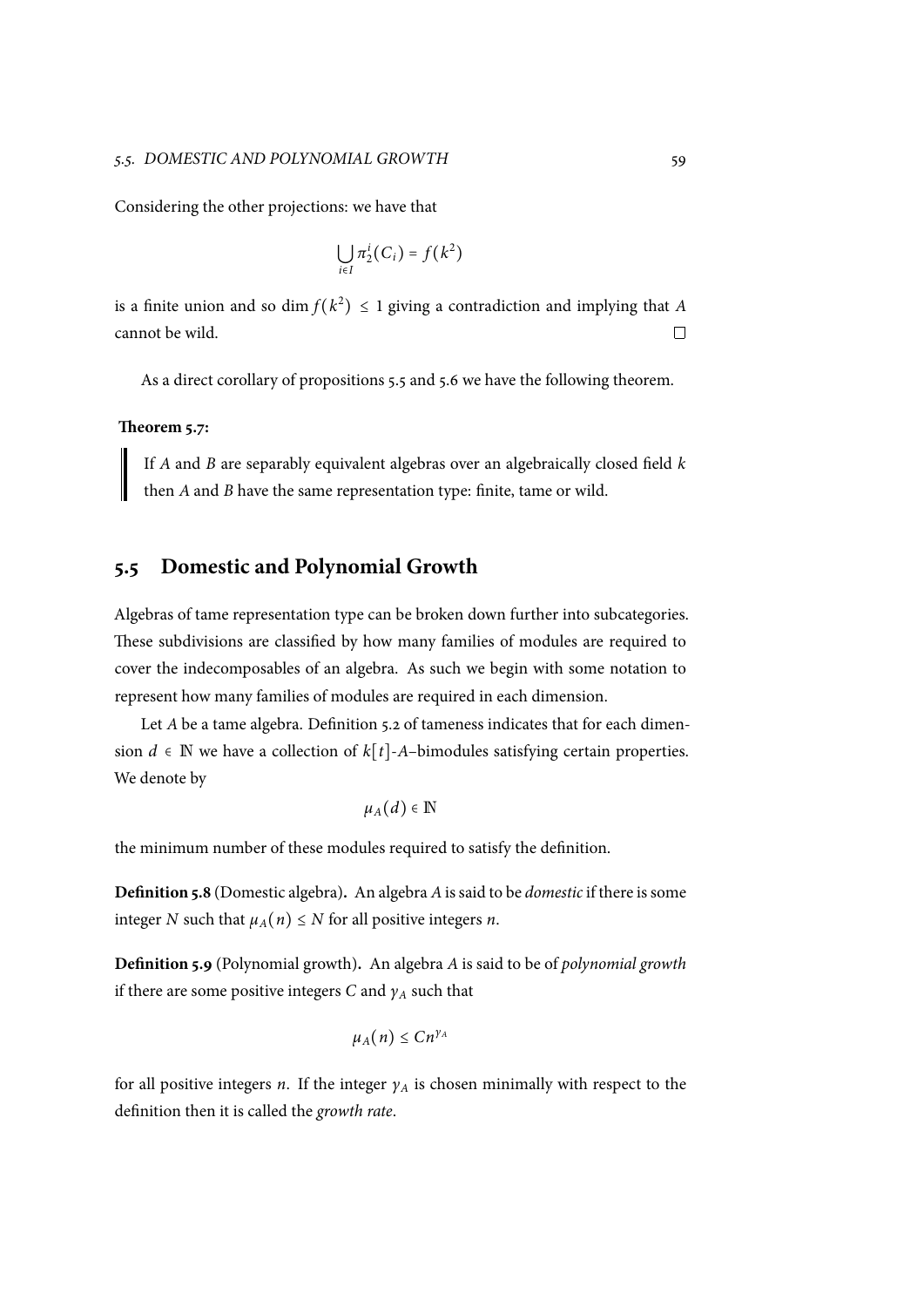There is another characterisation of tameness of an algebra using the theory of *generic modules* and this idea will allow us to prove that separable equivalence preserves not only the broad categories of finite, tame and wild but also these subdivisions of tame.

Recall that if  $M_A$  is a right *A*-module then  $M$  is naturally a left module for its endomorphism ring  $\text{End}(M_A)$  (in fact it is an  $\text{End}(M_A)$ -*A*-bimodule).

**Definition 5.10** (Endolength)**.** Let *M<sup>A</sup>* be an *A*-module. We say that the *endolength* of *M* is its length when considered as a module for its endomorphism ring and denote this by end len(*M*). We say that the module is *endofinite* if it has finite endolength.

**Definition 5.11** (Generic module)**.** An indecomposable *A*-module *M* is said to be a  $g$ eneric module if it has infinite length over  $A$  but has finite length over  $\operatorname{End}(M_A).$ 

Generic modules are intricately linked to the 1-parameter families of modules we have seen in the definition of tameness as the next theorem can attest.

**Theorem 5.12:** *Crawley-Boevey,* [CB91, 5.7]

For an algebra *A*, let  $g_A(n)$  denote the number of isomorphism classes of generic *A*-modules of endolength *n*. Then

$$
\mu_A(n)=\sum_{d|n}g_A(d)
$$

The full interaction between 1-parameter families and generic modules is highly complex and so rather than delve fully into the theory we aim to gain an understanding via an example.

*Example.* Returning to the example of a tame algebra we saw on page 51: let *A* be the path algebra for the quiver

$$
\bullet \underbrace{\overbrace{\qquad \qquad }^{\alpha }}_{\beta }\bullet
$$

Recall that *A* has a single 1-parameter family in each even dimension

$$
k \longrightarrow k
$$
  $k^2 \longrightarrow k^2$   $k^3 \longrightarrow k^3$  ...  
 $k \longrightarrow 1$ 

[CB91] Crawley-Boevey, *Tame algebras and generic modules*, Proc. London Math. Soc. (3) **63** (1991), no. 2, 241–265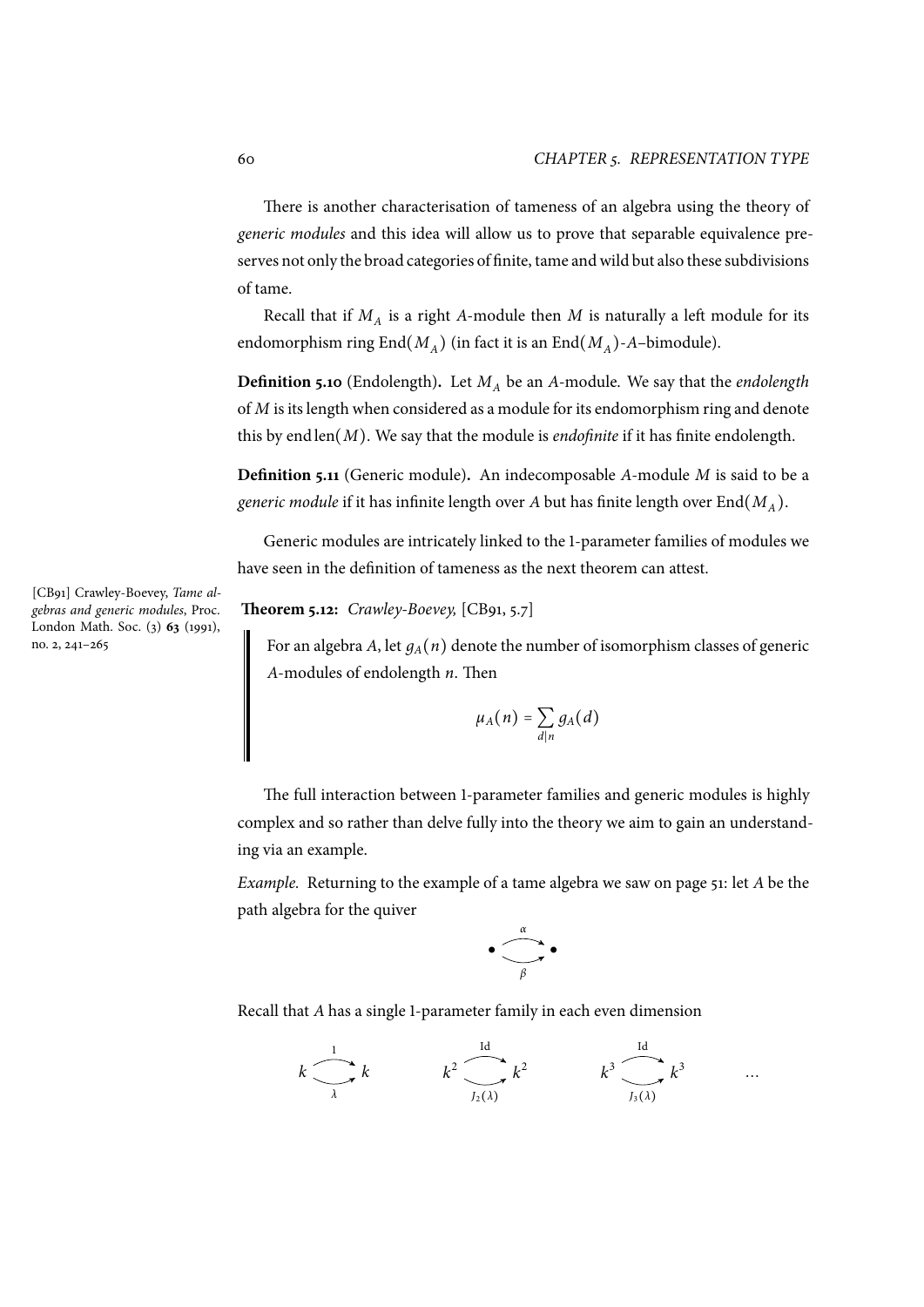and thus theorem 5.12 tells us that we should have exactly one generic module and its endolength is 2.

We claim that the module *G*,

$$
G = k(t) \underbrace{\bigodot_{t}^{1}}_{t} k(t)
$$

is a generic module, where  $k(t)$  is the field of rational functions.

First let us consider an endomorphism of this module. This is given by a pair of *k*-endomorphisms *f* and *g*, such that the squares  $1f = g1$  and  $tf = gt$  commute.



Commutativity with 1 simply means that  $f = g$ . We will show that commutativity with *t* means that *f* is determined by  $f(1)$  and hence  $\text{End}(G_A) \cong k(t)$ .

If  $f(1) = r \in k(t)$  then since *f* commutes with *t* 

$$
f(t^n) = t^n f(1) = t^n r
$$

and thus if  $p \in k[t]$  is a polynomial then

$$
f(p)=pr.
$$

Similarly by the commutativity with polynomials

$$
r = f(1) = f(\mathcal{Y}_p) = pf(\mathcal{Y}_p)
$$

and so

$$
f\left(\mathcal{V}_p\right)=\mathcal{V}_p.
$$

So in particular  $\dim_{k(t)}(G) = 2$  and *G* is endofinite.

Now we need only show that *G* is indecomposable. Seeking a contradiction let us assume that *G* splits. Using the identity arrow we can identify the two copies of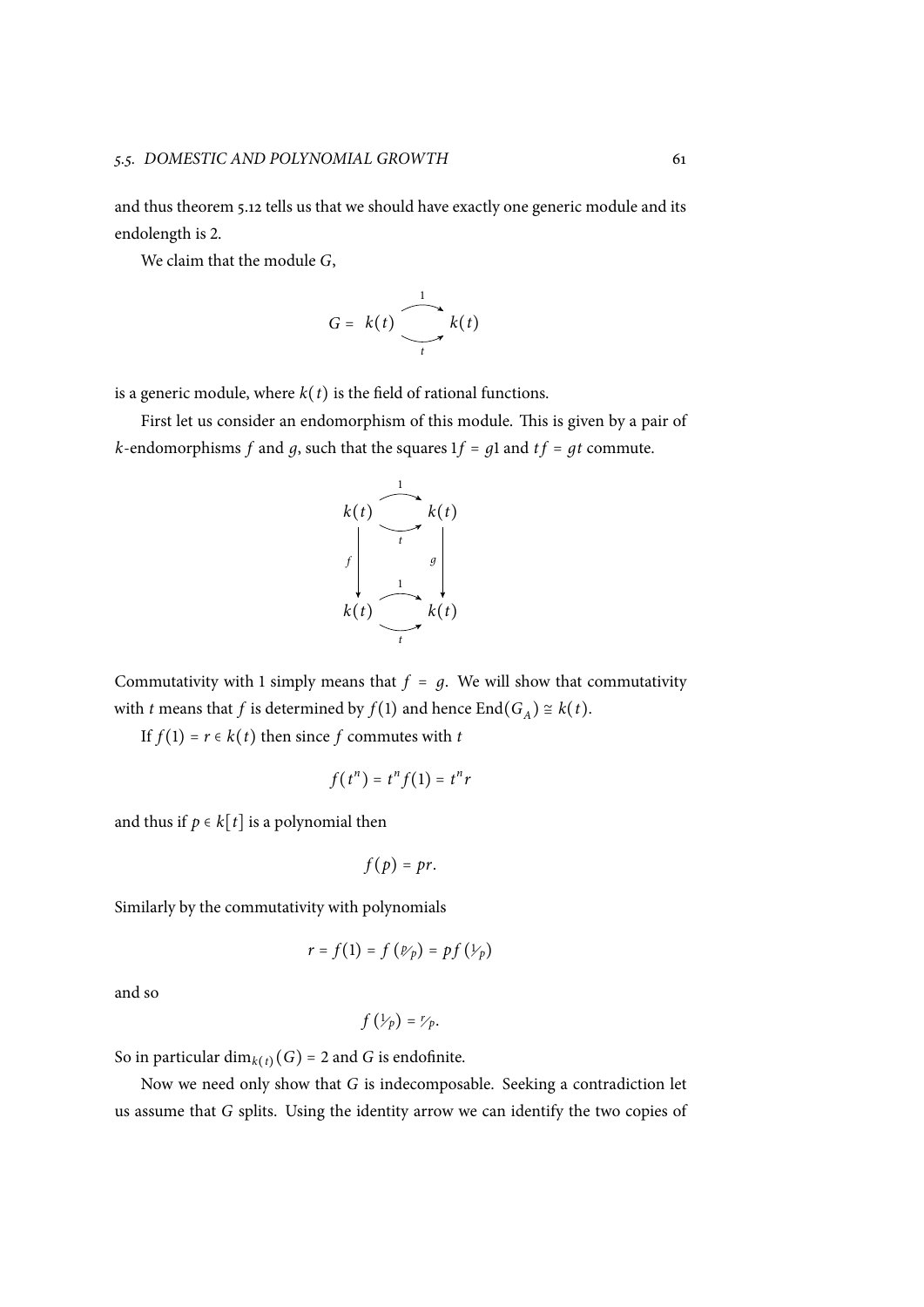$k(t)$  and so we must have that  $k(t)$  splits as a  $k[t]$ -module. This means there is a non-trivial idempotent in End<sub>*k*[*t*]</sub>  $k(t) \cong$  End<sub>*k*(*t*)</sub>  $k(t) \cong k(t)$ , but since  $k(t)$  is a field this cannot be the case.

Given this generic module it is clear to see how we obtain the family of 2 dimensional modules. In general if *G* is a generic module then we may find a *k*[*t*]- *A*–bimodule *M* such that

$$
G \cong k(t) \underset{k[t]}{\otimes} M
$$

then *G* provides us with the further families of modules given by  $k(t) \underset{k[t]}{\otimes}^n M$  where *k*[*t*]  $n<sup>n</sup>M$  is the module given by

$$
{}^{n}M = \overbrace{M \oplus M \oplus \cdots \oplus M}^{n\text{-copies}}
$$

with the action

$$
(m_1, m_2,..., m_n)t = (m_1t, m_2t - m_1,..., m_nt - m_{n-1})
$$

In this example the 4-dimensional family would be provided by

$$
\begin{pmatrix} t & -1 \\ 0 & t \end{pmatrix} \begin{pmatrix} k[t] \oplus k[t] & k[t] \oplus k[t] \end{pmatrix} \begin{pmatrix} t & -1 \\ 0 & t \end{pmatrix}
$$

with the loops representing the action of *t*. Since the action here is via Jordan matrices, localising this module at each (*<sup>t</sup>* <sup>−</sup> *<sup>λ</sup>*) for *<sup>λ</sup>* <sup>∈</sup> *<sup>k</sup>* gives the modules of the 1-parameter family seen earlier.

As immediate corollaries to theorem 5.12 we can provide alternative definitions of tame, domestic and polynomial growth, in terms of the number of generic modules.

**Corollary 5.13.** *An algebra A is tame if and only if*  $g_A(n) < \infty$  *for all*  $n \in \mathbb{N}$ *.* 

**Corollary 5.14.** *An algebra A is of polynomial growth if and only if there are integers C and δ such that*

$$
g_A(n)\leq C n^{\delta}
$$

*for all positive integers n.*

**Corollary 5.15.** *An algebra A is domestic if and only if it has only finitely many generic modules.*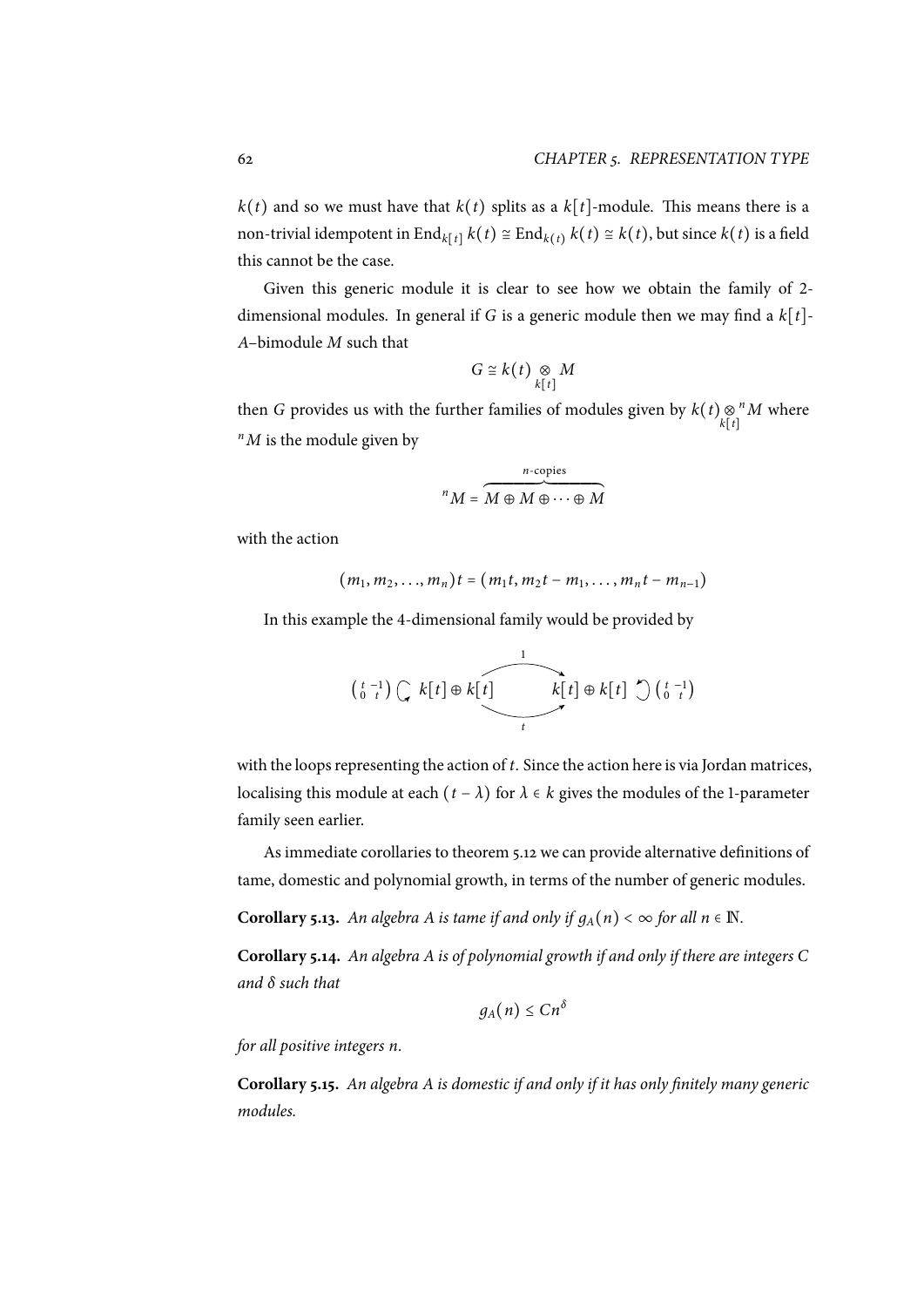In order to prove that separable equivalence preserves these finer-grain classes of representation type we will need the following theorem on decomposability of endofinite modules.

**Theorem 5.16:** *Endofinite Decomposability*

If *M* is an endofinite module then there is a finite set of indecomposable modules  $M_i$ , and cardinals  $\kappa_i$ , such that  $M$  decomposes as

$$
M \cong M_1^{(\kappa_1)} \oplus \cdots \oplus M_n^{(\kappa_n)}.
$$

Moreover if  $M_i \not\cong M_j$  for all  $i \neq j$  then end len $(M)$  = *n*  $\sum_{i=1}$ end len(*Mi*).

The notation  $M^{(\kappa)}$  denotes the direct sum of  $\kappa$  copies of  $M$ .

For details on the proof of this theorem see [Pre09, 4.4.29], which is also a very good reference on endofinite modules in general.

We require one final lemma before we state and prove the theorem.

**Lemma 5.17.** Let  $_A M_B$  be a finitely generated bimodule. There is a constant  $c_M$  such *that if*  $X_A$  *is endofinite then*  $X \underset{A}{\otimes} M$  *has endolength* 

end len 
$$
(X \underset{A}{\otimes} M) \leq c_M
$$
 end len $(X)$ .

*Proof.* As *M* is finitely generated there is an integer *n* and a left *A*-epimorphism  $A^n \rightarrow$ *M*. This map gives a sequence

$$
X \underset{A}{\otimes} A^n \xrightarrow{X \underset{A}{\otimes} M} X \underset{A}{\otimes} M \xrightarrow{X} 0
$$

that is exact when considered as left modules for  $\text{End}_{A}(X)$ . Thus *n* end len(*X*) bounds the length of  $X \underset{A}{\otimes} M$  as an  $\mathrm{End}_A(X)$ -module.

If we have a chain of  $\text{End}_B(X \otimes M)$  modules

$$
0 = M_r \leq \dots \leq M_1 \leq X \underset{A}{\otimes} M
$$

then this can be considered as a chain of  $\text{End}_{A}(X)$  modules via the canonical homomorphism

$$
\operatorname{End}_A(X) \longrightarrow \operatorname{End}_B(X \underset{A}{\otimes} M) \n\phi \mapsto \phi \underset{A}{\otimes} M
$$

[Pre09] Prest, *Purity, spectra and localisation*, Encyclopedia of Mathematics and its Applications, vol. 121, Cambridge University Press, Cambridge, 2009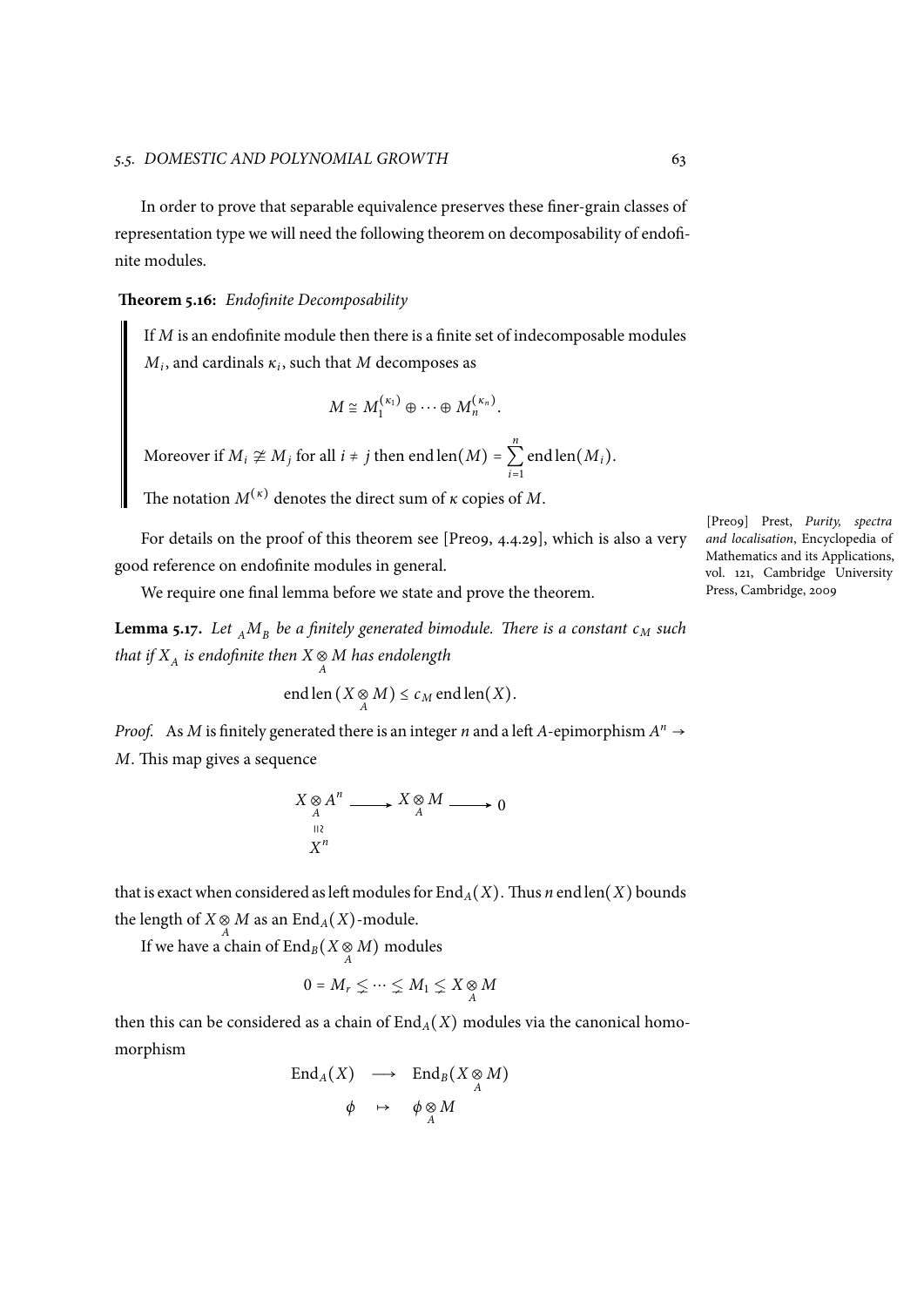and hence end len $(X \otimes M) \leq n$  end len $(X)$ .

## **Theorem 5.18:**

Let *A* and *B* be finite dimensional algebras over an algebraically closed field *k* such that *A* separably divides *B*.

(a) If *B* is of polynomial growth then *A* is of polynomial growth.

(b) If *B* is domestic then *A* is domestic.

<span id="page-73-0"></span>In particular the properties of domestic and polynomial growth are preserved under separable equivalence.

*Proof.* We will first prove part (a):

Let  $_A M_B$  and  $_B N_A$  be the modules providing the separable division. Denote the generic *B*-modules of endolength *d* by

$$
{}^dG_1, {}^dG_2, \ldots, {}^dG_{g_B(d)}.
$$

If *H* is a generic *A*-module of endolength *d* then by theorem 5.16 and lemma 5.17

$$
H\underset{A}{\otimes}M\cong \bigoplus_{j=1}^m {^{d_j}G}^{(\kappa_j)}_{i_j}\oplus F
$$

with  $1 \le m \le c_M d$  and  $d_j \le c_M d$  for all *j* and for some finite length module *F*. That this decomposition is essentially unique follows from section 4 of [CB92], in particular see the remarks following proposition 4.5.

We have that *H* is a summand of *H* ⊗ *M* ⊗ *N*. If *H* is a summand of *F* ⊗ *N* then *H*  $\frac{1}{B}$ has finite length, which is a contradiction as *H* is generic. Therefore *H* is a summand of  ${}^{d_j}G_i$   $\underset{B}{\otimes}$  *N* for some *j*.

Now define  $\mathcal{H}(d)$  as follows:

$$
\mathcal{H}(d) = \left\{ H \in \mathsf{mod}\, A \middle| \begin{array}{c} H \text{ a generic summand of }^{d'} G_i \underset{B}{\otimes} N \\ d' \leq c_M d, \ 1 \leq i \leq g_B(d') \end{array} \right\}.
$$

Thus if *H* is any generic module with end len(*H*)  $\leq$  *d* then *H*  $\in$  *H*(*d*).

It is now enough to bound the cardinality of *H*(*d*) by a polynomial in *d*.

[CB92] Crawley-Boevey, *Modules of finite length over their endomorphism rings*, Representations of algebras and related topics (Kyoto, 1990), London Math. Soc. Lecture Note Ser., vol. 168, Cambridge Univ. Press, Cambridge, 1992, pp. 127–184

$$
\qquad \qquad \Box
$$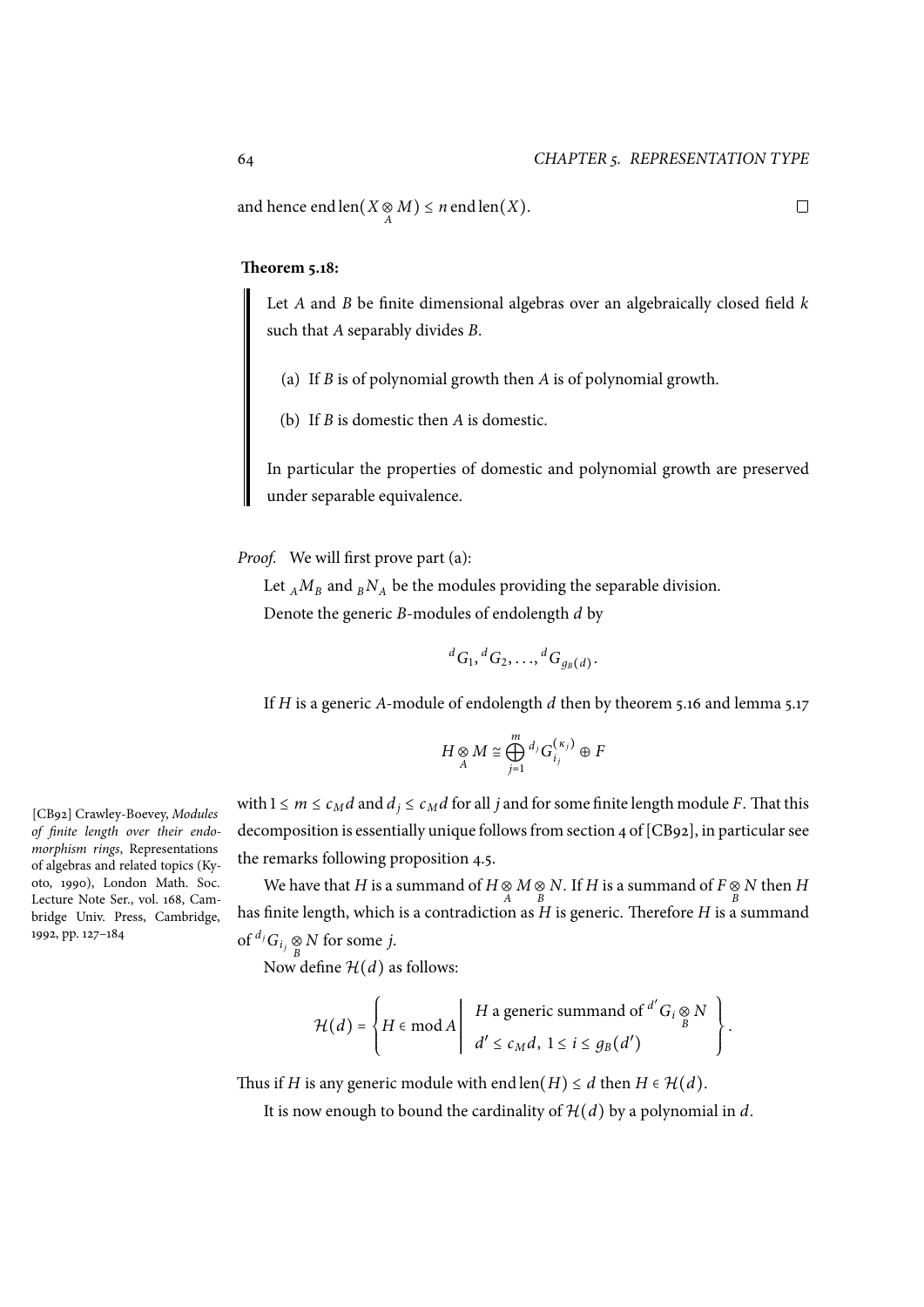The number of distinct endofinite summands of <sup>*d'*</sup>  $G_i \underset{B}{\otimes} N$  is bounded above by its endolength and hence by  $c_N d'$ . The number of generic modules of endolength  $d'$  is given by  $g_B(d')$ . We have

$$
|\mathcal{H}(d)| \leq \sum_{d' \leq c_M d} (c_N d') g_B(d')
$$
  
\n
$$
\leq \sum_{d' \leq c_M d} (c_N d') C d'^{\delta} \qquad \text{as } B \text{ is of polynomial growth}
$$
  
\n
$$
\leq (c_M d) (c_N c_M d) C (c_M d)^{\delta}
$$
  
\n
$$
\leq C' d^{\delta+2}
$$

and hence *A* is of polynomial growth.

For part (b) we may start by following the same proof through to the definition of *H*.

As *B* is domestic there are only finitely many generic modules, thus there is some integer *d* fo[r wh](#page-73-0)ich  $g_B(d') = 0$  for all  $d' > d$ . In particular

$$
\mathcal{H}(d)=\mathcal{H}(d')
$$

for all  $d' > d$ . Thus every generic *A* module is in the finite set  $\mathcal{H}(d)$ .

# **5.6 Examples of inequivalence**

The discussion at the end of section 4.1 led us to ask whether or not there exists cyclic groups  $C_{p^n}$  and  $C_{p^m}$  such that their group algebras over a field of characteristic  $p$  are separably equivalent. Unfortunately the best we can offer is a partial solution to this problem. Specifically we will demo[nstr](#page-47-0)ate the inequivalence of the group algebras for several small cyclic groups, leaving the general question wide open.

As we have seen previously (over a field of characteristic *p*) there is an isomorphism between the group algebra of a cyclic *p*-group and a truncated polynomial algebra. If we let

$$
\Lambda_n = \frac{k[x]}{(x^n)}
$$

denote the truncated polynomial algebra of length *n* then over a field of characteristic  $p$  we have an isomorphism  $kC_{p^n} \cong \Lambda_{p^n}.$  By phrasing the above question in terms of  $\Lambda_n$  we can achieve results for a general field that will then give answers for the cyclic group case over fields with the correct characteristic.

 $\Box$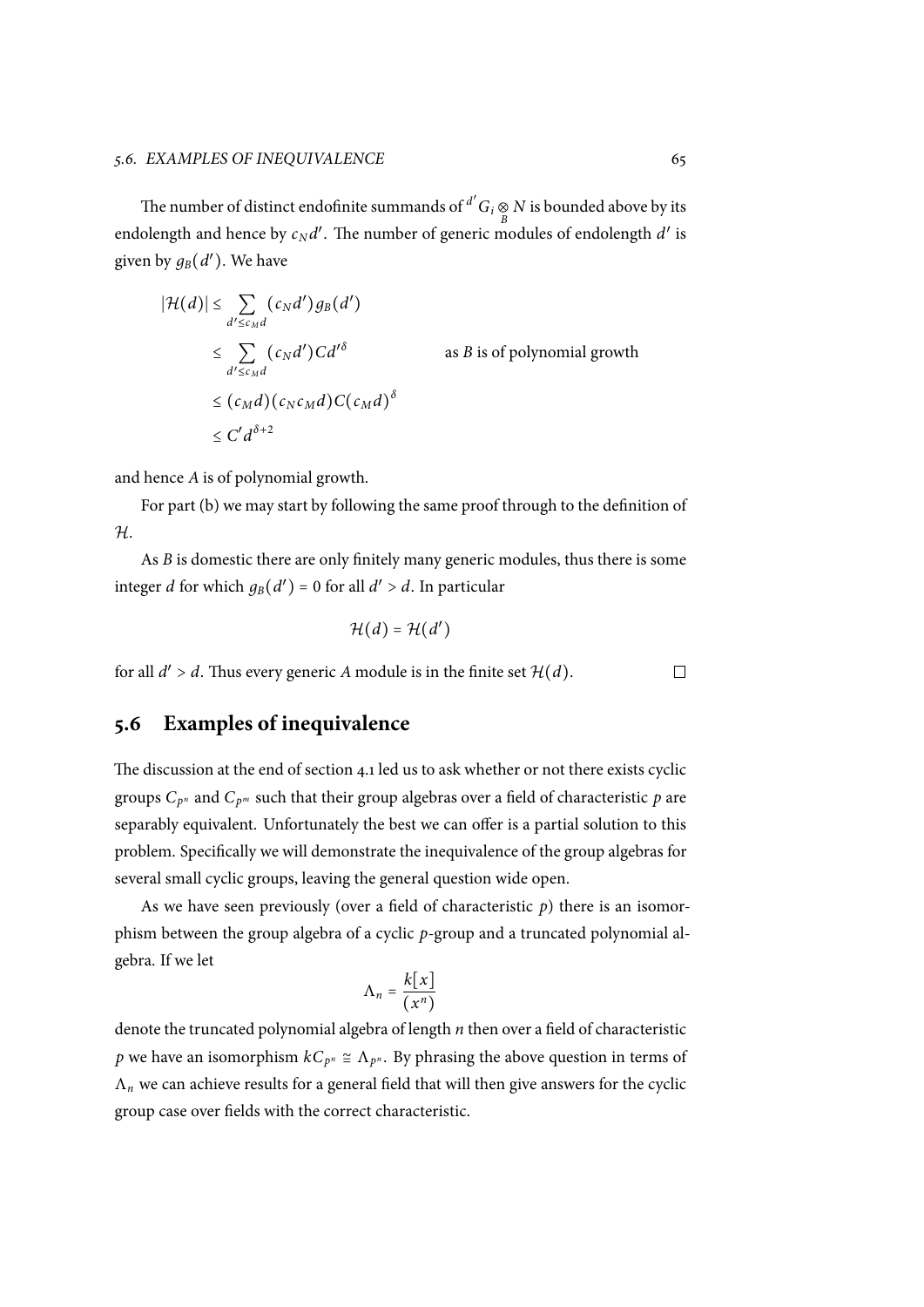The algebra Λ*<sup>n</sup>* has finite representation type with exactly *n* indecomposable modules  $M_i \cong x^{n-i} \Lambda_n$ :



Let us construct the Auslander–Reiten quiver for this algebra (see section 2.5), so for each *i* and *j* we wish to calculate a basis for

$$
\frac{\text{rad}(M_i, M_j)}{\text{rad}^2(M_i, M_j)}
$$

If  $i = j$  then  $rad(M_i, M_i)$  is generated by the map given by multiplication by  $x$ but notice that this map is the same as the composition



which is in  $\text{rad}^2(M_i, M_i)$  and hence we have no self-arrows in the quiver. Next consider the case *j* = *i* − 2, the surjective homomorphism factors through  $M_{i-1}$ :



and so again we have no arrows in the Auslander–Reiten quiver between  $M_i$  and  $M_{i-2}$ . Similar treatment shows that we have no arrows  $M_i \rightarrow M_{i+2}$ . We are left to consider maps  $M_i \to M_{i+1}$ . The surjection  $\beta_{i-1}: M_i \to M_{i-1}$  and the inclusion  $\alpha_i: M_i \to M_{i+1}$ factor through no other indecomposable module and hence these maps give arrows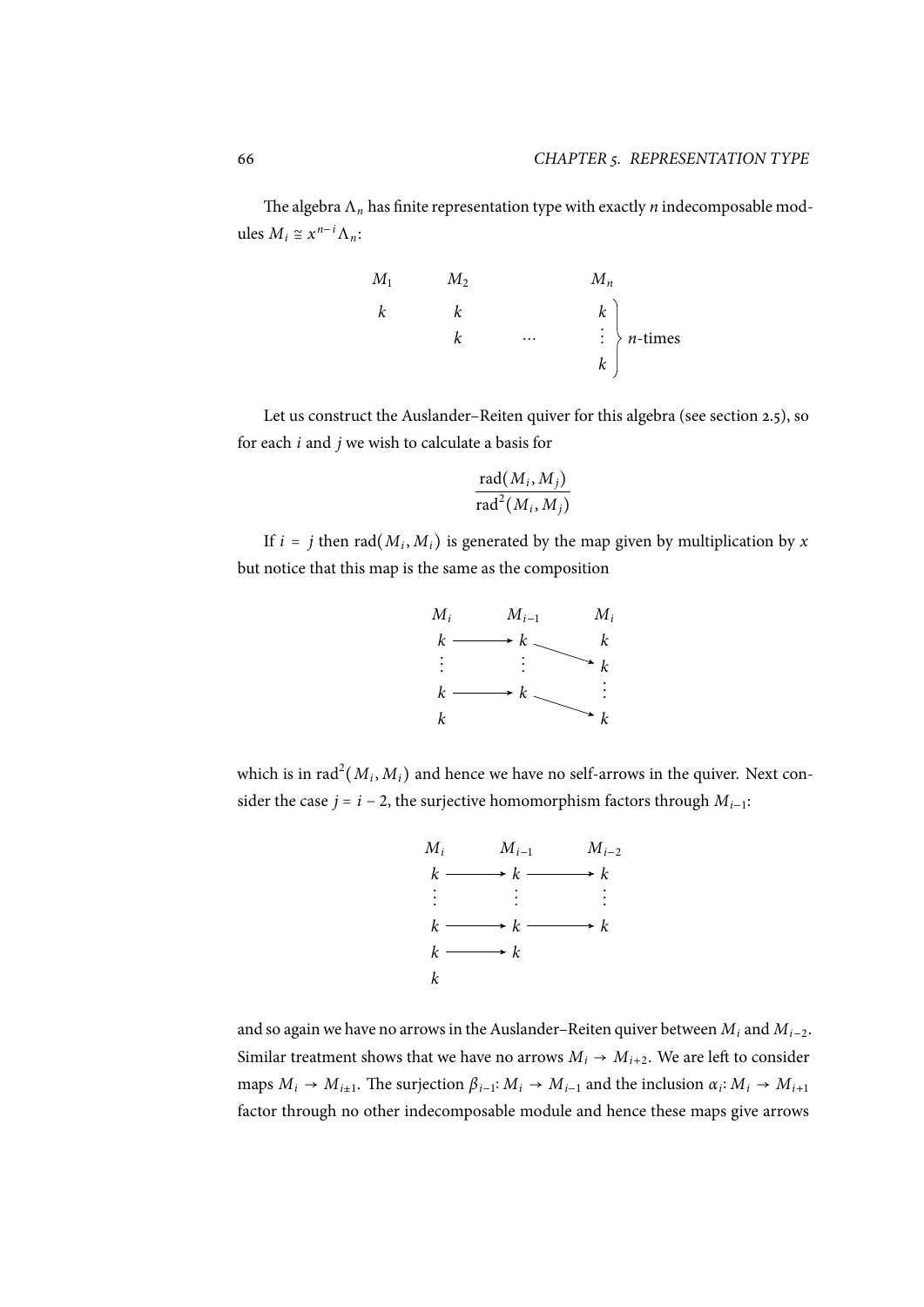in the Auslander–Reiten quiver. Notice however that any other map factors through a map in  $rad(M_i, M_i)$  and hence does not contribute an arrow.

Let us now consider the relations these maps satisfy. The path  $\beta_{i-1}\alpha_{i-1}$  represents the composition we saw above (which corresponds to multiplication by  $x$ ). The path *α*<sub>*i*</sub>*βi* represents this same map and hence we have the relations  $α_iβ_i = β_{i-1}α_{i-1}$  for  $1 < i < n$  and  $\alpha_1 \beta_1 = 0$ .

We have calculated that the Auslander–Reiten quiver for Λ*<sup>n</sup>* is

$$
1 \underbrace{\overbrace{\qquad \qquad }_{\beta_{1}} 2 \underbrace{\overbrace{\qquad \qquad }_{\beta_{2}} \cdots \overbrace{\qquad \qquad }_{\beta_{n-1}} n}^{a_{n-1}} n \qquad \qquad \alpha_{i} \beta_{i} = \beta_{i-1} \alpha_{i-1} \text{ for } 1 < i < n
$$

If  $kQ_n$  is the Auslander algebra of  $\Lambda_n$  then the category mod  $kQ_n$  is equivalent to the category Fun(mod  $\Lambda_n$ , mod k). This fact together with proposition 4.20 means that if Λ*<sup>n</sup>* and Λ*<sup>m</sup>* are separably equivalent then *kQ<sup>n</sup>* and *kQ<sup>m</sup>* are separably equivalent.

If we instead restrict to the stable category, we must add additional [relatio](#page-55-0)ns for all maps that factor through a projective module. In this example we have a single projective module  $\Lambda_n$  thus we must add the relation  $\beta_{n-2}\alpha_{n-2} = 0$  and remove the vertex *n*.

$$
1 \underbrace{\overbrace{\qquad \qquad }_{\beta_{1}} 2 \underbrace{\overbrace{\qquad \qquad }_{\beta_{2}} \cdots \overbrace{\qquad \qquad }_{\beta_{n-2}} n-1}_{\beta_{n-2}} n-1} \qquad \qquad \alpha_{i} \beta_{i} = \beta_{i-1} \alpha_{i-1} \text{ for } 1 < i < n-1
$$

The path algebra for the quiver with relations given above is called the preprojective algebra of type *An*−<sup>1</sup> . Here the *An*−<sup>1</sup> refers to the Dynkin diagram and note that preprojective algebras can be defined for many different quivers (see section 3 of [GLS05] for more details). Now proposition 4.21 tells us that if Λ*<sup>n</sup>* and Λ*<sup>m</sup>* are separably equivalent then the preprojective algebras of type *An*−<sup>1</sup> and *Am*−<sup>1</sup> are separably equivalent.

[GLS05] Geiss, Leclerc, and Schröer, *Semicanonical bases and preprojective algebras*, Ann. Sci. École Norm. Sup. (4) **38** (2005), no. 2, 193–253

## **Theorem 5.19:**

<span id="page-76-0"></span>The algebras

$$
\Lambda_n = \frac{k[x]}{(x^n)} \qquad \Lambda_m = \frac{k[x]}{(x^m)}
$$

are not separably equivalent for positive integers  $n \leq 6$  and  $m \neq n$ .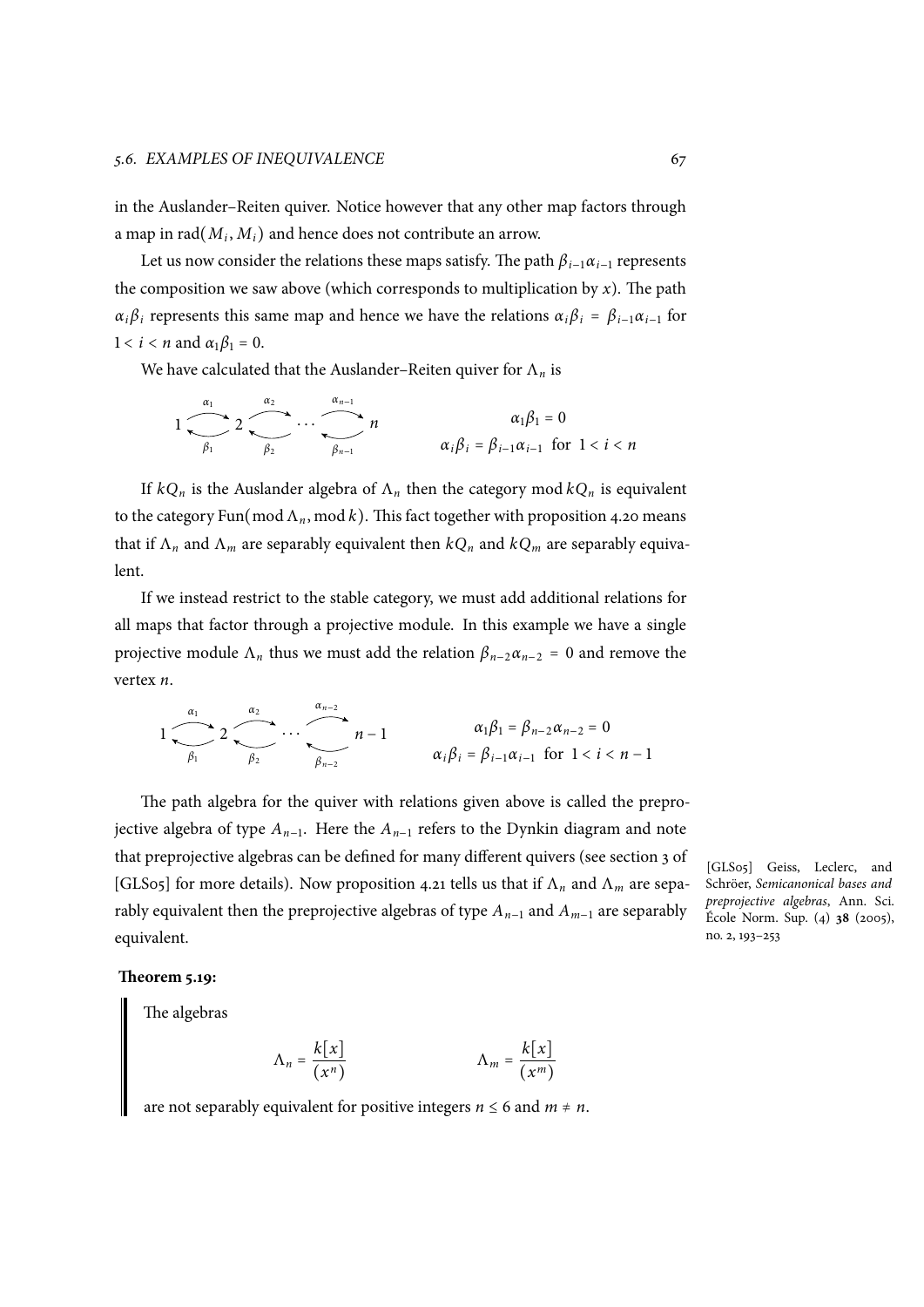*Proof.* We prove the claim by handling each *n* on a case-by-case basis.

 $n = 1$ 

The algebra  $\Lambda_1$  is isomorphic to the field  $k$  and so if  $\Lambda_m$  is separably equivalent to  $\Lambda_1$  then according to proposition 4.2  $\Lambda_m$  must be separable and hence semisimple. It is clear that for any  $m > 1$  the algebra  $\Lambda_m$  is not semisimple and hence the algebras are separably inequivalent.

$$
n=2^*
$$

If  $\Lambda_2$  is separably equivalent to  $\Lambda_m$  for some  $m > 2$  then by the discussion above we see that this gives a separable equivalence of the preprojective algebras of types *A*<sup>1</sup> and *Am*−<sup>1</sup> . The first of these is isomorphic to the base field *k*, but it is clear that for *<sup>m</sup>* <sup>&</sup>gt; <sup>2</sup> the preprojective algebra *<sup>A</sup>m*−<sup>1</sup> is not semisimple, therefore the algebras cannot be separably equivalent.

#### *<sup>n</sup>* <sup>=</sup> <sup>3</sup>

We denote by  $\Gamma_n$  the preprojective algebra of type  $A_n$ . As in the last two cases  $\Lambda_3$ and  $\Lambda_m$  being separably equivalent means that  $\Gamma_2$  and  $\Gamma_{m-1}$  are separably equivalent. From proposition 4.21 we see that this means the categories Fun(mod  $\Gamma_2$ , mod *k*) and Fun(mod Γ*m*−<sup>1</sup> , mod *k*) are separably equivalent. Now Γ<sup>2</sup> is the path algebra of

$$
\bullet \qquad \qquad \alpha \qquad \alpha \beta = \beta \alpha = 0
$$

with the projective modules given by

$$
k \begin{array}{c} 1 \\ \hline \\ 0 \end{array} k \qquad k \begin{array}{c} 0 \\ \hline \\ 1 \end{array} k
$$

Thus in mod  $\Gamma_2$ , once we have factored out projective modules, we are left with just the simple modules

$$
k \bigcirc 0 \qquad \qquad 0 \bigcirc k
$$

with no non-trivial maps between them. This shows that  $Fun(mod \Gamma_2, mod \ k)$  is equivalent to the representations of the quiver with two vertices and no arrows: a semisimple algebra.

\*Note that Linckelmann gives an alternative proof of the  $n = 2$  case in example 10.7 of [Lin11a].

[Lin11a] Linckelmann, *Cohomology of block algebras of finite groups*, Representations of algebras and related topics, EMS Ser. Congr. Rep., Eur. Math. Soc., Zürich, 2011, pp. 189–250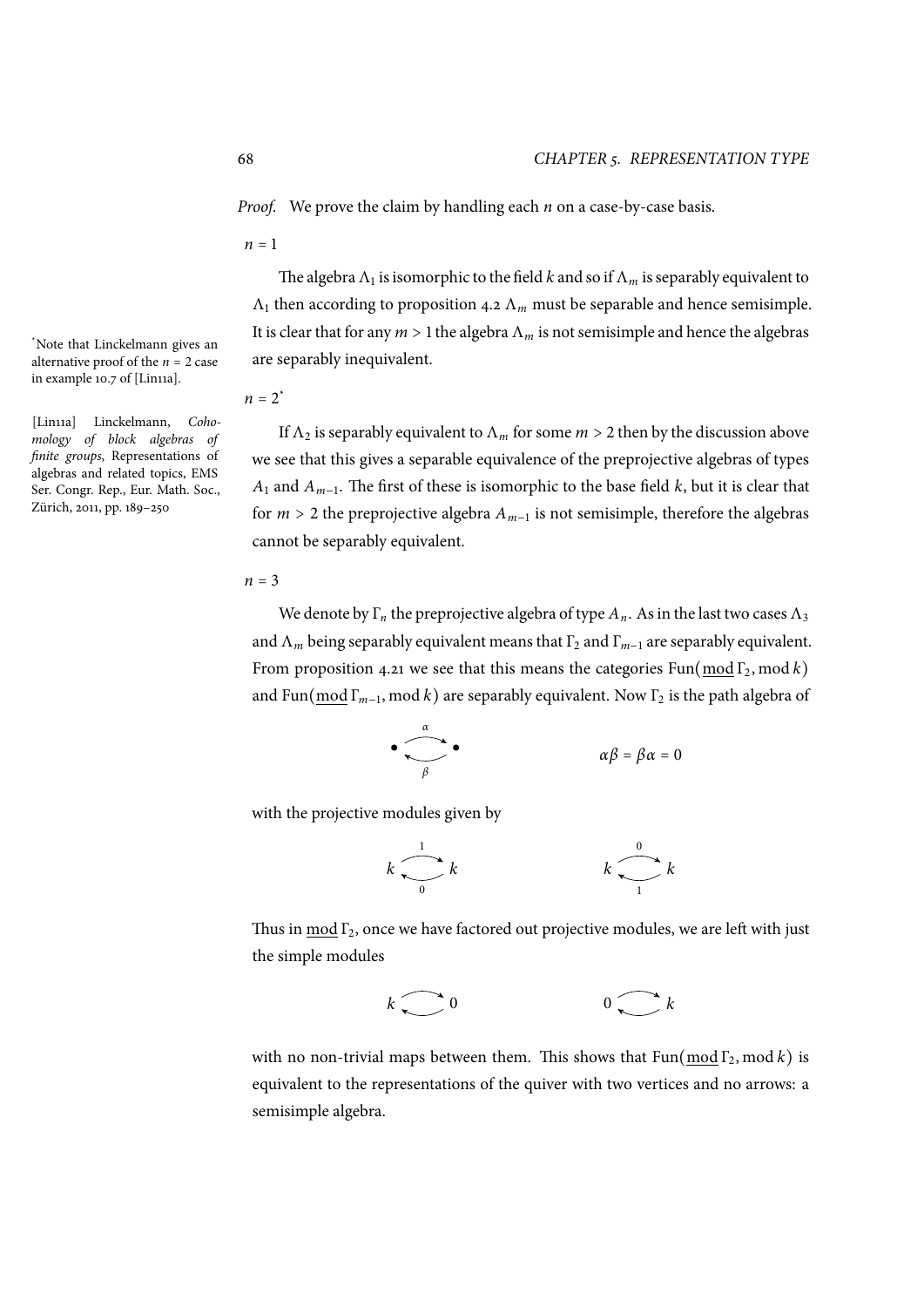To show that Fun(mod Γ*m*−<sup>1</sup> , mod *<sup>k</sup>*) is not semisimple when *<sup>m</sup>* <sup>&</sup>gt; <sup>2</sup> we need only demonstrate that the AR-quiver of Γ*m*−<sup>1</sup> contains an arrow between two vertices representing non-projective modules. We refer to the work of Geiss, Leclerc and Schröer in [GLS05]. Proposition 3.3 of this text tells us that Γ*<sup>m</sup>* has infinitely many isomorphism classes of indecomposable modules when *<sup>m</sup>* <sup>&</sup>gt; 4, thus the ARquiver must contain an arrow between two non-projectives. For smaller *m*, section 20 gives the explicit AR-quivers and shows that the AR-quivers of both  $\Gamma_3$  and Γ<sup>4</sup> contain an arrow between non-projectives.

 $n = 4$ 

If  $\Lambda_4$  and  $\Lambda_m$  were separably equivalent then by proposition 4.6 we would have that their tensor products with a fixed third algebra would be equivalent also. For an algebra *A*, the algebra of upper triangular matrices with entries from *A*

$$
\begin{pmatrix} A & A \\ 0 & A \end{pmatrix}
$$

is called the  $2 \times 2$  triangular matrix algebra,  $T_2(A)$ . This is isomorphic to the tensor product of *A* with the path algebra  $1 \stackrel{\alpha}{\rightarrow} 2$  via the isomorphism

$$
A \otimes (1 \xrightarrow{\alpha} 2) \longrightarrow T_2(A)
$$
  
\n
$$
a \otimes e_1 \longrightarrow (\begin{array}{cc} a & 0 \\ 0 & 0 \end{array})
$$
  
\n
$$
a \otimes e_2 \longrightarrow (\begin{array}{cc} a & 0 \\ 0 & a \end{array})
$$
  
\n
$$
a \otimes \alpha \longrightarrow (\begin{array}{cc} 0 & a \\ 0 & 0 \end{array})
$$

The representation types of algebras of this form were classified in [LS00]. These were classified via lists of quivers that may appear as a factor algebra of a subquiver of a Galois covering. The relevant sections are theorems 1 and 4, together with the lists of quivers in sections 2 and 5. The algebra  $\Lambda_m$  is the path algebra for the quiver

[LS00] Leszczyński and Skowroński, *Tame triangular matrix algebras*, Colloq. Math. **86** (2000), no. 2, 259–303

$$
\bullet \qquad \alpha^m = 0
$$

[GLS05] Geiss, Leclerc, and Schröer, *Semicanonical bases and preprojective algebras*, Ann. Sci. École Norm. Sup. (4) **38** (2005), no. 2, 193–253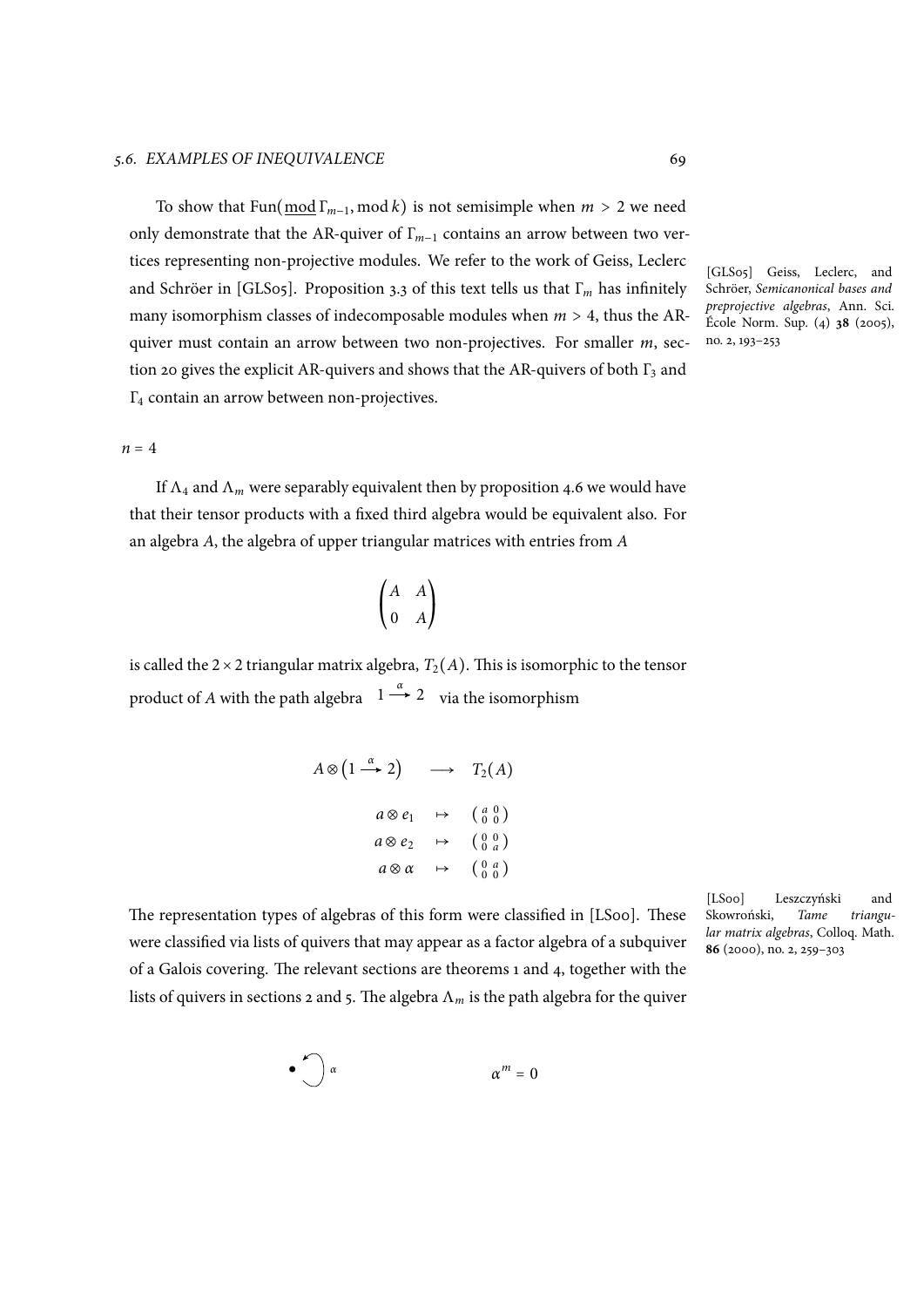The Galois covering of this is given by the quiver



with dotted lines representing the relation that the path is zero. For more details on this example and Galois coverings in general see [Gab81, 2.8ff.]. The key point to note regarding this quiver is that for *<sup>m</sup>* <sup>&</sup>gt; <sup>4</sup> the Galois covering contains a subquiver

● ● ● ● ● ●

[Gab81] Gabriel, *The universal cover of a representation-finite algebra*, Representations of algebras (Puebla, 1980), Lecture Notes in Math., vol. 903, Springer, Berlin-New York, 1981, pp. 68–105

[LS00] Leszczyński and Skowroński, *Tame triangular matrix algebras*, Colloq. Math. **86** (2000), no. 2, 259–303

as a factor algebra, which is [LS00, 2.74] and this means that  $T_2(\Lambda_m)$  is wild. When *<sup>m</sup>* <sup>=</sup> <sup>4</sup> there is no subquiver containing a factor algebra of wild type but it does contain



as a factor algebra, which is [LS00, 5.12] and shows that  $T_2(\Lambda_4)$  is tame. Finally we can check that no quiver in section 5 of the text appears as a subfactor of the Galois quiver when  $m < 4$  and hence for these  $T_2(\Lambda_m)$  are of finite type. We have

| $T_2(\Lambda_n)$ has finite representation type for $n < 4$ |         |
|-------------------------------------------------------------|---------|
| tame                                                        | $n = 4$ |
| wild                                                        | n > 4   |
|                                                             |         |

Since  $T_2(\Lambda_4)$  and  $T_2(\Lambda_m)$  have different representation type for  $m > 4$  theorem 5.7 tells us that  $\Lambda_4$  and  $\Lambda_m$  cannot be separably equivalent. Note that this method also gives an alternative proof for the case *<sup>n</sup>* <sup>=</sup> 3.

 $n = 5$  a[nd](#page-68-0)  $n = 6$ 

Finally we can see from [GLS05, proposition 3.3] that

| $\Gamma_n$ has finite representation type for $n < 5$ |       |
|-------------------------------------------------------|-------|
| tame                                                  | $n=5$ |
| wild                                                  | n > 5 |
|                                                       |       |

[GLS05] Geiss, Leclerc, and Schröer, *Semicanonical bases and preprojective algebras*, Ann. Sci. École Norm. Sup. (4) **38** (2005), no. 2, 193–253

with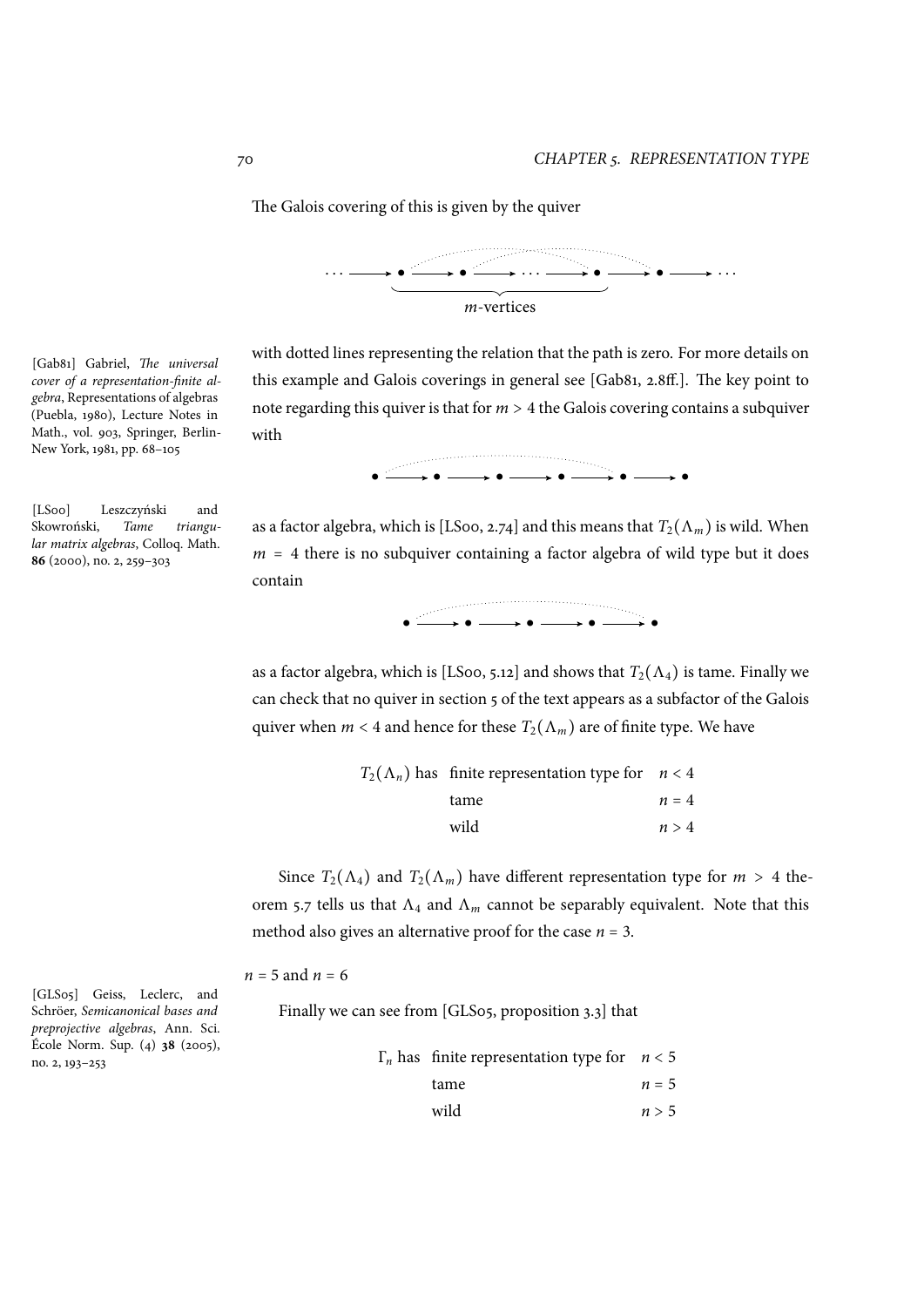and since a separable equivalence of  $\Lambda_n$  and  $\Lambda_m$  induces an equivalence of  $\Gamma_{n-1}$  and *Γ<sub>m−1</sub>* we see that when *n* ∈ {5, 6} and *m* ≠ *n* then  $Λ$ <sub>*n*</sub> and  $Λ$ <sub>*m*</sub> cannot be separably equivalent. equivalent.

Theorem 5.19 is a long way from answering the question as to whether or not algebras for cyclic groups can be separably equivalent. It does however demonstrate many examples of how one can show that algebras are not separably equivalent, using many of the propos[ition](#page-76-0)s of the preceding sections. The proof of the theorem uses representation type to differentiate between algebras for  $n \leq 6$ . For larger *n* all the algebras we have constructed from Γ*<sup>n</sup>* have wild representation type and so it would appear new methods will be required to show the inequivalence of these algebras. We conclude with the corollaries:

**Corollary 5.20.** *Let k be a field of characteristic* 2*. The group algebras kC*2*, kC*<sup>4</sup> *and kC*<sup>2</sup> *<sup>n</sup> are pairwise separably inequivalent for any <sup>n</sup>* <sup>&</sup>gt; <sup>2</sup>*.*

**Corollary 5.21.** Let *k* be a field of characteristic 3. The group algebras  $kC_3$  and  $kC_{3^n}$ *are separably inequivalent for any <sup>n</sup>* <sup>&</sup>gt; <sup>1</sup>*.*

**Corollary 5.22.** Let *k* be a field of characteristic 5. The group algebras  $kC_5$  and  $kC_{5^n}$ *are separably inequivalent for any <sup>n</sup>* <sup>&</sup>gt; <sup>1</sup>*.*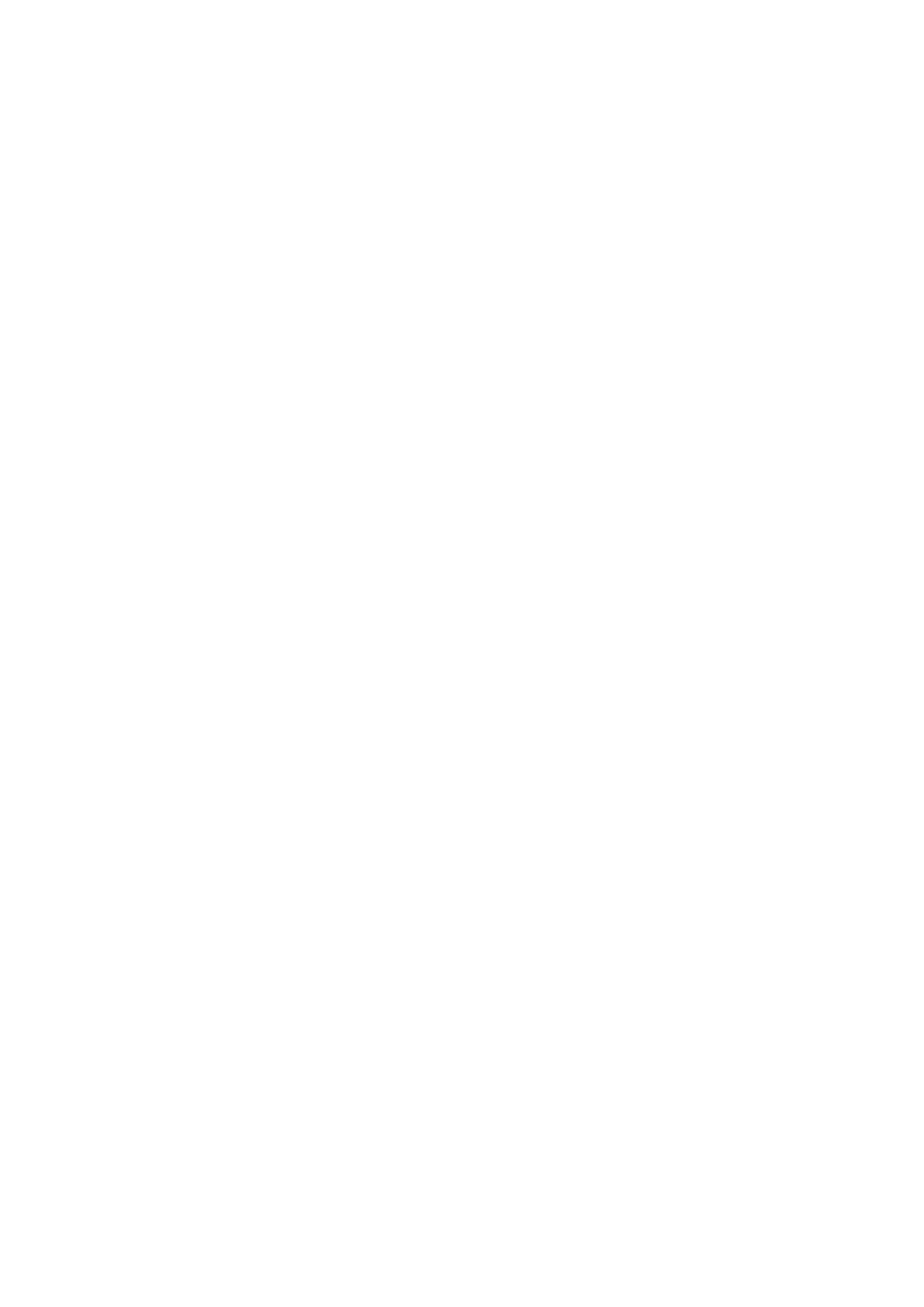# <span id="page-82-0"></span>**6 Representation dimension**

The representation dimension of an algebra measures how far the algebra is from being of finite representation type. Auslander introduced the concept in [Aus71] and proved that an algebra is semisimple if and only if its representation dimension is equal to 1, and otherwise an algebra is of finite representation type if and only if its representation dimension is 2.

The purpose of this chapter is to use the separable equivalence between a group algebra and the group algebra of a Sylow *p*-subgroup (proposition 4.5) to give an upper bound for the representation dimension of group algebras for groups with elementary abelian Sylow subgroups. We will present everything in this chapter in terms of groups and their Sylow *p*-subgroups however all the results generalise [easi](#page-43-0)ly to the case of blocks and defect groups.

Throughout this chapter we will only deal with finite dimensional algebras over algebraically closed fields and finitely generated modules. We begin with several definitions that will lead on to the definition of representation type.

**Definition 6.1** (Projective dimension)**.** Let *M* be an *A*-module and let

 $\cdots \longrightarrow P_n \longrightarrow \cdots \longrightarrow P_2 \longrightarrow P_1 \longrightarrow P_0 \longrightarrow M \longrightarrow 0$ 

be a projective resolution of *M*. We say that the resolution has *length n* if  $P_n \neq 0$  but  $P_i = 0$  for all  $i > n$ . If this property does not hold for any *n*, then the resolution is of *infinite length*.

The *projective dimension* pd(*M*), is defined to be the minimal length of a projective resolution.

**Definition 6.2** (Global dimension)**.** Let *A* be a *k*-algebra. The *global dimension* of *A*, denoted by gl dim(*A*), is defined to be the supremum of the projective dimensions of

[Aus71] Auslander, *Representation dimension of Artin algebras*, Queen Mary College Mathematics Notes (1971), 70,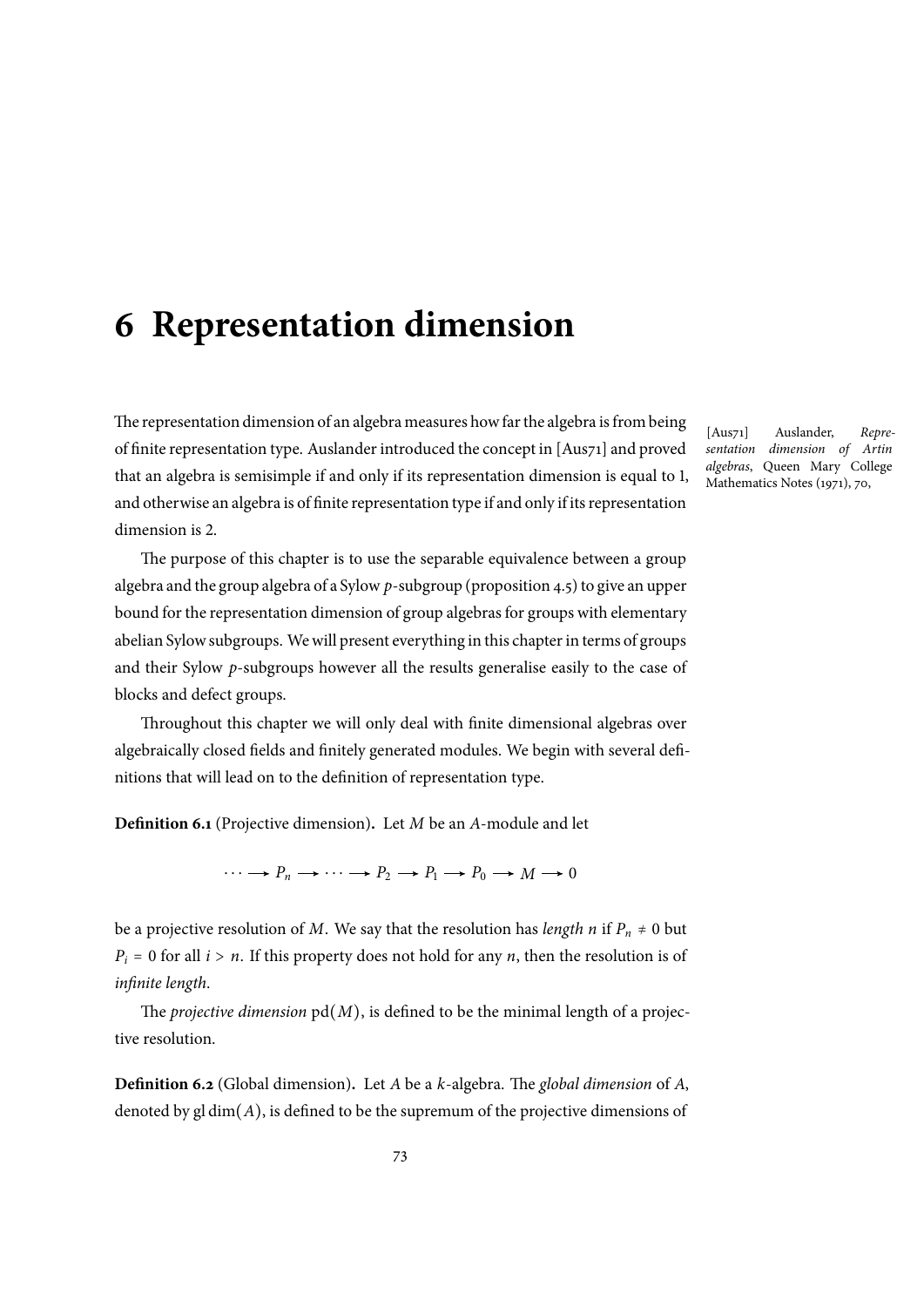all *A*-modules.

$$
gl\dim(A) = \sup \{pd(M) | M \text{ an } A\text{-module}\}
$$

**Definition 6.3** (Generator/cogenerator)**.** Let *A* be a *k*-algebra. A module *M* is said to *generate* the module category mod *A*, if for any module *N* there is an integer *n* and an epimorphism

$$
M^n \longrightarrow N \longrightarrow 0.
$$

A module *M* is said to *cogenerate* the module category if for any module *N* there is an integer *n* and a monomorphism

$$
0 \longrightarrow N \longrightarrow M^n.
$$

Notice that *M* is a generator if and only if *M* contains each indecomposable projective module as a direct summand. Similarly, *M* is a cogenerator if it contains each indecomposable injective module as a direct factor. In the case of self-injective algebras, such as group algebras, these two properties are equivalent.

**Definition 6.4** (Representation dimension)**.** Let *A* be a *k*-algebra. If *A* is semisimple then the *representation dimension* rep dim(*A*), is defined to be 1, otherwise the representation dimension of *A* is defined as follows:

$$
rep dim(A) = inf \{ gl dim (EndA(M)) | M generates and cogenerates mod A \}
$$

It is an open question as to whether or not representation dimension is preserved under separable equivalence, however it is known to be preserved for representation dimension of 1 or 2. This fact is a direct consequence of the following result of Auslander ([Aus71]) together with proposition 5.5.

**Proposition 6.5.** *Let A be an algebra over an algebraically closed field k.*

- *(a)*  $rep\ dim(A) = 1$  *if and only if A is s[em](#page-64-0)isimple;*
- *(b)* rep dim( $A$ )  $\leq$  2 *if and only if*  $A$  *is of finite representation type.*

Auslander also showed in [Aus71] that the Loewy length of a selfinjective algebra provides an upper bound for its representation dimension. Iyama showed in [Iya03] that the representation dimension of a general algebra is always finite, whilst in [Rou06] Rouquier simultaneously gave the first example of an algebra with representation dimension greater than 3 and showed that representation dimension can

[Aus71] Auslander, *Representation dimension of Artin algebras*, Queen Mary College Mathematics Notes (1971), 70,

[Iya03] Iyama, *Finiteness of representation dimension*, Proc. Amer. Math. Soc. **131** (2003), no. 4, 1011– 1014 (electronic)

[Rou06] Rouquier, *Representation dimension of exterior algebras*, Invent. Math. **165** (2006), no. 2, 357–367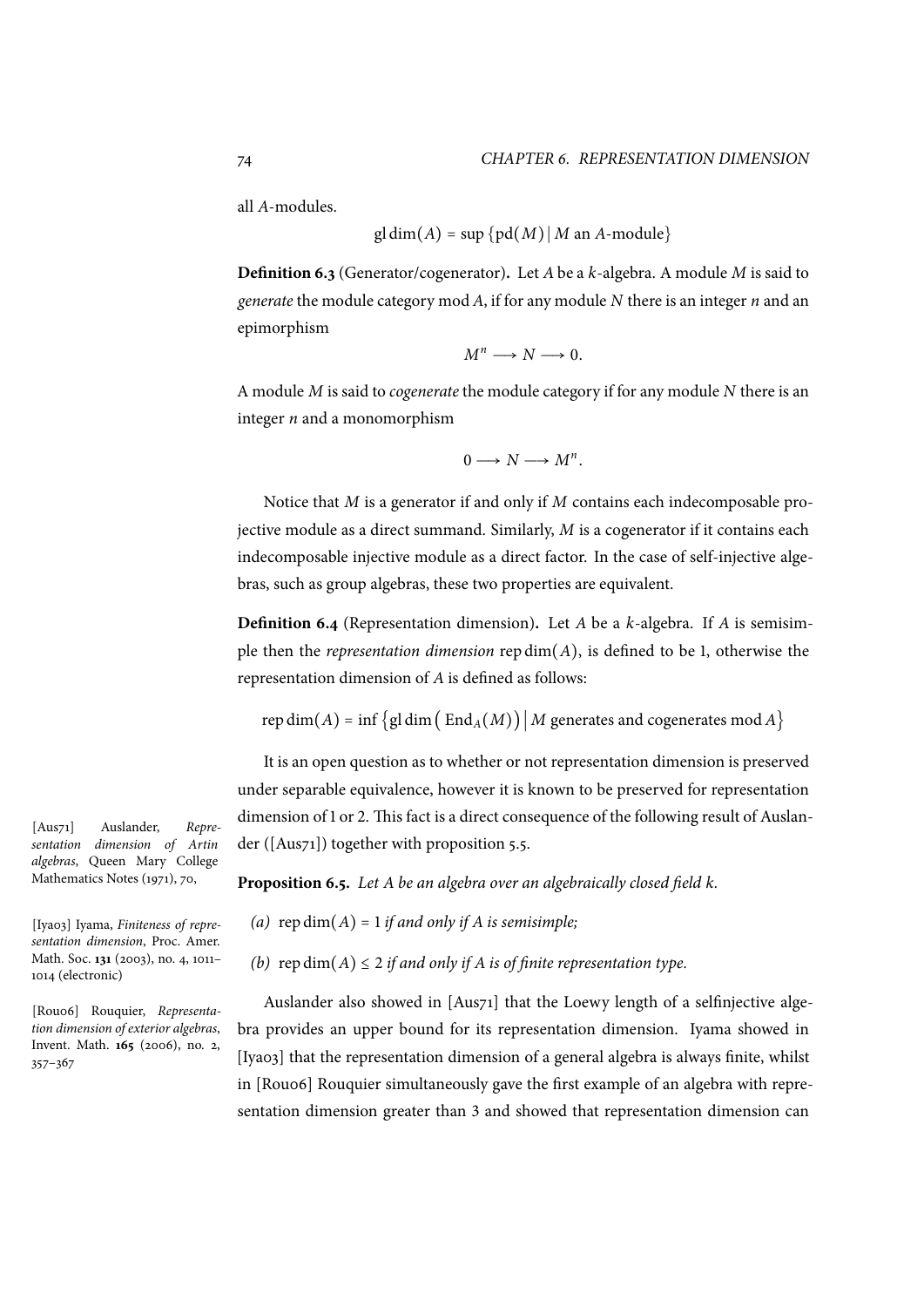be arbitrarily large. Work of Bergh and Erdmann in [BE11] provide better bounds in the case of Hecke algebras and group algebras of symmetric groups using the idea of separable equivalence and passing to a Sylow *p*-subgroup. In order to use similar techniques we will first define a set of modules for an elementary abelian *p*-group. The direct sum of the modules in this set will provide a generator of the module category and it is this module we will use to provide an upper bound for the representation dimension.

# **6.1 Bounding representation dimension**

We will aim to bound the representation dimension of group algebras. We saw in proposition 4.5 that over a field of characteristic *p* a group algebra is separably equivalent to the group algebra of a Sylow *p*-subgroup. If *P* is a *p*-group we may use this separable equivalence together with the following theorem of Bergh and Erdmann to find a gener[ator](#page-43-0) of *kP* whose global dimension will simultaneously bound the representation dimension of all group algebras *kG* where *P* is a Sylow *p*-subgroup of *G*.

**Theorem 6.6:** [BE11, theorem 2.3]

<span id="page-84-0"></span>Let *A* and *B* be finite dimensional algebras and suppose there exists a *B*-module *M* such that

- (a) *A* separably divides *B* through  $_A X_B$  and  $_B Y_A$ ; and
- (b)  $\operatorname{Hom}_A(Y, M \underset{B}{\otimes} Y) \in \operatorname{add}_B M$

 $\text{then } \text{gl}\dim \text{End}_A(M\underset{B}{\otimes} Y)\leq \text{gl}\dim \text{End}_B(M).$ 

If we have that *P* is a Sylow *p*-subgroup of *G* then the separable equivalence of *kP* and *kG* is through the bimodules  ${}_{k}GkG_{k}$  and  ${}_{k}pkG_{k}$ . In this context theorem 6.6 becomes the following corollary.

<span id="page-84-1"></span>**Corollary 6.7.** *Let P be a Sylow p-subgroup of G and k a field of characteristic p. If [M](#page-84-0)* is a kP-module such that  $M_{\uparrow}^G$  $\bigwedge^{\infty}_{P}$   $\in$  add *M then* 

gl dim End<sub>kG</sub>
$$
(M_{\uparrow}^G)
$$
  $\leq$  gl dim End<sub>kP</sub> $(M)$ .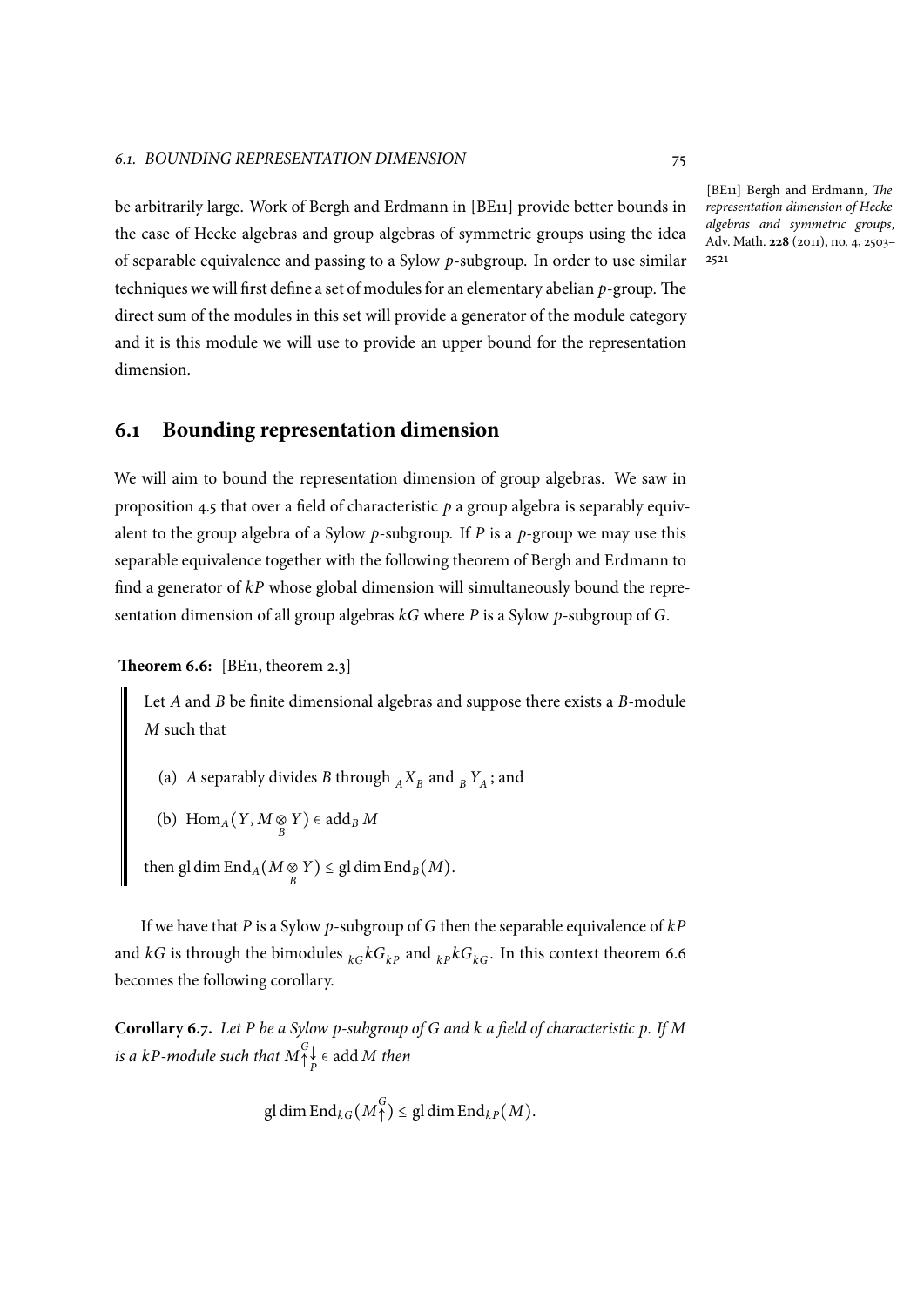If we can find a generator *M* of *kP* such that add *M* is closed under induction to any supergroup *G* and restriction back down to *P* then since  $M_{\uparrow}^G$  is a generator of *kG* the representation dimension of *kG* is bounded above by the global dimension of  $\mathrm{End}_{kP}(M)$ .

Let us assume that for a *p*-group *P* we have a finite set of modules  $M_p$  with the properties:

- (res-ind): if  $X \in \mathcal{M}_P$  and *L* is a subgroup of *P* then  $X_L^{\downarrow}$ *P* <sup>↑</sup> <sup>∈</sup> *<sup>M</sup>P*;
	- (isom): if *H* and *L* are subgroups of *P* and there is an isomorphism  $\phi: H \stackrel{\sim}{\rightarrow} L$ then

$$
\phi(\mathcal{M}_P \mathcal{F}_L^{\downarrow}) = \mathcal{M}_P \mathcal{F}_H^{\downarrow},
$$

where  $\phi(\mathcal{M}_P\mathcal{F}_L^{\downarrow})$  denotes the set of  $H$ -modules obtained via  $\phi$  by restriction of scalars.

For any supergroup *G* of *P*, Mackey decomposition gives us

$$
M_{\uparrow p}^{G} \underset{\varepsilon}{\cong} \bigoplus_{s \in p \setminus G/p} (M \otimes s)_{s^{-1}Ps \cap p}^{\qquad p} \uparrow
$$

and so if

$$
M = \bigoplus_{X \in \mathcal{M}_P} X
$$

then the properties (res-ind) and (isom) mean that add *M* is closed under inductionrestriction. We can therefore use *M* to simultaneously bound the representation dimension of all group algebras for groups with *P* as a Sylow *p*-subgroup.

## <span id="page-85-1"></span>**6.2 Elementary abelian groups**

In this section we will define a class of modules for elementary abelian groups that is closed under induction-restriction and that contains a generator of the group algebra (the regular module). Using the remarks made at the end of the last section we will use this class of modules to bound the representation dimension for all group algebras with the given elementary abelian group as a Sylow *p*-subgroup.

<span id="page-85-0"></span>**Definition 6.8** ( $\mathcal{M}_P$ ). Let *P* be an elementary abelian *p*-group and *k* a field of characteristic p. Let  $\mathcal{M}_P$  be the set of indecomposable  $kP$ -modules that is minimal with respect to the following properties: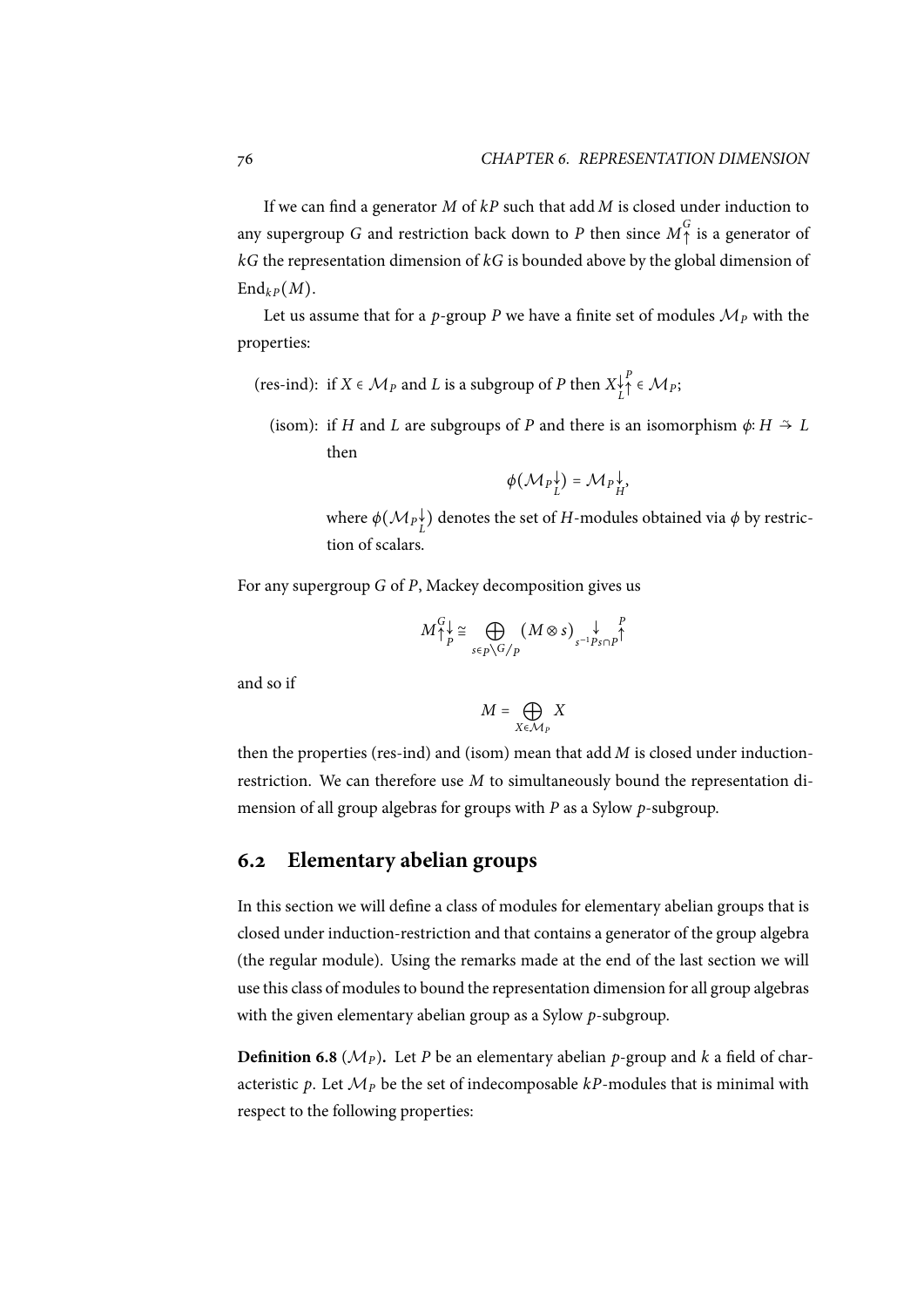- (a)  $kP \in \mathcal{M}_P$ ;
- (b) if  $X \in \mathcal{M}_P$ ,  $H$  is a subgroup of  $P$  and  $Z$  is an indecomposable summand of  $X \downarrow^{\mathcal{L}}_H$ *P* ↑ then  $Z \in \mathcal{M}_P$ ;
- (c) if  $X \in \mathcal{M}_P$ , *d* is a positive integer and *Z* is an indecomposable summand of  $X_{\text{rad}}^d$  *x* then  $Z \in \mathcal{M}_P$ .

*Remark.* Notice that by definition  $M<sub>P</sub>$  satisfies the (res-ind) property of the last section. It is also clear from the symmetry in the definition that  $M<sub>P</sub>$  is closed under automorphisms of *P*. Given any pair of isomorphic subgroups of *P* there is an automorphism of *P* mapping one to the other and we therefore also have that *P* is closed under the (isom) property. Thus if  $M<sub>P</sub>$  is finite (which we show in proposition 6.16) and we let

$$
M = \bigoplus_{X \in \mathcal{M}_P} X
$$

then we can calculate an upper bound on the global dimension of End(*M*) and this will bound the representation dimension of *kG* for any group *G* with Sylow *p*subgroup isomorphic to *P*.

For convenience we will denote the quotient by a power of the radical

$$
X_{(m)} = \frac{X}{\operatorname{rad}^m X}
$$

.

Additionally we define the following classes:

$$
\mathcal{M}_{P\downarrow H} = \left\{ Z \middle| Z \text{ an indecomposable summand of } X \downarrow \text{ for } X \in \mathcal{M}_P \right\}
$$

$$
\mathcal{M}_{H\uparrow P} = \left\{ Z \middle| Z \text{ an indecomposable summand of } X \uparrow \text{ for } X \in \mathcal{M}_H \right\}
$$

We will continue by proving several useful properties of this class of modules. To do this it will be convenient to define an integer-valued property *ℓ* for each indecomposable module in*MP*. We construct modules beginning with *kP* and applying a finite number of steps  $X \mapsto Z$  where

- (a) *Z* is an indecomposable summand of *X*↓ *H*  $P \uparrow$  for some subgroup  $H < P$ ; or
- (b)  $Z$  is an indecomposable summand of  $X_{(d)}$  for some positive integer  $d$ .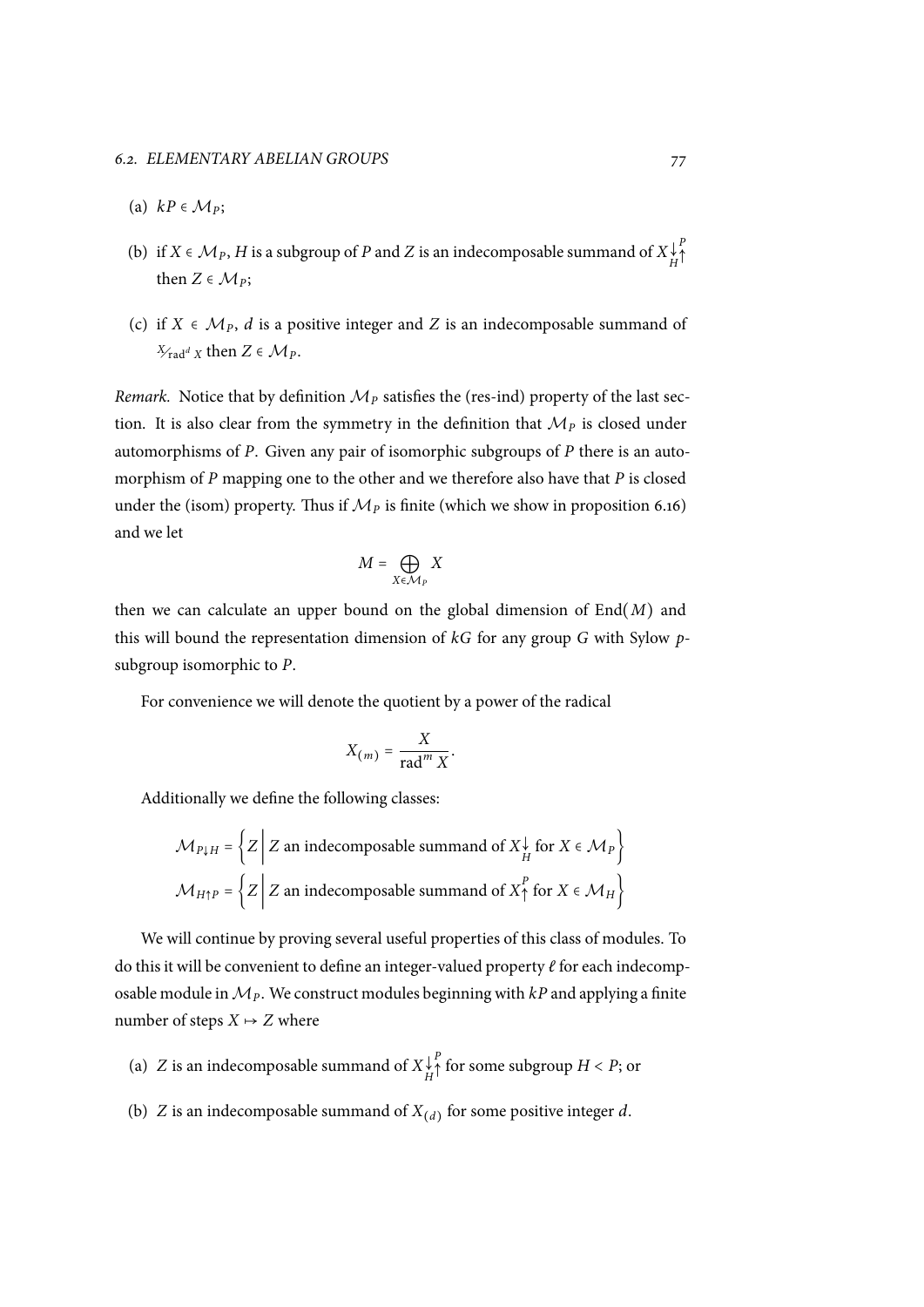It is clear that any module *X* of  $\mathcal{M}_P$  is obtained in this manner and we define  $\ell(X)$ to be the smallest number of steps required for this to be true, for example  $\ell(kP) = 0$ and  $\ell(k) = \ell(kP_{(1)}) = 1$ .

## **Proposition 6.9.** *If H is a subgroup of P then*  $M_{H \uparrow P} \subseteq M_P$ *.*

*Proof.* Let  $X \in \mathcal{M}_H$ . We perform induction on  $\ell(X)$ .

<span id="page-87-1"></span>Firstly if  $\ell(X) = 0$  then  $X = kH$ , but  $kH_{\uparrow}^P = kP$  and thus the result is true. Now assume that if  $Y \in \mathcal{M}_H$  with  $\ell(Y) < \ell(X)$  then  $Y^P$   $\in \mathcal{M}_P$ . Note that since we are working inside a *p*-group, Green's indecomposability theorem (see [Gre59]) means that induction preserves indecomposability. We have that *X* can be expressed in one of the following two ways: if *Y* is such that  $\ell(Y) = \ell(X) - 1$  then either

- (a) *X* is a summand of  $Y_L^{\downarrow}$  $^H$  for some  $L < H$ ; or
- (b) *X* is a summand of  $Y_{(m)}$  for some positive integer *m*.

<span id="page-87-0"></span>(a) We have that *Y* is a summand of  $Y^P$  $\bigcap_{H}^{P} \downarrow$  and so  $X_{\uparrow}^{P}$  is a summand of  $Y_{\uparrow}^{P}$ ↑ ↓ *L P* <sup>↑</sup> but these summands are in  $\mathcal{M}_P$  since  $Y^P$  is in  $\mathcal{M}_P$ .

(b) Without loss of generality we can assume that <sup>∣</sup>*<sup>P</sup>* <sup>∶</sup> *<sup>H</sup>*<sup>∣</sup> <sup>=</sup> *<sup>p</sup>* and that

$$
H = \langle g_2, \ldots, g_n \rangle < \langle g_1, g_2, \ldots, g_n \rangle = P
$$

[If w](#page-87-0)e let  $x = (g_1-1)$  then the induction of *Y* to *P* can be decomposed as *H*-modules

$$
Y_{\uparrow}^P \underset{H}{\downarrow} \cong \bigoplus_{s=0}^{p-1} Y \otimes x^s.
$$

Similarly we have

$$
\operatorname{rad}^{m}\left(Y_{\uparrow}^{P}\right)_{H} \geq \bigoplus_{s=0}^{P-1} \operatorname{rad}^{m-s} Y \otimes x^{s}
$$

where we use the convention  $rad^i Y = Y$  whenever  $i \leq 0$ . Thus we can put these together and get that

$$
Y^P_{\uparrow(m)}\underset{H}{\downarrow} \cong \bigoplus_{s=0}^{\min(p-1,m)} Y_{(m-s)} \otimes x^s
$$

In particular this module contains *X* as a summand. This together with the fact that *Y*<sup>*P*</sup><sub> $\uparrow$ </sub> is in  $\mathcal{M}_P$  gives the result.  $\Box$ 

**Proposition 6.10.** *If P is an elementary abelian p-group and H is a subgroup of P then*  $M_{PLH} = M_H$ .

[Gre59] Green, *On the indecomposable representations of a finite group*, Math. Z. **70** (1959), 430– 445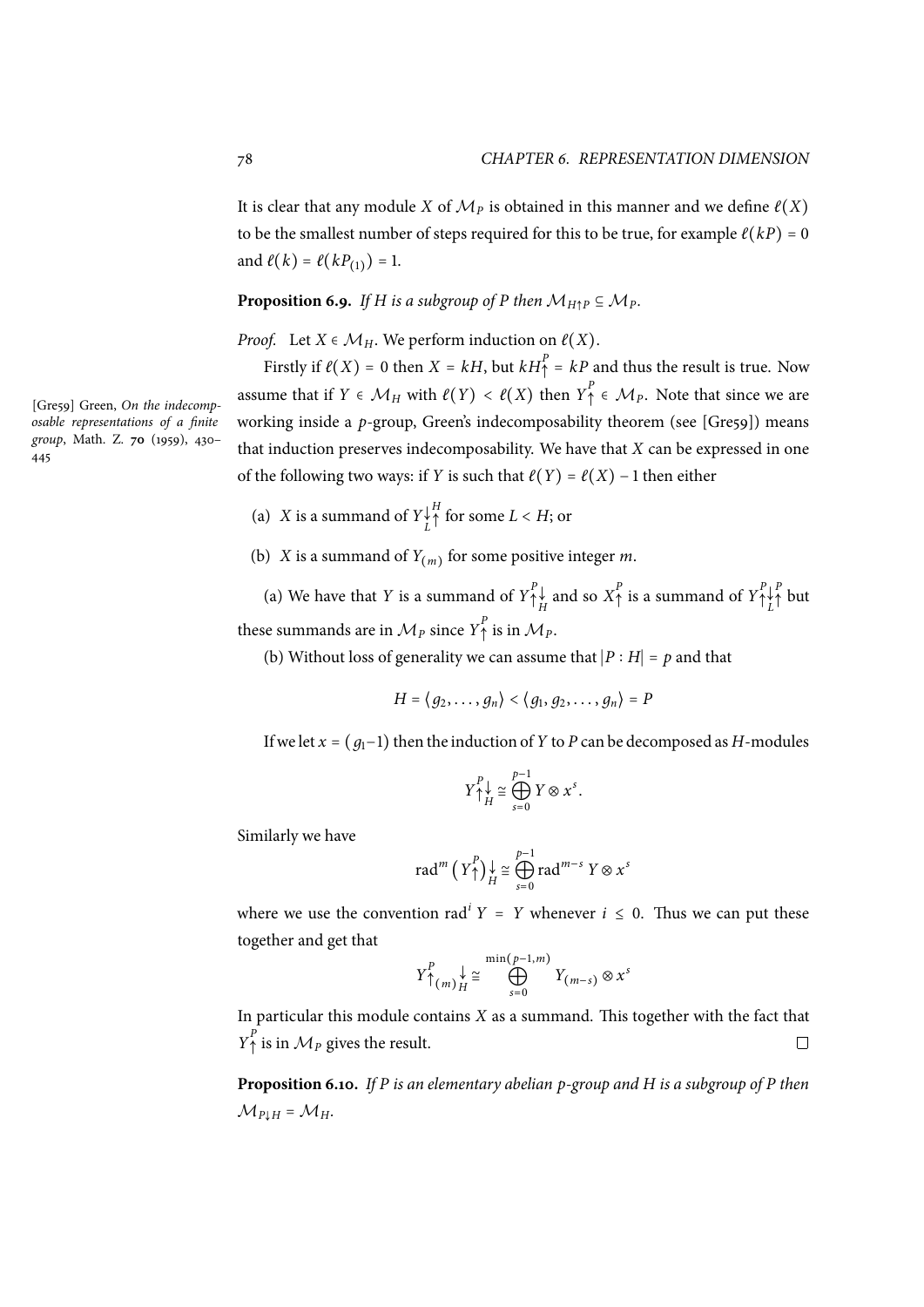*Proof.* For each  $Z \in \mathcal{M}_H$ ,  $Z$  is a summand of  $Z^P$  $\biguparrow^{\downarrow}_{H}$ . This together with proposition 6.9 means that  $M_H \subseteq M_{P \downarrow H}$ . As with the last proposition we prove the reverse inclusion by induction on  $\ell(X)$  for  $X \in \mathcal{M}_P$ . The result is clear when  $X = kP$  and so we assume that *X* is obtained in one step from *Y* and the result holds for *Y*.

(a) Let *X* be a summand of  $Y_k^{\downarrow}$ *P* <sup>↑</sup> for some subgroup *<sup>L</sup>* of *<sup>P</sup>*. Then there is a module *Z* ∈  $M_L$  such that *X* ≅  $Z_1^P$ . By Mackey decomposition we then have

$$
X_H^{\downarrow} \cong Z_{\uparrow}^P \downarrow
$$
  
\n
$$
\cong Z_{L \cap H}^{\downarrow H} \oplus \cdots \oplus Z_{L \cap H}^{\downarrow H}
$$
  
\n
$$
P: LH \text{-copies}
$$

and summands of this are in  $\mathcal{M}_H$  by the induction hypothesis and proposition 6.9.

(b) Let  $X \cong Y_{(m)}$  for some positive integer *m*. We may assume that  $Y \cong Z_{\uparrow}^{P}$ ↑ for some  $Z \in \mathcal{M}_L$  and a subgroup  $L$  of  $P$ . Further we may assume without loss of generality that both *H* and *L* are index *p* subgroups of *P* so that we have

$$
H = \langle h, g_3, \dots, g_n \rangle
$$
  

$$
L = \langle l, g_3, \dots, g_n \rangle
$$

Suppose  $H \neq L$  so that

$$
kP \cong \bigoplus_{i=0}^{p-1} kH \otimes (l-1)^i
$$

as *H*-modules and with the obvious action of *l*. Similarly we may decompose the quotient

$$
kP_{(m)} \cong \bigoplus_{i=0}^{p-1} kH_{(m-i)} \otimes (l-1)^i.
$$

We can decompose

$$
Y \cong \bigoplus_{j=0}^{p-1} Z \otimes (h-1)^i
$$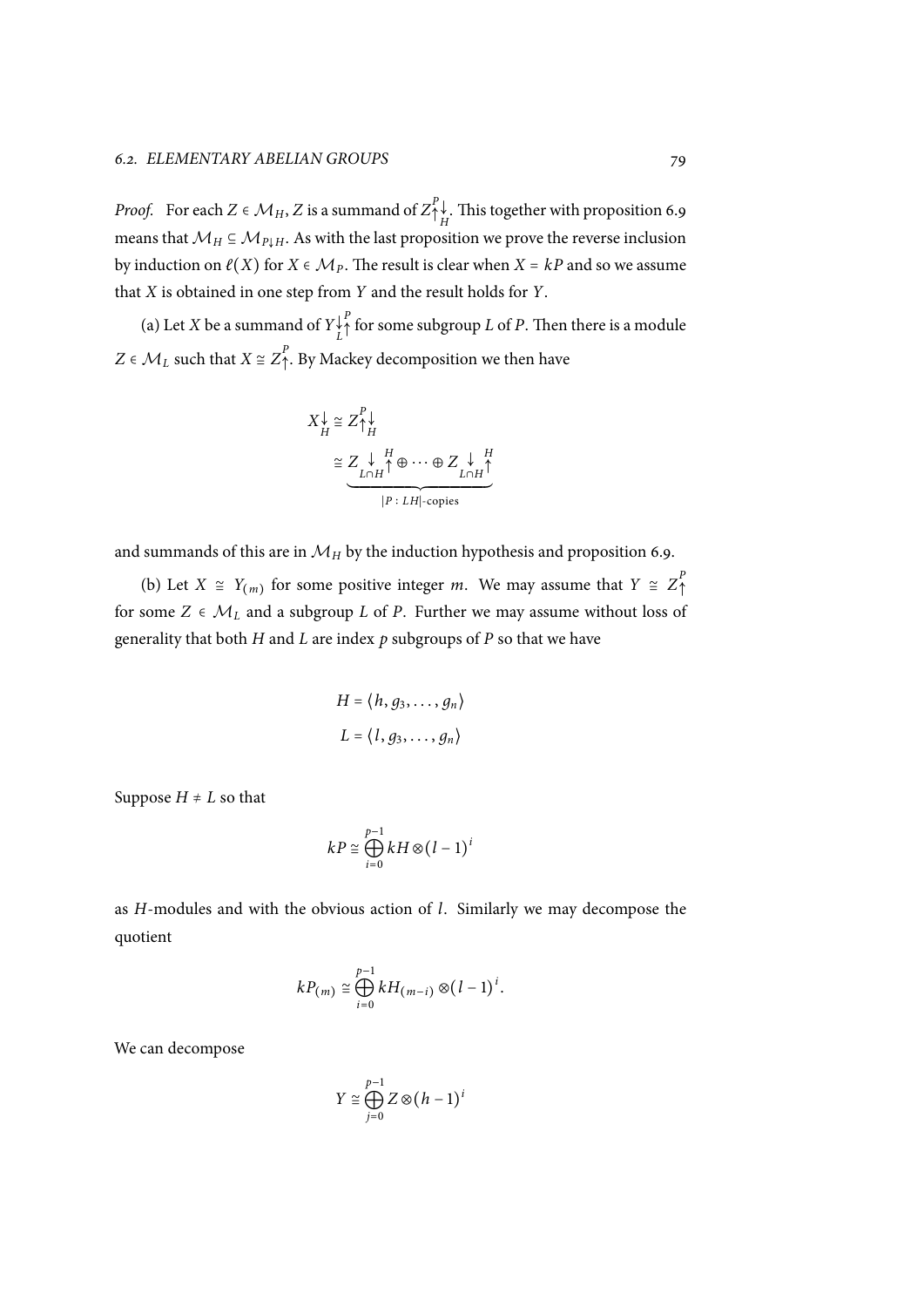as *L*-modules with the obvious *h* action. Thus  $\overline{1}$ 

$$
X_H^{\downarrow} \cong Y \underset{kP}{\otimes} k P_{(m)} \underset{H}{\downarrow}
$$
  
\n
$$
\cong \left( \bigoplus_{j=0}^{p-1} Z \otimes (h-1)^j \right) \underset{kP}{\otimes} \left( \bigoplus_{i=0}^{p-1} k H_{(m-i)} \otimes (l-1)^i \right) \underset{H}{\downarrow}
$$
  
\n
$$
\cong \left( \bigoplus_{j=0}^{p-1} Z \otimes (h-1)^j \right) \underset{kP}{\otimes} \left( \bigoplus_{j=0}^{p-1} \bigoplus_{i=0}^{p-1} k [L \cap H]_{(m-i-j)} \otimes (l-1)^i (h-1)^j \right) \underset{H}{\downarrow}
$$
  
\n
$$
\cong \bigoplus_{j=0}^{p-1} \left( Z \underset{kL}{\otimes} \bigoplus_{i=0}^{p-1} \left( k [L \cap H]_{(m-i-j)} \otimes (l-1)^i \right) \right) \otimes (h-1)^j
$$
  
\n
$$
\cong \bigoplus_{j=0}^{p-1} Z_{(m-j)} \otimes (h-1)^j
$$

and so by the induction hypothesis the result holds. In the case that *H* = *L* a similar vet much simpler argument applies. yet much simpler argument applies.

We will use the module

$$
M=\bigoplus_{X\in\mathcal{M}_P}X
$$

to bound the representation dimension of *kP* by calculating an upper bound for the global dimension of  $\text{End}_{k}P(M)$ . We will go on to show that if *G* is a group with *P* as a Sylow *p*-subgroup then the separable equivalence of *kG* and *kP* means that the global dimension of  $\text{End}_{k}(\mathcal{M})$  also bounds the representation dimension of  $kG$ .

The bound on the global dimension of  $\text{End}_{k}P(M)$  will come as a result of the algebra being *strongly quasi-hereditary* using a result of Ringel, which was in turn based on ideas of Iyama: see [Rin10] and [Iya03].

**Definition 6.11**(Strongly quasi-hereditary)**.** Let Γ be a finite dimensional algebra over a field, let  $\{S_i\}_{i \in I}$  be the set of simple modules and  $P_i$  the projective cover of  $S_i$ . We say that Γ is *left strongly quasi-hereditary with n layers* if there is a function called the *layer function*

$$
l: I \to \{1, \ldots, n\}
$$

such that for each simple module  $S_i$  there is an exact sequence

$$
0 \to R_i \to P_i \to \Delta_i \to 0
$$

satisfying:

[Rin10] Ringel, *Iyama's finiteness theorem via strongly quasihereditary algebras*, J. Pure Appl. Algebra **214** (2010), no. 9, 1687–1692

[Iya03] Iyama, *Finiteness of representation dimension*, Proc. Amer. Math. Soc. **131** (2003), no. 4, 1011– 1014 (electronic)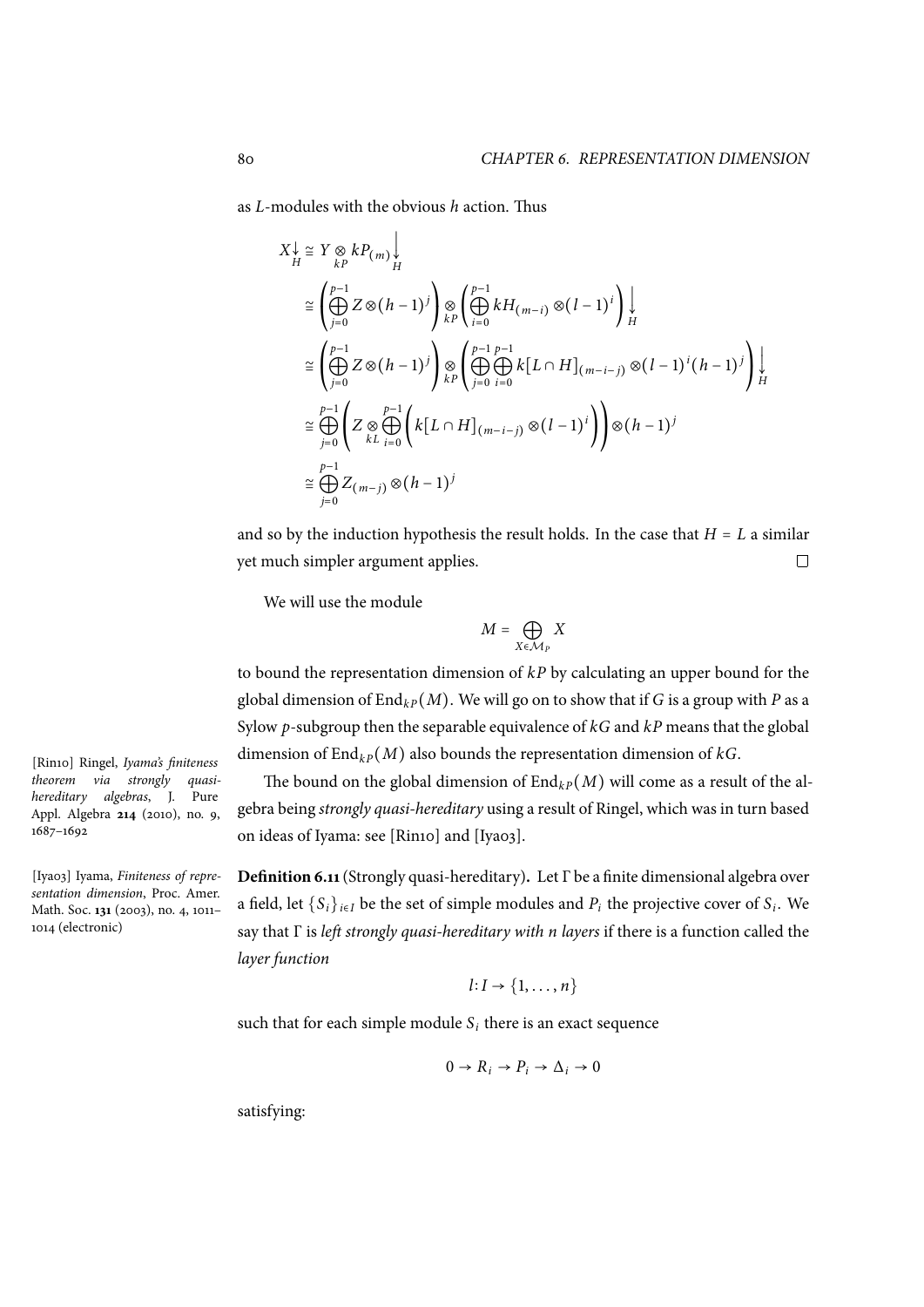#### *6.2. ELEMENTARY ABELIAN GROUPS* 81

- <span id="page-90-0"></span>(a)  $R_i = \bigoplus_{i \in I} P_i$  with  $l(j) > l(i)$  for each  $j \in J$ ;
- (b) if *S<sub>j</sub>* is a composition factor of rad  $\Delta_i$  then  $l(j) < l(i)$ .

#### **Theorem 6.12:** [Rin10]

If  $\Gamma$  is a left-strongly quasi-hereditary algebra with *n* layers then gl dim( $\Gamma$ )  $\leq n$ .

We use the notation  $\mathfrak{r}X$  to denote the module  $X_{(m)}$  where *m* is maximal such that rad<sup>*m*</sup> *X* is non-zero. If *X* is semisimple so that rad  $X = 0$  then we say  $m = 0$  and  $\mathfrak{r}X = 0$ . We refer to *m*+1 in this context as the *radical length* of *X* which we denote by rad len *X*. Note that if  $\mathfrak{r}X = X_{(m)}$  then  $\mathfrak{r}(\mathfrak{r}X) = X_{(m-1)}$  and in this way any quotient by a power of the radical of *X* may be written in the form  $\mathfrak{r}^i X$  (we say that  $\mathfrak{r}^0 X = X$ ).

Let *P* be an elementary abelian *p*-group. We partition the set  $M_p$  into a sequence of subsets as follows. First we let  $\mathcal{M}_{P}^{0} = \{kP\}$ . Now assume we have defined  $\mathcal{M}_{P}^{i}$ : we let  $\mathcal{M}_{P}^{i+1}$  be the subset of the remaining modules that are first maximal with respect to radical length, and within these modules we choose those that have minimal dimension.

*Example.* We highlight this ordering with an example for the group  $P = C_2 \times C_2$ . We have six modules in *M<sup>P</sup>*

 $\ddot{\phantom{0}}$  $\bullet$ 

and the classes  $\mathcal{M}_{P}^{i}$  are then given by

$$
\mathcal{M}^{0} = \left\{ \bigotimes \right\}
$$

$$
\mathcal{M}^{1} = \left\{ \bigotimes \right\}, \bigotimes \right\}, \bigotimes
$$

$$
\mathcal{M}^{2} = \left\{ \bigotimes \right\}
$$

$$
\mathcal{M}^{3} = \left\{ \bigotimes \right\}
$$

#### <span id="page-90-1"></span>**Theorem 6.13:**

Let *P* be an elementary abelian *p*-group. If

$$
M = \bigoplus_{X \in \mathcal{M}_P} X
$$

and  $\mathcal{M}^n_P$  is empty then  $\mathrm{End}_{kP}(M)^{\rm op}$  is left strongly quasi-hereditary with at most *n* layers.

[Rin10] Ringel, *Iyama's finiteness theorem via strongly quasihereditary algebras*, J. Pure Appl. Algebra **214** (2010), no. 9, 1687–1692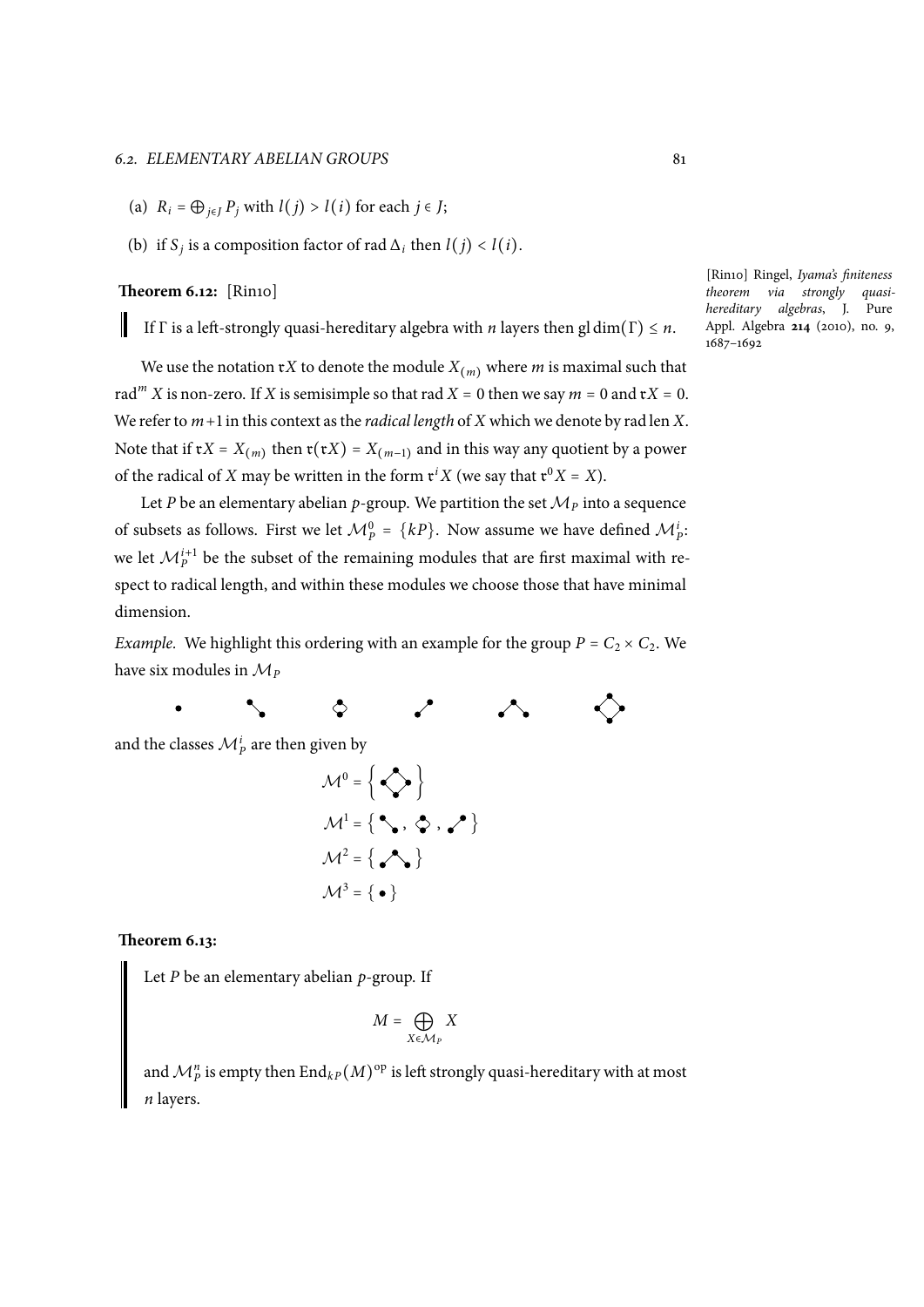*Proof.* Let *X* be a module in  $M_p$  so that

$$
P_X = \mathrm{Hom}_{kP}(X, M)
$$

is an indecomposable projective  $\text{End}_{k}(M)$ -module and let

$$
\pi: X \to \mathfrak{r} X
$$

be the natural projection. Define  $\Delta_X$  to be the quotient of  $\text{Hom}_{k}(X, M)$  by those maps that factor through *π*:

$$
\Delta_X = \frac{\text{Hom}_{kP}(X, M)}{\{f \circ \pi | f: \mathfrak{r}X \to M\}}
$$

and let  $R_X$  = Hom( $\mathfrak{r}X$ , *M*). We claim that the short exact sequence

$$
0 \longrightarrow R_X \longrightarrow P_X \longrightarrow \Delta_X \longrightarrow 0
$$

satisfies the properties in the definition of left strongly quasi-hereditary algebras.

(a) That  $R_X$  is projective and that if  $X \in \mathcal{M}_P^i$  and  $\mathfrak{r}X \in \mathcal{M}_P^j$  then  $j > i$  is clear.

(b) Assume that the simple module corresponding to  $Y \in \mathcal{M}_{P}^{j}$  is a composition factor of  $\Delta_X$ . We have a map  $P_Y \to \Delta_X$  that lifts to a map  $P_Y \to P_X$  that does not factor thr[oug](#page-90-0)h  $R_X$ :



By using the correspondence between add  $M$  and  $\mathrm{End}_{kP}(M)^{\mathrm{op}}$  (see the discussion in section 6.4 but note that here we are using the contravariant version) this gives a map *f* : *X* → *Y* that does not factor through  $\pi$ :



If  $j > i$  then either rad len  $Y <$  rad len  $X$ , or the radical lengths are equal but  $\dim Y > \dim X$ . In either case if  $m+1 = \text{rad} \operatorname{len}(X)$  then  $\operatorname{rad}^m X$  must be in the kernel of *f* .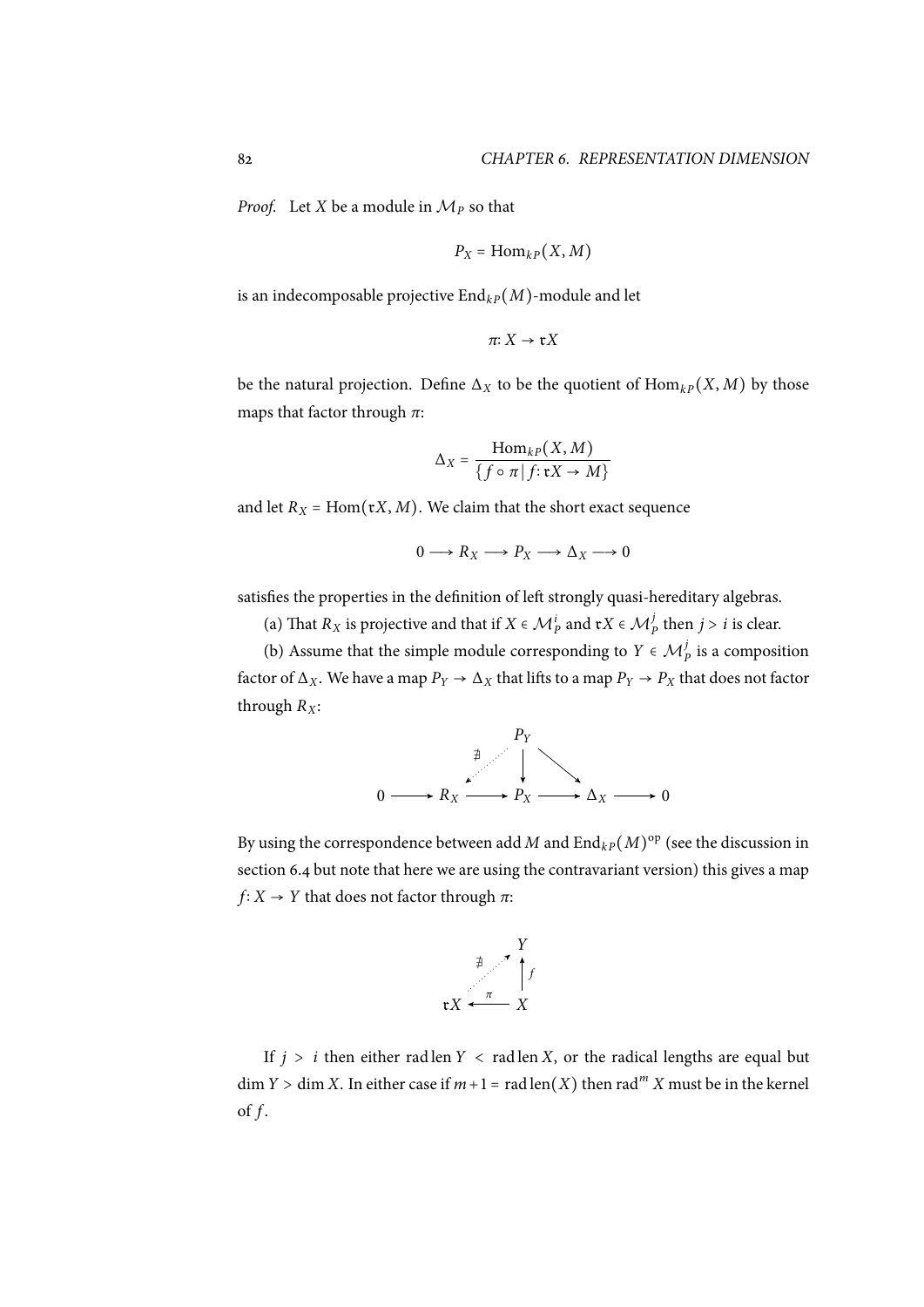Now assume that  $j = i$  and  $f$  does not factor through  $\pi$ . In this situation the head of *X* maps onto the head of *Y* and since the dimensions of *X* and *Y* are equal, *f* must be an isomorphism.

This is enough to show that if *Y* is a composition factor of rad  $\Delta_X$  then *j* < *i*.  $\Box$ 

**Corollary 6.14.** *If*  $P = C_p \times C_p \times \cdots \times C_p$  *is an elementary abelian p-group of order*  $p^n$ *and*

$$
M=\bigoplus_{X\in \mathcal{M}_P}X
$$

<span id="page-92-0"></span>*then*

$$
\operatorname{gl\,dim} \operatorname{End}_{kP}(M) \leq p^n(n(p-1)+1)
$$

*Proof.* First we note that the global dimension of an algebra is equal to the global dimension of its opposite algebra and so we can apply theorem 6.13. The dimension of *kP* is given by  $p^n$  and the radical length of *kP* is given by  $n(p-1) + 1$ , therefore the number of distinct radical length–dimension pairs is bounded above by  $p^n(n(p-1))$ 1) + 1). Since the radical length–dimension pairs index the sets  $\mathcal{M}_p^i$  $\mathcal{M}_p^i$  $\mathcal{M}_p^i$  this bounds the number of layers and hence the global dimension.  $\Box$ 

We are able to define a new collection of modules  $N_P$  and by demonstrating that this is the same as  $M_p$  show that the number of distinct radical length–dimension pairs is much smaller than the bound given in corollary 6.14.

$$
\mathcal{N}_P = \left\{ \mathfrak{r}^i \left( X_\uparrow^P \right) \middle| X \in \mathcal{M}_H \text{ with } |P : H| = p \text{ and } 0 \leq i < p \right\}
$$

We wish to show that  $N_p$  is the same class of modules as  $M_p$ . To prove this we require the following lemma.

**Lemma 6.15.** *Let P be an elementary abelian p-group and let H be an index p subgroup of P. If X is a kH-module then*

$$
\left(X_{\uparrow}^{P}\right)_{(m)} \cong \left(X_{(m)}\right)_{(m)}^{P}
$$

*Proof.* For a *kP*-module *Y* we have that

$$
Y_{(m)} \cong Y \underset{kP}{\otimes} k P_{(m)}
$$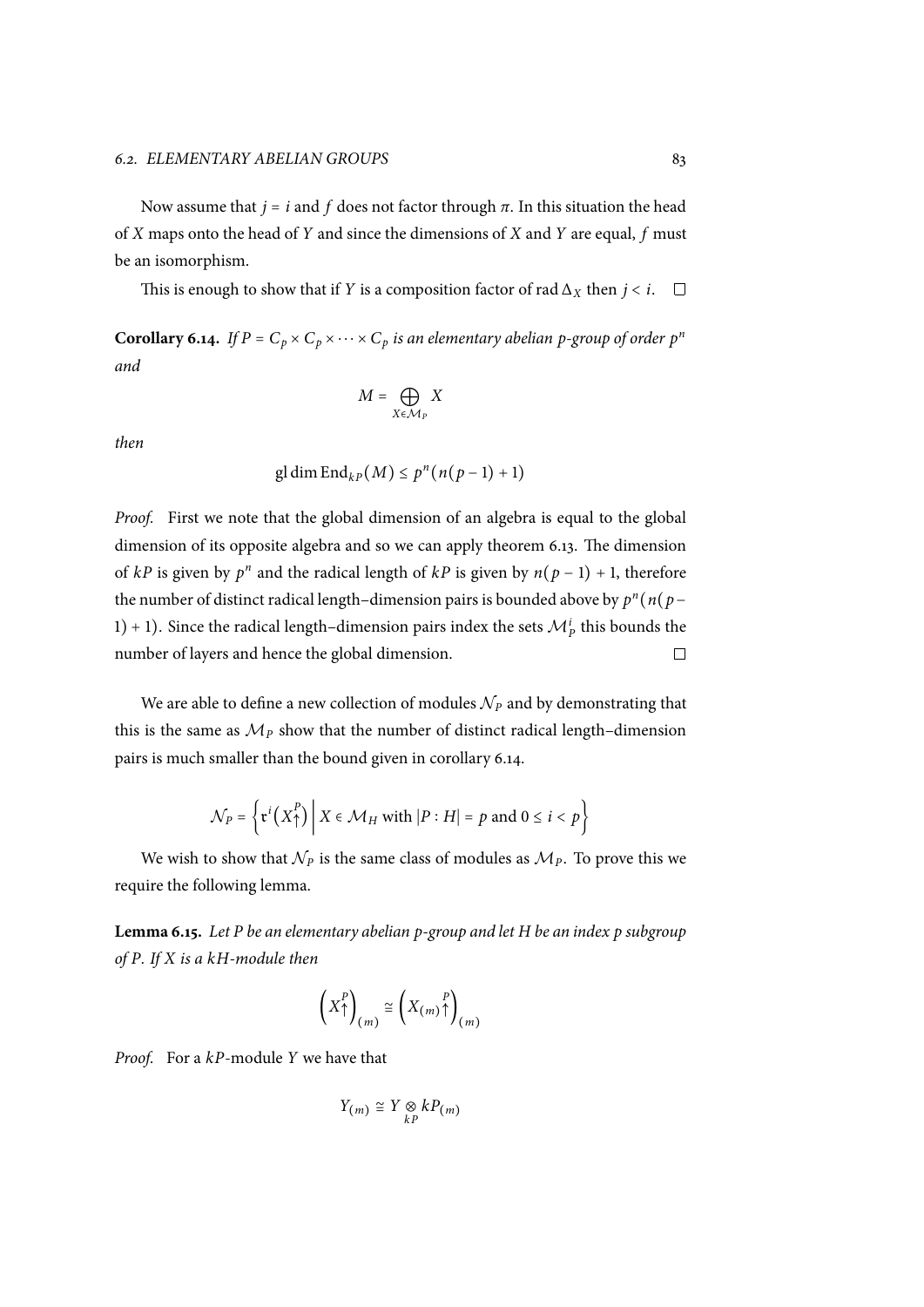and so

$$
\left(X_{(m)}\uparrow\right)_{(m)} \cong X \underset{kH}{\otimes} kH_{(m)} \underset{kH}{\otimes} kP \underset{kP}{\otimes} kP_{(m)}
$$

$$
\cong X \underset{kH}{\otimes} kH_{(m)} \underset{kH}{\otimes} kP_{(m)}
$$

Let

$$
H = \langle g_2, g_3, \ldots, g_n \rangle < \langle g_1, g_2, \ldots, g_n \rangle = P
$$

and  $x_i = g_i - 1$ . Then

$$
\operatorname{rad}^{m} kH = \left\{ \prod_{i=2}^{n} x_{i}^{s_{i}} \middle| 0 \leq s_{i} < p, \sum_{i=1}^{n} s_{i} \geq m \right\}
$$
\n
$$
\left\langle \prod_{i=1}^{n} x_{i}^{s_{i}} \middle| 0 \leq s_{i} < p, \sum_{i=1}^{n} s_{i} \geq m \right\rangle
$$
\n
$$
= \operatorname{rad}^{m} kP
$$

and so the map

$$
kH_{(m)} \underset{kH}{\otimes} kP_{(m)} \longrightarrow kP_{(m)}
$$
  

$$
[h] \otimes [g] \longrightarrow [hg]
$$

is well-defined with inverse  $[g] \mapsto 1 \otimes [g]$ . We therefore have that

$$
\left(X_{(m)}\uparrow\right)_{(m)} \cong X \underset{kH}{\otimes} kH_{(m)} \underset{kH}{\otimes} kP_{(m)}
$$

$$
\cong X \underset{kH}{\otimes} kP_{(m)}
$$

$$
\cong \left(X\uparrow\right)_{(m)}
$$

**Proposition 6.16.**  $\mathcal{N}_P = \mathcal{M}_P$ *.* 

*Proof.* We aim to show that  $N_P$  satisfies the conditions defining  $M_P$ .

<span id="page-93-0"></span>It is easy to check that  $\mathcal{N}_{C_p} = \mathcal{M}_{C_p}$  and so we proceed by induction on the rank of *P* with the additional assumption that each  $X \in \mathcal{M}_P$  has simple head.

For an index *p* subgroup *H* of *P* we have by the induction hypothesis that each *X* ∈  $\mathcal{M}_H$  has simple head and so each  $\mathfrak{r}^i(X^P_+)$  also has simple head. This is enough to show that modules in  $N_P$  are indecomposable and hence by proposition 6.9 that  $\mathcal{N}_P \subseteq \mathcal{M}_P$ .

 $\Box$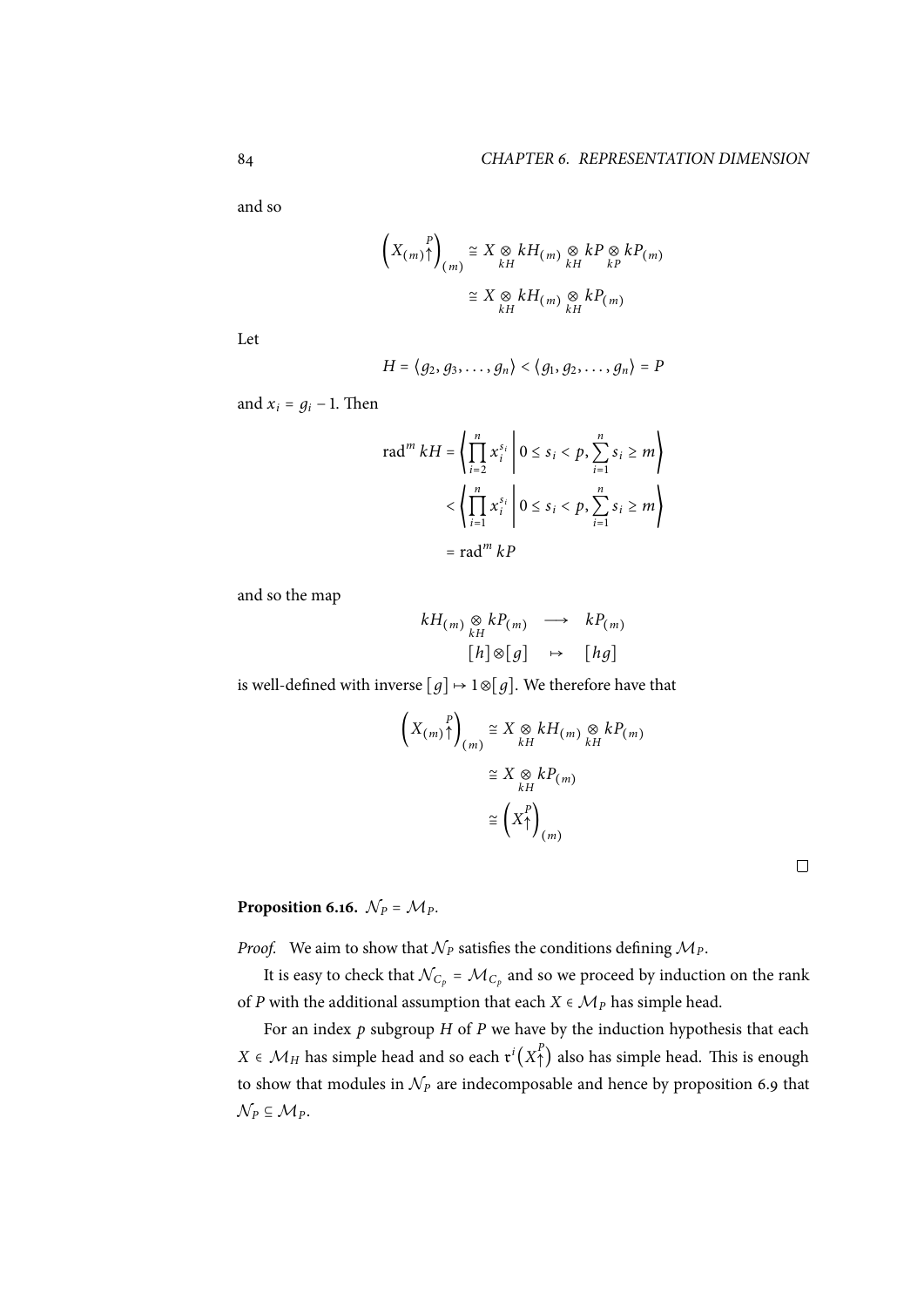Since  $kH$  ∈  $M_H$  we have that  $kP$  ∈  $N_P$ . Next we consider the restrictioninduction property. Given  $X \in \mathcal{N}_P \subseteq \mathcal{M}_P$  we know by proposition 6.10 that summands of  $X_L^{\downarrow}$  are in  $\mathcal{M}_L$ , we also have that there is an index  $p$  subgroup  $H$  of  $P$  with  $L \leq H < P$  and by proposition 6.9 summands of  $X_{L}^{\downarrow}$  $A^H$ <sup>†</sup> are in  $\mathcal{M}_H$ , thus we have that summands of  $X_L^{\downarrow}$  $P_{\uparrow}$  are in  $\mathcal{N}_P$ .

Now we need only show that  $N_P$  is closed under taking quotients by powers of the radical. If *m* is the radical l[eng](#page-87-1)th of *X* then the radical length of  $X^P$  is  $m + p - 1$ and thus lemma 6.15 tells us that

$$
\mathfrak{r}^p\big(X_\uparrow^P\big)=\big(X_\uparrow^P\big)_{(m-1)}\cong\big(\big(\mathfrak{r} X\big)_\uparrow^P\big)_{(m-1)}=\mathfrak{r}^{p-1}\big(\big(\mathfrak{r} X\big)_\uparrow^P\big)\in\mathcal{N}_P
$$

and similarly

$$
\mathfrak{r}^{p+i}\big(X_\uparrow^P\big)=\mathfrak{r}^{p-1}\Big(\big(\mathfrak{r}^{i+1}X\big)_\uparrow^P\Big)\in\mathcal{N}_P.
$$

We can use proposition 6.16 to give a better bound for the global dimension we calculated in corollary 6.14. For instance we know that there are  $p$  modules in  $\mathcal{M}_{C_p}$ . Since  $C_p$  is the only isomorphism class of index p subgroups of  $C_p \times C_p$  we can have at most  $p^2$  radical length–dim[ensio](#page-93-0)n pairs in the class  $\mathcal{M}_{C_p\times C_p}$  and therefore  $p^2$  bounds the global dimension of  $k[C_p \times C_p]$  $k[C_p \times C_p]$ . This argument leads to the following corollary.

**Corollary 6.17.** *If*  $P = C_p \times \cdots \times C_p$  *is an elementary abelian p-group and* 

$$
M = \bigoplus_{X \in \mathcal{M}_P} X
$$

*then*

$$
\operatorname{gl\,dim} \operatorname{End}_{kP}(M) \leq |P|.
$$

We may now use theorem 6.6 and separable equivalence to bound the global dimension of any group with elementary abelian Sylow *p*-subgroup. The proof of this is a direct consequence of corollary 6.7 and the discussion that follows it.

#### **Theorem 6.18:**

If *G* is a group with elementar[y ab](#page-84-1)elian Sylow *p*-subgroup *P*, and *k* is an algebraically closed field of characteristic *p* then

$$
\operatorname{rep\,dim} kG \leq |P|.
$$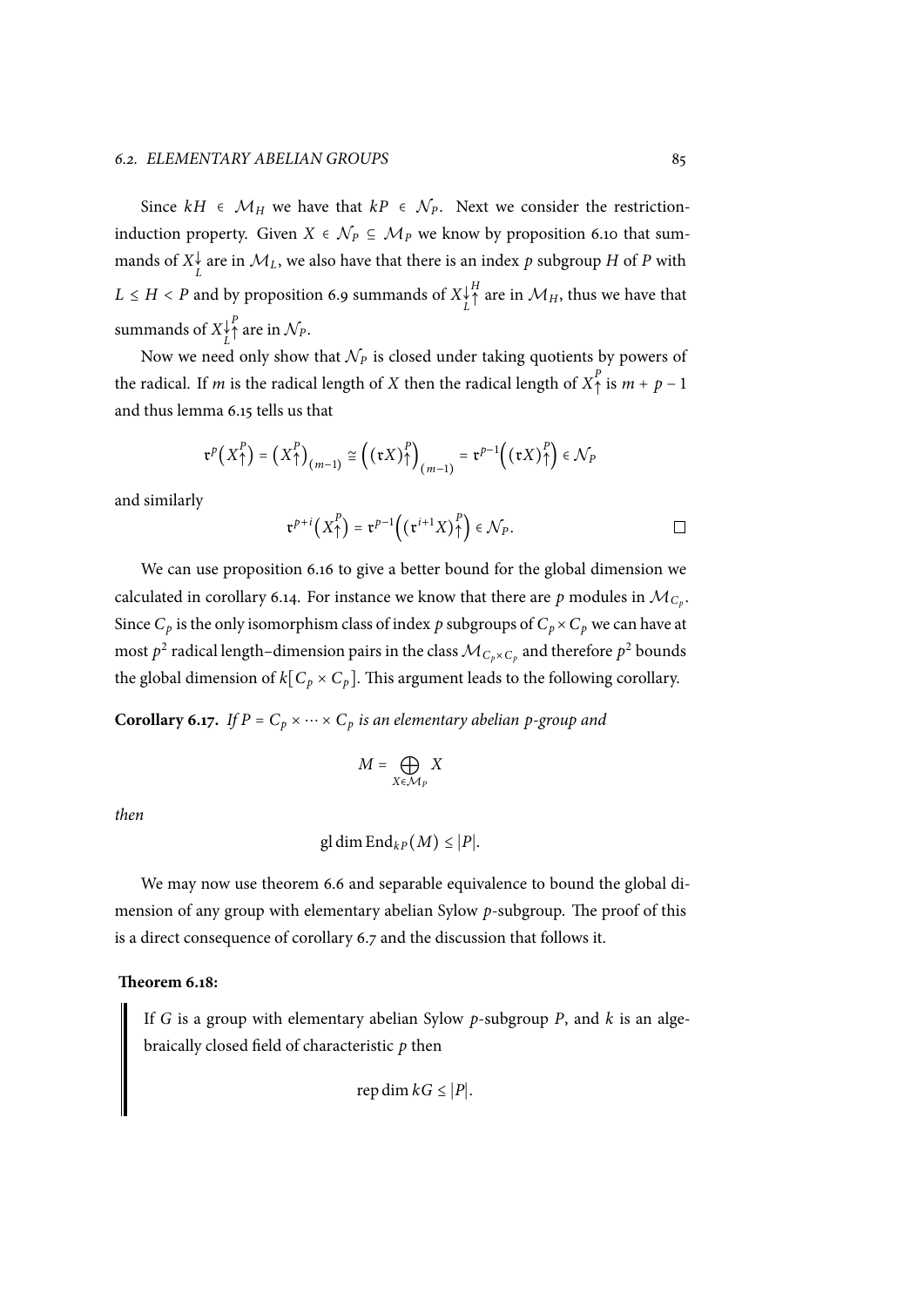We are able to perform explicit calculations to find the global dimension of  $\text{End}_{kP}(M)$  for some of the small *p*-groups (see section 6.4) and these show that the bound calculated here is not sharp.

## **6.3 Grading and filtration**

In the last section we defined a class of modules for elementary abelian groups. Notice however that the definition of *M<sup>P</sup>* makes sense for any *p*-group *P* and if the global dimension for the endomorphism ring is finite we can still use theorem 6.6 to bound the representation dimension of group algebras with *P* as a Sylow *p*-subgroup.

There is an equivalent definition of  $\mathcal{M}_P$  for elementary abelian groups that uses the ideas of graded and filtered algebras. Again this definition can exte[nd t](#page-84-0)o general abelian groups however the two definitions are no longer equivalent at this level of generality. Having both definitions at our disposal will be useful for the calculations in section 6.4 and so we now devote some attention to graded and filtered algebras.

**Definition 6.19** (Graded algebra)**.** Let *A* be a *k*-algebra. We say that *A* is a *graded algebra* (or [N](#page-99-0)-graded) if there is a vector space decomposition of *A*

$$
A=\bigoplus_{n\in\mathbb{N}}A_n=A_0\oplus A_1\oplus A_2\oplus\cdots
$$

such that for any  $i, j \in \mathbb{N}$ 

$$
A_iA_j\subseteq A_{i+j}.
$$

If  $x \in A_i$  then we say  $x$  is homogeneous of degree  $i$  and write  $|x| = i$ .

**Definition 6.20** (Graded module). Let  $A = \bigoplus_i A_i$  be a graded algebra. An *A*-module is called a *graded module* if there is a vector space decomposition of *M*

$$
M=\bigoplus_{n\in\mathbb{N}}M_n=M_0\oplus M_1\oplus M_2\oplus\cdots
$$

such that for any  $i, j \in \mathbb{N}$ 

$$
M_iA_j\subseteq M_{i+j}.
$$

A homomorphism *f* ∶ *M* → *N* between graded modules is called a graded homomorphism if for all  $i \in \mathbb{N}$  we have

$$
f(M_i)\subseteq N_i
$$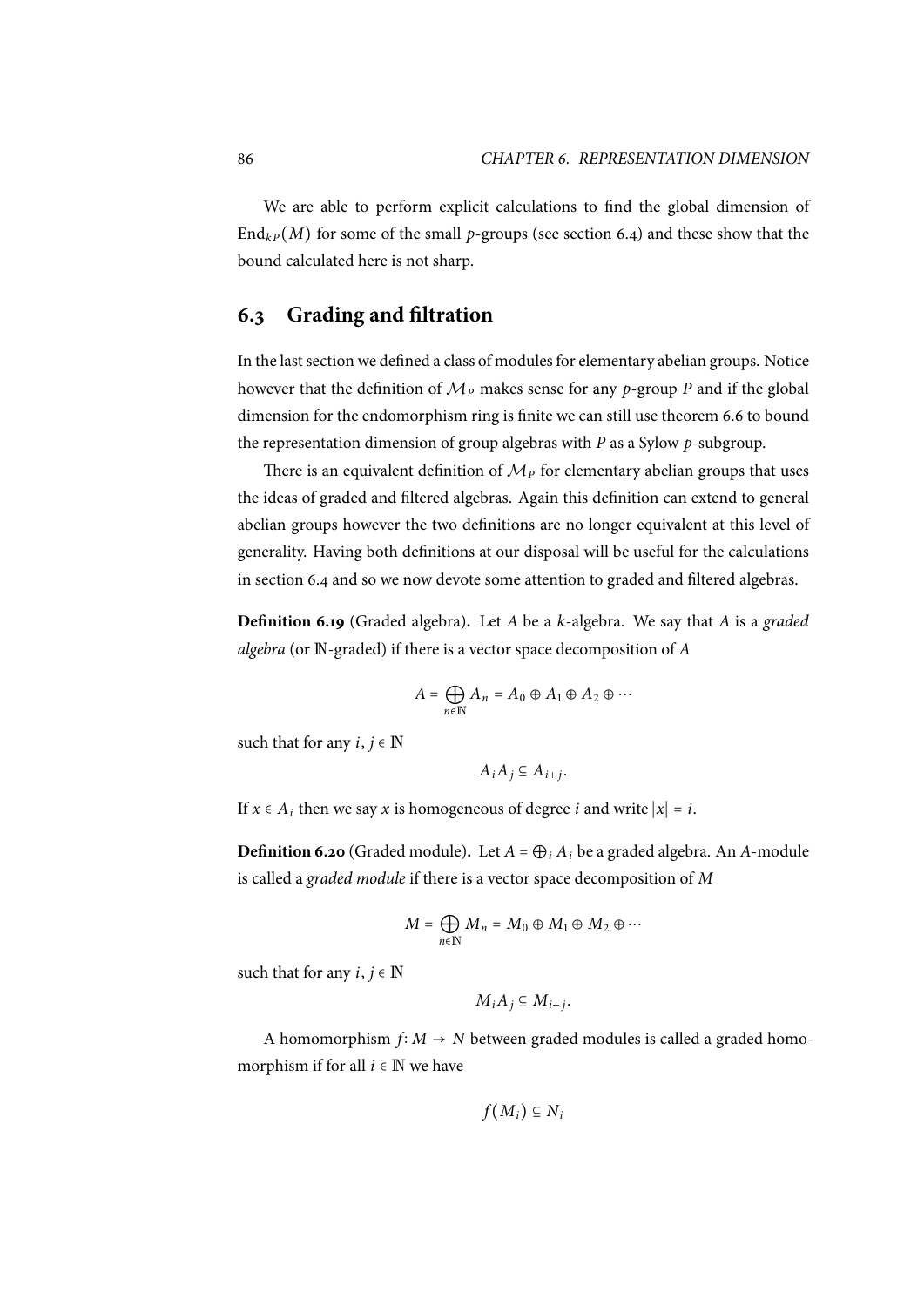**Definition 6.21** (Filtered algebra)**.** Let *A* be a *k*-algebra. We say that *A* is a *filtered algebra* if there is a sequence of vector spaces

$$
A = A_0 \supseteq A_1 \supseteq A_2 \supseteq \cdots
$$

such that for any  $i, j \in \mathbb{N}$ 

$$
A_iA_j\subseteq A_{i+j}.
$$

Given a module *M* for a filtered algebra *A*, we automatically have a filtration on *M* given by

$$
M = M_0 \supseteq M_1 \supseteq M_2 \supseteq \cdots
$$
  

$$
M A_1 \quad M A_2
$$

and so we don't need a separate definition for a filtered module in this instance.

Notice that if *<sup>A</sup>* <sup>=</sup> <sup>⊕</sup> *<sup>A</sup><sup>i</sup>* is a graded algebra then we can define a filtered algebra *B* from the grading via

$$
B_i = \bigoplus_{j \ge i} A_j
$$

We will fix a standard filtration on an abelian *p*-group *P*. Let *P* be given by the product of cyclic groups

$$
P=C_{p^{r_1}}\times C_{p^{r_2}}\times \ldots \times C_{p^{r_n}}
$$

where *д<sup>i</sup>* is a generator for the *i*-th cyclic group, so that we have an isomorphism

$$
\frac{k[x_1, x_2, \ldots, x_n]}{(x^{p^{r_1}}, x^{p^{r_2}}, \ldots, x^{p^{r_n}})} \xrightarrow{\sim} kP
$$
  

$$
x_i \mapsto g_i - 1
$$

We can impose a grading on the polynomial ring by selecting degrees for each of the  $x_i$  and this induces a grading on  $kP$ . If  $p^N$  is the exponent of  $P$  then we set

$$
|x_i| = \frac{p^N}{o(g_i)}
$$

where  $o(g)$  represents the order of the group element *g*. Thus if  $g_i$  has maximal order in the group then  $(q_i - 1)$  is homogeneous of degree 1.

Of course due to the remark above this grading induces a filtration on the group algebra. The following proposition demonstrates that the filtration induced is independent of the choice of generators used to define the grading.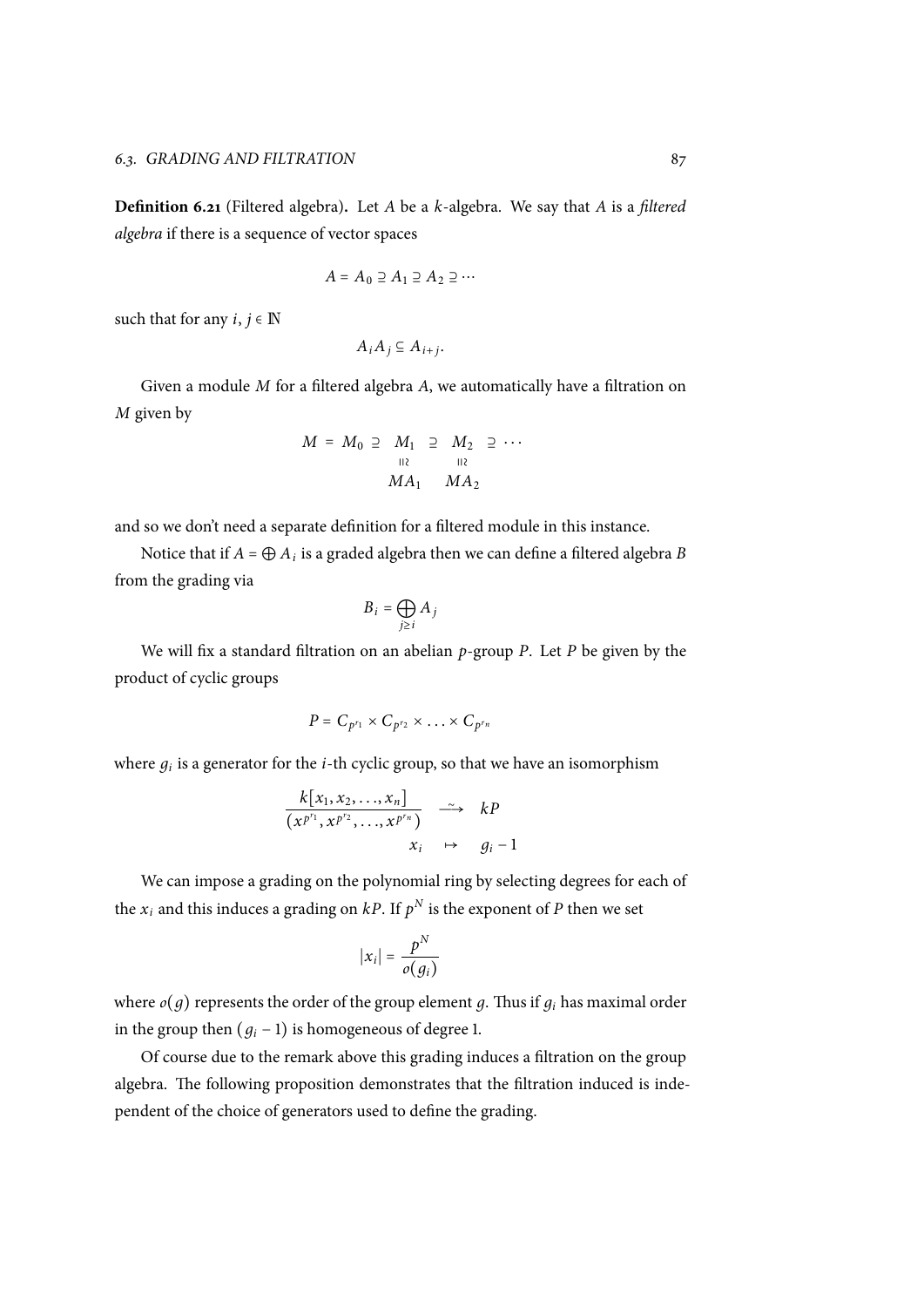**Proposition 6.22.** *Let*  $P = C_{p^{r_1}} \times \cdots \times C_{p^{r_n}}$  *be an abelian p-group of exponent*  $p^N$ *.* 

Let  $\{g_1, \ldots, g_n\}$  *be a set of generators satisfying*  $o(g_i) = p^{r_i}$ . Let  $\{h_1, \ldots, h_n\}$  *be a second set of generators satisfying*  $o(h_i) = p^{r_i}$ . *Let*  $A \cong kP$  *be the graded algebra with grading generated by*  $|g_i - 1| = p^{N - r_i}$ . *Let*  $B \cong kP$  *be the graded algebra with grading generated by*  $|h_i - 1| = p^{N - r_i}$ . *In this setting the filtration on A equals that on B: that is for each*  $i \in \mathbb{N}$ 

$$
A_{\geq i} = \bigoplus_{j \geq i} A_i = \bigoplus_{j \geq i} B_i = B_{\geq i}
$$

*Proof.* We may assume that  $r_i \leq r_{i+1}$  and that

$$
h_i = \prod_{j=1}^n g_j^{u_{ij}}
$$

for some values  $u_{ij}$ . Note that since the orders of  $g_i$  and  $h_i$  coincide we must have that *p <sup>r</sup>j*−*r<sup>i</sup>* divides *ui j*.

We wish to show that when  $i \in \{1, 2, \ldots, n\}$  then  $(h_i - 1) \in A_{\geq p^{r_n - r_i}}$ .

It is a simple exercise to show that

$$
h_i-1=\prod_{j=1}^ng_j^{u_{ij}}=\sum_{\substack{I\subseteq\{1,\ldots,n\}\\ I\neq\emptyset}}\prod_{j\in I}(g_j^{u_{ij}}-1)
$$

thus we need only show that

$$
g_j^{u_{ij}}-1\in A_{\geq p^{r_n-r_i}}
$$

for all *j*. We can write

$$
g_j^{u_{ij}}-1=(g_j-1)^{u_{ij}}+u_{ij}(g_j-1)^{u_{ij}-1}+\binom{u_{ij}}{2}(g_j-1)^{u_{ij}-2}+\cdots+u_{ij}(g_j-1).
$$

If  $r_i > r_i$  then  $p$  divides all terms apart from the first and so

$$
|g_j^{u_{ij}}-1|=u^{ij}p^{r_n-r_j}\geq p^{r_j-r_i}p^{r_n-r_j}\geq p^{r_n-r_i}
$$

as needed. On the other hand if  $r_j \leq r_i$  then all terms in the sum are in

$$
A_{\geq p^{r_n-r_j}} \subseteq A_{\geq p^{r_n-r_i}}.
$$

As there is nothing to differentiate between *A* and *B* we can reverse the argument to show the opposite inclusion to complete the result. $\Box$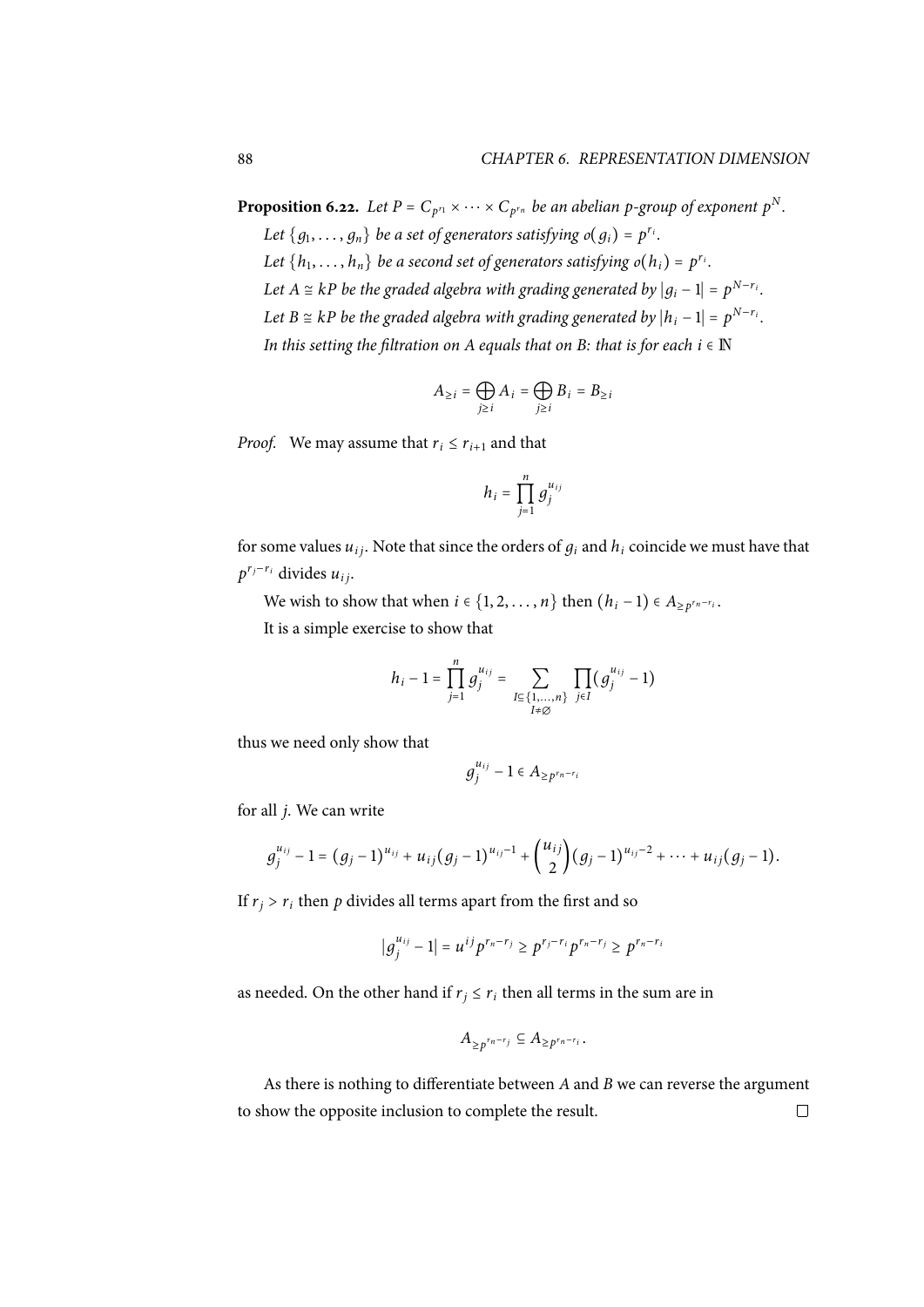*Example.* We demonstrate with an example that even though the filtrations are the same the gradings need not be. Consider the group

$$
C_2\times C_2=\bigl\langle g,h\bigr\rangle
$$

We can calculate one grading using the generators *д* and *h*, and a second grading using the generators *дh* and *h*. The element *дh* − 1 is homogeneous of degree 1 using the second grading but since

$$
gh-1 = (g-1)(h-1) + (g-1) + (h-1)
$$

it is clearly not homogeneous using the first.

In the case that  $P = C_p \times \cdots \times C_p$  is a rank *n* elementary abelian group generated by  $\{g_1, \ldots, g_n\}$  then

$$
k P_{\geq m} = \left( \prod_{i=1}^{n} (g_i - 1)^{s_i} \middle| 0 \leq s_i < p, \sum_{i=1}^{n} s_i \geq m \right) = \text{rad}^m k P.
$$

We can give an alternative to definition 6.8:

**Definition 6.23** ( $M<sub>P</sub>$ ). Let *P* be an elementary abelian *p*-group and *k* a field of characteristic  $p$ . Let  $M_p$  be the set of indecom[posa](#page-85-0)ble  $kP$ -modules that is minimal with respect to the following properties:

- (a)  $kP \in \mathcal{M}_P$ ;
- (b) if  $X \in \mathcal{M}_P$ ,  $H$  is a subgroup of  $P$  and  $Z$  is an indecomposable summand of  $X \downarrow^{\mathcal{L}}_H$ *P* ↑ then  $Z \in \mathcal{M}_P$ ;
- (c) if  $X \in \mathcal{M}_P$ , *d* is a positive integer and *Z* is an indecomposable summand of *X*⁄<sub>*X*≥*d*</sub> then *Z* ∈ *Mp*.

We now have two alternative yet equivalent definitions of  $M<sub>P</sub>$  for elementary abelian groups that generalise in different ways to general abelian *p*-groups. The first of these definitions can also generalise to non-abelian *p*-groups.

When generalising to groups that are not elementary abelian we will use the notation  $\mathcal{R}_P$  for the class as described in definition 6.8 and  $\mathcal{F}_P$  for the class described in definition 6.23.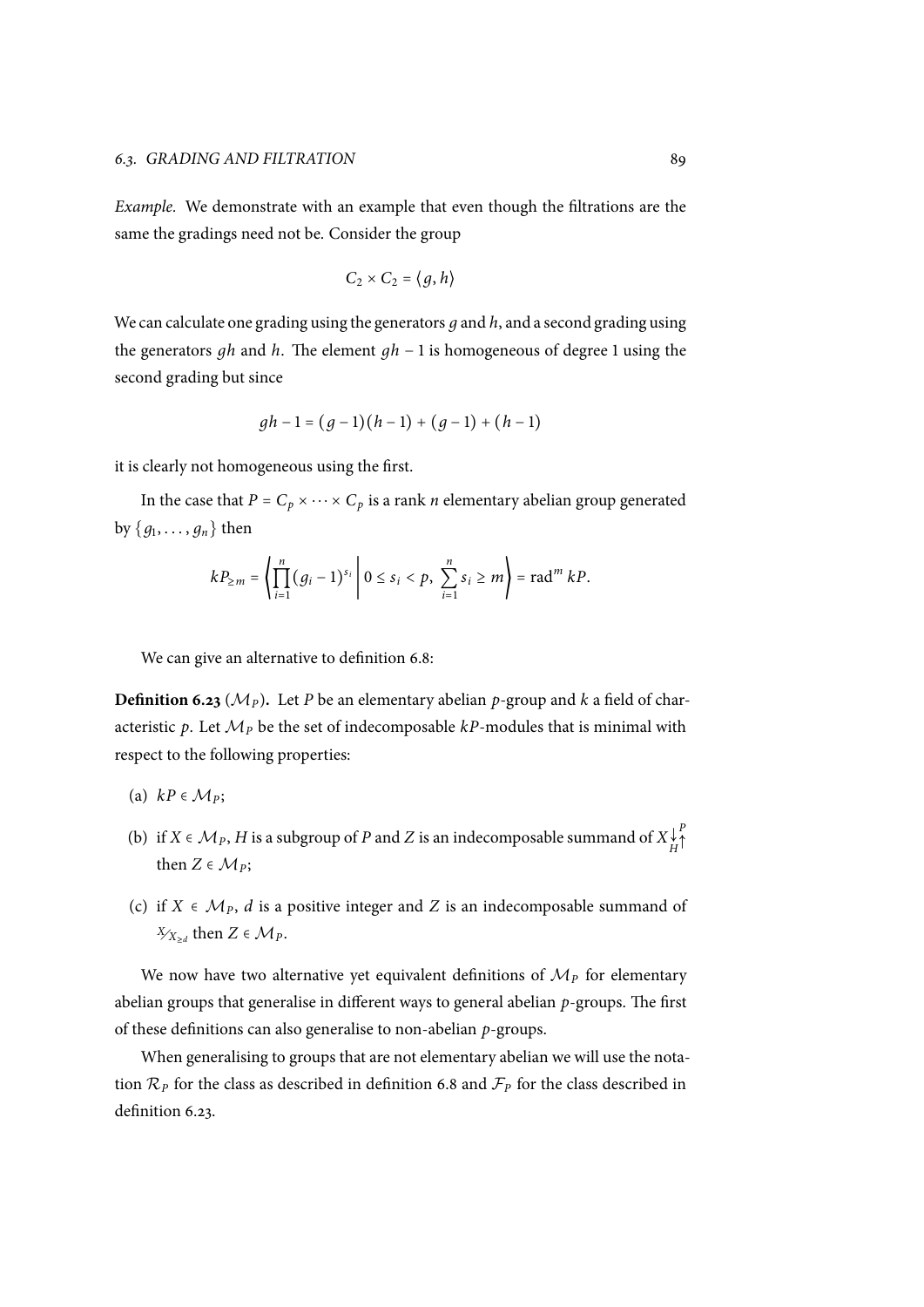## **6.4 Calculations**

<span id="page-99-0"></span>In section 6.2we calculated an upper bound for the representation dimension of group algebras for groups with elementary abelian Sylow *p*-subgroups. For some small *p*groups we can calculate directly the global dimension for certain generators and use the theore[ms](#page-85-1) of that section to give more precise bounds for the representation dimension.

We have an algebra  $A$  and a generator-cogenerator  $M_A$  and wish to calculate minimal projective resolutions for  $E = \text{End } M_A$ . In order to perform these calculations we will use a correspondence between the projective modules for *E* and summands of  $M_A$ . As additive categories we have an equivalence

$$
\text{proj }E \leftrightarrow \text{add } M_A
$$

$$
X \mapsto X \underset{E}{\otimes} M_A
$$

$$
\text{Hom}_A(M, N) \leftrightarrow N
$$

To see that these give an inverse equivalence we must check that the compositions

$$
X_E \rightarrow \text{Hom}_A(M, X \underset{E}{\otimes} M) \qquad \qquad N_A \rightarrow \text{Hom}_A(M, N) \underset{E}{\otimes} M
$$

are naturally isomorphic to the identity functors. If  $X = E$  then we have the isomorphism

$$
\text{Hom}_A(M, E \otimes M) \xrightarrow{\sim} \text{Hom}_A(M, M)
$$
  

$$
[m \mapsto \phi_m \otimes \theta(m)] \mapsto \phi_m \circ \theta
$$

and via the additivity of the functors (and the fact that projectives are summands of free modules) this gives the first natural isomorphism. Similarly we have an isomorphism

$$
\text{Hom}_{A}(M, M) \underset{E}{\otimes} M \longrightarrow M
$$
  

$$
\phi \otimes m \longrightarrow \phi(M)
$$

and via additivity this gives the natural isomorphism required for the second composition.

Let  $X_E$  be an End  $M_A$  module and

$$
\cdots \longrightarrow P_n \longrightarrow \cdots \longrightarrow P_1 \longrightarrow P_0 \longrightarrow X \longrightarrow 0
$$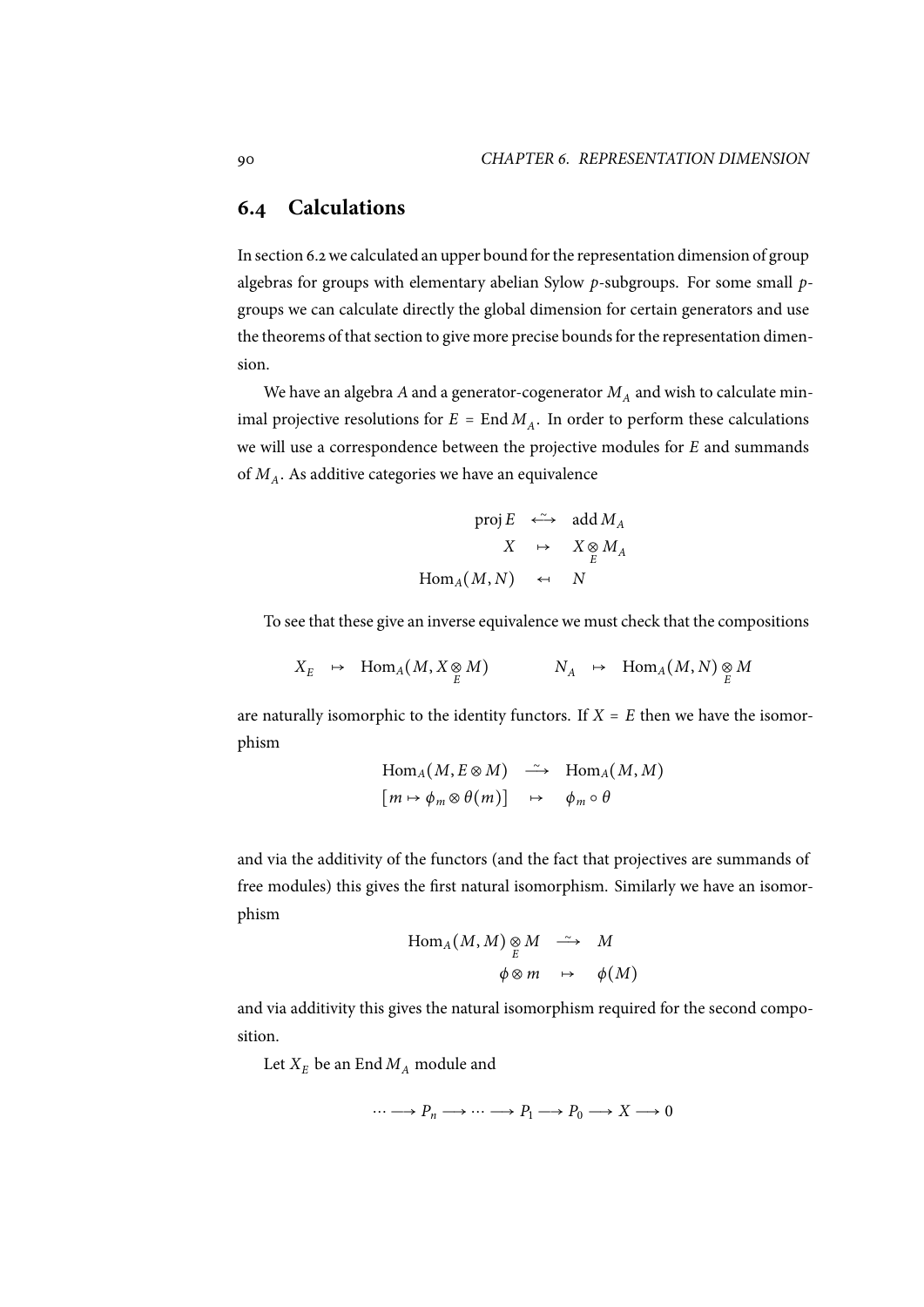be a projective resolution of *M*. The correspondence detailed above then gives us a complex of modules in add *M*

$$
\cdots \longrightarrow M_n \longrightarrow \cdots \longrightarrow M_1 \longrightarrow M_0
$$

For any *<sup>i</sup>* <sup>&</sup>gt; <sup>0</sup> we know that

$$
0 \longrightarrow P_{i+1} \longrightarrow P_i \longrightarrow P_{i-1} \longrightarrow 0
$$

is exact and this is true if and only if

$$
0 \longrightarrow \text{Hom}_{E}(Q, P_{i+1}) \longrightarrow \text{Hom}_{E}(Q, P_{i}) \longrightarrow \text{Hom}_{E}(Q, P_{i-1}) \longrightarrow 0
$$

is exact for all projective *E*-modules *Q*. This is then true if and only if

$$
0 \longrightarrow \text{Hom}_{A}(N, M_{i+1}) \longrightarrow \text{Hom}_{A}(N, M_{i}) \longrightarrow \text{Hom}_{A}(N, M_{i-1}) \longrightarrow 0
$$

is exact for all modules *<sup>N</sup>* <sup>∈</sup> add *<sup>M</sup>*.

Given this argument the property of exactness of the projective resolution *P<sup>∗</sup>* translates to the property that any *A*-module map from *M* to the kernel of  $M_i \rightarrow M_{i-1}$ factors through  $M_{i+1}$  whenever  $i > 0$ .



Now if *X* is simple and the resolution is minimal so that  $P_0 \rightarrow X$  is a projective cover, then exactness at  $P_0$  means that  $P_1$  maps onto the radical of  $P_0$ . This is true if and only if for every non-split map from an indecomposable projective *E*-module factors through *P*<sup>1</sup> . Again this can be transferred through the correspondence: we have that  $M_0$  is an indecomposable summand of  $M$  and every non-split map from an indecomposable summand of *M* factors through the module *M*<sup>1</sup> .

In order to calculate the minimal projective resolutions of simple End *M<sup>A</sup>* modules we may begin with *M*0, the corresponding indecomposable summand of *M*. We then calculate the minimal object *M*<sup>1</sup> of add *M* for which any non-split map from *M* to  $M_0$  factors through  $M_1$ . Once we have calculated the map  $M_i \rightarrow M_{i-1}$  we then calculate  $M_{i+1}$  as the minimal object of add  $M$  for which any map from  $M$  to the kernel of  $M_i \rightarrow M_{i-1}$  factors through  $M_{i+1}$ . In this way we may calculate the length of projective resolutions.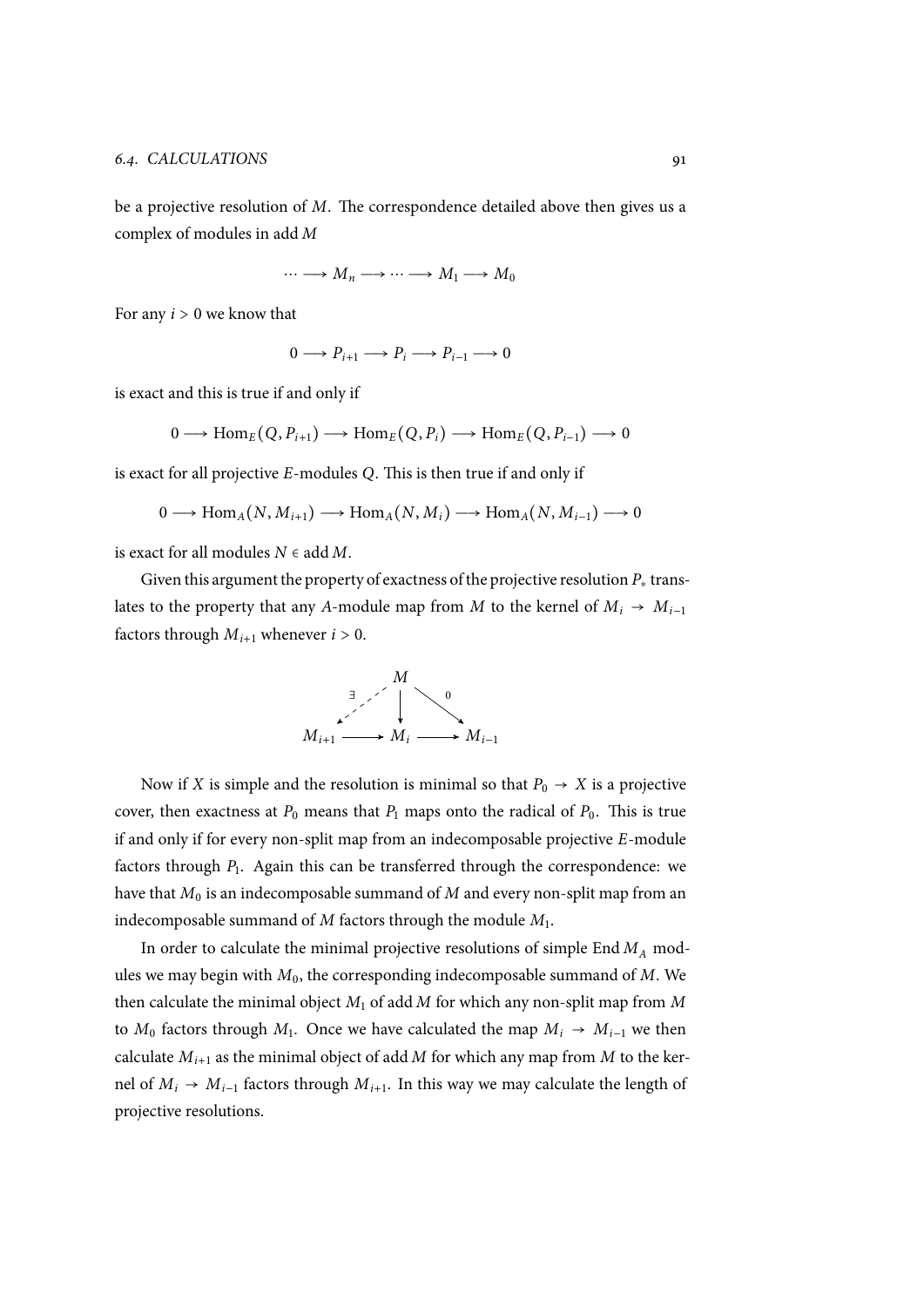Using the *Magma* software we are able to use this approach to calculate the projective resolutions for some low order abelian *p*-groups. The code used can be found in appendix A and for the abelian groups the resolutions themselves can be found in appendix B. For the non-abelian groups we use the  $GAP$  notation  $G^i_o$  to identify the groups.

By defin[itio](#page-104-0)n the sets  $\mathcal{R}_P$  and  $\mathcal{F}_P$  are closed under the (res-ind) property. In order to bound [th](#page-116-0)e representation dimension of any group *G* with *P* as a Sylow *p*-subgroup we must also check that the set  $\mathcal{R}_P$  or  $\mathcal{F}_P$  is closed under the (isom) property. This again can be checked using *Magma* and we find that this property holds for all the groups in the tables below except for  $G_{16}^3$ ,  $G_{16}^4$  and  $G_{16}^{11}$ . See the comments regarding  $G_{16}^3$  and  $G_{16}^{11}$  below.

## **Abelian** 2**-groups**

|                  |  |  | $C_2$   $C_4$   $C_2 \times C_2$   $C_8$   $C_4 \times C_2$   $C_2 \times C_2 \times C_2$ |
|------------------|--|--|-------------------------------------------------------------------------------------------|
| rep dim $G \leq$ |  |  |                                                                                           |

|                                |  |  | $C_1$ $C_2$ $\times$ $C_2$ $C_4$ $\times$ $C_4$ $C_4$ $\times$ $C_2$ $\times$ $C_2$ $C_2$ $\times$ $C_2$ $\times$ $C_2$ $\times$ $C_2$ |
|--------------------------------|--|--|----------------------------------------------------------------------------------------------------------------------------------------|
| $\vert$ rep dim $G \leq   2  $ |  |  |                                                                                                                                        |

## **Abelian** 3**-groups**

|                  |  | $C_3 \times C_3$ |
|------------------|--|------------------|
| rep dim $G \leq$ |  |                  |

#### **Non-abelian** 2**-groups**

|                  | $\mu = G_0^2$ | $\int_0^1 f(x) dx = \int_0^1 f(x) dx$ |
|------------------|---------------|---------------------------------------|
| rep dim $G \leq$ |               |                                       |

|                  | $(C_4 \times C_2) \rtimes C_2 = G_{16}^3$ $C_4 \rtimes C_4 = G_{16}^4$ $C_8 \rtimes C_2 = G_{16}^6$ |  |
|------------------|-----------------------------------------------------------------------------------------------------|--|
| rep dim $G \leq$ |                                                                                                     |  |

|                   |  | $Q_1 = G_{16}^7$   $QD_{16} = G_{16}^8$   $Q_{16} = G_{16}^9$   $D_4 \times C_2 = G_{16}^{11}$ |
|-------------------|--|------------------------------------------------------------------------------------------------|
| $\vert$ rep dim G |  |                                                                                                |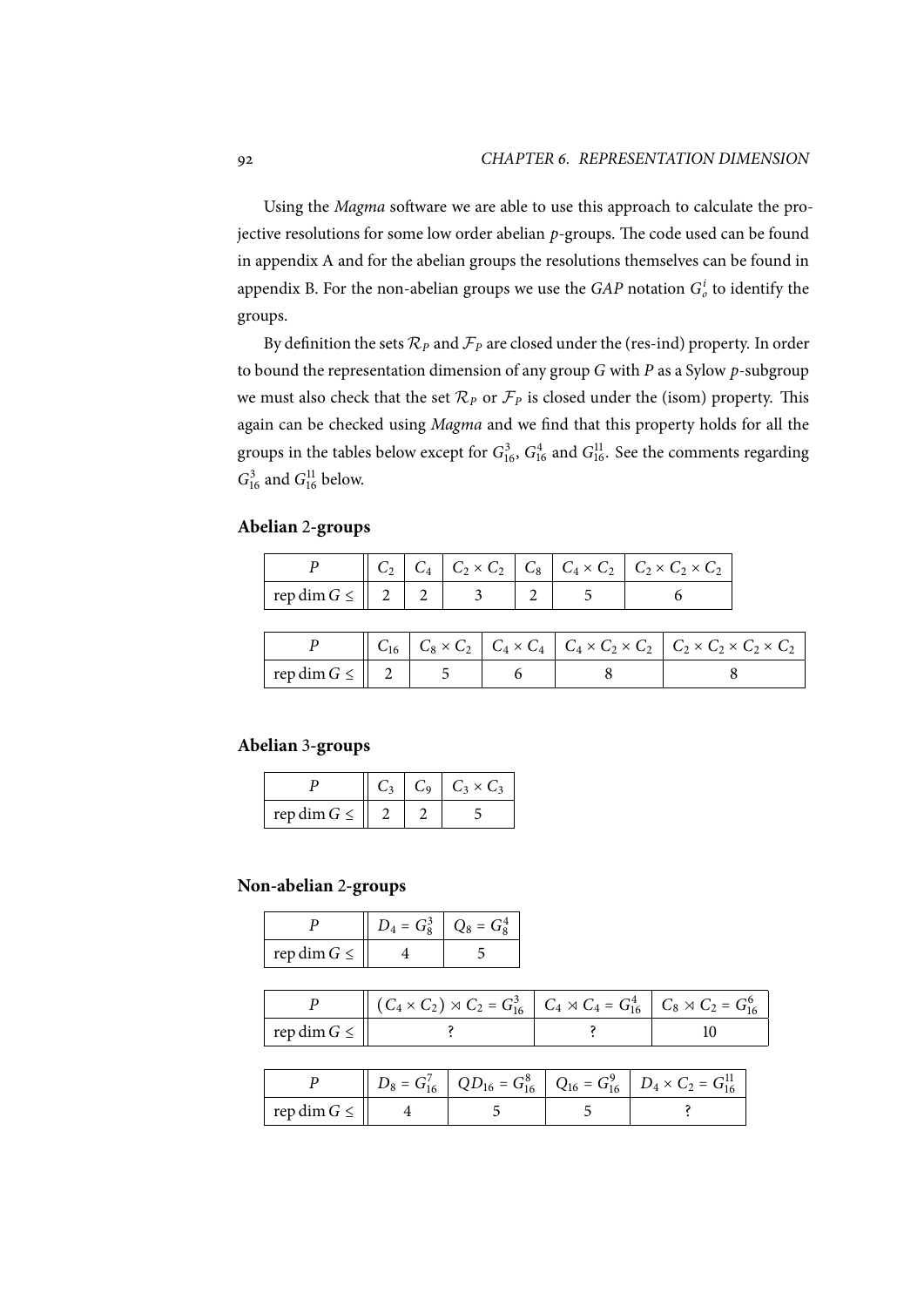|                     | $Q_8 \times C_2 = G_{16}^{12}$ $(C_4 \times C_2) \times C_2 = G_{16}^{13}$ |
|---------------------|----------------------------------------------------------------------------|
| rep dim $G \leq   $ |                                                                            |

Notice that for the groups  $G_{16}^3$  and  $G_{16}^{11}$  we have not calculated a bound. In these cases the class of modules  $\mathcal{R}_G$  appears to be infinite. The group  $G_{16}^3$  can be interpreted as the subgroup of  $S_8$  generated by the permutations  $g = (1, 2, 3, 4)(5, 6, 7, 8)$  and *h* = (1, 5)(3, 7).  $\mathcal{R}_G$  contains a module that on restriction to the subgroup *H* =  $\langle g^2, h \rangle$ can be represented as



where the dotted arrow represents the action of  $g^2$  – 1 and the solid arrow represents the action of *h* − 1. Now if we induce to *G*, take a quotient by the cube of the radical and restrict to the subgroup  $L = \langle ghgh, h \rangle$  we obtain the module



as a summand of  $\frac{X_1^G}{\sqrt{X_1}}$ ↑ rad<sup>3</sup>  $X_1$ <sup>G</sup> ↑ Continuing in this manner we get × × Ö *L* , where the dashed arrow represents the action of *дhдh*−1.

> $X_3 =$ ● ● ● ● ● ● ●

as a summand of  $\frac{X_2^G}{\cdot}$  $\overline{1}$ rad $^3$   $X_2$  $^G$ pattern continues at least until the module  $X_{40}$ . × × Ö *H* and through *Magma* calculations we can see that the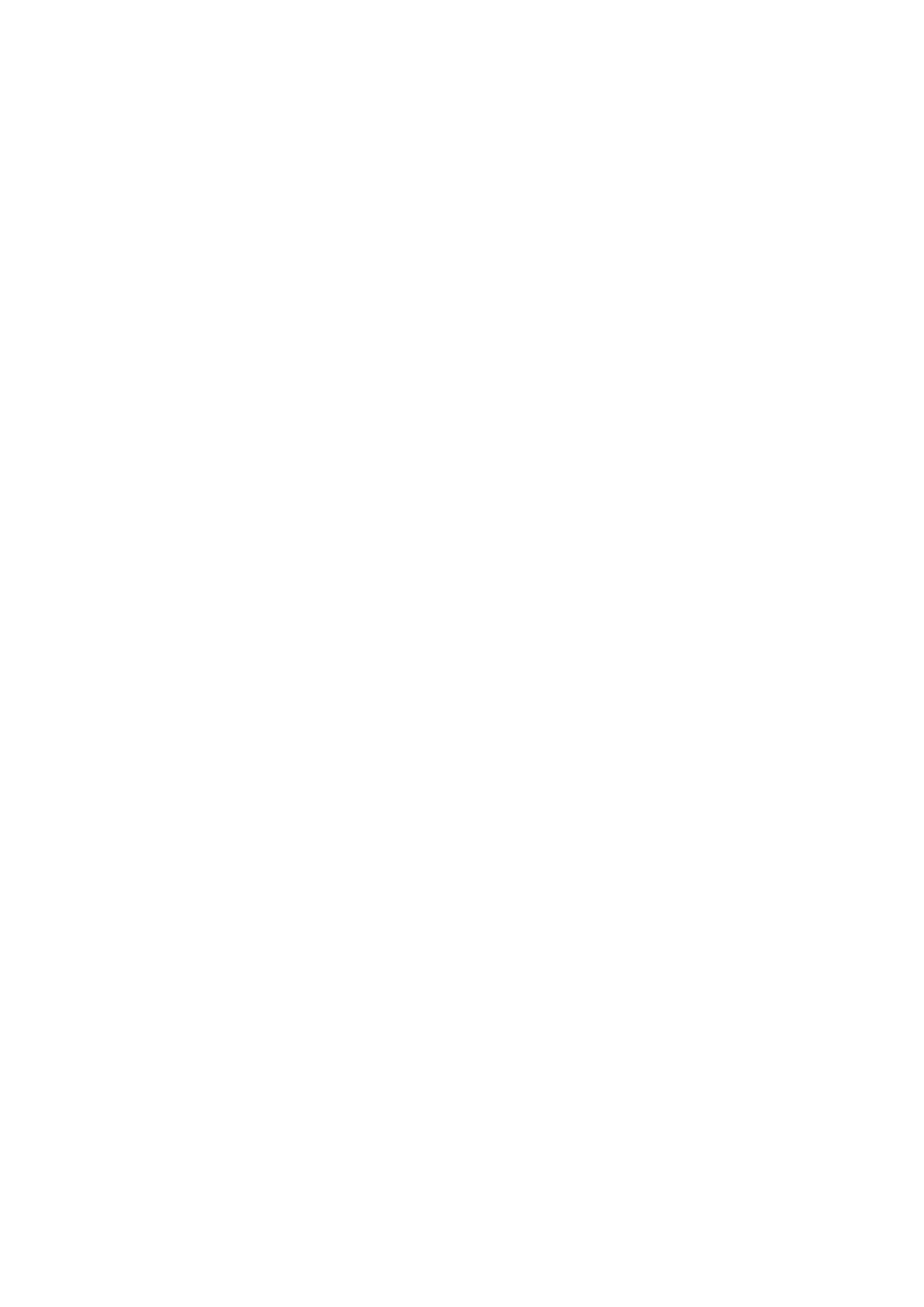# <span id="page-104-0"></span>**A Magma code**

Included in this appendix is the code used for the calculations in chapter 6. We will give an example of how to calculate a projective resolution as an illustration of how to use these functions.

We will begin with the group  $G = C_4 \times C_2$  and calculate the class of m[od](#page-82-0)ules  $\mathcal{F}_G$ . We will then calculate the resolution for the projective module corresponding to the regular *kG*-module in *FG*.

*Example.*

```
G := AbelianPGroup(2, [2,1]); G;
    Permutation group G acting on a set of cardinality 6
    Order = 8 = 2^3(1, 2, 3, 4)(5, 6)M := GetM_fidt(G); M;\GammaGModule of dimension 1 over GF (2) ,
        GModule of dimension 2 over GF (2) ,
        GModule of dimension 2 over GF (2) ,
        GModule of dimension 2 over GF (2) ,
        GModule of dimension 3 over GF (2) ,
        GModule of dimension 3 over GF (2) ,
        GModule of dimension 3 over GF (2) ,
        GModule of dimension 4 over GF (2) ,
        GModule of dimension 4 over GF (2) ,
        GModule of dimension 4 over GF (2) ,
        GModule of dimension 4 over GF (2) ,
        GModule of dimension 5 over GF (2) ,
        GModule of dimension 6 over GF (2) ,
        GModule of dimension 6 over GF (2) ,
        GModule of dimension 6 over GF (2) ,
        GModule of dimension 7 over GF (2) ,
        GModule of dimension 8 over GF (2)
    ]
f := MinimalResolution (M[17], M); ShowResolution (f, M);
```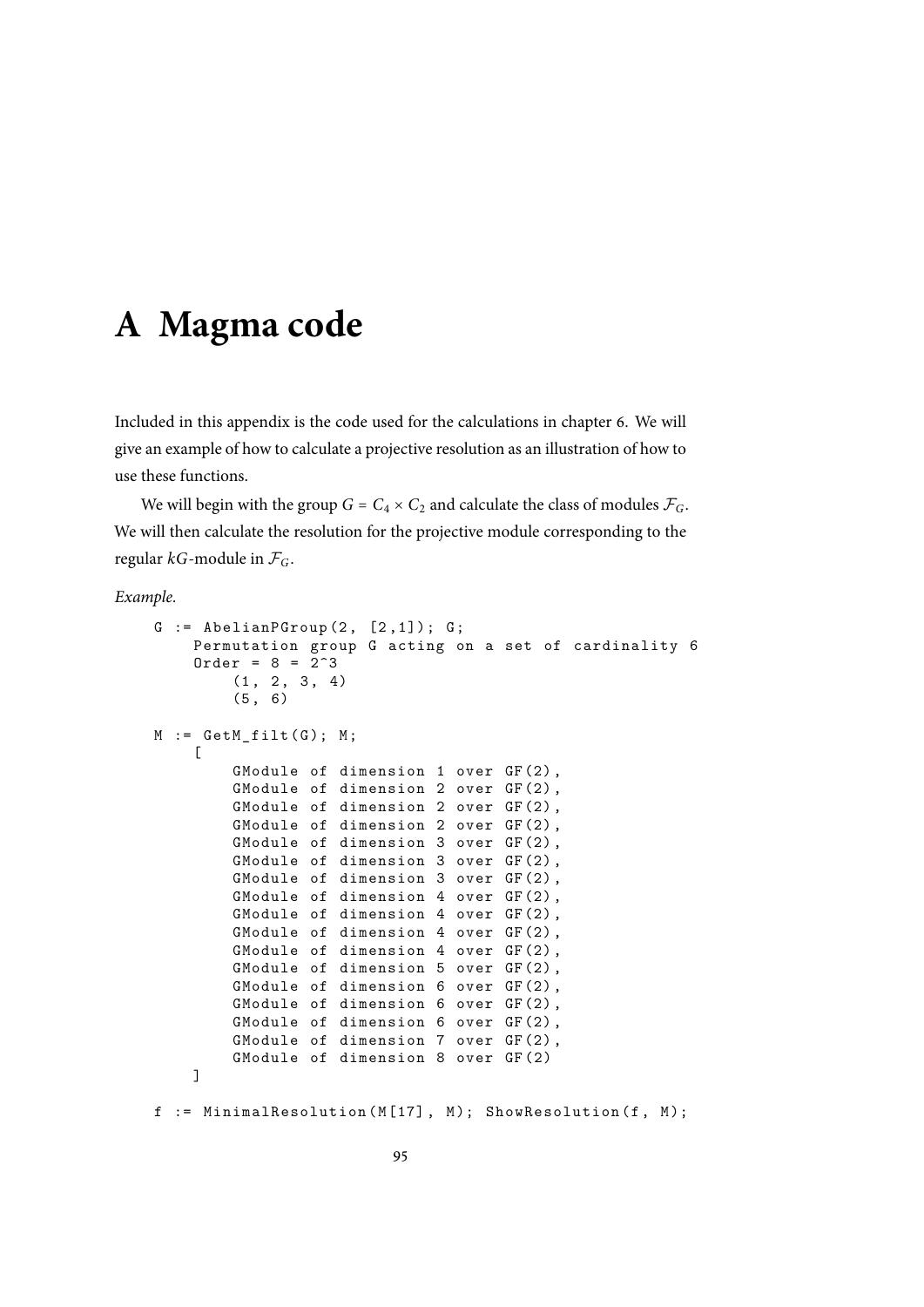|  |  |  |  |  |  |  | $[1 \ 2 \ 5 \ 6 \ 8 \ 9 \ 10 \ 11 \ 12 \ 13 \ 14 \ 15 \ 16 \ 17]$ |
|--|--|--|--|--|--|--|-------------------------------------------------------------------|
|  |  |  |  |  |  |  | $[1 \t2 \t3 \t3 \t4 \t4 \t4 \t5 \t6 \t6 \t7 \t8]$                 |
|  |  |  |  |  |  |  | $[0\ 0\ 0\ 0\ 0\ 0\ 0\ 0\ 0\ 0\ 0\ 0\ 1]$                         |
|  |  |  |  |  |  |  | $[0\ 0\ 0\ 0\ 1\ 1\ 0\ 0\ 0\ 0\ 1\ 1\ 0\ 0]$                      |
|  |  |  |  |  |  |  | $[0 \ 0 \ 1 \ 1 \ 0 \ 0 \ 1 \ 0 \ 0 \ 1 \ 0 \ 0 \ 1 \ 0]$         |
|  |  |  |  |  |  |  | [0 1 0 0 0 0 1 1 0 0 0 0]                                         |
|  |  |  |  |  |  |  |                                                                   |

The final output is a table giving the number of copies of each  $\mathcal{F}_G$  module in each term of the projective resolution. The first row of the table refers to the index of the module. The second row indicates the dimension of the summand. The third and successive rows detail the decomposition of each term in the resolution.

# **Functions**

```
AbelianPGroup := function(p, ordered);if not Type (orderseq) eq SeqEnum then
    orderseq := [ orderseq ];
  end if ;
  error if not IsPrime (p), Sprintf ("%o is not prime.", p);
  if # orderseq eq 0 then
    return CyclicGroup (1);
 end if ;
  error if Type ( orderseq [1]) ne RngIntElt ,
    " orderseq must contain Integers ";
 return [ DirectProduct ( [CyclicGroup (p^i) :
            i in Sort (orderseq, func \{x, y | y-x \}) ])][1];
end function ;
AppendSummandsIfNotIso := procedure (~M, N);
 if IsZero(N) then return; end if;
  for Summand in IndecomposableSummands (N) do
    add := true;
    for X in M do
      if IsIsomorphic (Summand, X) then
        add := false;
        break X;
      end if ;
    end for ;
    if add then
      Append (~M, Summand);
    end if ;
  end for ;
end procedure ;
IdxSeq := function (maxvals);
 idxseq := [];
  idx := [ 1 : i in maxvals ];
```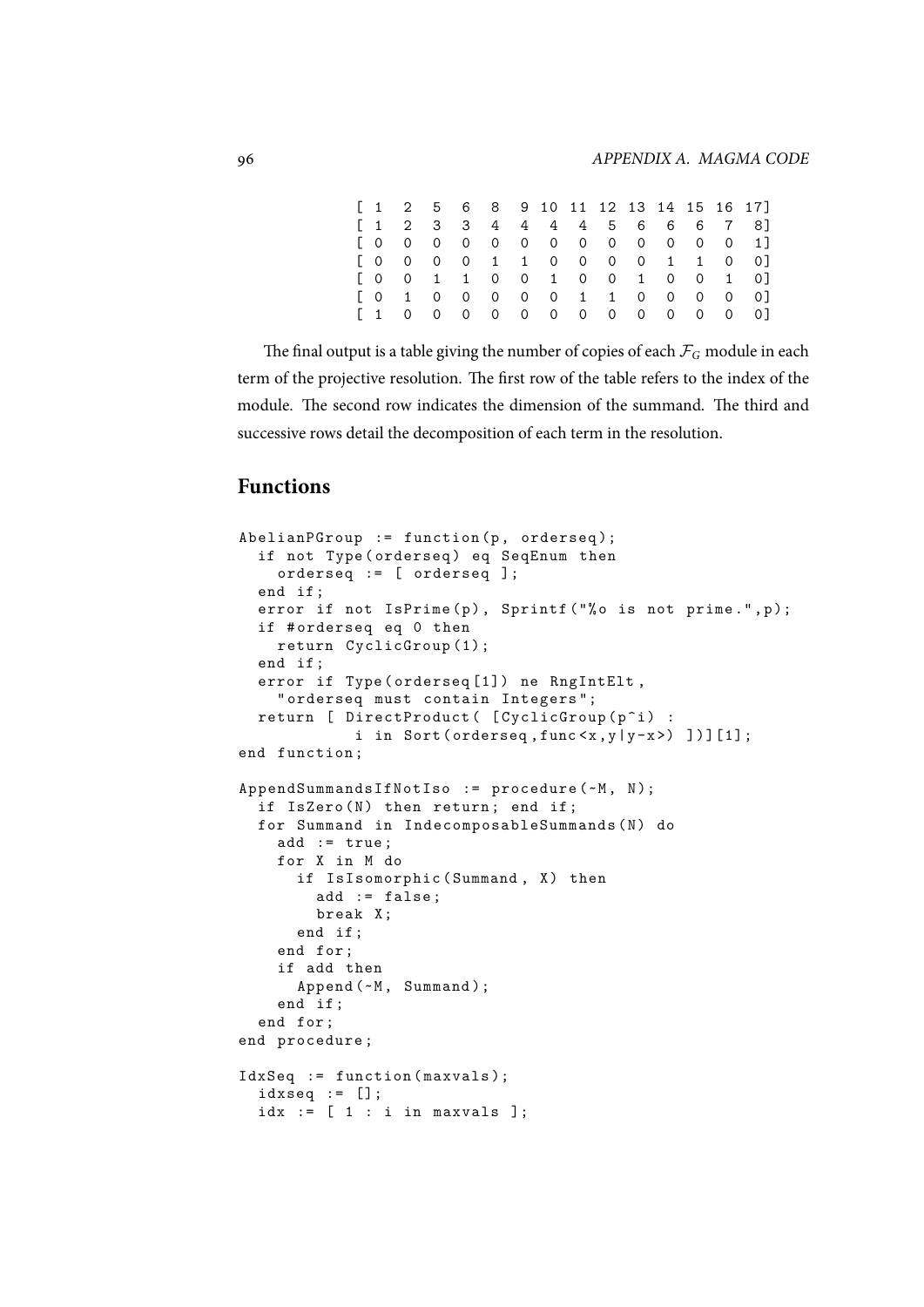```
idx [1] := 0;repeat
    i : = 1;while idx [i] eq maxvals [i] do
      i := i + 1;end while ;
    for j in [1..i-1] do
      idx[j] := 1;end for ;
    idx[i] := idx[i] + 1;Append (\nuidxseq, idx);
  until idx eq maxvals ;
  return [ [ j-1 : j in i ] : i in idxseq ];
end function ;
Head := function (X);
 RL, V := RadicalLayers(X);return [ X ! V [i] : i in [1.. RL [1] - RL [2]] ];
end function ;
GroupMonomial := function(N, degs);G := Group (N);
  error if # degs ne # Generators (G),
        "Length of sequence invalid.";
 m := Head (N);
  for i in [1..#degs] do
    for j in [1.. degs[i] do
      m := [ x * G . i - x : x in m];end for ;
  end for ;
  return m;
end function ;
FilteredLayers := function(N);G := Group (N);
  gens := [G.i : i in [1..#Generators(G)] ];
  maxvals := [ Order (g) : g in gens ];
  degrees := [ Max (maxvals)/x : x in maxvals ];
  m : = 0;idxseq := IdxSeq(maxvals);
  FL := [];
  repeat
    mons := [ mon : mon in GroupMonomial (N, idx),
            idx in idxseq | &+[ idx[i]*degrees[i] :
                i in [1..# degrees] ] ge m ];
    J := sub < N | mons >;Append(\neg FL, Dimension(J));m := m + 1;until IsZero (J);
  return FL ;
end function ;
```
97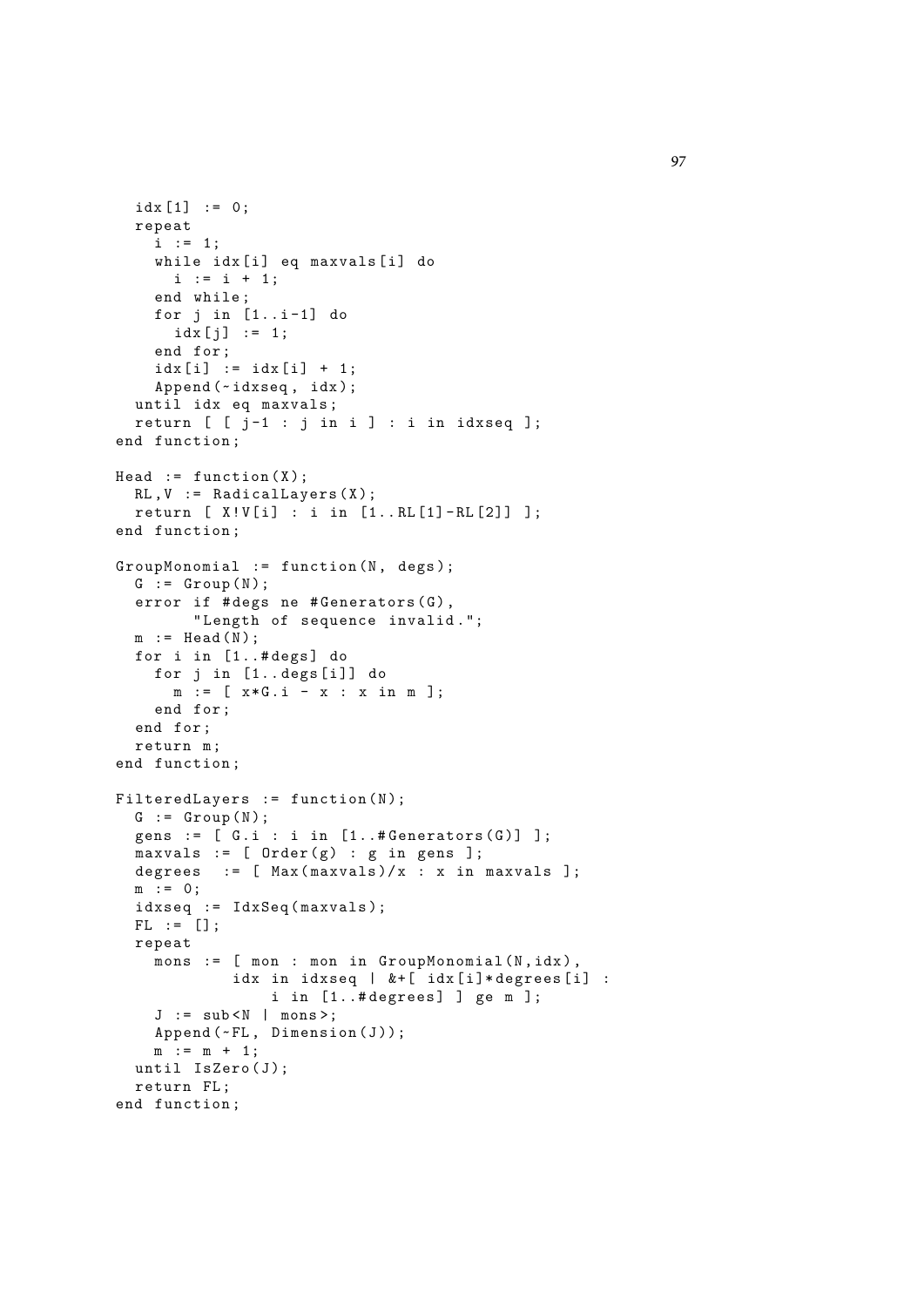```
AppendSummandsOfFiltQuotients := procedure (~M, N);
  G := Group (N);
  if #Generators(G) eq 0 then
   return ;
  end if ;
  gens := [ G.i : i in [1..#Generators(G) ] ];
  maxvals := [ Order (g) : g in gens ];
 degrees := [Max(maxvals)/x : x in maxvals ];
 m : = 1;
 idxseq := IdxSeq (maxvals);
  repeat
   mons := [ mon : mon in GroupMonomial (N, idx),
                 idx in idxseq | &+[ idx[i]*degrees[i] :
                     i in [1..# degrees] ] ge m ];
    J := sub < N | mons >;AppendSummandsIfNotIso (~M, quo <N | J>);
   m := m + 1;until IsZero(J);
end procedure ;
AppendSummandsOfRadQuotients := procedure (~M, N);
    J := JacobsonRadical(N);
    while not IsZero (J) do
        AppendSummandsIfNotIso (~M, quo <N | J>);
        J := Jacobson Radical (J);
    end while ;
    AppendSummandsIfNotIso (~M, N);
end procedure ;
CloseUnderResInd := procedure (~M);
  G := Group(M[1]);repeat
   numM := #M;for rec in Subgroups (G) do
      H := rec ' subgroup ;
        for k in [1..numM] do
          N := M[k];for R in IndecomposableSummands (
                         Restriction(N, H) do
            for RI in IndecomposableSummands (
                             Induction (R, G)) do
              AppendSummandsIfNotIso (~M, RI);
            end for ;
          end for ;
        end for ;
    end for ;
  until numM eq #M;
end procedure ;
CloseUnderFiltQuotients := procedure (~M);
```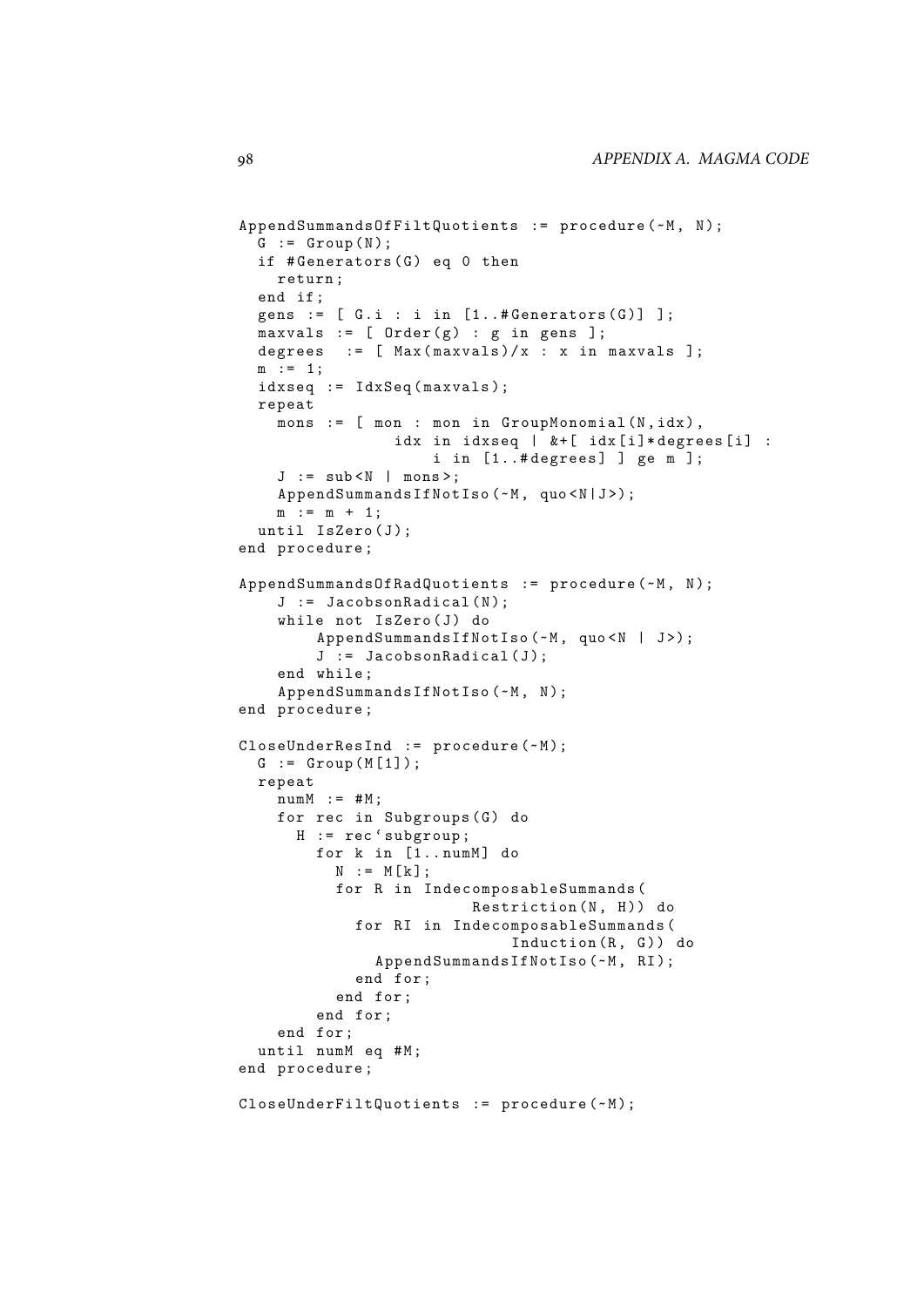```
repeat
    numM := #M;for N in M do
      AppendSummandsOfFiltQuotients (~M, N);
    end for ;
  until numM eq #M;
end procedure ;
CloseUnderRadQuotients := procedure (~M);
    repeat
        numM := #M;
        for N in M do
            AppendSummandsOfRadQuotients (~M, N);
        end for ;
    until numM eq #M;
end procedure ;
IsGrpAutMod := function(X, Y);if Group(X) ne Group(Y) then
    return false ;
  end if ;
  if Dimension(X) ne Dimension(Y) then
    return false ;
  end if ;
  if RadicalLayers (X) ne RadicalLayers (Y) then
   return false ;
  end if ;
  G := Group (X);
  if IsIsomorphic(X, Y) then return true,
        [G.i : i in [1..#Generators(G)];
  end if ;
  auts := [ [g : g in G | Order(g) eq Order(G.i) ]:i in [1..#Generators(G)] ];
  idx := [ 1 : i in auts ];maxidx := [ # aut : aut in auts ];idx [1] := 0;repeat
    i := 1;while idx [i] eq maxidx [i] do
      i := i + 1;end while ;
    for j in [1..i-1] do
      idx[j] := 1;end for ;
    idx[i] := idx[i]+1;if sub < G | [ auts [i] [idx [i]] :
                 i in [1..#idx] ]> eq G then
      \text{tAct} := \lceilMatrix ([ X. i * auts [j] [idx [j]]
          : i in [1..Dimension(X)] ]) : j in [1..#idx] ];
      tX := GModule(G, tAct);
```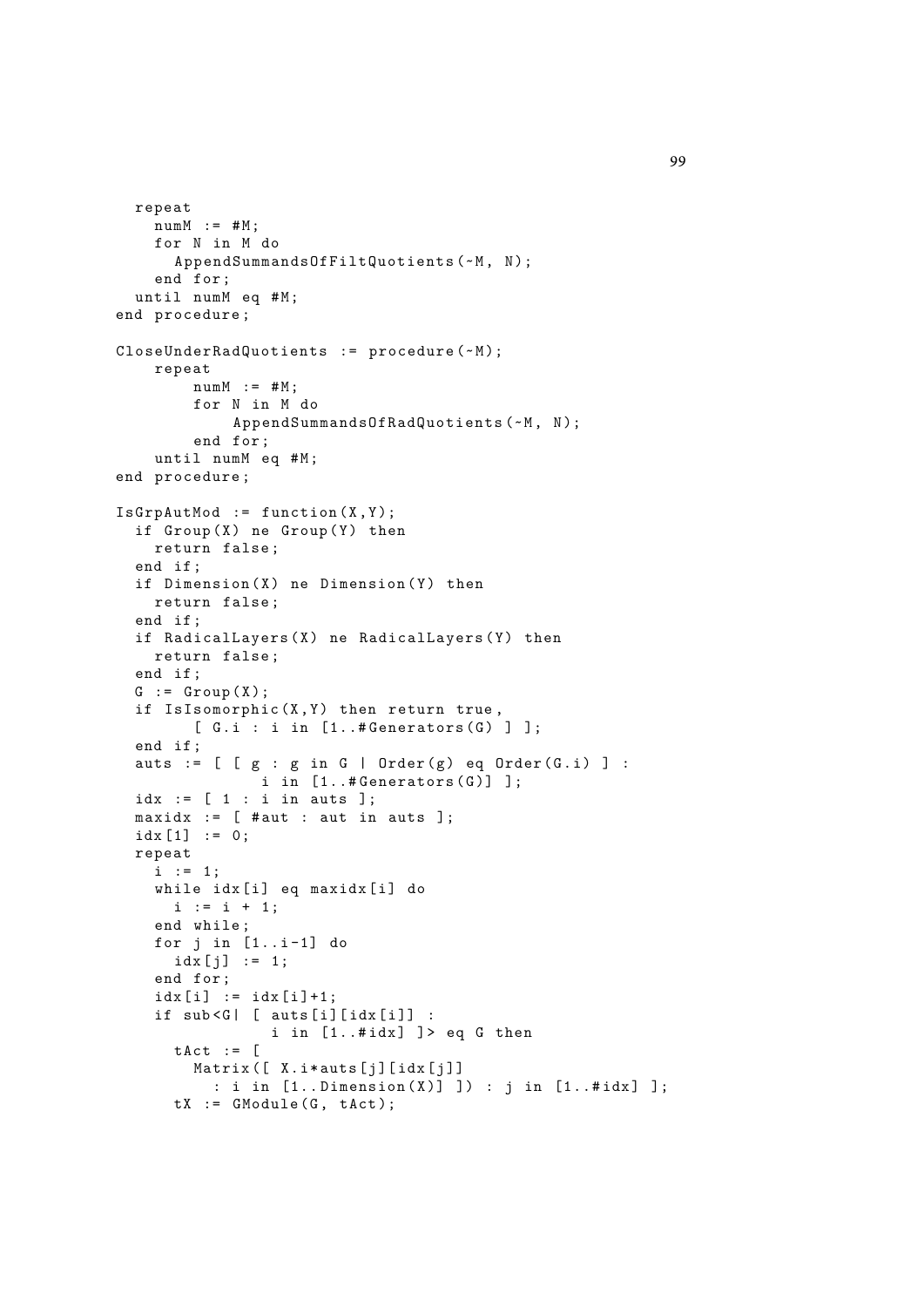```
if IsIsomorphic (tX, Y) then
        return true, [ auts[i][idx[i]] : i in [1..#idx] ];
      end if ;
    end if ;
  until maxidx eq idx ;
  return false ;
end function ;
CollectAutMods := procedure (\sim M);
  autmods := [];
  idx := { 1..#M };
  while #idx gt 0 do
    i := Random (idx);
    Append (~autmods, []);
    for j in [1..#M] do
      if IsGrpAutMod (M[i], M[j]) then
        Append (~ autmods [# autmods], j);
        Exclude (\texttt{-idx}, \texttt{j});end if ;
    end for ;
  end while ;
  Sort (~autmods);
  revautmods := [];
  for i in [1..#autmods] do
    for j in autmods [i] do
      revautmods [j] := i*#M*2+j;
    end for ;
  end for ;
  ParallelSort (~revautmods, ~M);
end procedure ;
SortM := procedure (\sim M);
  Sort ({\sim}M, func \langle x,y| Dimension (x) -Dimension (y));
  CollectAutMods(~M);
end procedure ;
GetM_filt := function(G);error if Type(G) ne GrpPerm,
    Sprintf ("Expected GrpPerm, given %o", Type (G));
  error if not IsAbelian (G),
    Sprintf ("%o is not abelian.", G);
  p := PrimeDivisors(Order(G));error if #p gt 1,
    Sprintf ("%o is not a p-group.", G);
  if #p lt 1 then
    p := 2;else
    p := p[1];end if ;
  RM := PermutationModule (G, sub < G | >, GF(p));
```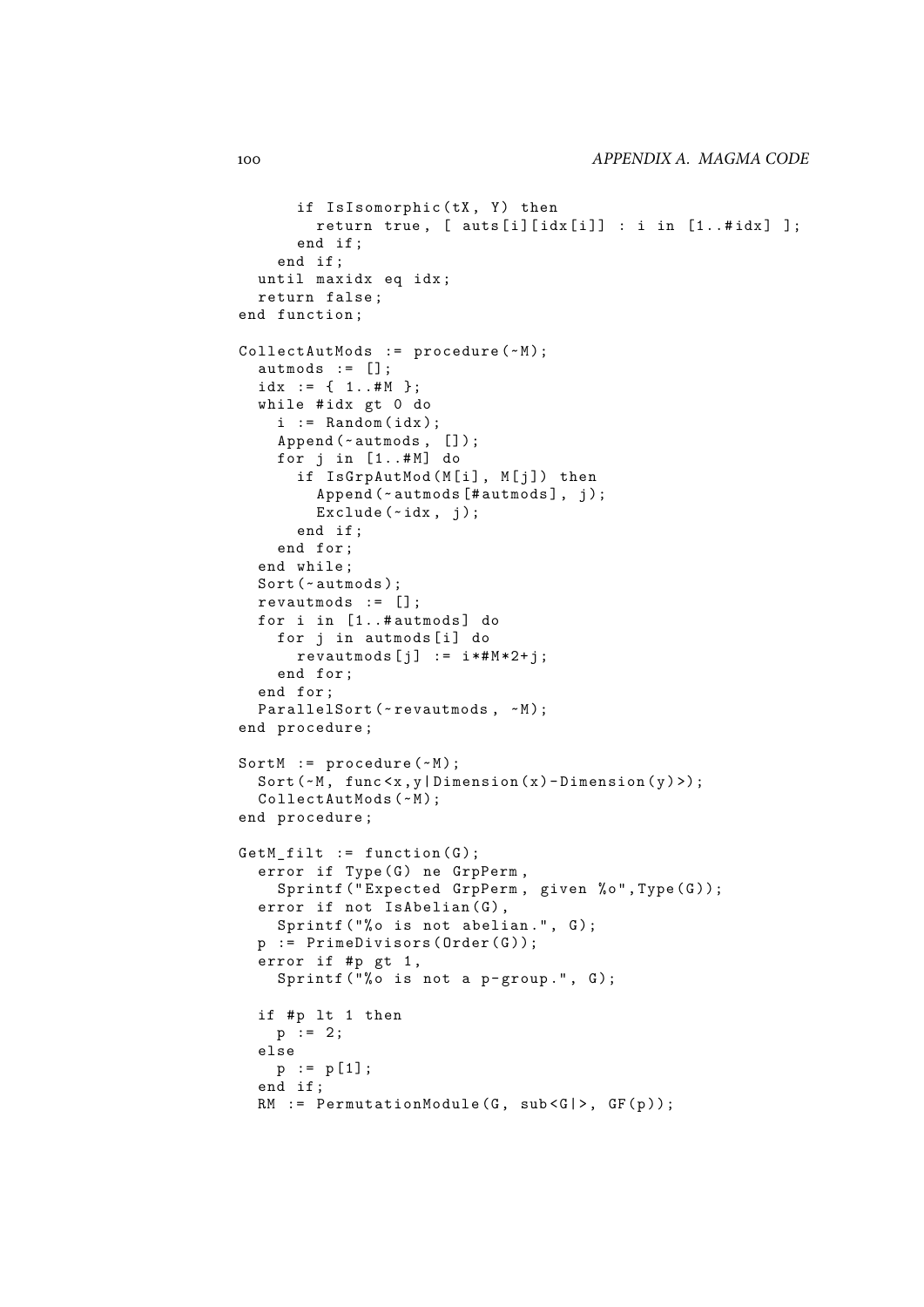```
M := [ ] ;AppendSummandsIfNotIso (~M, RM);
  repeat
    numM := #M;
    CloseUnderResInd(~M);
    CloseUnderFiltQuotients (~M);
  until numM eq #M;
  SortM (-M);
  return M;
end function ;
GetM\_rad := function(G);error if Type (G) ne GrpPerm,
    Sprintf ("Expected GrpPerm, given %o", Type (G));
  p := PrimeDivisors (Order(G));error if #p gt 1,
    Sprintf ("%o is not a p-group.", G);
  if #p lt 1 then
   p := 2;else
   p := p [1];
  end if ;
  RM := PermutationModule (G, sub < G | >, GF(p));
  M := [ ];
  AppendSummandsIfNotIso (~M, RM);
  repeat
   numM := #M;
    CloseUnderResInd (~M);
   CloseUnderRadQuotients (~M);
  until numM eq #M;
  SortM (-M);
  return M;
end function ;
SumMaps := function (m);D := [Domain(x) : x in m];CD := Codomain( m[1] );
  error if not k and [ IsIsomorphic (CD, Codomain(x)): x in m ] , " Codomains do not match .";
  D, incl, proj := DirectSum(D);f := MapToMatrix(proj [1]) * m [1];for i in [2..#m] do
    f := f + MapToMatrix(proj[i]) * m[i];end for ;
```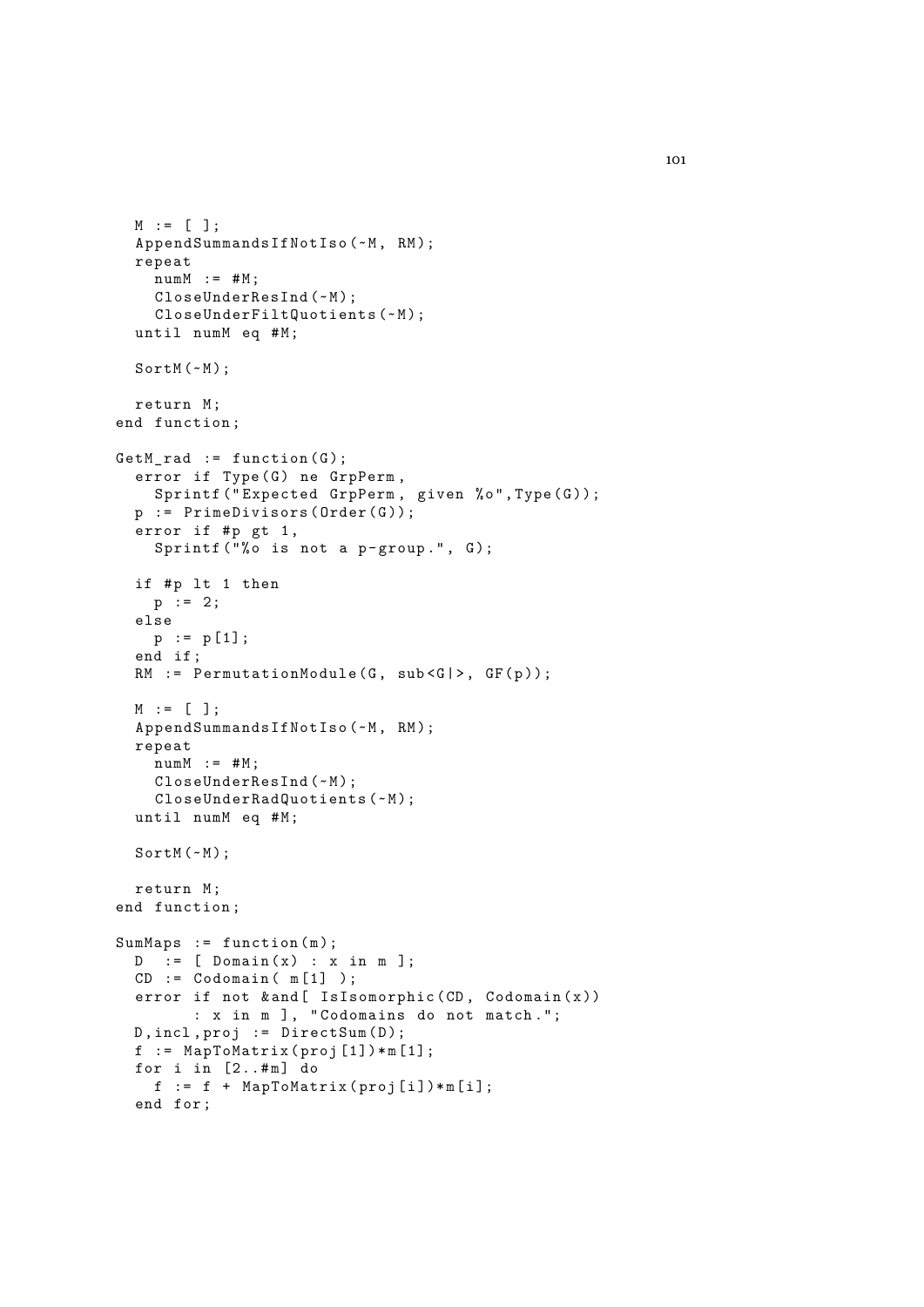```
return f , incl , proj ;
end function ;
QtoNFactorsThroughPsToN := function ( QtoN , PsToN );
  Q := Domain (QtoN);
  N := \text{Codomain}(\text{QtoN});FM := [];
  for i in [1..#PsToN] do
    P \text{toN} := P \text{sToN[i];}P := Domain (PtoN);
    B := Basis (GHom(Q, P));
    for v in B do
      Append (~FM, v*PtoN);
    end for ;
  end for ;
  SubGHom := sub<KMatrixSpace(Field(Q),
                 Dimension (Q), Dimension (N)) | FM>;
  return QtoN in SubGHom ;
end function ;
RemoveFactoringMaps := function (d);
  for i in Reverse ([1..#d]) do
    testD := Remove(d, i);m := d[i];if QtoNFactorsThroughPsToN(m, testD) then
      Remove (<math>\neg d, i)</math>;end if ;
  end for ;
  return d;
end function ;
Cover := function (N, canBeSplit, M);
  d := [**];
  maxdim := 0;for i in [1..#M] do
    if Dimension (M[i]) gt maxdim then
      maxdim := Dimension(M[i]);
    end if ;
  end for ;
  for coRank in [0.. maxdim -1] do
    for dimOfMod in Reverse ([ coRank +1.. maxdim ]) do
      appended := false ;
      for i in [1..#M] do
        X := M[i];if Dimension (X) eq dimOfMod then
           if canBeSplit or (not IsIsomorphic(X, N)) then
             B := Basis (GHom(X, N));
             for m in B do
               if Rank (m) eq dimOfMod-coRank then
                 if #d eq 0 then
                    Append (\sim d, m);
```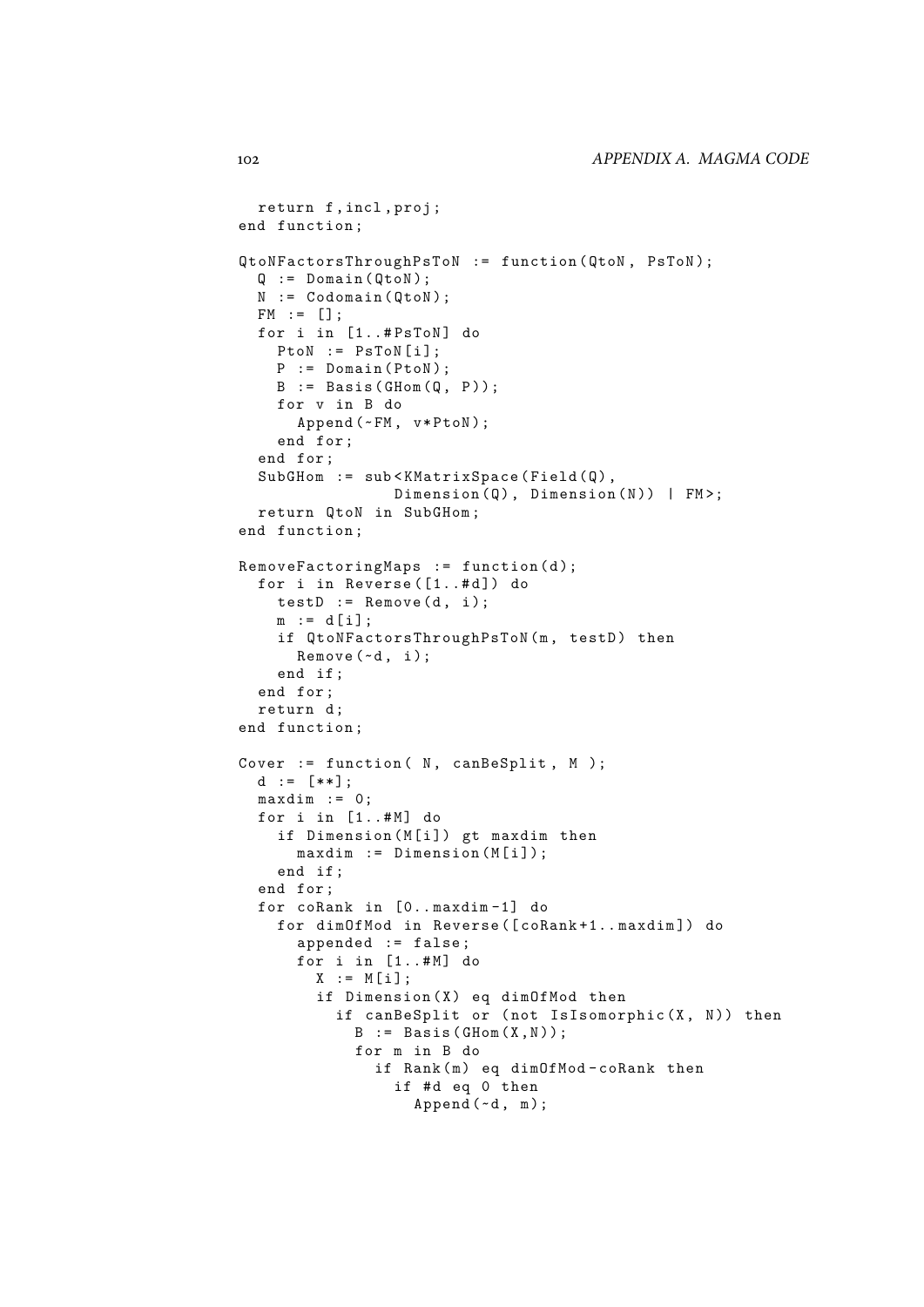```
else
                   if not QtoNFactorsThroughPsToN(m, d) then
                     Append (\sim d, m);
                     appended := true ;
                   end if ;
                 end if ;
               end if ;
            end for ;
          end if ;
        end if ;
      end for ;
      if appended then
        d := RemoveFactoringMaps(d);
      end if ;
    end for ;
  end for ;
  return d;
end function ;
MinimalResolution := function (N, M);f := [**];
 K := [**];n := 0;
  d := [* \text{ GHom}(N, N) ! 0 *];while true do
   n := n + 1;f[n] := SumMaps(d);K[n] := Kernel(f[n]);if (IsZero(K[n])) then
      print " Resolution complete ";
      return f ;
    end if ;
    print "Calculating cover [",n,"]...";
    d := Cover(K[n], n gt 1, M);end while ;
end function ;
ShowResolution := function (f, M);
 Res := [];
 res := [0 : i in [1..#M]];
 nonz := \{\};
  for m in f do
    NumSeq := [ 0 : i in [1..#M] ];for X in DirectSumDecomposition (Domain (m)) do
      for i in [1..#M] do
        if IsIsomorphic (X, M[i]) then
          NumSeq[i] := NumSeq[i] + 1;
```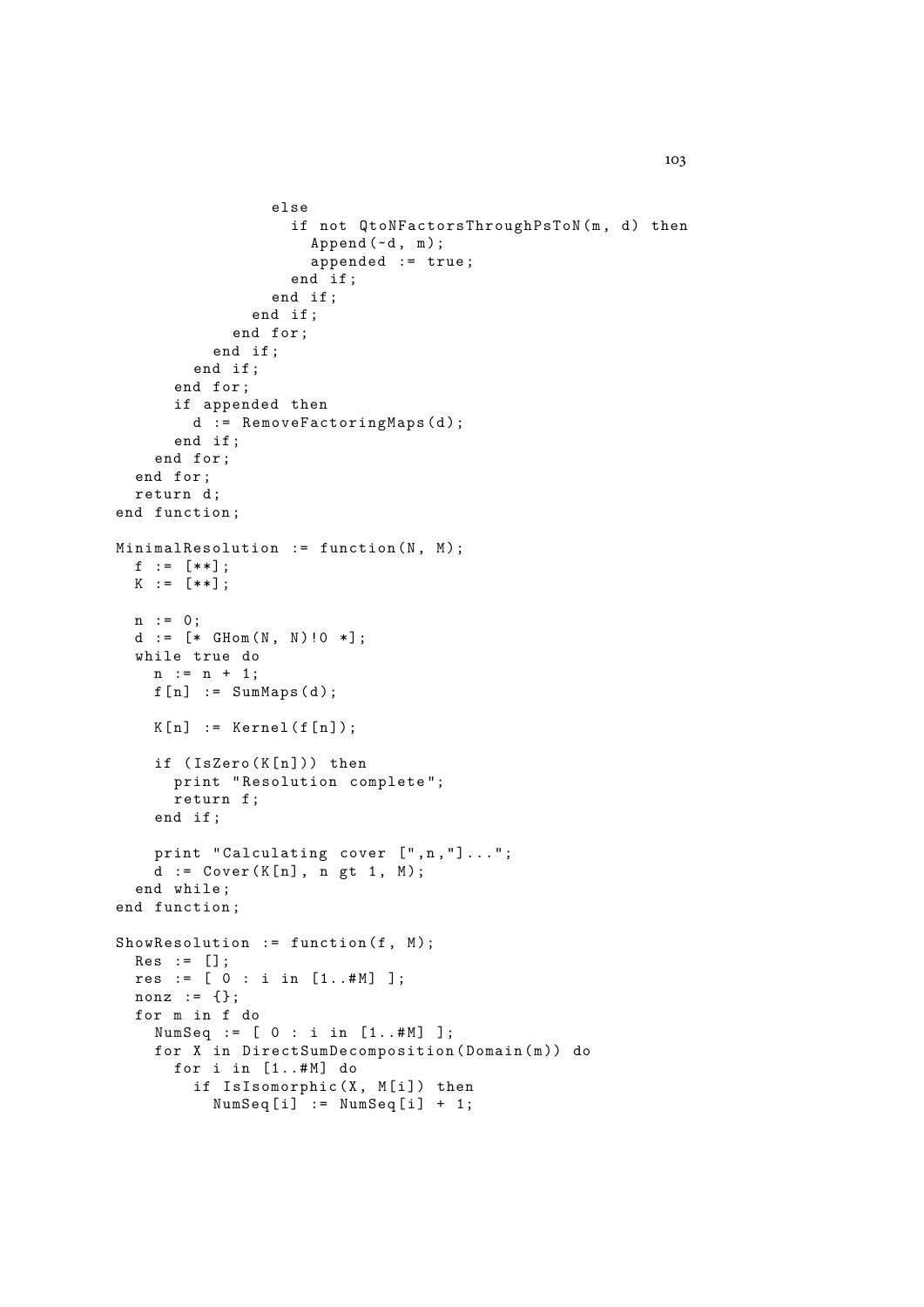```
Include (~nonz, i);
          break i ;
        end if ;
      end for ;
    end for ;
    Append (~Res, NumSeq);
  end for ;
  nonz := Sort (SetToSequence (nonz));
  T := ZeroMatrix ( Integers () , # Res +2 , # nonz );
  for j in [1..#nonz] do
    T[1][i] := nonz[i];
    T [2] [j] := Dimension (M[nonz[j]]);for i in [1..#Res] do
      T[i+2][j] := Res[i][nonz[j]];
    end for ;
  end for ;
 return T;
end function ;
Isomorphism ClassesOfSubgroups := function(G);ICs := [];
  for rec in Subgroups (G) do
    H := rec ' subgroup ;
    appended := false ;
    for i in [1..#ICs] do
      if IsIsomorphic (H, ICs[i][1]) then
        Append (~ICs[i], H);appended := true ;
        break i ;
      end if ;
    end for ;
    if not appended then
      Append (~ICs, [ H ] );
    end if ;
  end for ;
  return ICs ;
end function ;
RestrictionOfM := function(M, H);Mres := [];
  for N in M do
    AppendSummandsIfNotIso (~Mres, Restriction (N, H));
  end for ;
  return Mres ;
end function ;
ModulerThroughIsomorphism := function(X, phi);H := Domain (phi);
 L := \texttt{Codomain}(phi);
  error if Group(X) ne L,
    "X is not a module for the codomain of phi.";
```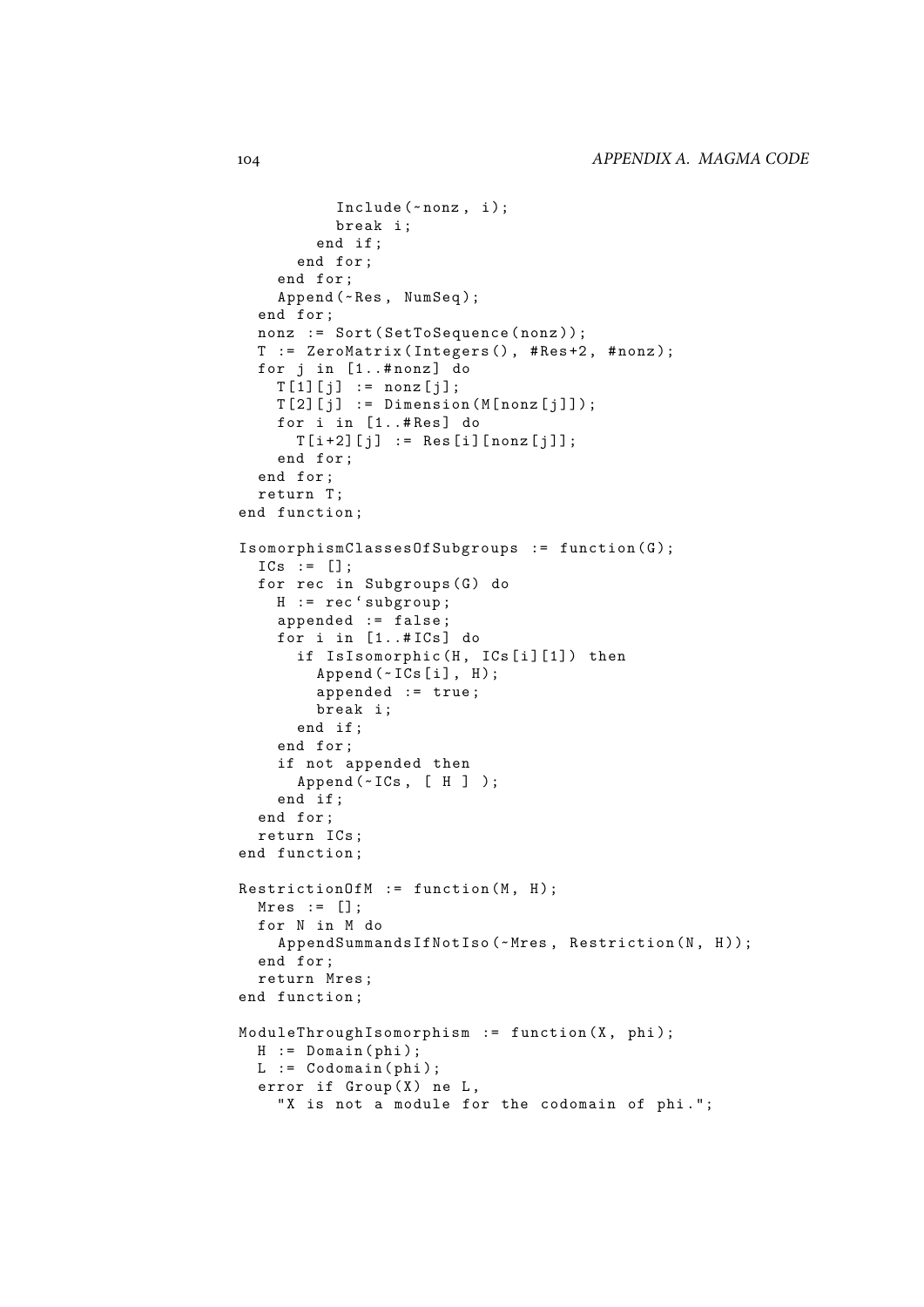```
phi: = GModule (H,[ Matrix ([ X.i * phi(H.j) : i in [1..Dimension(X)] ] ): j in [1..# \text{Generators (H)}] );
  return phiX ;
end function ;
RestrictionToSubgroupsAreIsomorphic := function (M, H, L);
 resH := RestrictionOfM(M, H);
 resL := RestrictionOfM(M, L);isI, phi := IsIsomorphic(H, L);if not isI then
   return false ;
  end if ;
  for N in resL do
    phiN := ModuleThroughIsomorphism (N, phi);
    if not & or [ Is Isomorphic (phiN, X) : X in resH ] then
      return false ;
    end if ;
  end for ;
  return true ;
end function ;
RestrictionToIsomorphicSubgroupsIsValid := function(M);
  G := Group (M [1]);
  ICs := IsomorphismCLassesOfSubgroups(G);for IC in ICs do
    if # IC gt 1 then
      for Pair in CartesianProduct (IC, IC) do
        H := Pair [1];
        L := Pair \lceil 2 \rceil:
        if H ne L then
          if not RestrictionToSubgroupsAreIsomorphic (M, H, L) then
            return false ;
          end if ;
        end if ;
      end for ;
    end if ;
  end for ;
  return true ;
end function ;
```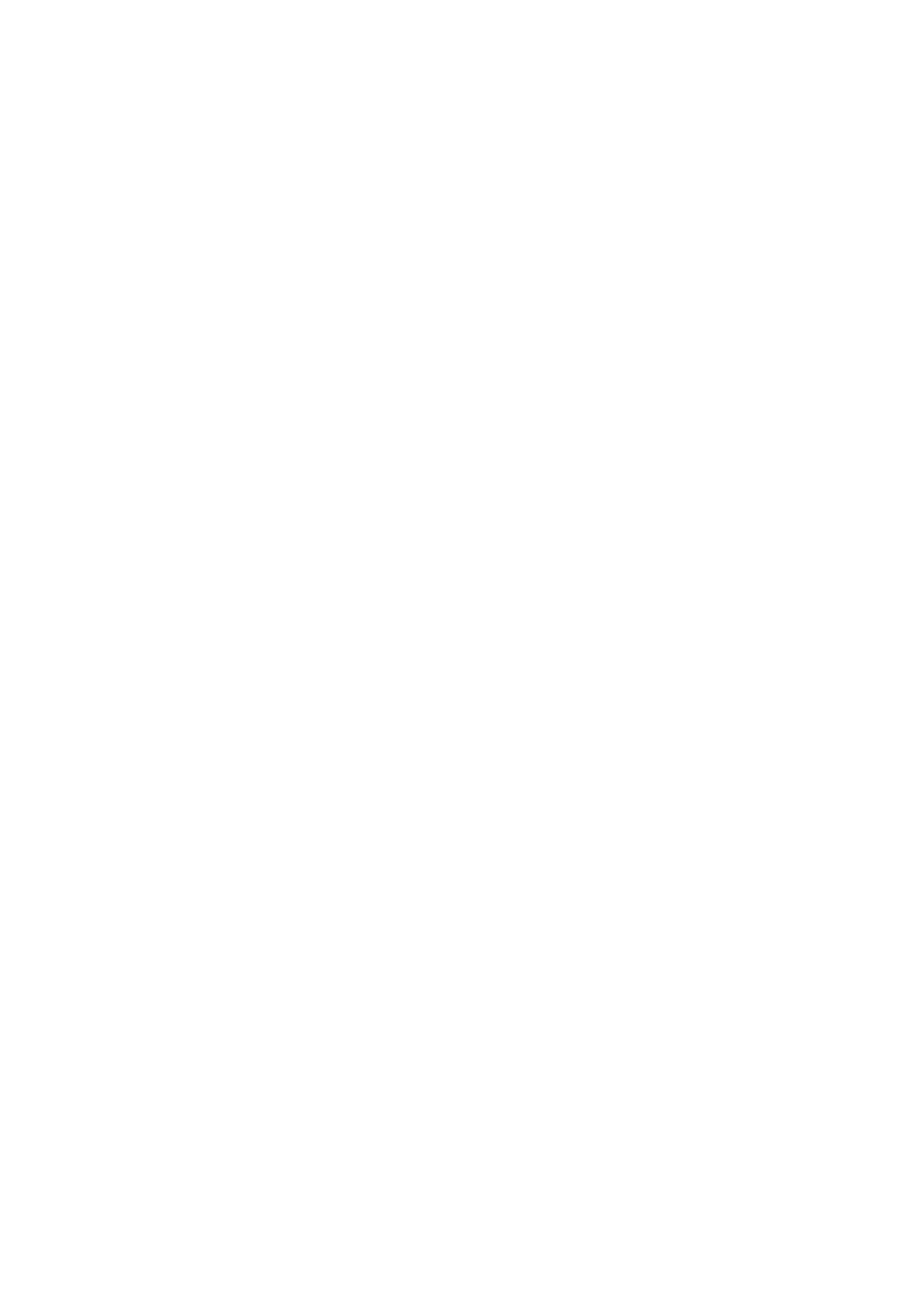# **B Calculated resolutions**

We represent modules by diagrams with a vertex for each basis element of the module and edges representing the action of the algebra.

#### **B.1**  $C_2$

If  $C_2 = \langle g \rangle$  then the module **i** is the regular module and the edge represents the action of *.* 

$$
0 \to \bullet \to \bullet \to \bullet
$$
  

$$
0 \to \bullet \to \bullet
$$

#### **B.2** *C*<sup>4</sup>

If *C*<sub>4</sub> =  $\langle g \rangle$  then each edge represents the action of *g* − 1.

 $0 \rightarrow \bullet \rightarrow \bullet \rightarrow \bullet$  $0 \rightarrow \begin{array}{c} \bullet \\ \bullet \end{array} \rightarrow \bullet \oplus \begin{array}{c} \bullet \\ \bullet \end{array} \rightarrow \begin{array}{c} \bullet \\ \bullet \end{array}$  $0 \rightarrow \frac{2}{3} \rightarrow \frac{2}{3} \oplus \frac{2}{3} \rightarrow \frac{2}{3}$  $0 \rightarrow \frac{2}{9} \rightarrow \frac{1}{1}$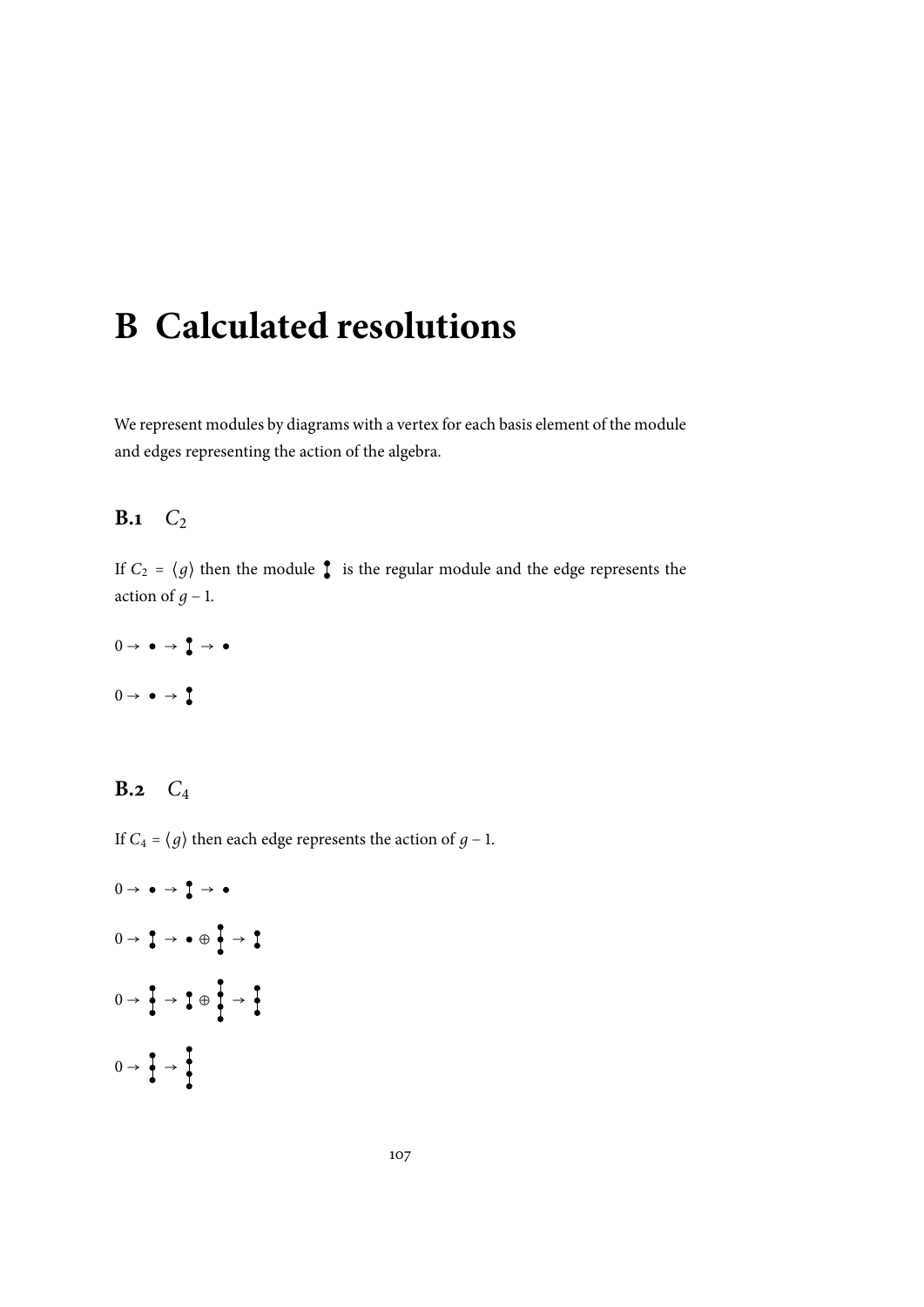### **B.3**  $C_2 \times C_2$

If  $C_2 \times C_2 = \langle g, h \rangle$  then the module  $\diamondsuit$  is the regular module. Each edge  $\diamondsuit$ represents the action of *g* − 1 and each edge  $\bullet$  represents the action of *h* − 1. The notation  $\Diamond$  shows that *g* and *h* act in the same way.

- <sup>0</sup> <sup>→</sup> <sup>→</sup> <sup>2</sup> <sup>→</sup> <sup>⊕</sup> <sup>⊕</sup> <sup>→</sup>  $0 \rightarrow \bullet \rightarrow \bullet \rightarrow \bullet \bullet$  $0 \rightarrow \bullet \rightarrow \bullet \rightarrow \bullet \bullet$  $0 \rightarrow \rightarrow \rightarrow \rightarrow \rightarrow \rightarrow$ <sup>0</sup> <sup>→</sup> <sup>→</sup> <sup>⊕</sup> <sup>⊕</sup> <sup>→</sup> <sup>2</sup> <sup>⊕</sup> <sup>→</sup>  $0 \rightarrow \bigwedge \rightarrow \bigwedge \oplus \bigotimes \oplus \bigwedge \rightarrow \bigotimes$
- **B.4**  $C_8$  $0 \rightarrow \bullet \rightarrow \overline{1} \rightarrow \bullet$  $0 \rightarrow 2 \rightarrow \bullet \oplus 2 \rightarrow 2$  $0 \rightarrow \frac{1}{2} \rightarrow \frac{1}{4} \oplus \frac{1}{4} \rightarrow \frac{1}{2}$  $0 \rightarrow \frac{1}{1} \rightarrow \frac{1}{1} \oplus \frac{1}{1} \rightarrow \frac{1}{1}$  $0 \rightarrow \frac{1}{1} \rightarrow \frac{1}{1} \oplus \frac{1}{1} \rightarrow \frac{1}{1}$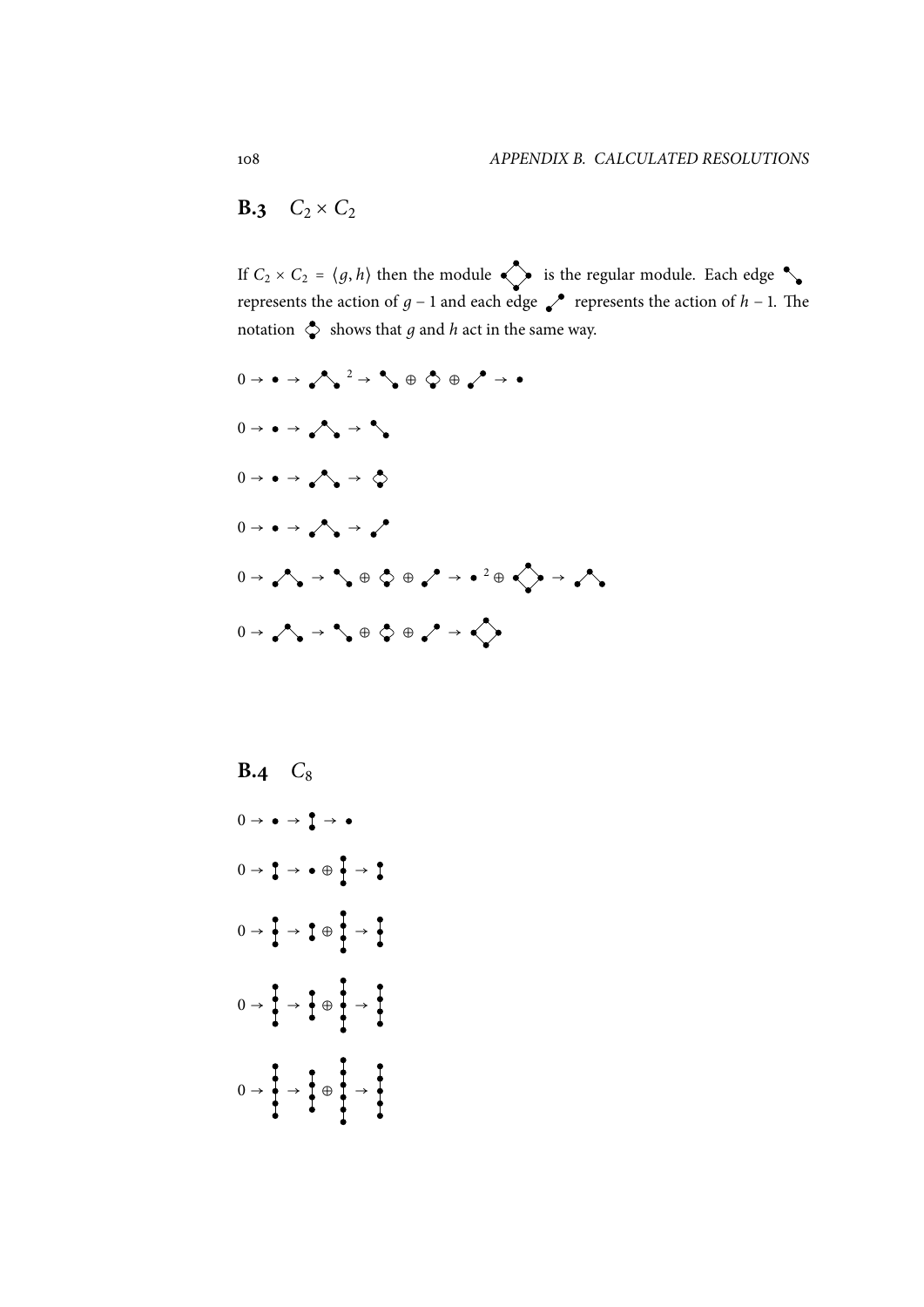

#### **B.5**  $C_4 \times C_2$

As  $C_4\times C_2$  is a product of non-isomorphic cyclic groups there is a choice of which module to use for the calculation of a bound for representation dimension. Here we use the class  $\mathcal{F}_G$ , which is based on the filtered algebra approach. The diagrams are drawn compatible with the degrees in this filtration. If  $C_4 \times C_2 = \langle g, h \rangle$  with  $g^4 = h^2 = 1$  then represents the action of *g*−1 and  $\sum$  represents the action of *h*−1. In some cases the diagrams are denoted with a group automorphism, meaning that the diagram is drawn for a different basis of  $kG$ . For example the the notation  $\qquad \backslash$  represents the  $g \mapsto gh$ 2-dimensional module where the action of *h* is as per the diagram, whilst the action

of *д* on the module is the action of *дh* on the diagram.

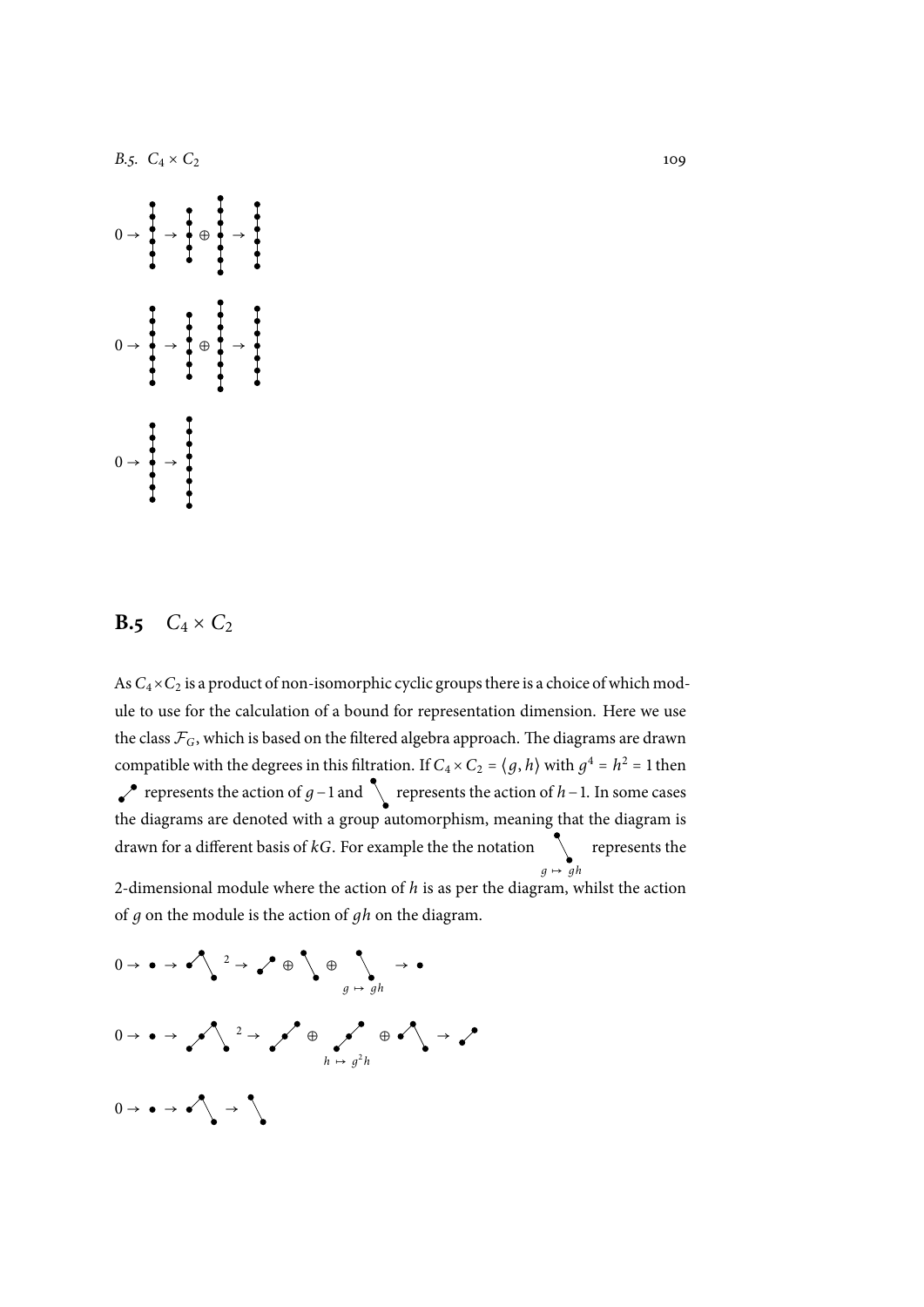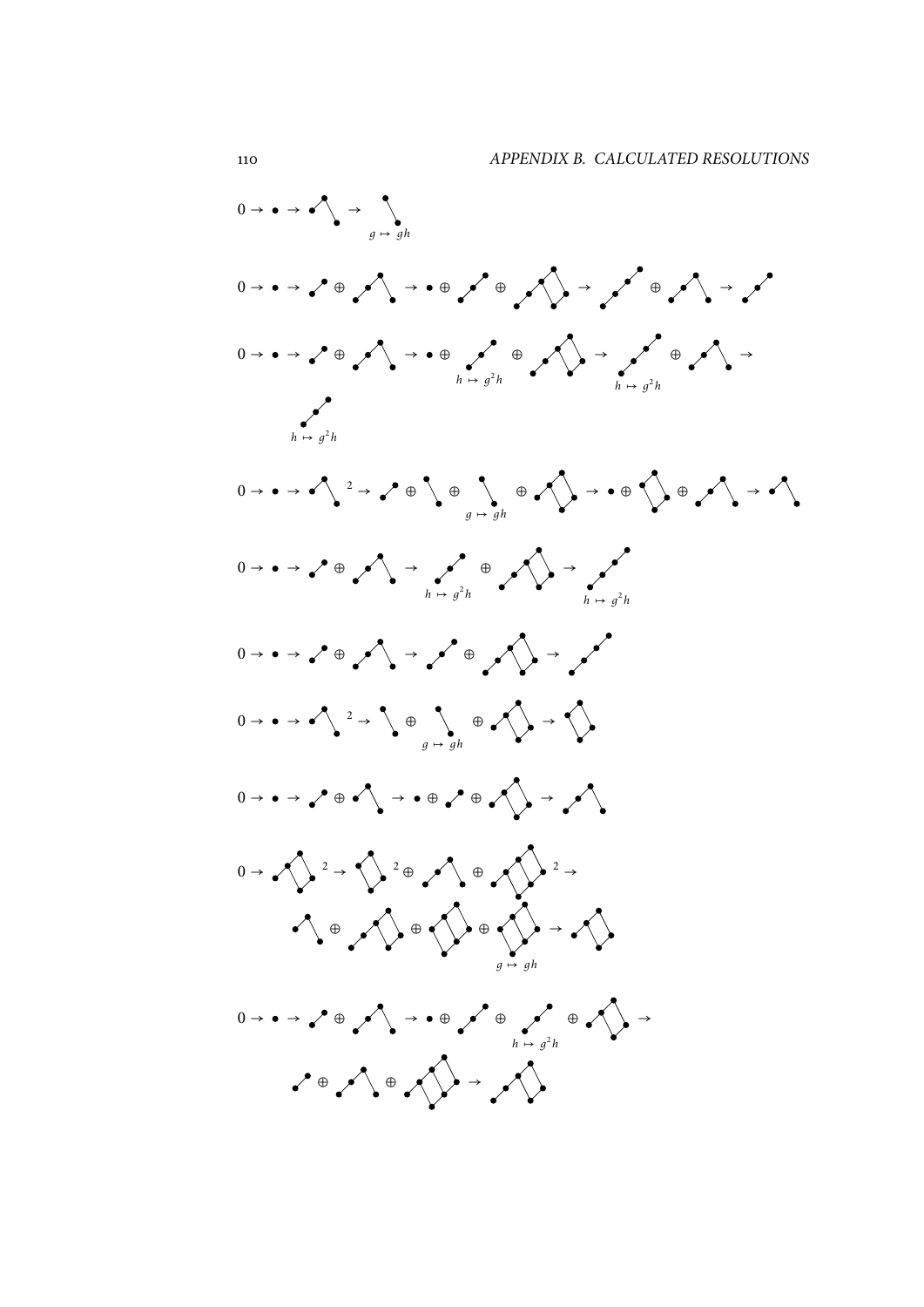

#### **B.6**  $C_2 \times C_2 \times C_2$

If  $C_2 \times C_2 \times C_2 = \langle g, h, i \rangle$  then represents the action of *g* − 1;  $\bullet$  represents the action of  $h$  − 1; and  $\int$  represents the action of  $i$  − 1. Where there are modules that are equivalent up to a group automorphism we only include a resolution for one of these.

$$
0 \to \bullet^3 \to \bullet^8 \to \bullet^8 \to \bullet^2 \oplus \bullet^2 \oplus \bullet^2 \oplus \bullet^2 \oplus \bullet^2 \oplus \bullet^2 \oplus \bullet^2 \oplus \bullet^2 \oplus \bullet^2 \oplus \bullet^2 \oplus \bullet^2 \oplus \bullet^2 \oplus \bullet^2 \oplus \bullet^2 \oplus \bullet^2 \oplus \bullet^2 \oplus \bullet^2 \oplus \bullet^2 \oplus \bullet^2 \oplus \bullet^2 \oplus \bullet^2 \oplus \bullet^2 \oplus \bullet^2 \oplus \bullet^2 \oplus \bullet^2 \oplus \bullet^2 \oplus \bullet^2 \oplus \bullet^2 \oplus \bullet^2 \oplus \bullet^2 \oplus \bullet^2 \oplus \bullet^2 \oplus \bullet^2 \oplus \bullet^2 \oplus \bullet^2 \oplus \bullet^2 \oplus \bullet^2 \oplus \bullet^2 \oplus \bullet^2 \oplus \bullet^2 \oplus \bullet^2 \oplus \bullet^2 \oplus \bullet^2 \oplus \bullet^2 \oplus \bullet^2 \oplus \bullet^2 \oplus \bullet^2 \oplus \bullet^2 \oplus \bullet^2 \oplus \bullet^2 \oplus \bullet^2 \oplus \bullet^2 \oplus \bullet^2 \oplus \bullet^2 \oplus \bullet^2 \oplus \bullet^2 \oplus \bullet^2 \oplus \bullet^2 \oplus \bullet^2 \oplus \bullet^2 \oplus \bullet^2 \oplus \bullet^2 \oplus \bullet^2 \oplus \bullet^2 \oplus \bullet^2 \oplus \bullet^2 \oplus \bullet^2 \oplus \bullet^2 \oplus \bullet^2 \oplus \bullet^2 \oplus \bullet^2 \oplus \bullet^2 \oplus \bullet^2 \oplus \bullet^2 \oplus \bullet^2 \oplus \bullet^2 \oplus \bullet^2 \oplus \bullet^2 \oplus \bullet^2 \oplus \bullet^2 \oplus \bullet^2 \oplus \bullet^2 \oplus \bullet^2 \oplus \bullet^2 \oplus \bullet^2 \oplus \bullet^2 \oplus \bullet^2 \oplus \bullet^2 \oplus \bullet^2 \oplus \bullet^2 \oplus \bullet^2 \oplus \bullet^2 \oplus \bullet^2 \oplus \bullet^2 \oplus \bullet^2 \oplus \bullet^2 \oplus \bullet^2 \oplus \bullet^2 \oplus \bullet^2 \oplus \bullet^2 \oplus \bullet^2 \oplus \bullet^2 \oplus \bullet^2 \oplus \bullet^2 \oplus \bullet^2 \oplus \bullet^
$$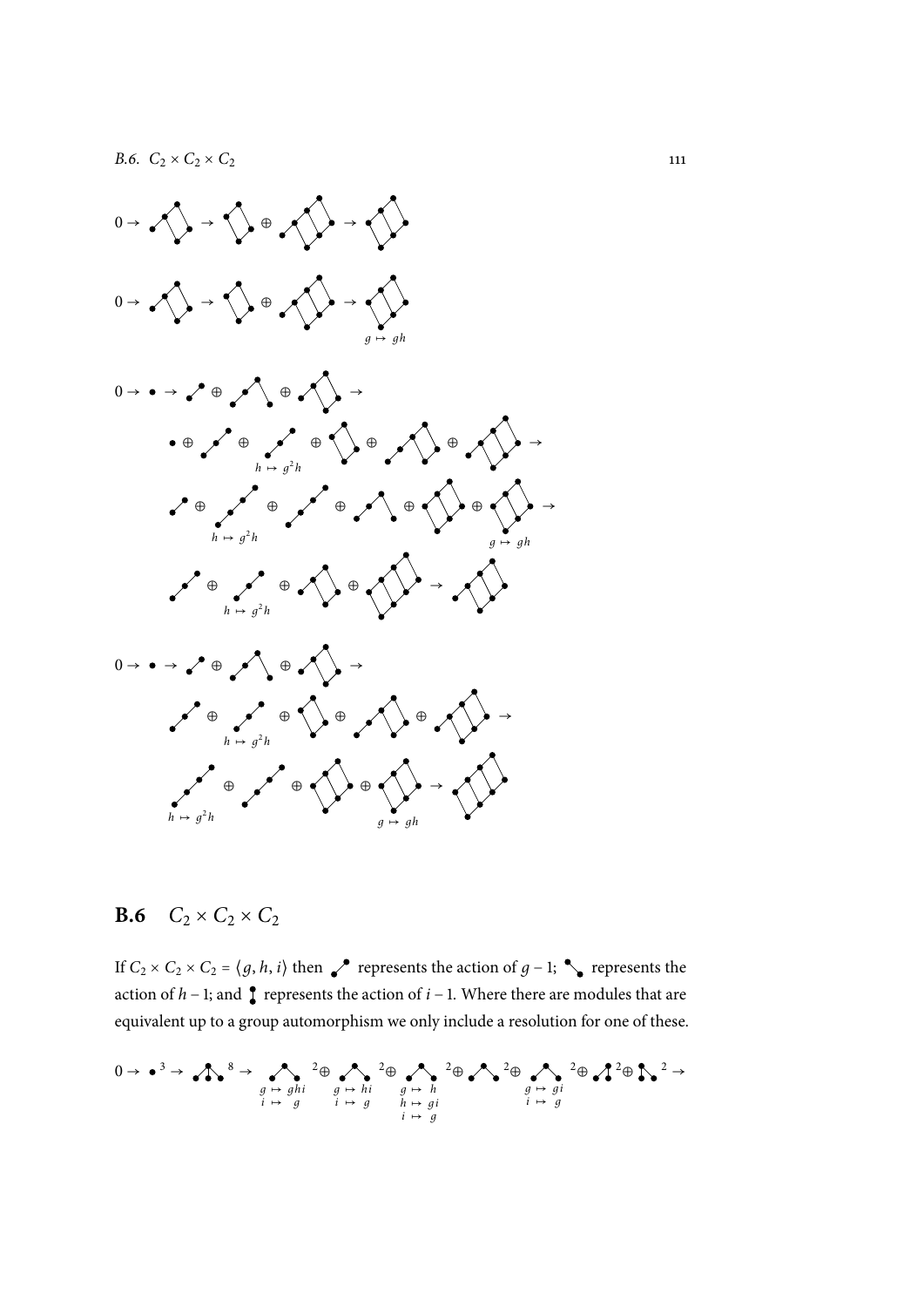$$
\int_{\theta} \frac{1}{\theta} \frac{\theta}{h} \frac{\theta}{h} \frac{\theta}{h} \frac{\theta}{h} \frac{\theta}{h} \frac{\theta}{h} \frac{\theta}{h} \frac{\theta}{h} \frac{\theta}{h} \frac{\theta}{h} \frac{\theta}{h} \frac{\theta}{h} \frac{\theta}{h} \frac{\theta}{h} \frac{\theta}{h} \frac{\theta}{h} \frac{\theta}{h} \frac{\theta}{h} \frac{\theta}{h} \frac{\theta}{h} \frac{\theta}{h} \frac{\theta}{h} \frac{\theta}{h} \frac{\theta}{h} \frac{\theta}{h} \frac{\theta}{h} \frac{\theta}{h} \frac{\theta}{h} \frac{\theta}{h} \frac{\theta}{h} \frac{\theta}{h} \frac{\theta}{h} \frac{\theta}{h} \frac{\theta}{h} \frac{\theta}{h} \frac{\theta}{h} \frac{\theta}{h} \frac{\theta}{h} \frac{\theta}{h} \frac{\theta}{h} \frac{\theta}{h} \frac{\theta}{h} \frac{\theta}{h} \frac{\theta}{h} \frac{\theta}{h} \frac{\theta}{h} \frac{\theta}{h} \frac{\theta}{h} \frac{\theta}{h} \frac{\theta}{h} \frac{\theta}{h} \frac{\theta}{h} \frac{\theta}{h} \frac{\theta}{h} \frac{\theta}{h} \frac{\theta}{h} \frac{\theta}{h} \frac{\theta}{h} \frac{\theta}{h} \frac{\theta}{h} \frac{\theta}{h} \frac{\theta}{h} \frac{\theta}{h} \frac{\theta}{h} \frac{\theta}{h} \frac{\theta}{h} \frac{\theta}{h} \frac{\theta}{h} \frac{\theta}{h} \frac{\theta}{h} \frac{\theta}{h} \frac{\theta}{h} \frac{\theta}{h} \frac{\theta}{h} \frac{\theta}{h} \frac{\theta}{h} \frac{\theta}{h} \frac{\theta}{h} \frac{\theta}{h} \frac{\theta}{h} \frac{\theta}{h} \frac{\theta}{h} \frac{\theta}{h} \frac{\theta}{h} \frac{\theta}{h} \frac{\theta}{h} \frac{\theta}{h} \frac{\theta}{h} \frac{\theta}{h} \frac{\theta}{h} \frac{\theta}{h} \frac{\theta}{h} \frac{\theta}{h} \frac{\theta}{h} \frac{\theta}{h} \frac{\theta}{h} \frac{\theta}{h} \frac{\theta}{h} \frac{\theta}{h} \frac{\theta}{h} \frac{\theta}{h} \frac{\theta}{h} \frac{\theta}{h} \frac{\theta}{h} \frac{\theta}{h} \frac{\theta}{h} \frac{\theta
$$

*h* ↦ *дi*

*h* ↦ *д*

*h* ↦ *дi*

 $h \mapsto i$ <br>  $i \mapsto g$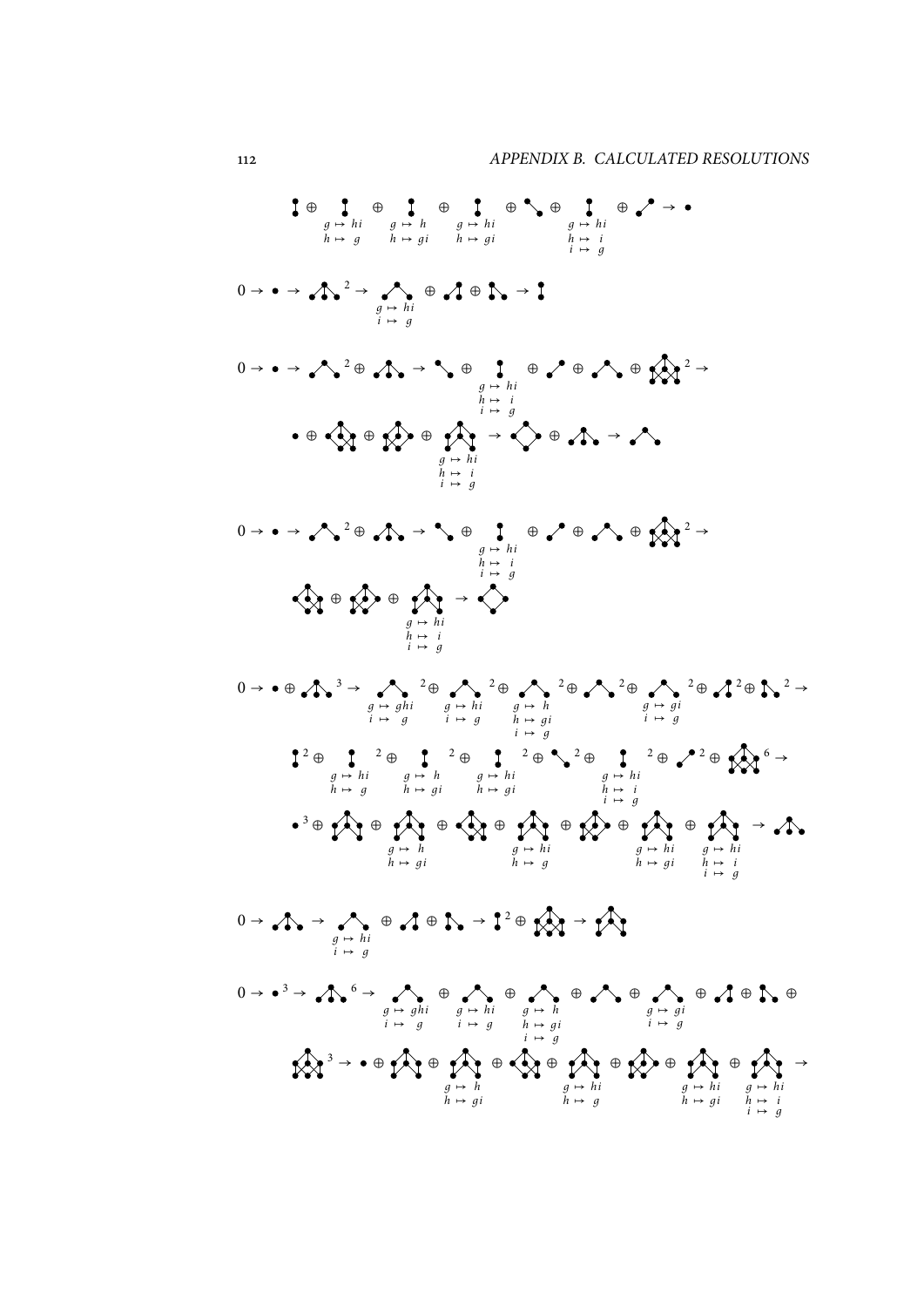*B.7.*  $C_8 \times C_2$  113

⊕ ⊕ *д* ↦ *дi i* ↦ *д* ⊕ ⊕ *д* ↦ *hi i* ↦ *д* ⊕ *д* ↦ *дhi i* ↦ *д* ⊕ *д* ↦ *h h* ↦ *дi i* ↦ *д* ⊕ 4 → *д* ↦ *дhi i* ↦ *д* ⊕ *д* ↦ *hi i* ↦ *д* ⊕ *д* ↦ *h h* ↦ *дi i* ↦ *д* ⊕ ⊕ *д* ↦ *дi i* ↦ *д* ⊕ ⊕ ⊕ → <sup>0</sup> <sup>→</sup> <sup>3</sup> <sup>→</sup> <sup>6</sup> <sup>→</sup> *д* ↦ *дhi i* ↦ *д* ⊕ *д* ↦ *hi i* ↦ *д* ⊕ *д* ↦ *h h* ↦ *дi i* ↦ *д* ⊕ ⊕ *д* ↦ *дi i* ↦ *д* ⊕ ⊕ ⊕ <sup>3</sup> <sup>→</sup> <sup>⊕</sup> *д* ↦ *h h* ↦ *дi* ⊕ ⊕ *д* ↦ *hi h* ↦ *д* ⊕ ⊕ *д* ↦ *hi h* ↦ *дi* ⊕ *д* ↦ *hi h* ↦ *i i* ↦ *д* → ⊕ ⊕ *д* ↦ *дi i* ↦ *д* ⊕ ⊕ *д* ↦ *hi i* ↦ *д* ⊕ *д* ↦ *дhi i* ↦ *д* ⊕ *д* ↦ *h h* ↦ *дi i* ↦ *д* →

## **B.7**  $C_8 \times C_2$

We use  $\mathcal{F}_G$  and represent the vertices in the correct layer according to the standard filtration. If  $C_8 \times C_2 = \langle g, h \rangle$  with  $g^8 = h^2 = 1$  then represents the action of  $g - 1$ and  $\left\{$  represents the action of *h* − 1.

<sup>0</sup> <sup>→</sup> <sup>→</sup> <sup>2</sup> <sup>→</sup> <sup>⊕</sup> ⊕ → *д* ↦ *дh* <sup>0</sup> <sup>→</sup> <sup>→</sup> <sup>2</sup> <sup>→</sup> <sup>⊕</sup> <sup>⊕</sup> <sup>→</sup> 0 → → →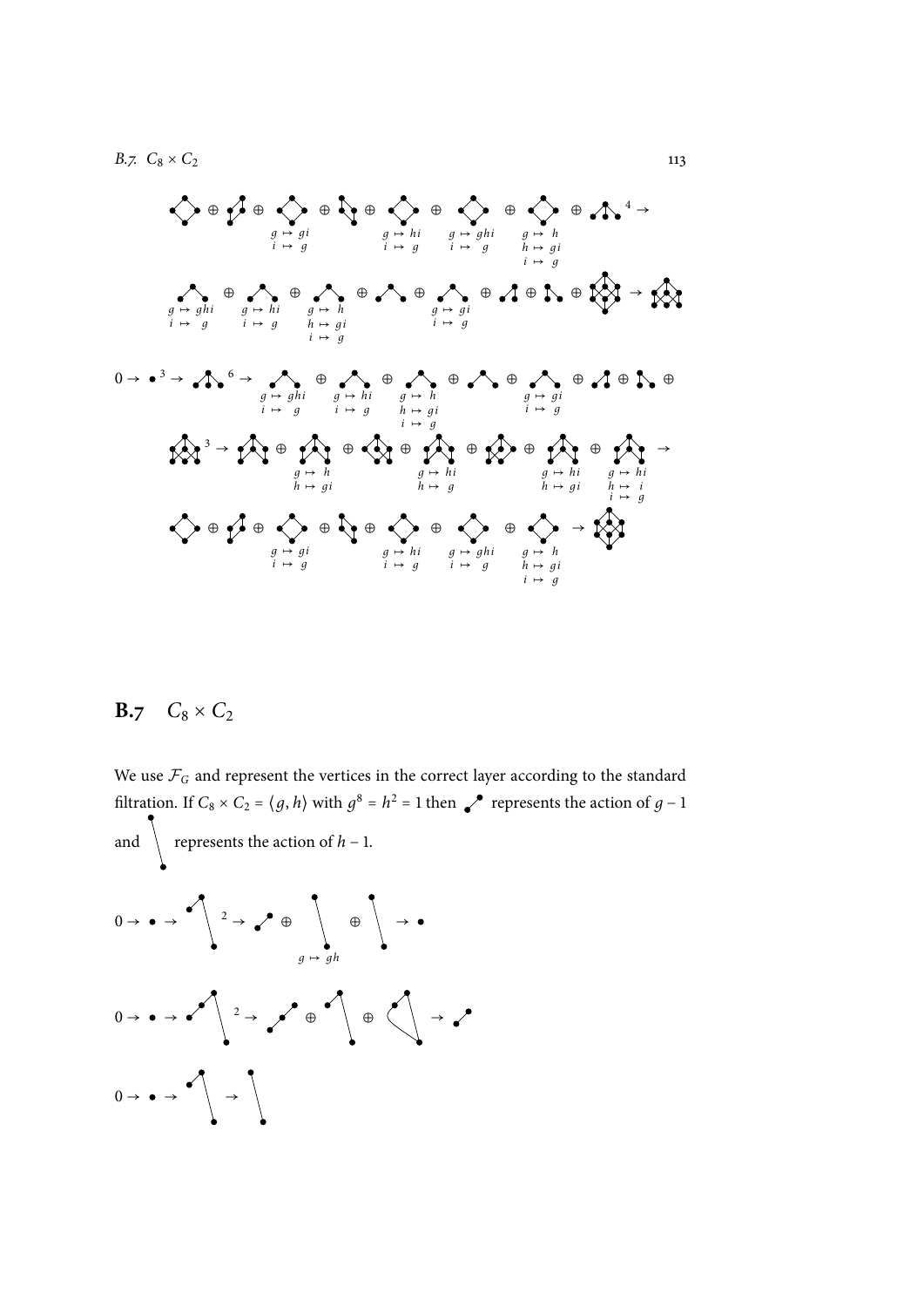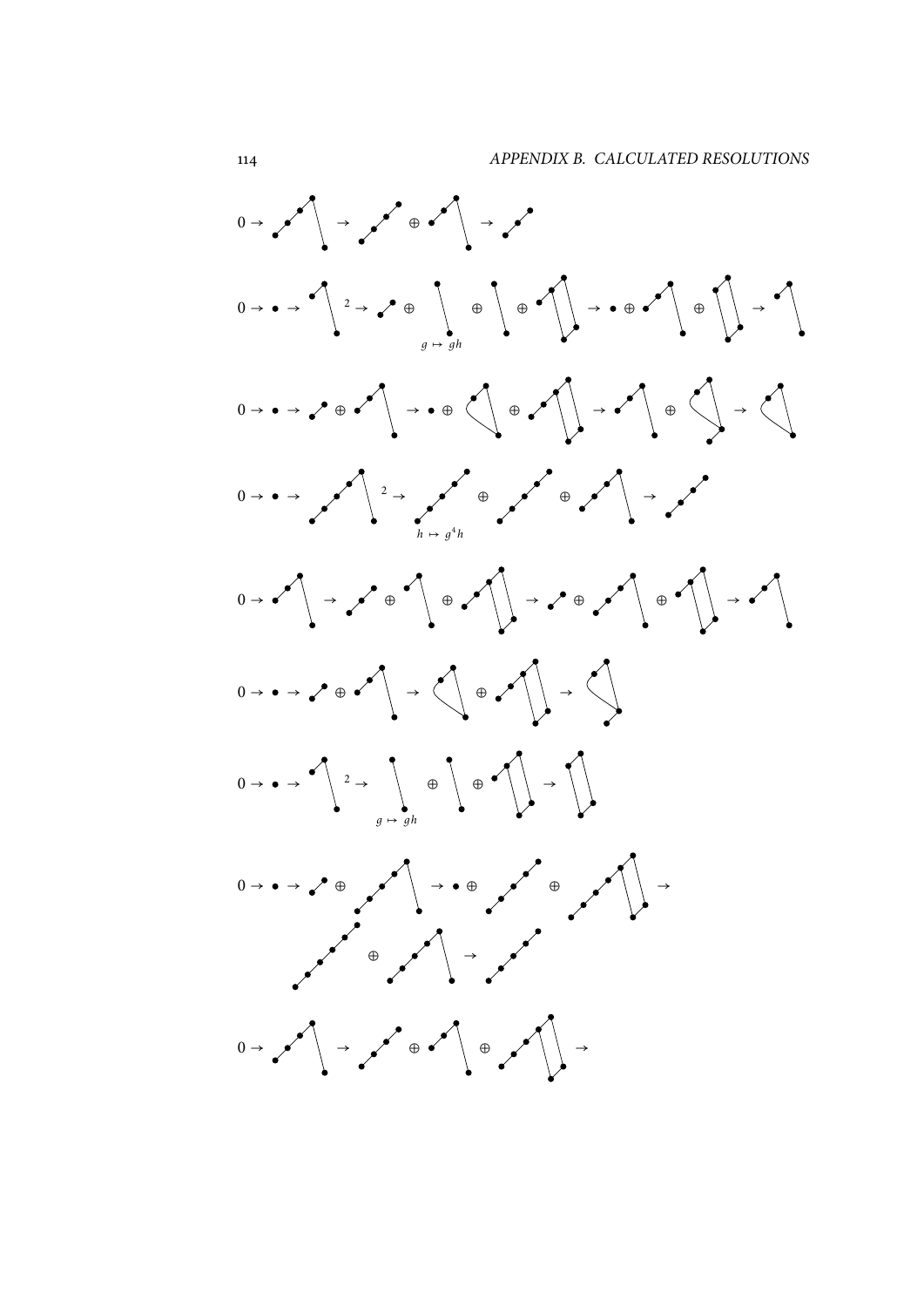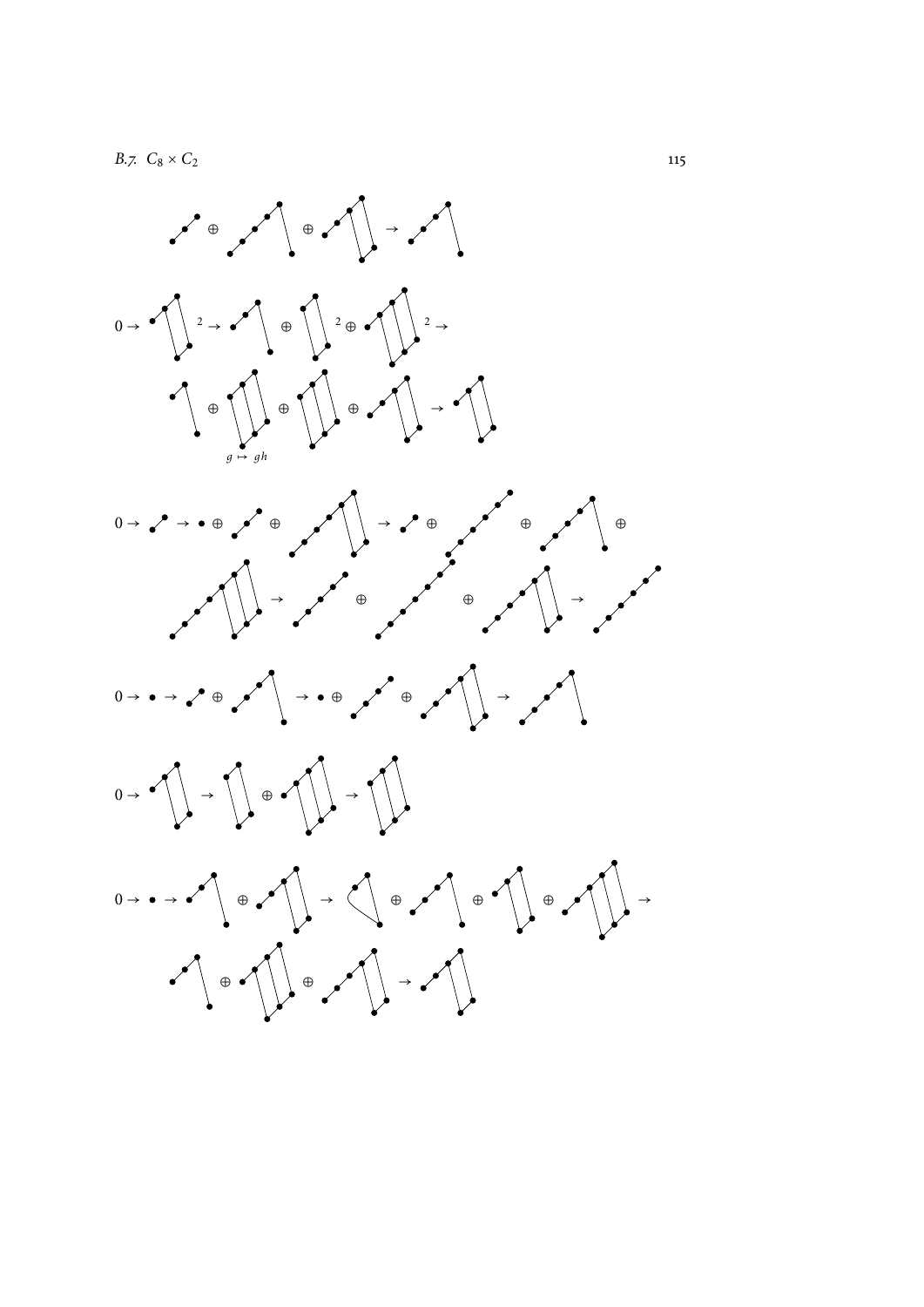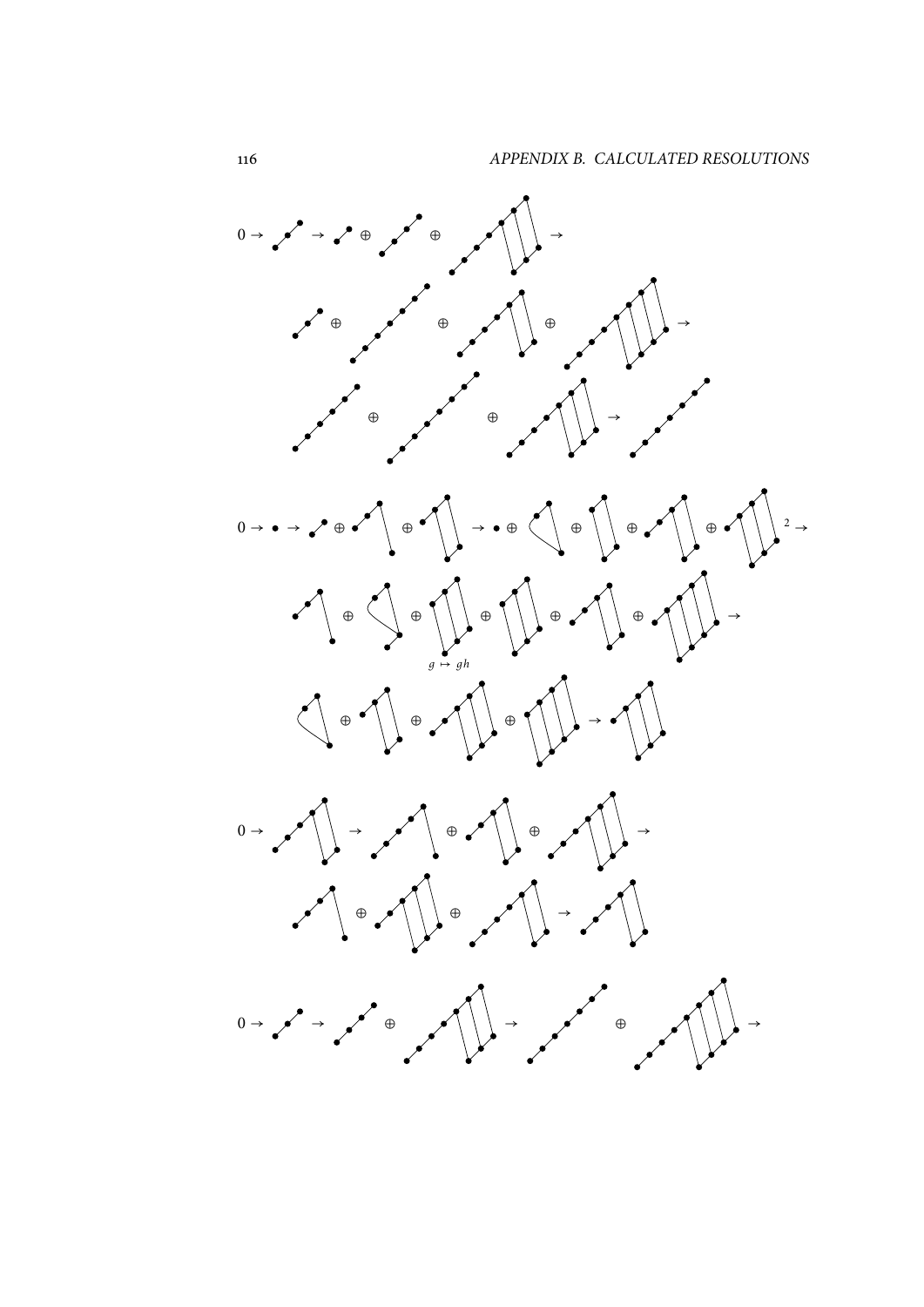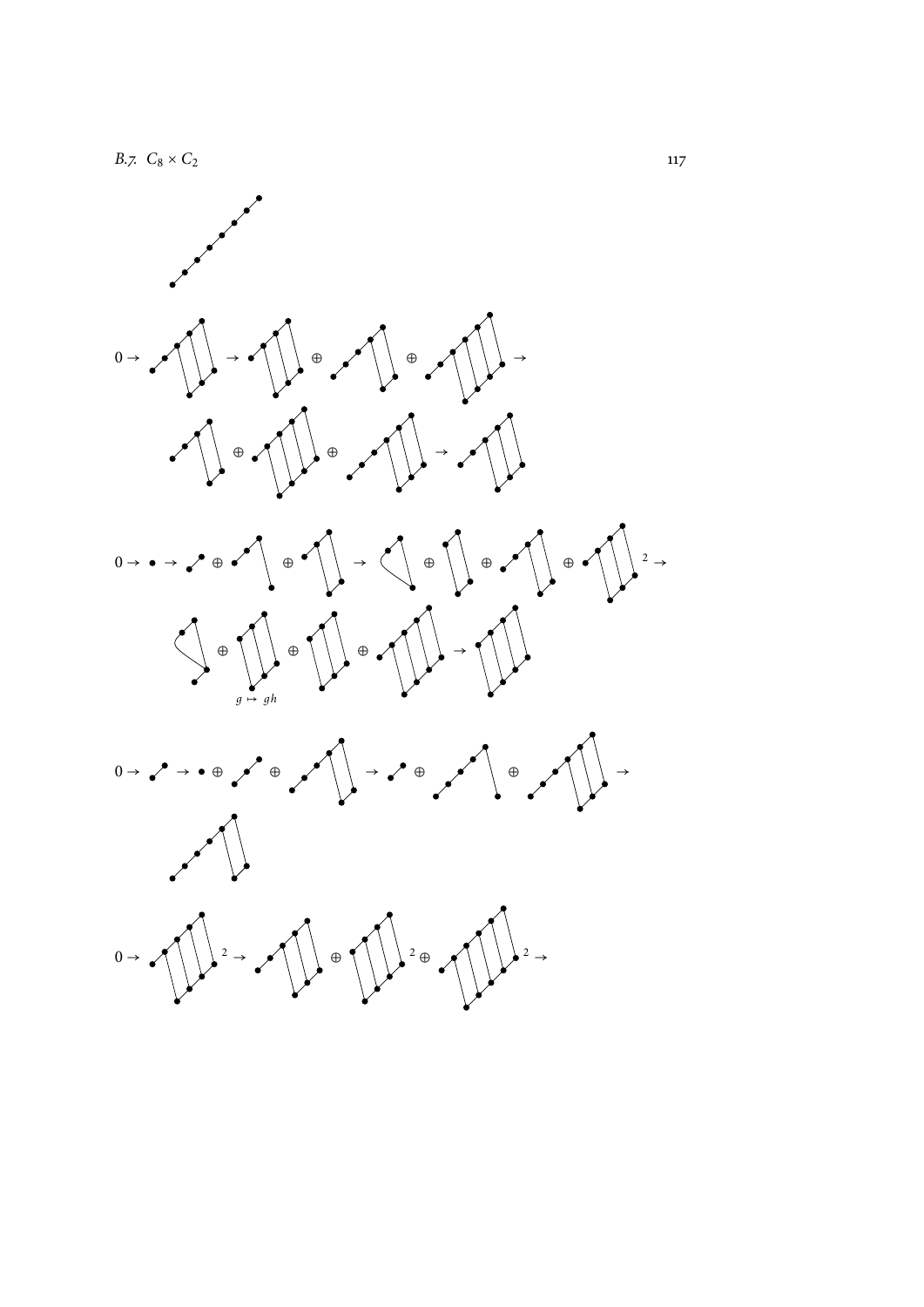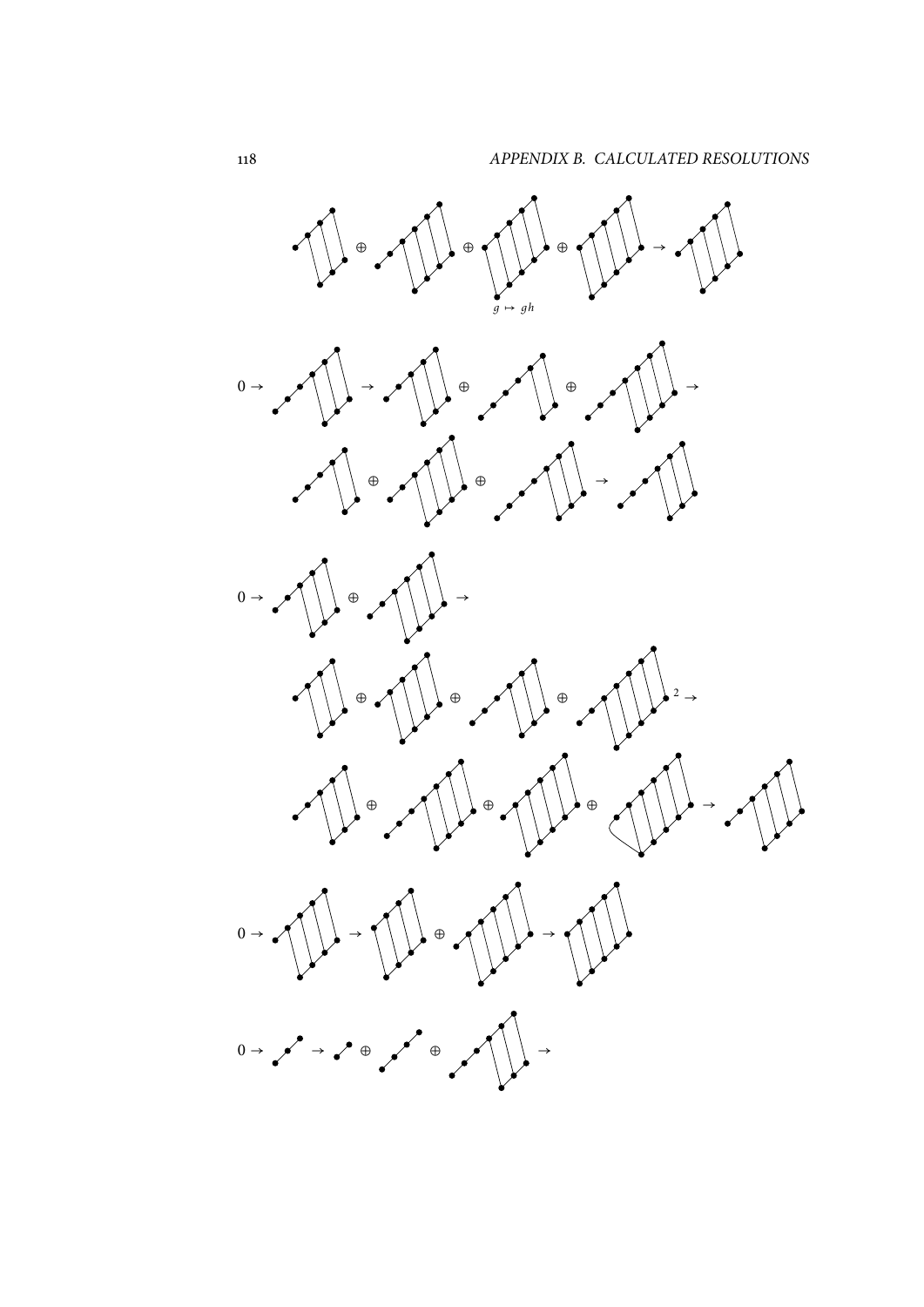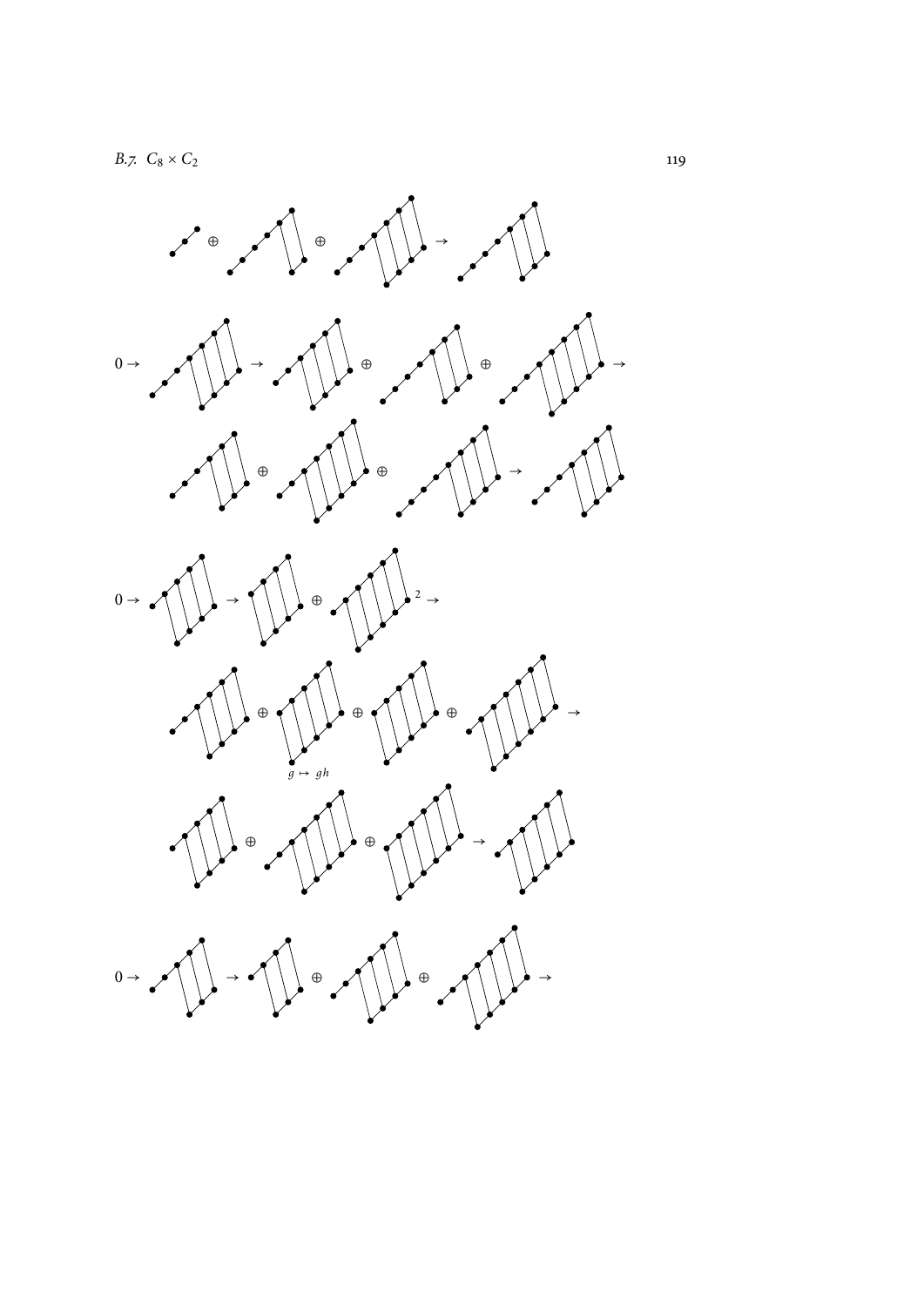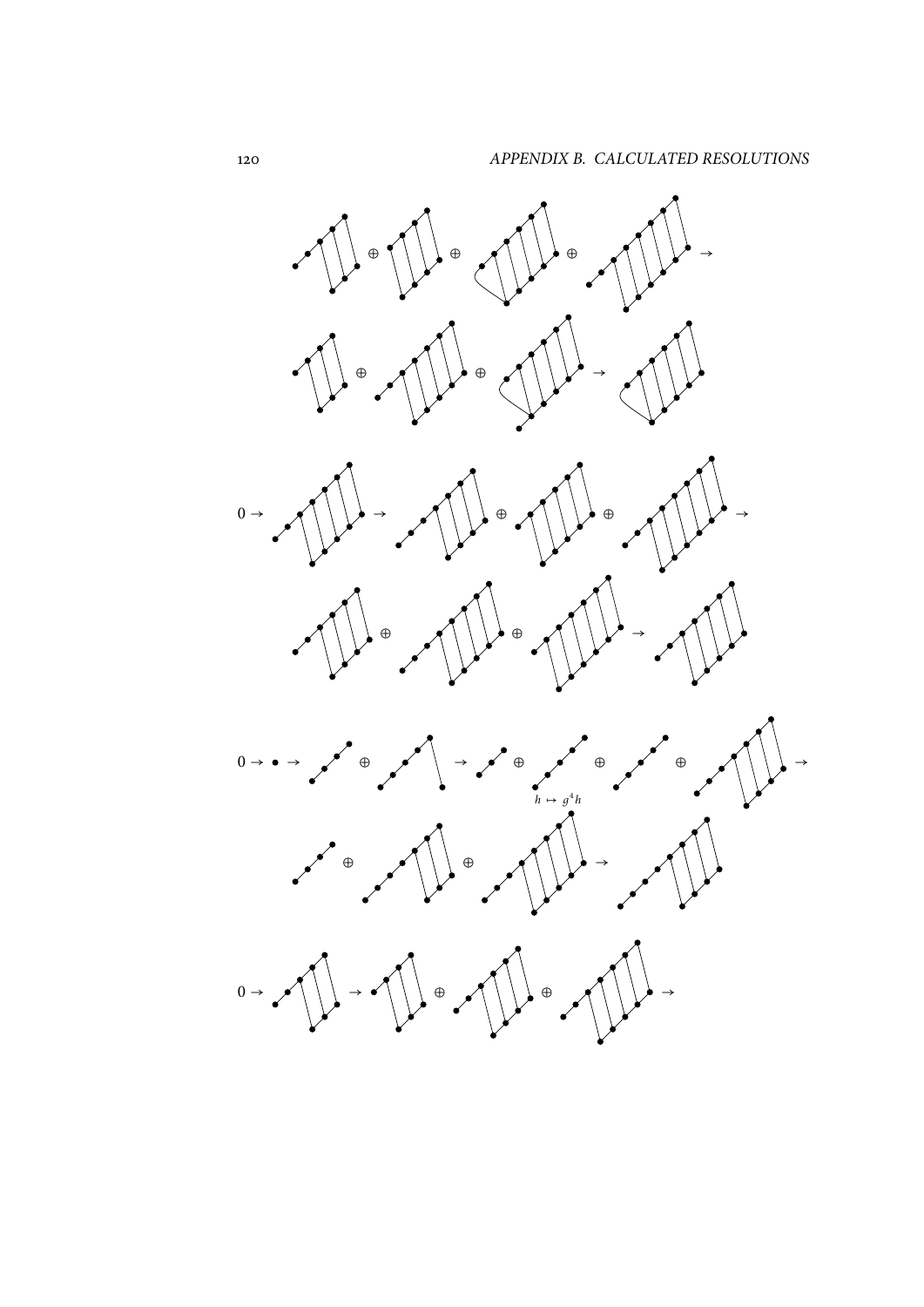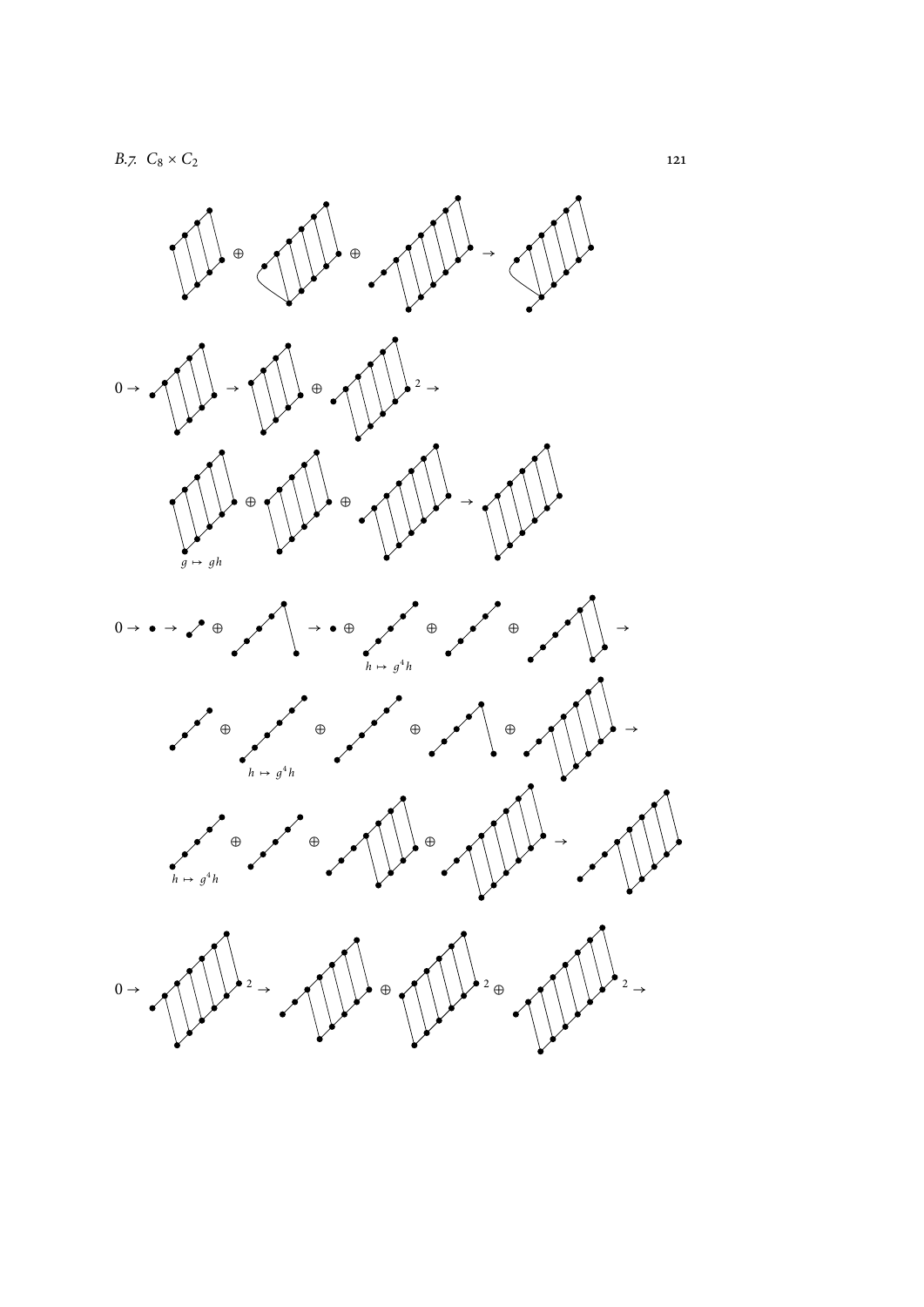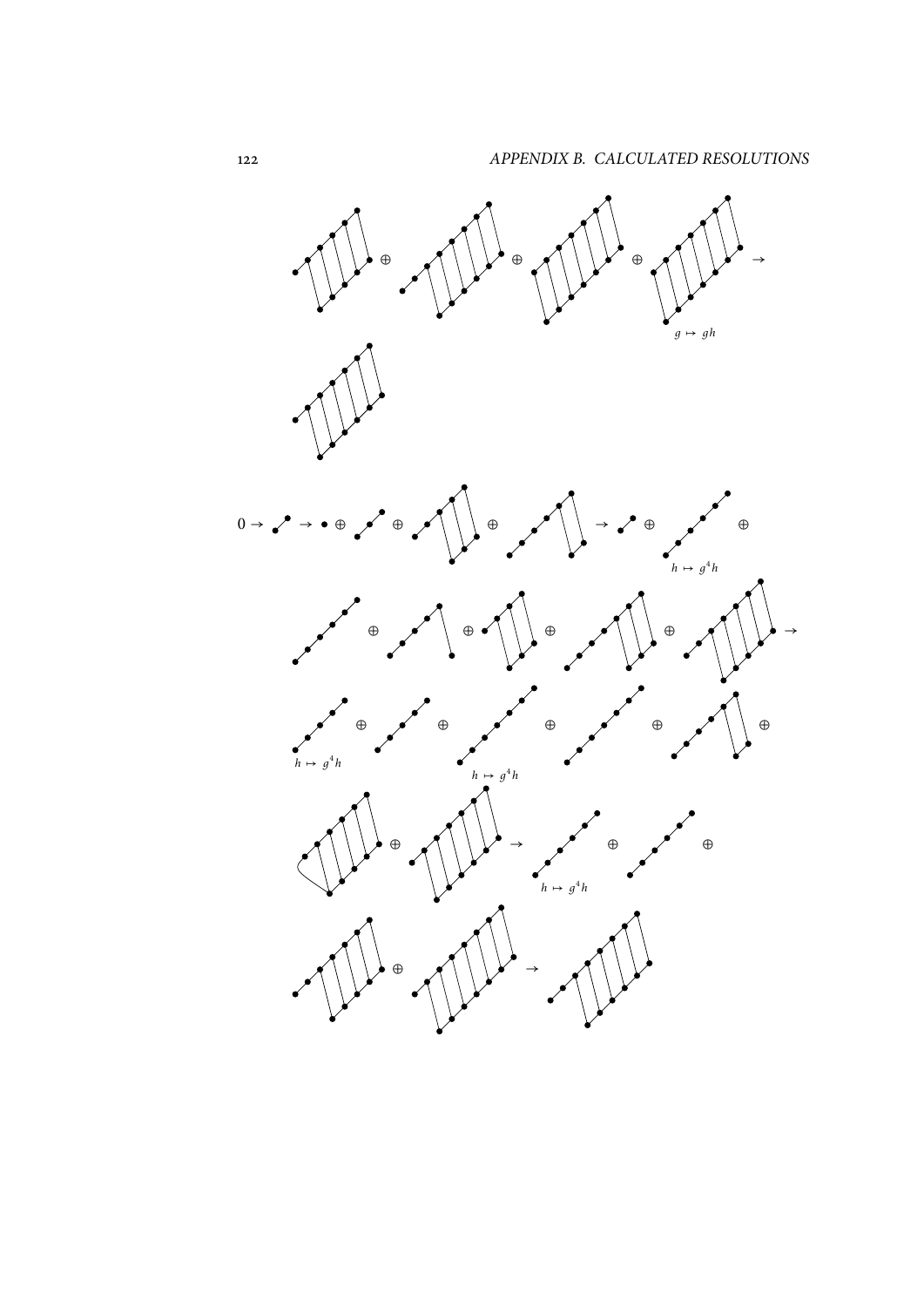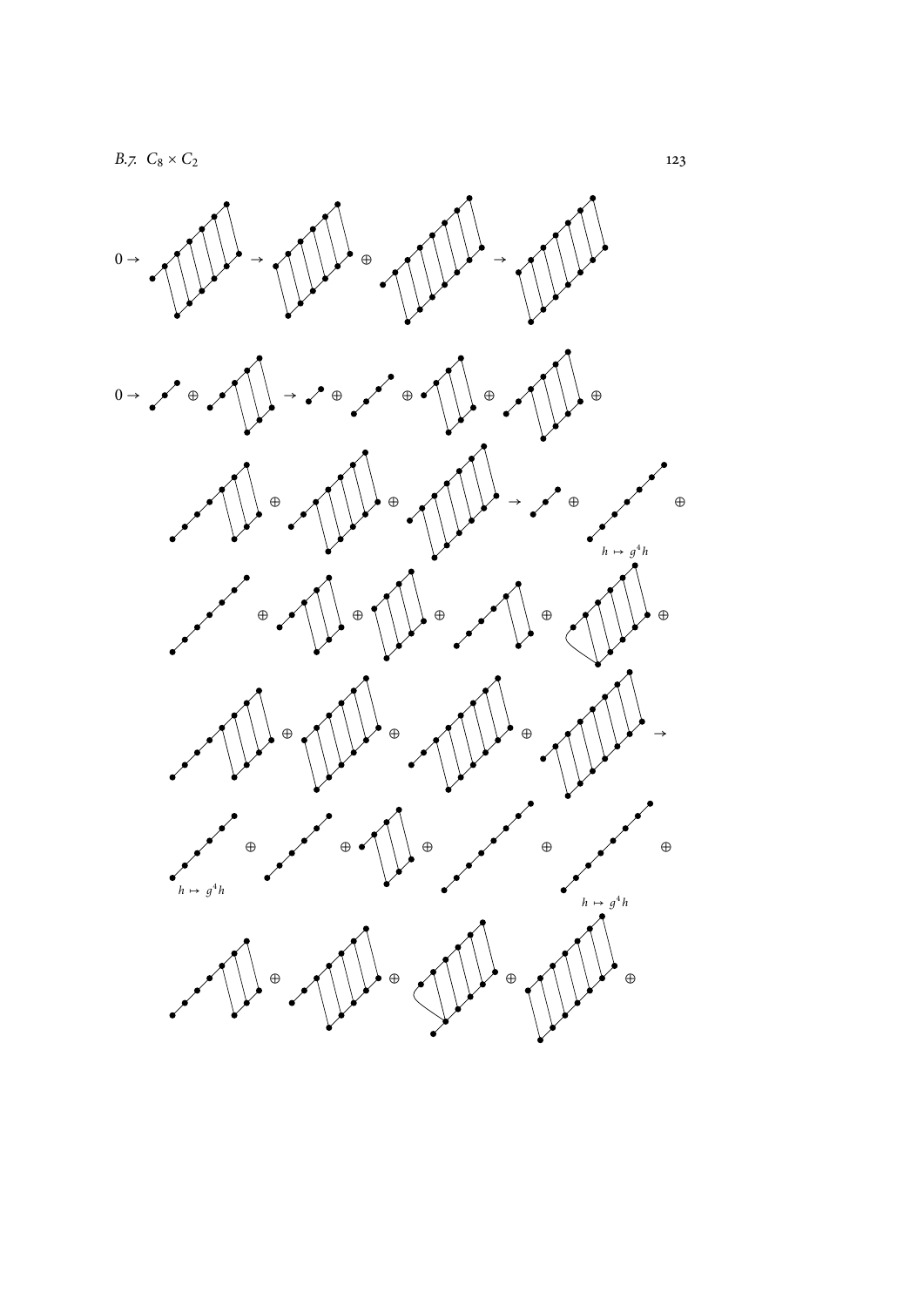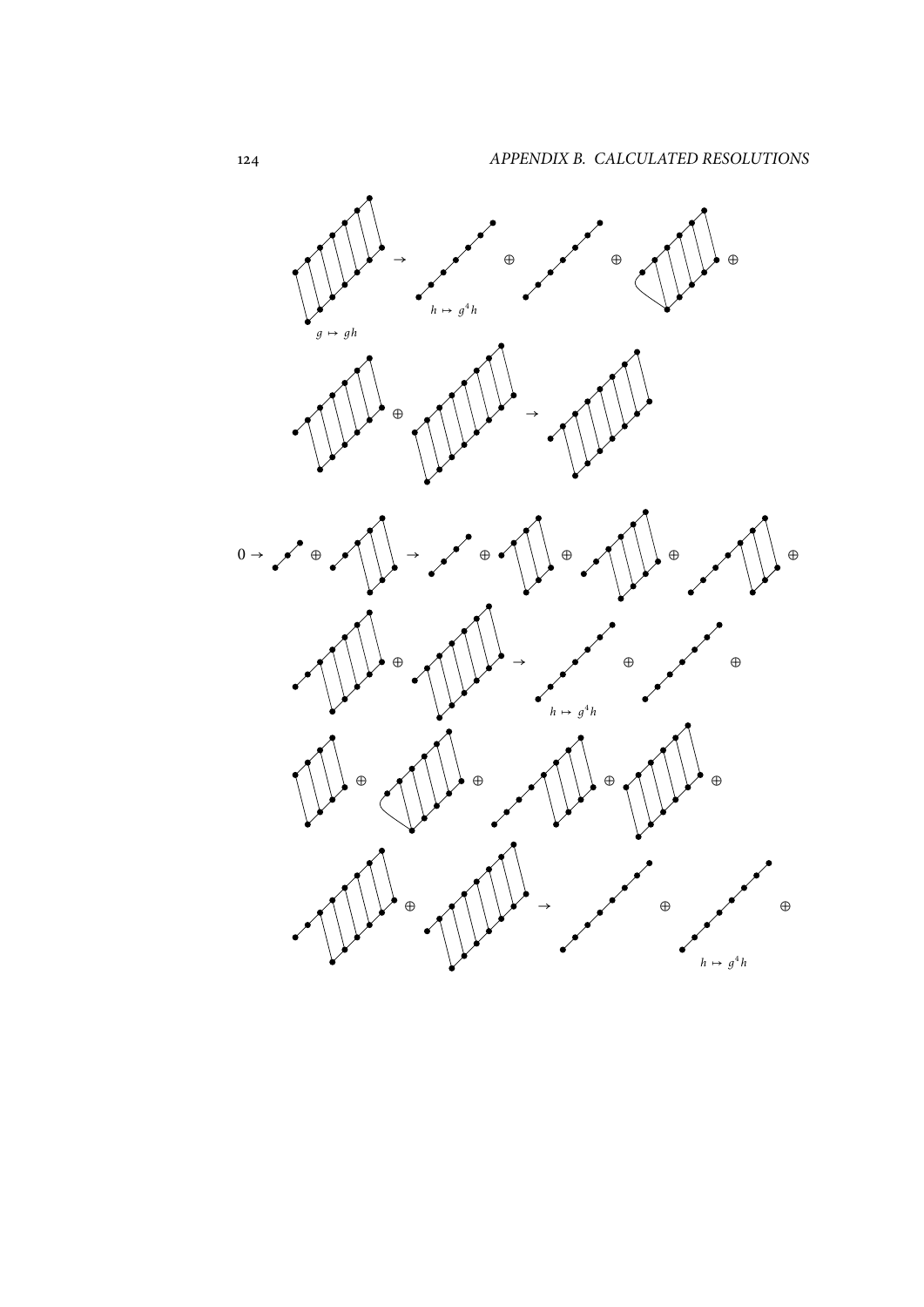*B.8.*  $C_4 \times C_4$  125



#### **B.8**  $C_4 \times C_4$

If  $C_4 \times C_4 = \langle g, h \rangle$  then represents the action of *g*−1 and  $\bullet$  represents the action of *h* − 1. In many cases several modules that are equivalent up to automorphism of the group appear in the resolutions, for succinctness we will use the notation  $n \sim M$ to mean the direct sum of *n* non-isomorphic modules that are equivalent to *M* up to group automorphism.

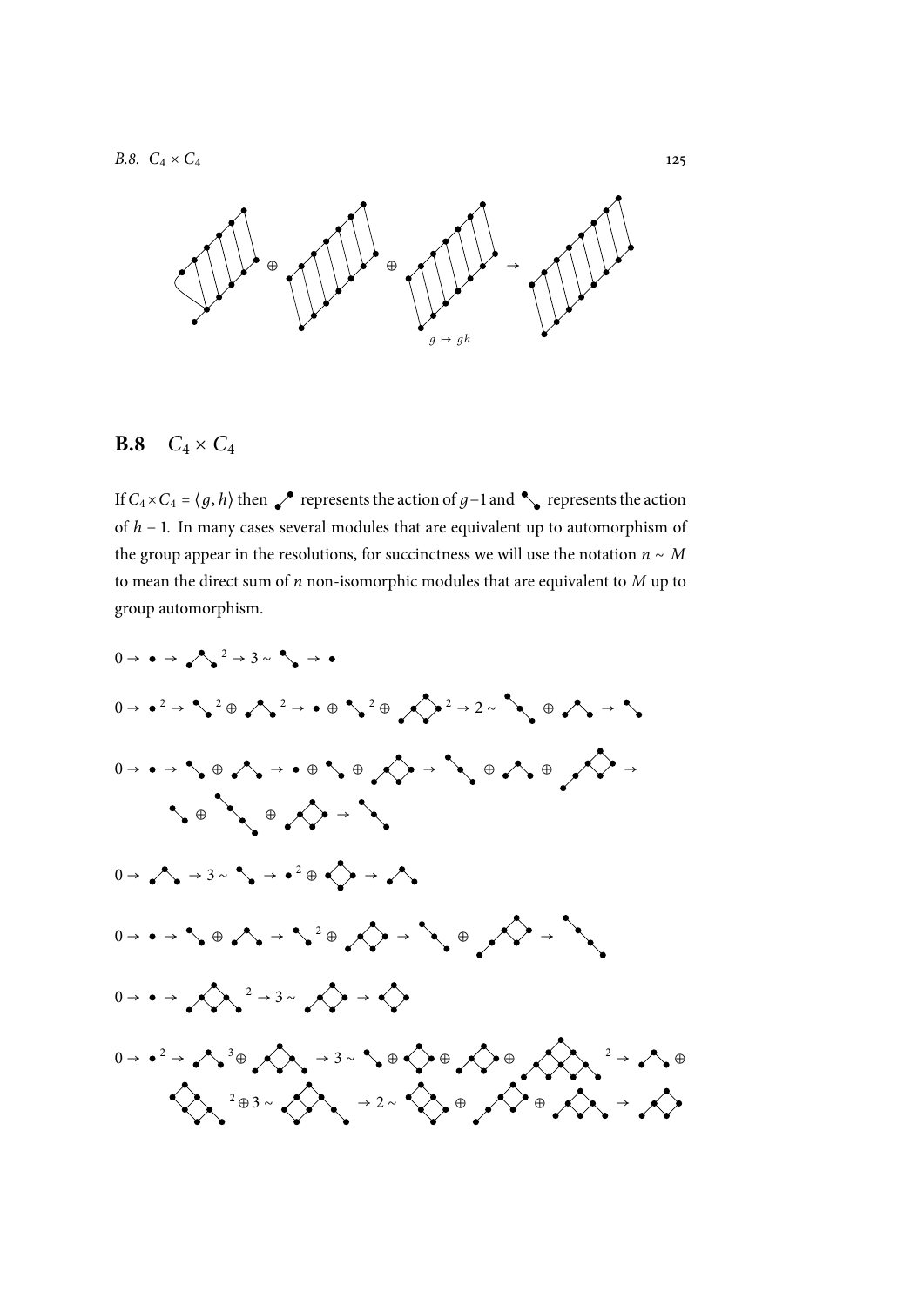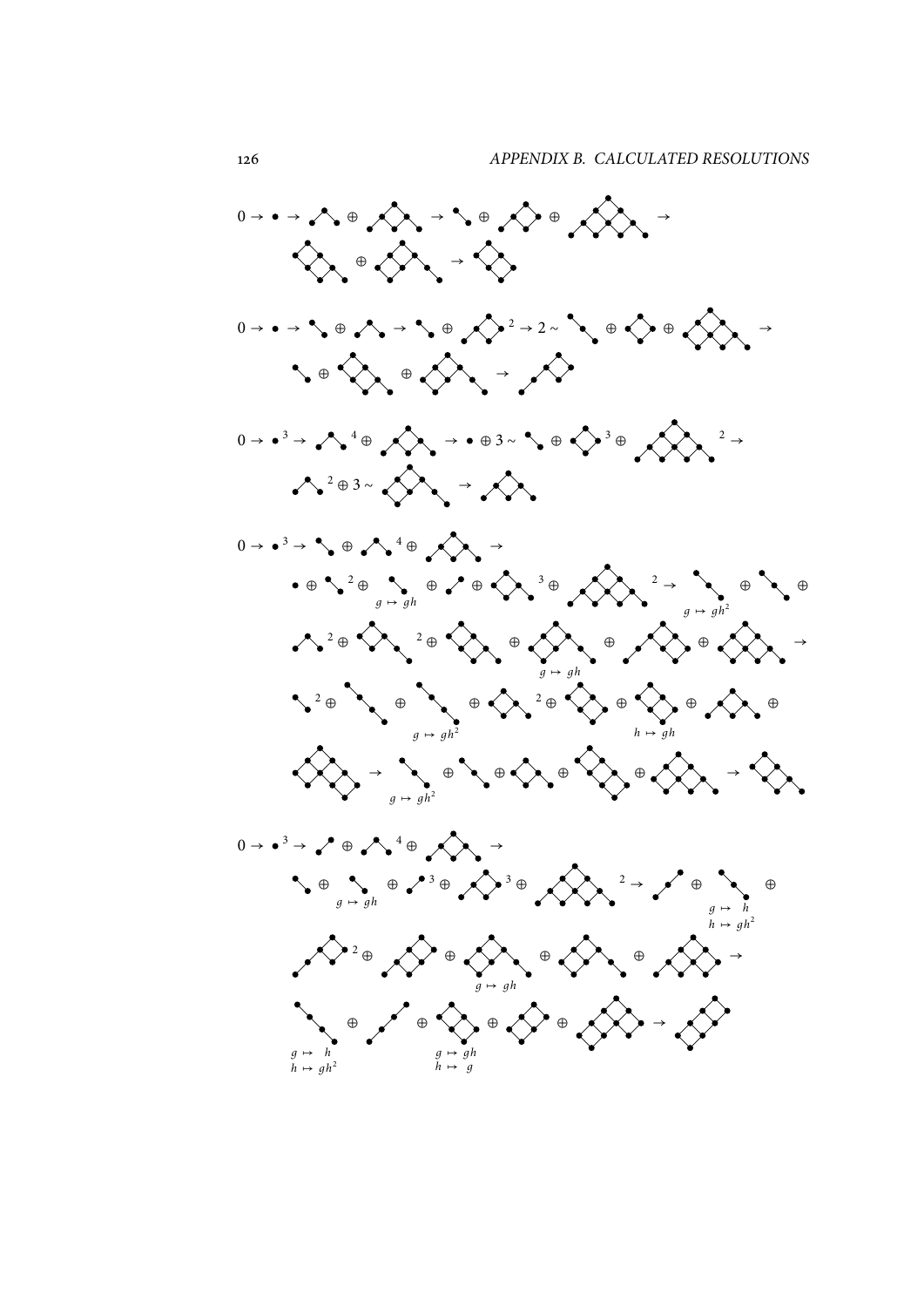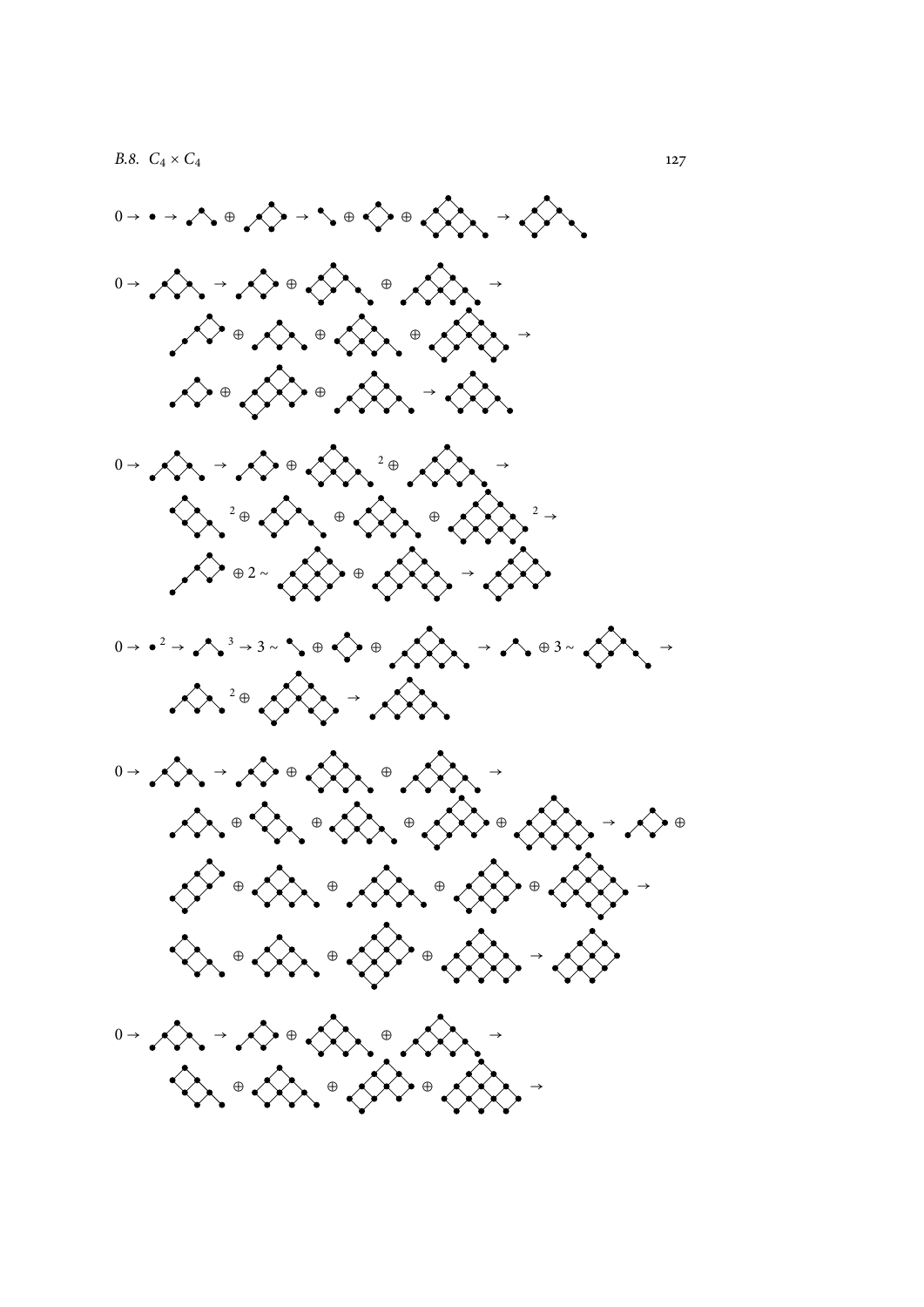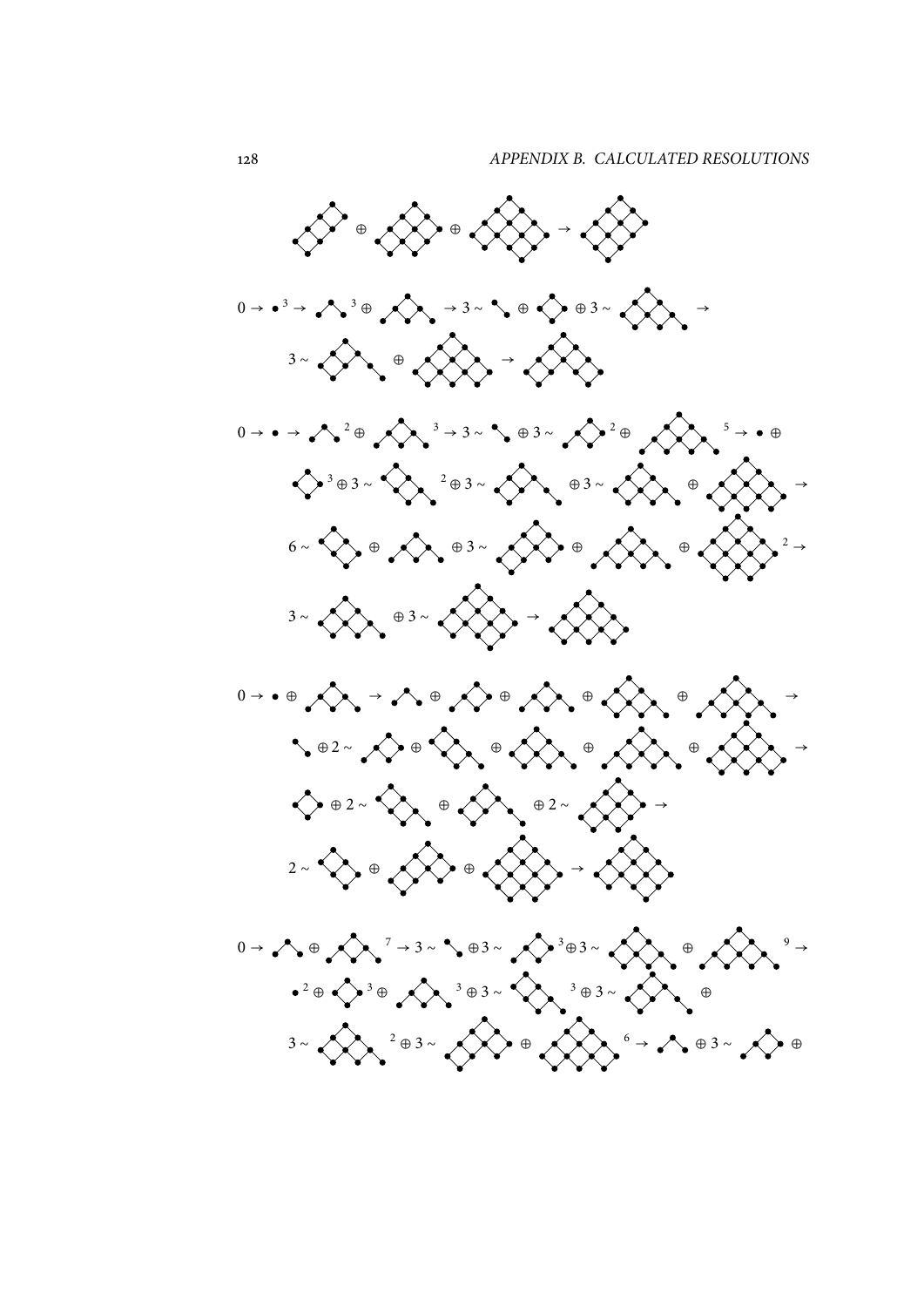

#### **B.9**  $C_4 \times C_2 \times C_2$

Here we use the class of modules  $\mathcal{R}_G$ , which is closed under quotients by radical powers, in order to calculate a bound on the representation dimension. For  $C_4 \times C_2 \times C_2 =$  $\langle g, h, i \rangle$  where  $g^4 = h^2 = i^2$ , we let represent the action of  $g - 1$ ; represent the action of  $h - 1$ ; and **f** represent the action of  $i - 1$ . As in the previous example we use the notation *<sup>n</sup>* <sup>∼</sup> *<sup>M</sup>* to represent the direct sum of *<sup>n</sup>* non-isomorphic modules that are equivalent up to automorphism of the group.

$$
0 \rightarrow \bullet^3 \rightarrow \bullet \bullet^8 \rightarrow 3 \sim \bullet^2^2 \oplus 4 \sim \bullet \bullet^2 \rightarrow 6 \sim \bullet \bullet \bullet^2 \rightarrow \bullet
$$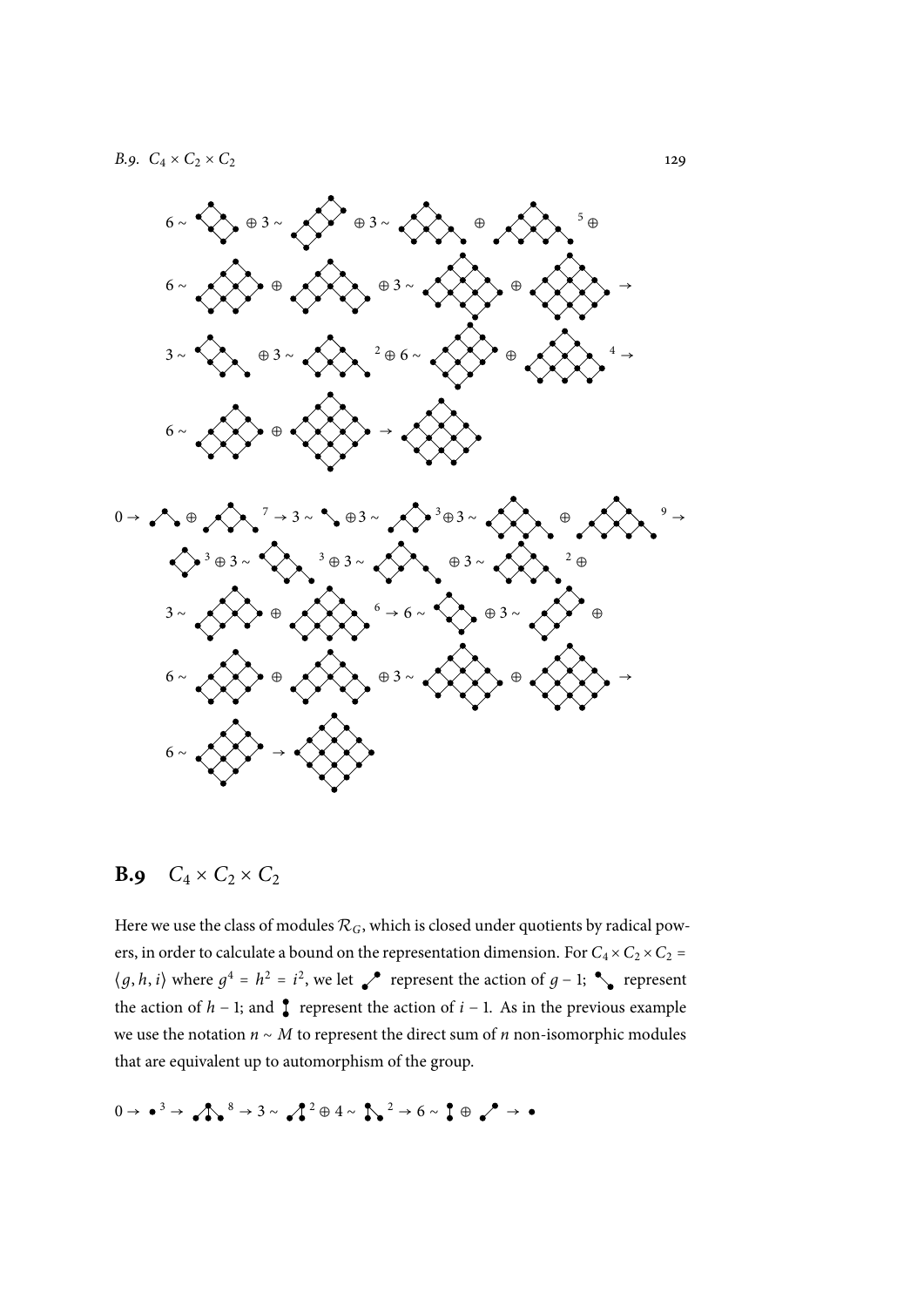$$
0 \rightarrow 0 \rightarrow A^{2} \rightarrow A \oplus 2 \times A \rightarrow 1
$$
\n
$$
0 \rightarrow 0 \rightarrow A^{2} \oplus A^{3} \rightarrow 0 \oplus A^{2} \rightarrow 4 \rightarrow A^{2} \oplus 3 \times A \rightarrow A^{2}
$$
\n
$$
0 \rightarrow 0 \rightarrow A^{2} \oplus A^{2} \rightarrow 0 \oplus A^{2} \rightarrow 4 \rightarrow A^{2} \oplus 3 \times A \rightarrow A^{2}
$$
\n
$$
0 \rightarrow 0 \rightarrow A^{2} \oplus A^{2} \rightarrow 0 \oplus 3 \times A \oplus 3 \times A^{2} \oplus 3 \times A^{2} \oplus 3 \times A^{2} \oplus 3 \times A^{2} \oplus 3 \times A^{2} \oplus 3 \times A^{2} \oplus 3 \times A^{2} \oplus 3 \times A^{2} \oplus 3 \times A^{2} \oplus 3 \times A^{2} \oplus 3 \times A^{2} \oplus 3 \times A^{2} \oplus 3 \times A^{2} \oplus 3 \times A^{2} \oplus 3 \times A^{2} \oplus 3 \times A^{2} \oplus 3 \times A^{2} \oplus 3 \times A^{2} \oplus 3 \times A^{2} \oplus 3 \times A^{2} \oplus 3 \times A^{2} \oplus 3 \times A^{2} \oplus 3 \times A^{2} \oplus 3 \times A^{2} \oplus 3 \times A^{2} \oplus 3 \times A^{2} \oplus 3 \times A^{2} \oplus 3 \times A^{2} \oplus 3 \times A^{2} \oplus 3 \times A^{2} \oplus 3 \times A^{2} \oplus 3 \times A^{2} \oplus 3 \times A^{2} \oplus 3 \times A^{2} \oplus 3 \times A^{2} \oplus 3 \times A^{2} \oplus 3 \times A^{2} \oplus 3 \times A^{2} \oplus 3 \times A^{2} \oplus 3 \times A^{2} \oplus 3 \times A^{2} \oplus 3 \times A^{2} \oplus 3 \times A^{2} \oplus 3 \times A^{2} \oplus 3 \times A^{2} \oplus 3 \times A^{2} \oplus 3 \times A^{2} \oplus 3 \times A^{2} \oplus 3 \times A^{2} \oplus 3 \times A^{2} \oplus 3 \times A^{2} \oplus 3 \times A
$$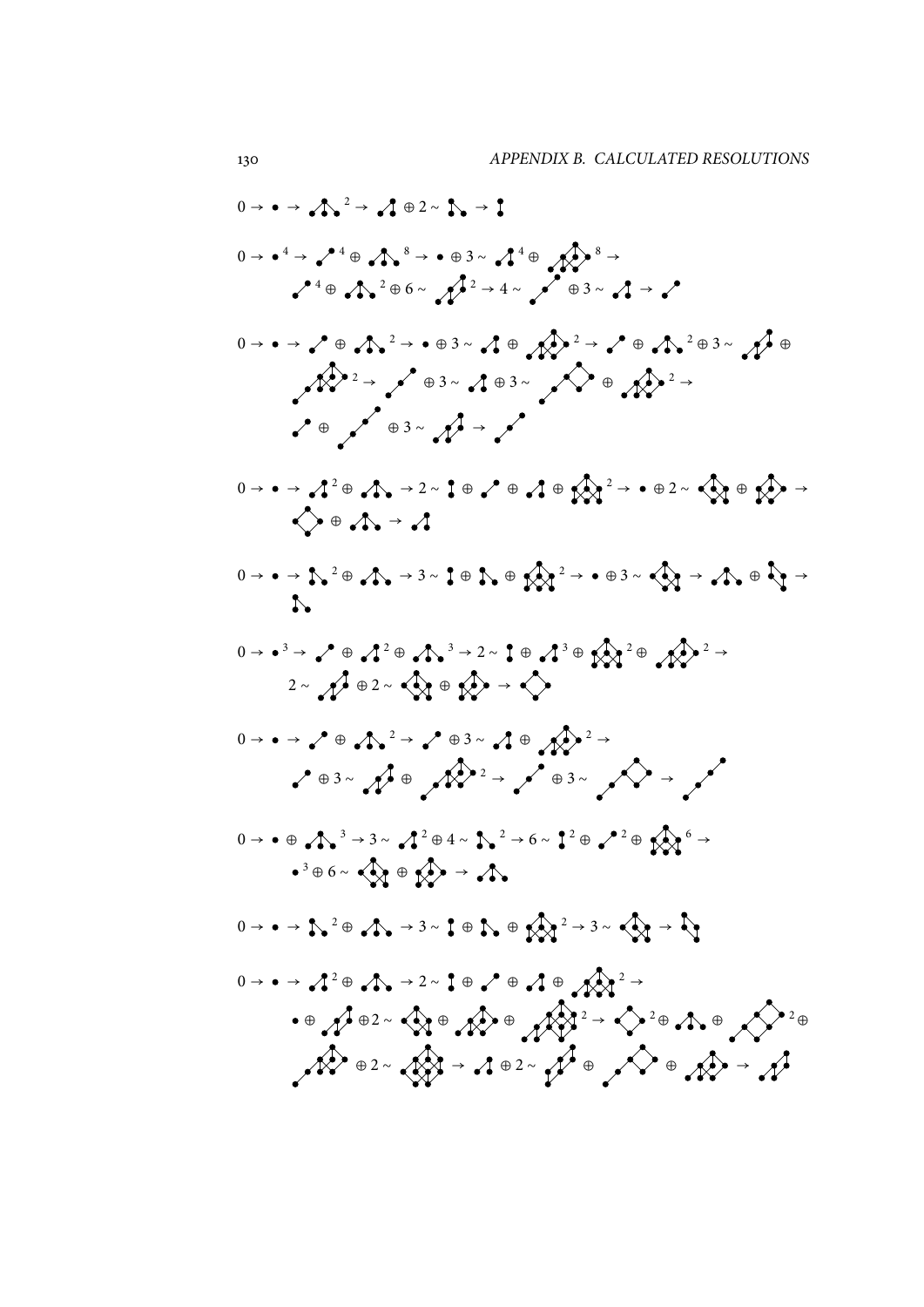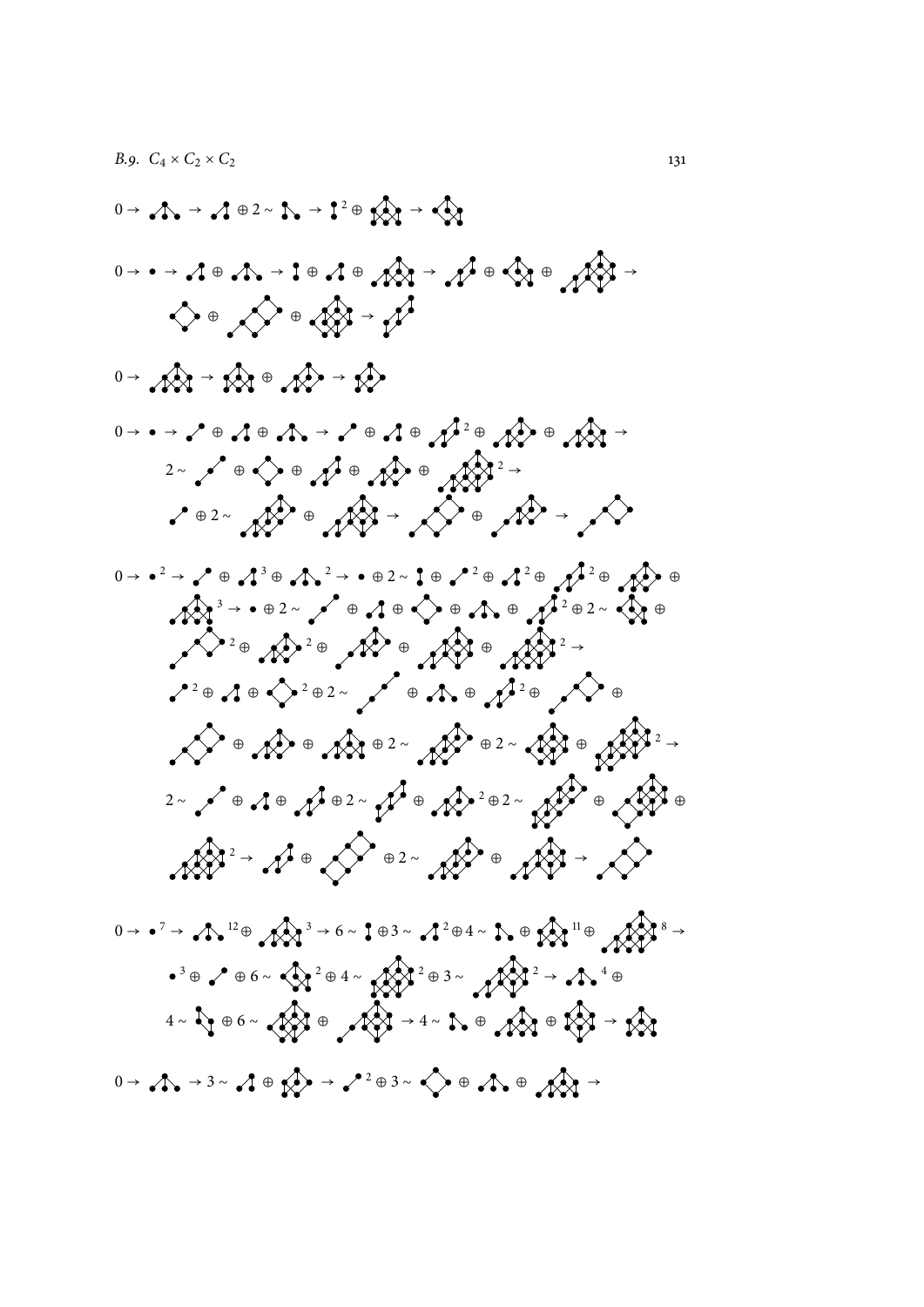3- 210 A) - A) - A) - A) -  
\n0-2-20 A'0 A<sup>2</sup>-2-20 A'0 A<sup>2</sup>0 A<sup>2</sup>0 A<sup>2</sup>0 A<sup>3</sup> -  
\n2-20 A'0 A<sup>2</sup>-02-30 A<sup>2</sup>0 A<sup>2</sup>0 A<sup>2</sup>0  
\n
$$
A
$$
) =  $A$ <sup>2</sup>0 2- $A$ <sup>2</sup>0 2- $A$ <sup>3</sup>0 2- $A$ <sup>4</sup>0 2- $A$ <sup>5</sup>0 2- $A$ <sup>6</sup>0 2- $A$ <sup>7</sup>0 2- $A$ <sup>8</sup>0 2- $A$ <sup>9</sup>0 2- $A$ <sup>9</sup>0 2- $A$ <sup>9</sup>0 2- $A$ <sup>9</sup>0 2- $A$ <sup>9</sup>0 2- $A$ <sup>9</sup>0 2- $A$ <sup>9</sup>0 2- $A$ <sup>9</sup>0 2- $A$ <sup>9</sup>0 2- $A$ <sup>9</sup>0 2- $A$ <sup>9</sup>0 2- $A$ <sup>9</sup>0 2- $A$ <sup>9</sup>0 2- $A$ <sup>9</sup>0 2- $A$ <sup>9</sup>0 2- $A$ <sup>9</sup>0 2- $A$ <sup>9</sup>0 2- $A$ <sup>9</sup>0 2- $A$ <sup>9</sup>0 2- $A$ <sup>9</sup>0 2- $A$ <sup>9</sup>0 2- $A$ <sup>9</sup>0 2- $A$ <sup>9</sup>0 2- $A$ <sup>9</sup>0 2- $A$ <sup>9</sup>0 2- $A$ <sup>9</sup>0 2- $A$ <sup>9</sup>0 2- $A$ <sup>9</sup>0 2- $A$ <sup>9</sup>0 2- $A$ <sup>9</sup>0 2- $A$ <sup>9</sup>0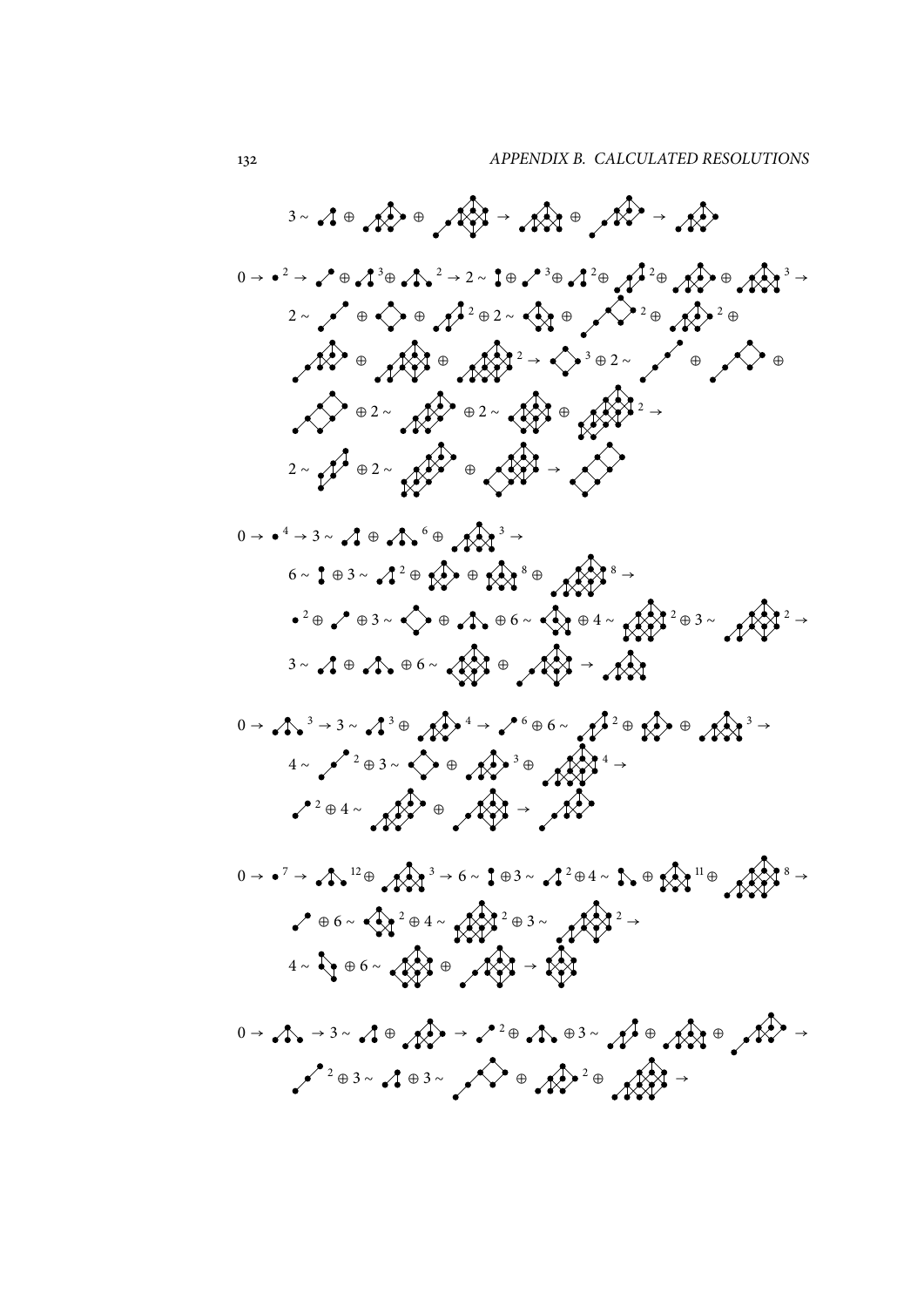<sup>2</sup> ⊕ 3 ∼ 4<sup>5</sup> ⊕ 45 ⊕ 45 ⊕ 45 ° € 45 ° ° 45 ° ° 45 ° ° 45 ° ° 45 ° ° 45 ° ° 45 ° ° 45 ° ° 45 ° ° 45 ° ° 45 ° ° + 6 ° 4 ° + 6 ° + 6 ° + 6 ° + 6 ° + 6 ° + 6 ° + 6 ° + 6 ° + 6 ° + 6 ° + 6 ° + 6 ° + 6 ° + 6 ° + 6 ° + 6 ° + 6  $2^{2}$ ⊕  $4^{2}$  ⊕  $4^{2}$  ⊕  $4^{2}$  →  $4^{2}$ 0 → → ⊕ ⊕ → ⊕ ⊕ 2 ⊕ 2 →  $\rightarrow$   $\rightarrow$   $\rightarrow$   $\rightarrow$   $\rightarrow$   $\rightarrow$ <sup>0</sup> <sup>→</sup> <sup>→</sup> <sup>2</sup> <sup>⊕</sup> <sup>→</sup> <sup>3</sup> <sup>∼</sup> <sup>⊕</sup> <sup>⊕</sup> 2 →  $\sqrt{}}$ ⊕ 3 ∼  $\sqrt{}}$  →  $\sqrt{}}$ 0 → → ⊕ <sup>2</sup> <sup>⊕</sup> <sup>→</sup> <sup>3</sup> <sup>∼</sup> <sup>⊕</sup> <sup>⊕</sup> 2 → <sup>⊕</sup> <sup>⊕</sup> <sup>3</sup> <sup>∼</sup> <sup>→</sup> <sup>⊕</sup> <sup>⊕</sup> <sup>→</sup> <sup>0</sup> <sup>→</sup> <sup>→</sup> <sup>2</sup> <sup>⊕</sup> <sup>→</sup> <sup>⊕</sup> <sup>2</sup> <sup>∼</sup> <sup>⊕</sup> <sup>⊕</sup> <sup>⊕</sup> 2 → ⊕ <sup>2</sup> <sup>⊕</sup> <sup>⊕</sup> <sup>2</sup> <sup>∼</sup> <sup>⊕</sup> <sup>2</sup> <sup>∼</sup> <sup>⊕</sup> <sup>⊕</sup> 2 → 2∼ ┇ ⊕ ╭ ҄ ⊕ ╭ 1 ⊕ ҁ े ° → ↑ ╮ ⊕ 2 ∼ ┌ ҁ ` <sup>2</sup> ⊕ ҁ ҈Ҳ <sup>2</sup> ⊕ ╭ Ҟ ` ° <sup>2</sup> <sup>∼</sup> <sup>⊕</sup> <sup>→</sup> <sup>⊕</sup> <sup>⊕</sup> <sup>2</sup> <sup>∼</sup> <sup>⊕</sup> <sup>4</sup> <sup>∼</sup> <sup>⊕</sup> <sup>⊕</sup> <sup>2</sup> <sup>∼</sup> <sup>⊕</sup> <sup>⊕</sup> <sup>⊕</sup> <sup>2</sup> <sup>→</sup> <sup>⊕</sup> <sup>⊕</sup><sup>2</sup> <sup>∼</sup> <sup>⊕</sup> <sup>2</sup> <sup>∼</sup> <sup>⊕</sup> <sup>→</sup> <sup>⊕</sup> <sup>⊕</sup> <sup>→</sup>  $0 \rightarrow$  An  $\rightarrow$  An  $\oplus$  An  $\rightarrow$ 3∼ ⊕ 2 2 ⊕ 2 3 ∞ 2 3 ∞ 2 3 ∞ 2 3 ∞ 2 3 ∞ 2 3 ∞ 2 3 ∞ 2 4 3 ∞ 2 4 5 ° + 6 ° + 6 ° + 6 ° + 6 ° + 6 ° + 6 ° + 6 ° + 6 ° + 6 ° + 6 ° + 6 ° + 6 ° + 6 ° + 6 ° + 6 ° + 6 ° + 6 ° + 6 ° + 6 ° + 6 ° + 6 ° + 6 ° + 6 ° + 6 ° + 6 ° +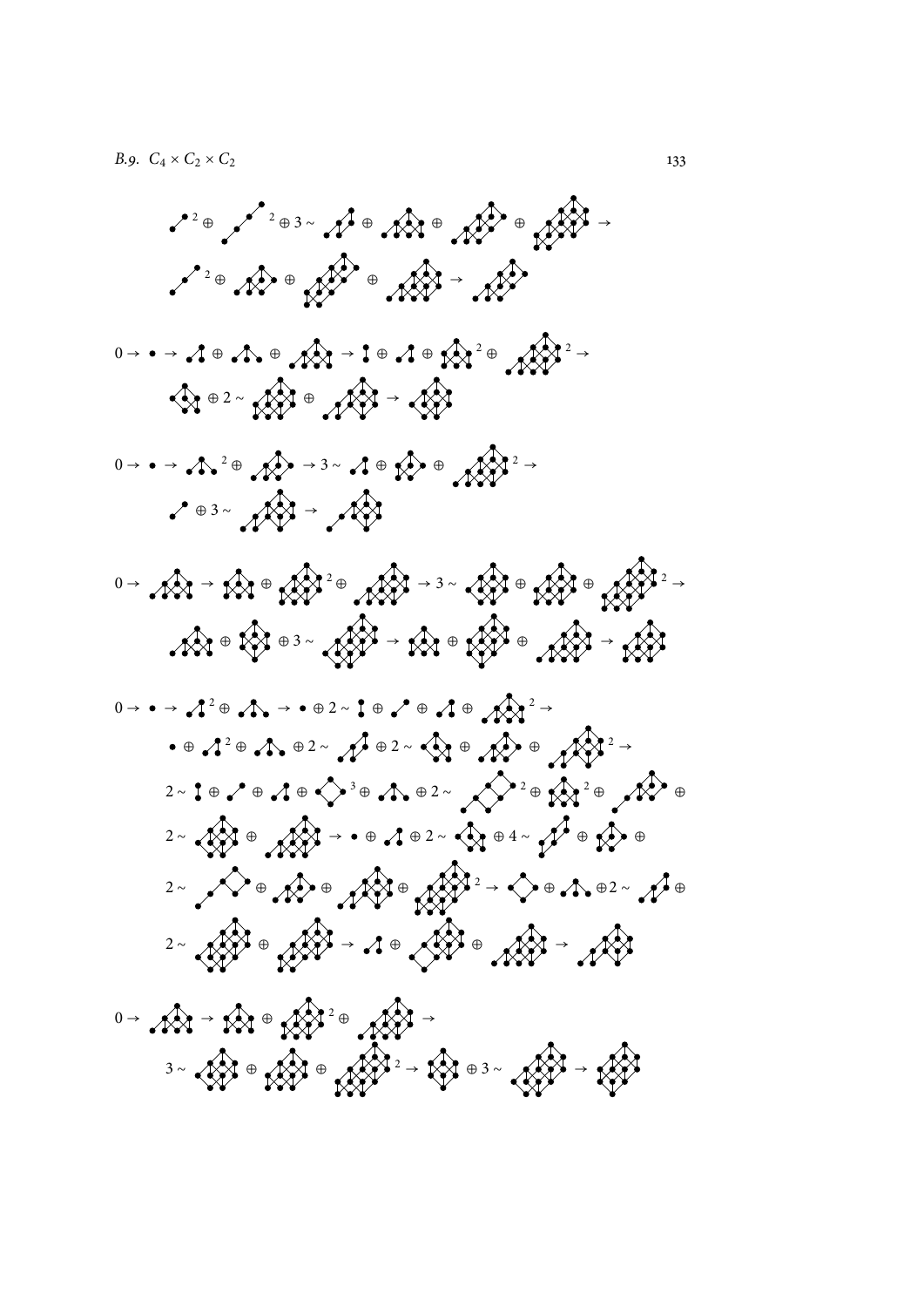<sup>→</sup> <sup>→</sup> <sup>3</sup> <sup>∼</sup> <sup>⊕</sup> <sup>→</sup> <sup>2</sup> <sup>⊕</sup> <sup>3</sup> <sup>∼</sup> <sup>⊕</sup> <sup>⊕</sup> <sup>→</sup> <sup>⊕</sup> <sup>3</sup> <sup>∼</sup> <sup>⊕</sup> <sup>⊕</sup> <sup>→</sup> <sup>⊕</sup> <sup>⊕</sup> <sup>→</sup> <sup>→</sup> <sup>→</sup> <sup>2</sup> <sup>⊕</sup> <sup>→</sup> <sup>⊕</sup> <sup>2</sup> <sup>∼</sup> <sup>⊕</sup> <sup>⊕</sup> <sup>⊕</sup> → <sup>⊕</sup> <sup>⊕</sup><sup>2</sup> <sup>∼</sup> <sup>⊕</sup><sup>2</sup> <sup>∼</sup> <sup>⊕</sup> <sup>⊕</sup> <sup>→</sup> <sup>2</sup> <sup>∼</sup> <sup>⊕</sup> <sup>⊕</sup> <sup>⊕</sup> <sup>2</sup> <sup>∼</sup> ⊕ <sup>⊕</sup> <sup>⊕</sup> <sup>2</sup> <sup>∼</sup> <sup>⊕</sup> <sup>→</sup> → <sup>∼</sup> <sup>⊕</sup> <sup>4</sup> <sup>∼</sup> <sup>⊕</sup> <sup>⊕</sup> <sup>2</sup> <sup>∼</sup> <sup>⊕</sup> <sup>⊕</sup> <sup>⊕</sup> <sup>2</sup> <sup>∼</sup> <sup>⊕</sup> <sup>→</sup> <sup>→</sup> <sup>3</sup> <sup>→</sup> <sup>3</sup> <sup>∼</sup> ⊕ <sup>→</sup> <sup>6</sup> <sup>∼</sup> <sup>⊕</sup> <sup>⊕</sup> <sup>3</sup> <sup>∼</sup> <sup>⊕</sup> <sup>⊕</sup> → <sup>⊕</sup> <sup>3</sup> <sup>∼</sup> <sup>⊕</sup> <sup>6</sup> <sup>∼</sup> <sup>⊕</sup> <sup>6</sup> <sup>∼</sup> <sup>⊕</sup> ⊕ ⊕ ⊕ <sup>→</sup> <sup>2</sup> <sup>⊕</sup> <sup>3</sup> <sup>∼</sup> ⊕ ⊕ ∼ <sup>⊕</sup> <sup>⊕</sup> <sup>⊕</sup> <sup>6</sup> <sup>∼</sup> <sup>⊕</sup> <sup>4</sup> <sup>∼</sup> → ∼ <sup>⊕</sup> <sup>12</sup> <sup>∼</sup> <sup>⊕</sup> <sup>⊕</sup> <sup>6</sup> <sup>∼</sup> <sup>⊕</sup> <sup>⊕</sup> <sup>6</sup> <sup>∼</sup> <sup>⊕</sup> ∼ <sup>→</sup> <sup>6</sup> <sup>∼</sup> <sup>⊕</sup> <sup>⊕</sup> <sup>6</sup> <sup>∼</sup> <sup>⊕</sup> <sup>→</sup> <sup>→</sup> <sup>2</sup> <sup>∼</sup> <sup>⊕</sup> <sup>⊕</sup> <sup>⊕</sup> → → ⊕ → ⊕ ⊕ <sup>⊕</sup> <sup>→</sup> <sup>2</sup> <sup>⊕</sup> <sup>2</sup> <sup>∼</sup> <sup>⊕</sup> <sup>⊕</sup> <sup>2</sup> <sup>∼</sup> <sup>→</sup> <sup>∼</sup> <sup>⊕</sup> <sup>⊕</sup> <sup>→</sup> <sup>→</sup> <sup>3</sup> <sup>→</sup> <sup>3</sup> <sup>⊕</sup> <sup>→</sup> <sup>3</sup> <sup>∼</sup> ⊕ <sup>⊕</sup> <sup>→</sup>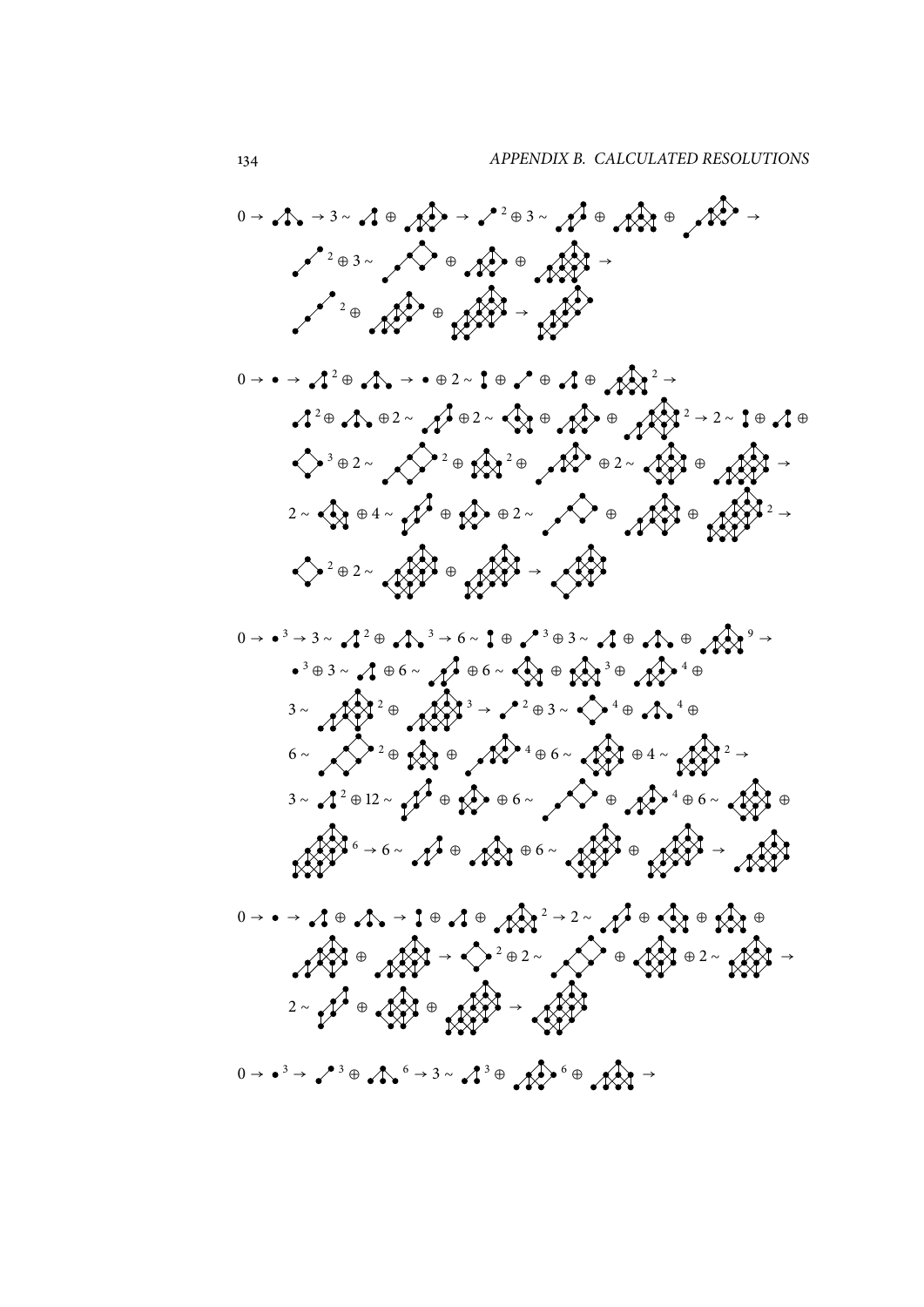$$
x^{3} = 3 \times 6 \times 10^{6} \times 10^{6} \times 10^{6} \times 10^{6} \times 10^{6} \times 10^{6} \times 10^{6} \times 10^{6} \times 10^{6} \times 10^{6} \times 10^{6} \times 10^{6} \times 10^{6} \times 10^{6} \times 10^{6} \times 10^{6} \times 10^{6} \times 10^{6} \times 10^{6} \times 10^{6} \times 10^{6} \times 10^{6} \times 10^{6} \times 10^{6} \times 10^{6} \times 10^{6} \times 10^{6} \times 10^{6} \times 10^{6} \times 10^{6} \times 10^{6} \times 10^{6} \times 10^{6} \times 10^{6} \times 10^{6} \times 10^{6} \times 10^{6} \times 10^{6} \times 10^{6} \times 10^{6} \times 10^{6} \times 10^{6} \times 10^{6} \times 10^{6} \times 10^{6} \times 10^{6} \times 10^{6} \times 10^{6} \times 10^{6} \times 10^{6} \times 10^{6} \times 10^{6} \times 10^{6} \times 10^{6} \times 10^{6} \times 10^{6} \times 10^{6} \times 10^{6} \times 10^{6} \times 10^{6} \times 10^{6} \times 10^{6} \times 10^{6} \times 10^{6} \times 10^{6} \times 10^{6} \times 10^{6} \times 10^{6} \times 10^{6} \times 10^{6} \times 10^{6} \times 10^{6} \times 10^{6} \times 10^{6} \times 10^{6} \times 10^{6} \times 10^{6} \times 10^{6} \times 10^{6} \times 10^{6} \times 10^{6} \times 10^{6} \times 10^{6} \times 10^{6} \times 10^{6} \times 10^{6} \times 10^{6} \times 10^{6} \times 10^{6} \times 10^{6} \times 10^{6} \times 10^{6} \times 10^{6} \times 1
$$

 <sup>→</sup> <sup>6</sup> <sup>→</sup> <sup>3</sup> <sup>⊕</sup> <sup>3</sup> <sup>∼</sup> <sup>⊕</sup> → <sup>∼</sup> <sup>⊕</sup> <sup>⊕</sup> <sup>3</sup> <sup>∼</sup> ⊕ ⊕ <sup>→</sup> <sup>3</sup> <sup>∼</sup> <sup>⊕</sup> <sup>6</sup> <sup>∼</sup> ⊕ <sup>∼</sup> <sup>⊕</sup> ⊕ ⊕ <sup>⊕</sup> <sup>3</sup> <sup>∼</sup> <sup>⊕</sup> <sup>→</sup> ∼ <sup>⊕</sup> <sup>⊕</sup> <sup>6</sup> <sup>∼</sup> <sup>⊕</sup> <sup>6</sup> <sup>∼</sup> <sup>⊕</sup> <sup>4</sup> <sup>∼</sup> <sup>⊕</sup> ∼ <sup>⊕</sup> <sup>4</sup> <sup>∼</sup> <sup>⊕</sup> ⊕ → <sup>∼</sup> <sup>⊕</sup> <sup>⊕</sup> <sup>4</sup> <sup>∼</sup> <sup>⊕</sup> <sup>3</sup> <sup>∼</sup> <sup>⊕</sup> <sup>6</sup> <sup>∼</sup> <sup>→</sup>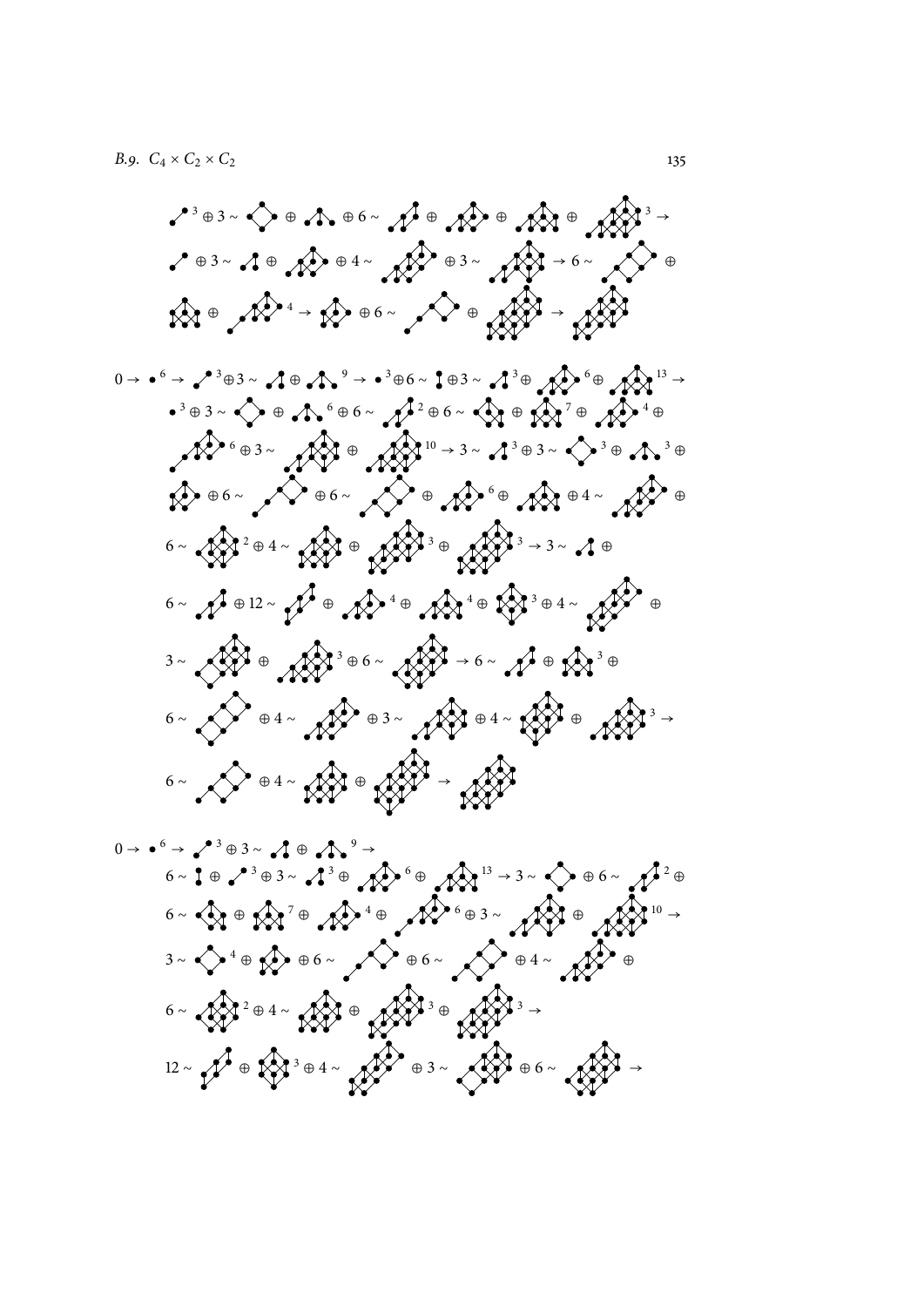

B.10 
$$
C_2 \times C_2 \times C_2 \times C_2
$$
  
\n0→<sup>21</sup> →  $A_0 = \frac{1}{2} + \frac{1}{2} + \frac{1}{2} + \frac{1}{2} + \frac{1}{2} + \frac{1}{2} + \frac{1}{2} + \frac{1}{2} + \frac{1}{2} + \frac{1}{2} + \frac{1}{2} + \frac{1}{2} + \frac{1}{2} + \frac{1}{2} + \frac{1}{2} + \frac{1}{2} + \frac{1}{2} + \frac{1}{2} + \frac{1}{2} + \frac{1}{2} + \frac{1}{2} + \frac{1}{2} + \frac{1}{2} + \frac{1}{2} + \frac{1}{2} + \frac{1}{2} + \frac{1}{2} + \frac{1}{2} + \frac{1}{2} + \frac{1}{2} + \frac{1}{2} + \frac{1}{2} + \frac{1}{2} + \frac{1}{2} + \frac{1}{2} + \frac{1}{2} + \frac{1}{2} + \frac{1}{2} + \frac{1}{2} + \frac{1}{2} + \frac{1}{2} + \frac{1}{2} + \frac{1}{2} + \frac{1}{2} + \frac{1}{2} + \frac{1}{2} + \frac{1}{2} + \frac{1}{2} + \frac{1}{2} + \frac{1}{2} + \frac{1}{2} + \frac{1}{2} + \frac{1}{2} + \frac{1}{2} + \frac{1}{2} + \frac{1}{2} + \frac{1}{2} + \frac{1}{2} + \frac{1}{2} + \frac{1}{2} + \frac{1}{2} + \frac{1}{2} + \frac{1}{2} + \frac{1}{2} + \frac{1}{2} + \frac{1}{2} + \frac{1}{2} + \frac{1}{2} + \frac{1}{2} + \frac{1}{2} + \frac{1}{2} + \frac{1}{2} + \frac{1}{2} + \frac{1}{2} + \frac{1}{2} + \frac{1}{2} + \frac{1}{2} + \frac{1}{2} + \frac{1}{2} + \frac{1}{2} + \frac{1}{2} + \frac{1}{2} + \frac{1}{2} + \frac{1}{2} + \frac{1}{2} + \frac{1}{2} + \frac{1}{2} + \frac{1}{2} + \frac{1}{2} + \frac{1$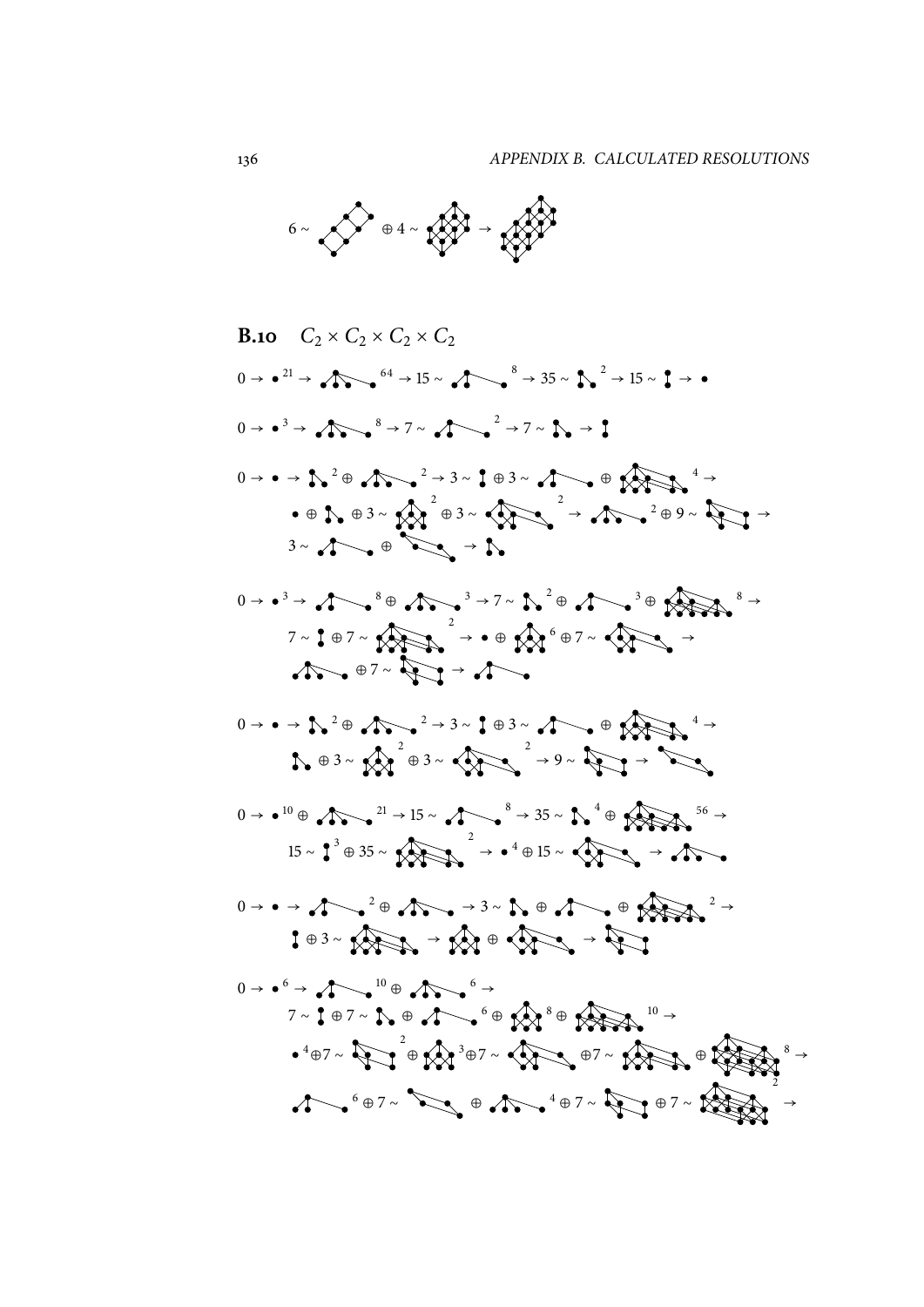$$
7-1. \oplus 1.4 \oplus 1.4 \oplus 1.4 \oplus 1.4 \oplus 1.4 \oplus 1.4 \oplus 1.4 \oplus 1.4 \oplus 1.4 \oplus 1.4 \oplus 1.4 \oplus 1.4 \oplus 1.4 \oplus 1.4 \oplus 1.4 \oplus 1.4 \oplus 1.4 \oplus 1.4 \oplus 1.4 \oplus 1.4 \oplus 1.4 \oplus 1.4 \oplus 1.4 \oplus 1.4 \oplus 1.4 \oplus 1.4 \oplus 1.4 \oplus 1.4 \oplus 1.4 \oplus 1.4 \oplus 1.4 \oplus 1.4 \oplus 1.4 \oplus 1.4 \oplus 1.4 \oplus 1.4 \oplus 1.4 \oplus 1.4 \oplus 1.4 \oplus 1.4 \oplus 1.4 \oplus 1.4 \oplus 1.4 \oplus 1.4 \oplus 1.4 \oplus 1.4 \oplus 1.4 \oplus 1.4 \oplus 1.4 \oplus 1.4 \oplus 1.4 \oplus 1.4 \oplus 1.4 \oplus 1.4 \oplus 1.4 \oplus 1.4 \oplus 1.4 \oplus 1.4 \oplus 1.4 \oplus 1.4 \oplus 1.4 \oplus 1.4 \oplus 1.4 \oplus 1.4 \oplus 1.4 \oplus 1.4 \oplus 1.4 \oplus 1.4 \oplus 1.4 \oplus 1.4 \oplus 1.4 \oplus 1.4 \oplus 1.4 \oplus 1.4 \oplus 1.4 \oplus 1.4 \oplus 1.4 \oplus 1.4 \oplus 1.4 \oplus 1.4 \oplus 1.4 \oplus 1.4 \oplus 1.4 \oplus 1.4 \oplus 1.4 \oplus 1.4 \oplus 1.4 \oplus 1.4 \oplus 1.4 \oplus 1.4 \oplus 1.4 \oplus 1.4 \oplus 1.4 \oplus 1.4 \oplus 1.4 \oplus 1.4 \oplus 1.4 \oplus 1.4 \oplus 1.4 \oplus 1.4 \oplus 1.4 \oplus 1.4 \oplus 1.4 \oplus 1.4 \oplus 1.4 \oplus 1.4 \oplus 1.4 \oplus 1.
$$

 → ⊕ <sup>→</sup> <sup>7</sup> <sup>∼</sup> <sup>→</sup> <sup>7</sup> <sup>∼</sup> ⊕ → <sup>⊕</sup> <sup>7</sup> <sup>∼</sup> <sup>→</sup>

$$
0 \rightarrow 0^6 \rightarrow 1^6 \rightarrow 1^6 \rightarrow 1^6 \rightarrow 1^6 \rightarrow 1^6 \rightarrow 1^6 \rightarrow 1^6 \rightarrow 1^6 \rightarrow 1^6 \rightarrow 1^6 \rightarrow 1^6 \rightarrow 1^6 \rightarrow 1^6 \rightarrow 1^6 \rightarrow 1^6 \rightarrow 1^6 \rightarrow 1^6 \rightarrow 1^6 \rightarrow 1^6 \rightarrow 1^6 \rightarrow 1^6 \rightarrow 1^6 \rightarrow 1^6 \rightarrow 1^6 \rightarrow 1^6 \rightarrow 1^6 \rightarrow 1^6 \rightarrow 1^6 \rightarrow 1^6 \rightarrow 1^6 \rightarrow 1^6 \rightarrow 1^6 \rightarrow 1^6 \rightarrow 1^6 \rightarrow 1^6 \rightarrow 1^6 \rightarrow 1^6 \rightarrow 1^6 \rightarrow 1^6 \rightarrow 1^6 \rightarrow 1^6 \rightarrow 1^6 \rightarrow 1^6 \rightarrow 1^6 \rightarrow 1^6 \rightarrow 1^6 \rightarrow 1^6 \rightarrow 1^6 \rightarrow 1^6 \rightarrow 1^6 \rightarrow 1^6 \rightarrow 1^6 \rightarrow 1^6 \rightarrow 1^6 \rightarrow 1^6 \rightarrow 1^6 \rightarrow 1^6 \rightarrow 1^6 \rightarrow 1^6 \rightarrow 1^6 \rightarrow 1^6 \rightarrow 1^6 \rightarrow 1^6 \rightarrow 1^6 \rightarrow 1^6 \rightarrow 1^6 \rightarrow 1^6 \rightarrow 1^6 \rightarrow 1^6 \rightarrow 1^6 \rightarrow 1^6 \rightarrow 1^6 \rightarrow 1^6 \rightarrow 1^6 \rightarrow 1^6 \rightarrow 1^6 \rightarrow 1^6 \rightarrow 1^6 \rightarrow 1^6 \rightarrow 1^6 \rightarrow 1^6 \rightarrow 1^6 \rightarrow 1^6 \rightarrow 1^6 \rightarrow 1^6 \rightarrow 1^6 \rightarrow 1^6 \rightarrow 1^6 \rightarrow 1^6 \rightarrow 1^6 \rightarrow 1^6 \rightarrow 1^6 \rightarrow 1^6 \rightarrow 1^6 \rightarrow 1^6 \rightarrow 1^6 \rightarrow 1^6 \rightarrow 1^6 \rightarrow 1^6 \rightarrow 1^6 \rightarrow 1^6 \rightarrow 1^6 \rightarrow 1^6 \rightarrow 1^6 \rightarrow 1^6 \rightarrow 1^6 \rightarrow 1^6 \rightarrow 1^6 \rightarrow 1^6 \rightarrow 1^6 \rightarrow 1^6 \rightarrow 1^6 \rightarrow 1^6 \rightarrow 1^6 \rightarrow 1^6 \rightarrow 1^6 \rightarrow 1^6 \rightarrow 1^6 \rightarrow 1^6 \rightarrow 1^6 \rightarrow 1^6 \rightarrow 1^6 \rightarrow 1^6 \rightarrow 1^6 \rightarrow 1^6 \rightarrow
$$

$$
0 \rightarrow 1.203 \times 1.400 \times 10^{-2}
$$
  
1.203 - 1.1203 - 1.1200  
1.1000 1.1000 1.1000 1.1000 1.1000 1.1000 1.1000 1.1000 1.1000 1.1000 1.1000 1.1000 1.1000 1.1000 1.1000 1.1000 1.1000 1.1000 1.1000 1.1000 1.1000 1.1000 1.1000 1.1000 1.1000 1.1000 1.1000 1.1000 1.1000 1.1000 1.1000 1.1000 1.1000 1.1000 1.1000 1.1000 1.1000 1.1000 1.1000 1.1000 1.1000 1.1000 1.1000 1.1000 1.1000 1.1000 1.1000 1.1000 1.1000 1.1000 1.1000 1.1000 1.1000 1.1000 1.1000 1.1000 1.1000 1.1000 1.1000 1.1000 1.1000 1.1000 1.1000 1.1000 1.1000 1.1000 1.1000 1.1000 1.1000 1.1000 1.1000 1.1000 1.1000 1.1000 1.1000 1.1000 1.1000 1.1000 1.1000 1.1000 1.1000 1.1000 1.1000 1.1000 1.1000 1.1000 1.1000 1.1000 1.1000 1.1000 1.1000 1.1000 1.1000 1.1000 1.1000 1.1000 1.1000 1.1000 1.1000 1.1000 1.1000

 <sup>→</sup> <sup>→</sup> <sup>3</sup> <sup>∼</sup> <sup>⊕</sup> <sup>→</sup> <sup>2</sup> <sup>⊕</sup> <sup>3</sup> <sup>∼</sup> ⊕ <sup>∼</sup> <sup>⊕</sup> <sup>→</sup> <sup>9</sup> <sup>∼</sup> <sup>⊕</sup> <sup>⊕</sup> → <sup>⊕</sup> <sup>3</sup> <sup>∼</sup> <sup>→</sup>

$$
0 \rightarrow \sqrt{100} \rightarrow 35 \rightarrow 15 \sim 100 \rightarrow 300
$$
\n
$$
\rightarrow 5 \oplus 15 \sim \sqrt{100} \oplus 15 \sim \sqrt{100} \oplus 15 \sim 1000
$$
\n
$$
\rightarrow \sqrt{100} \oplus 1000
$$
\n
$$
\rightarrow \sqrt{100} \oplus 1000
$$
\n
$$
\rightarrow \sqrt{100} \oplus 1000
$$
\n
$$
\rightarrow \sqrt{100} \oplus 1000
$$
\n
$$
\rightarrow \sqrt{100} \oplus 1000
$$

$$
0 \rightarrow 0.3 \rightarrow 0.5 \rightarrow 0.5 \rightarrow 0.7 \rightarrow 0.7 \rightarrow 0.7 \rightarrow 0.7 \rightarrow 0.7 \rightarrow 0.7 \rightarrow 0.7 \rightarrow 0.7 \rightarrow 0.7 \rightarrow 0.7 \rightarrow 0.7 \rightarrow 0.7 \rightarrow 0.7 \rightarrow 0.7 \rightarrow 0.7 \rightarrow 0.7 \rightarrow 0.7 \rightarrow 0.7 \rightarrow 0.7 \rightarrow 0.7 \rightarrow 0.7 \rightarrow 0.7 \rightarrow 0.7 \rightarrow 0.7 \rightarrow 0.7 \rightarrow 0.7 \rightarrow 0.7 \rightarrow 0.7 \rightarrow 0.7 \rightarrow 0.7 \rightarrow 0.7 \rightarrow 0.7 \rightarrow 0.7 \rightarrow 0.7 \rightarrow 0.7 \rightarrow 0.7 \rightarrow 0.7 \rightarrow 0.7 \rightarrow 0.7 \rightarrow 0.7 \rightarrow 0.7 \rightarrow 0.7 \rightarrow 0.7 \rightarrow 0.7 \rightarrow 0.7 \rightarrow 0.7 \rightarrow 0.7 \rightarrow 0.7 \rightarrow 0.7 \rightarrow 0.7 \rightarrow 0.7 \rightarrow 0.7 \rightarrow 0.7 \rightarrow 0.7 \rightarrow 0.7 \rightarrow 0.7 \rightarrow 0.7 \rightarrow 0.7 \rightarrow 0.7 \rightarrow 0.7 \rightarrow 0.7 \rightarrow 0.7 \rightarrow 0.7 \rightarrow 0.7 \rightarrow 0.7 \rightarrow 0.7 \rightarrow 0.7 \rightarrow 0.7 \rightarrow 0.7 \rightarrow 0.7 \rightarrow 0.7 \rightarrow 0.7 \rightarrow 0.7 \rightarrow 0.7 \rightarrow 0.7 \rightarrow 0.7 \rightarrow 0.7 \rightarrow 0.7 \rightarrow 0.7 \rightarrow 0.7 \rightarrow 0.7 \rightarrow 0.7 \rightarrow 0.7 \rightarrow 0.7 \rightarrow 0.7 \rightarrow 0.7 \rightarrow 0.7 \rightarrow 0.7 \rightarrow 0.7 \rightarrow 0.7 \rightarrow 0.7 \rightarrow 0.7 \rightarrow 0.7 \rightarrow 0.7 \rightarrow 0.7 \rightarrow 0.7 \rightarrow 0.7 \rightarrow 0.7 \rightarrow 0.7 \rightarrow 0.7 \rightarrow 0.7 \rightarrow 0.7 \rightarrow 0.7 \rightarrow 0.7 \rightarrow 0.7 \rightarrow 0.7 \rightarrow 0.7 \rightarrow 0.7 \rightarrow 0.7 \rightarrow 0.7 \rightarrow 0.7 \rightarrow 0.7 \rightarrow 0.7 \rightarrow 0.7 \rightarrow 0.7 \rightarrow 0.7 \rightarrow 0.7 \rightarrow 0.7 \rightarrow 0.7 \rightarrow 0.7 \rightarrow 0.7 \rightarrow 0.7 \rightarrow 0.7 \rightarrow
$$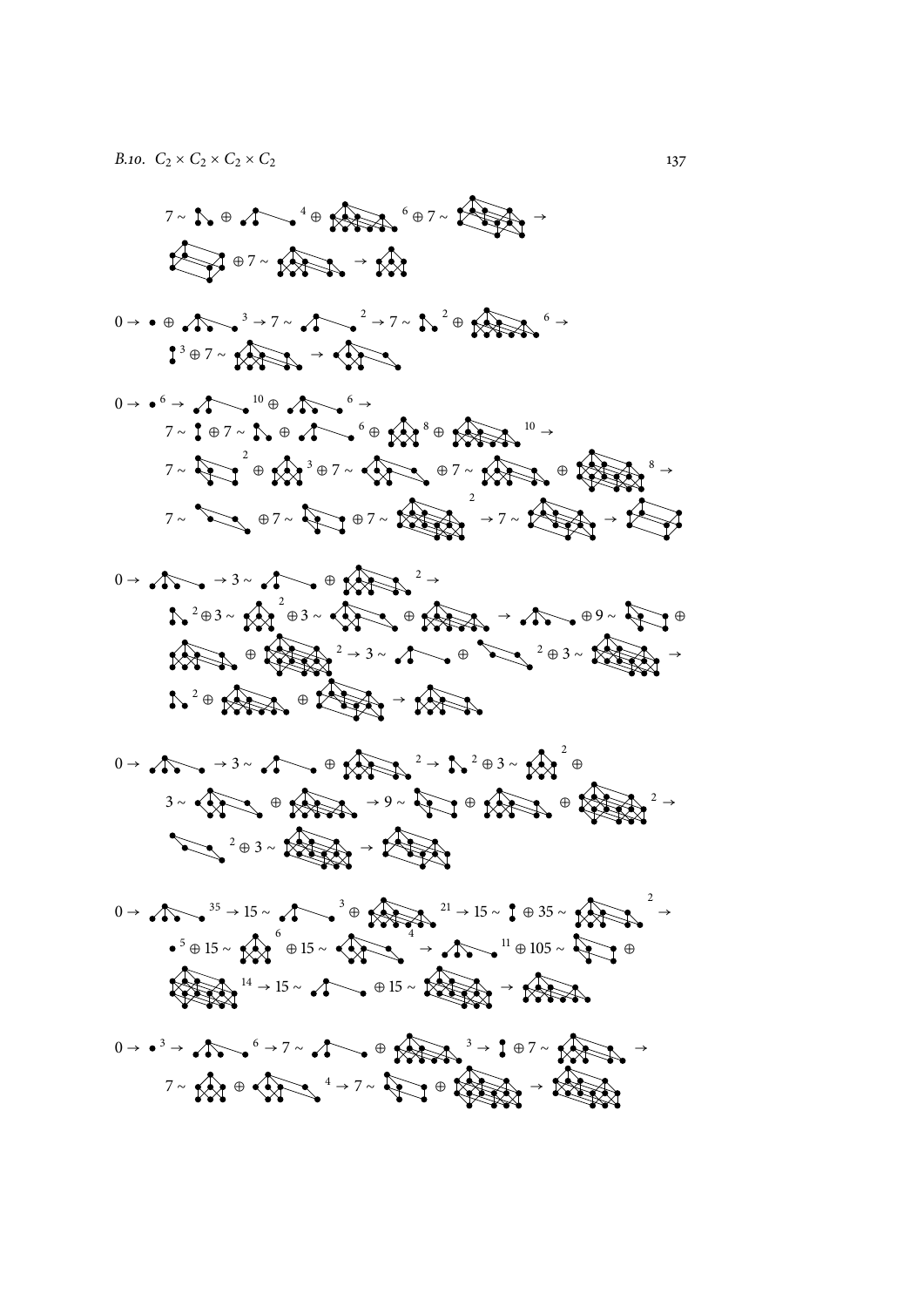<sup>→</sup> <sup>60</sup> <sup>→</sup> <sup>105</sup> <sup>→</sup> <sup>15</sup> <sup>∼</sup> <sup>→</sup> <sup>⊕</sup> <sup>15</sup> <sup>∼</sup> ⊕ <sup>⊕</sup> <sup>15</sup> <sup>∼</sup> <sup>→</sup> <sup>⊕</sup> <sup>15</sup> <sup>∼</sup> <sup>⊕</sup> <sup>35</sup> <sup>∼</sup> <sup>⊕</sup> <sup>⊕</sup> <sup>105</sup> <sup>∼</sup> <sup>⊕</sup> <sup>15</sup> <sup>∼</sup> → <sup>⊕</sup> <sup>35</sup> <sup>∼</sup> <sup>→</sup> <sup>∼</sup> ⊕ <sup>∼</sup> <sup>⊕</sup> <sup>35</sup> <sup>∼</sup> <sup>→</sup> <sup>15</sup> <sup>∼</sup> <sup>⊕</sup> <sup>→</sup> <sup>→</sup> <sup>60</sup> <sup>→</sup> <sup>105</sup> <sup>→</sup> <sup>15</sup> <sup>∼</sup> <sup>→</sup> <sup>⊕</sup> <sup>15</sup> <sup>∼</sup> ⊕ <sup>→</sup> <sup>∼</sup> <sup>⊕</sup> <sup>15</sup> <sup>∼</sup> <sup>⊕</sup> <sup>35</sup> <sup>∼</sup> <sup>⊕</sup> <sup>∼</sup> <sup>⊕</sup> <sup>15</sup> <sup>∼</sup> <sup>→</sup> <sup>35</sup> <sup>∼</sup> <sup>→</sup> <sup>15</sup> <sup>∼</sup> <sup>→</sup> 

**B.11** *C*<sup>3</sup> → → → → → ⊕ → → → **B.12** *C*<sup>9</sup>

 $0 \rightarrow \bullet \rightarrow \bullet \rightarrow \bullet$  $0 \rightarrow \begin{matrix} 1 \\ 1 \end{matrix} \rightarrow \begin{matrix} 0 \\ 0 \end{matrix} \rightarrow \begin{matrix} 0 \\ 1 \end{matrix}$  $0 \rightarrow \frac{1}{2} \rightarrow \frac{1}{2} \oplus \frac{1}{2} \rightarrow \frac{1}{2}$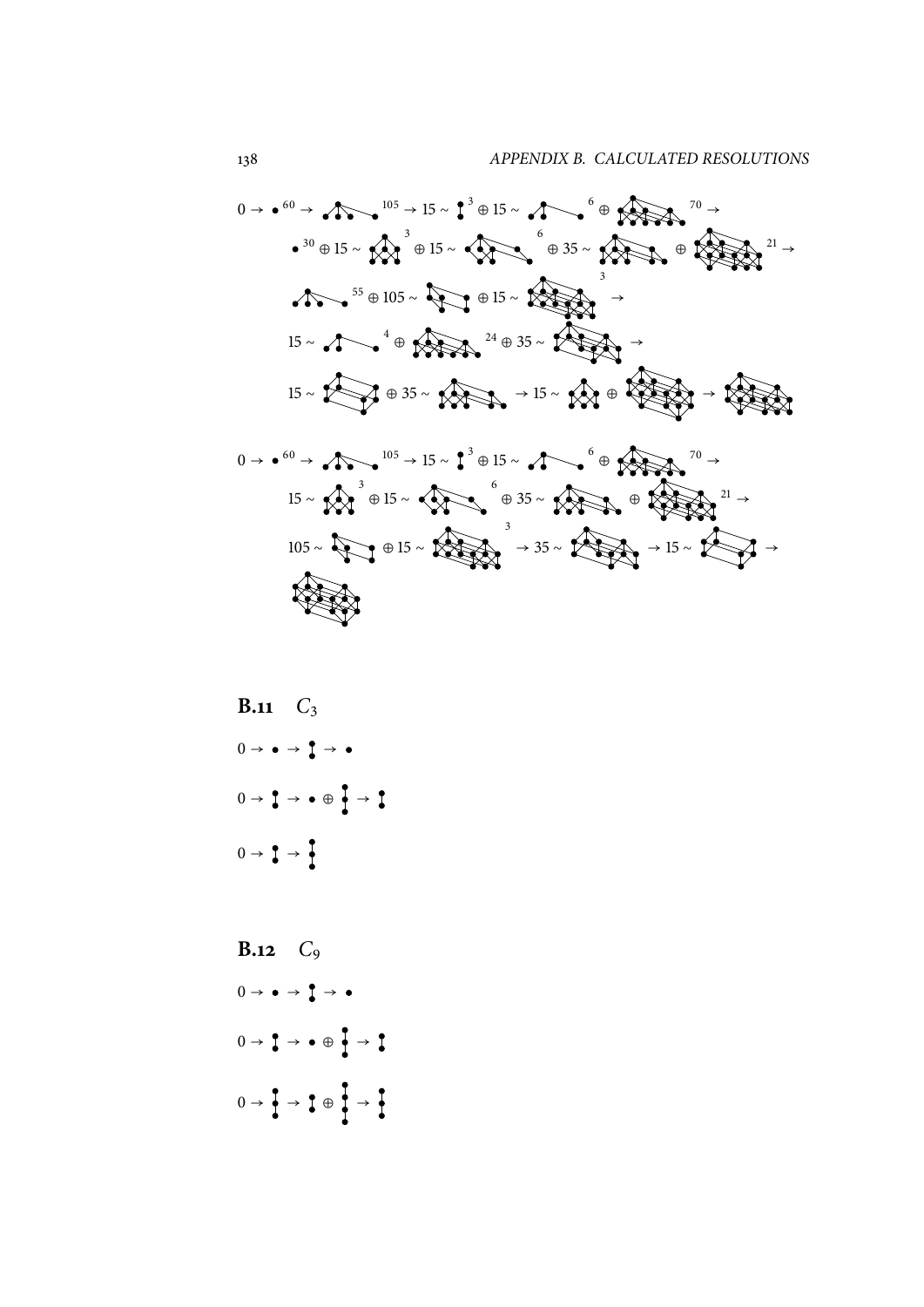

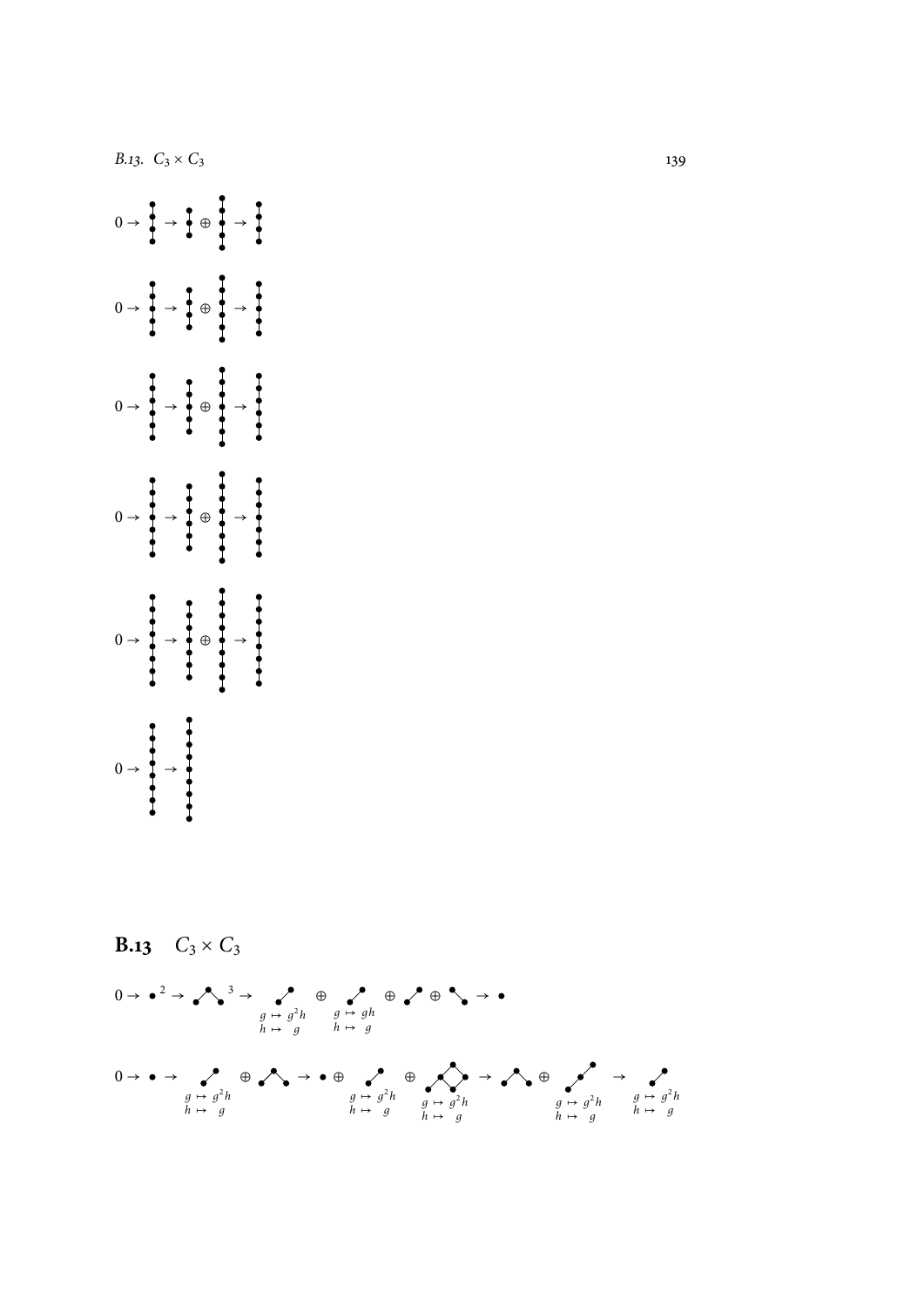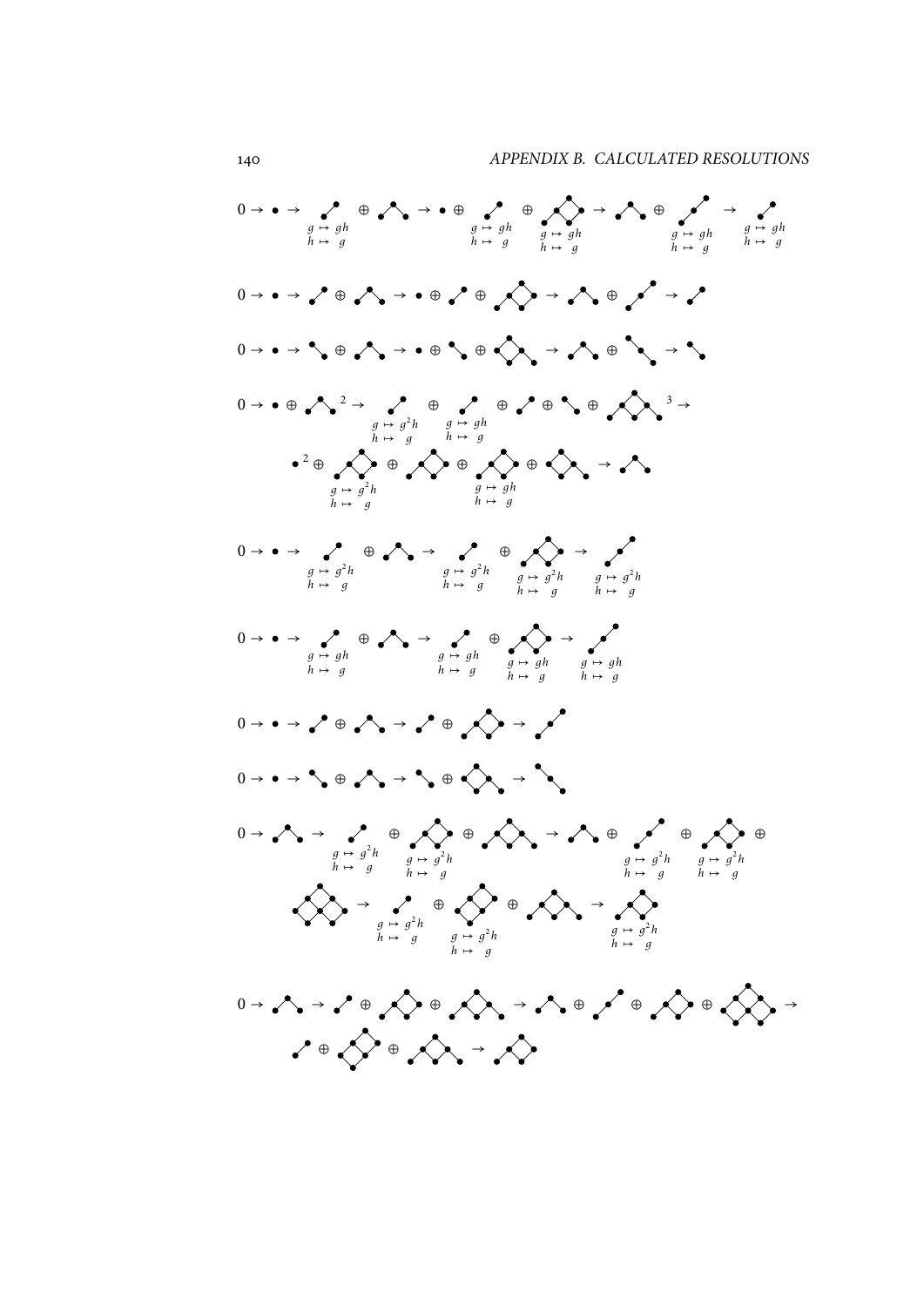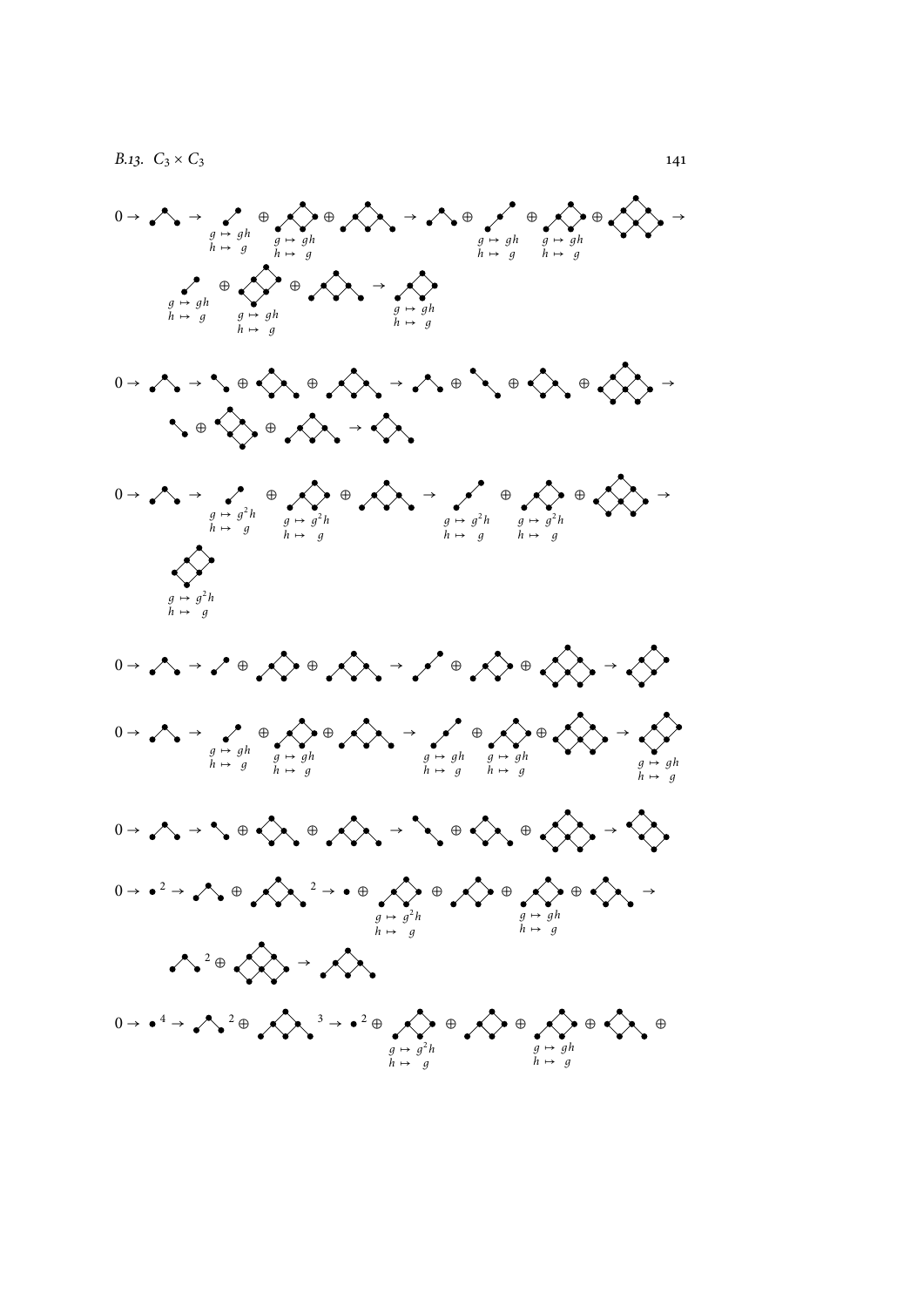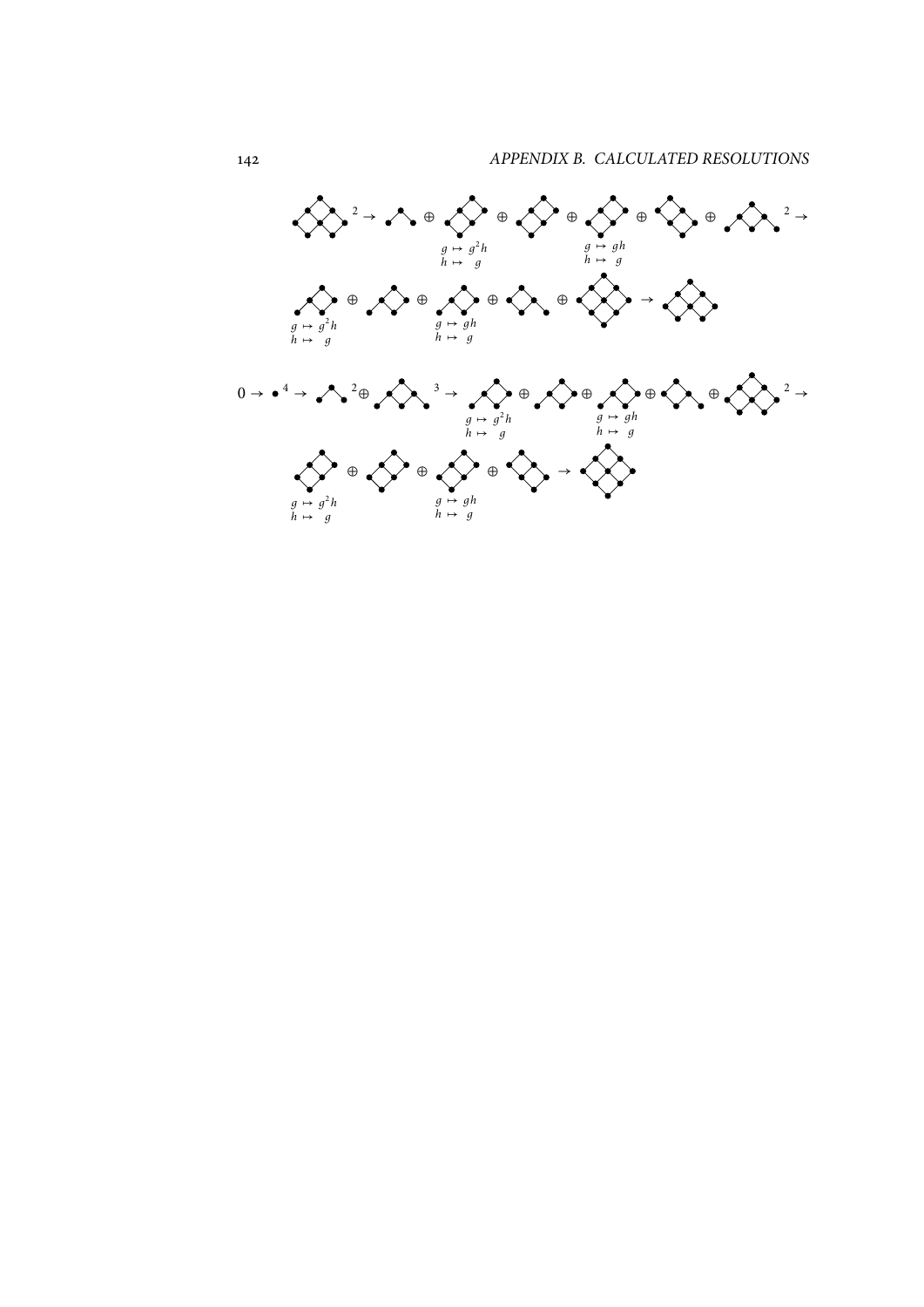## **Bibliography**

.

- [Alp86] J. L. Alperin, *Local representation theory*, Cambridge Studies in Advanced Mathematics, vol. 11, Cambridge University Press, Cambridge, .
- [AE81] J. L. Alperin and L. Evens, *Representations, resolutions and Quillen's dimension theorem*, J. Pure Appl. Algebra **22** (1981), no. 1, .
- [AF92] Frank W. Anderson and Kent R. Fuller, *Rings and categories of modules*, second ed., Graduate Texts in Mathematics, vol. 13, Springer-Verlag, New York, .
- [ASS06] Ibrahim Assem, Daniel Simson, and Andrzej Skowroński, *Elements of the representation theory of associative algebras. Vol. 1*, London Mathematical Society Student Texts, vol. 65, Cambridge University Press, Cambridge, 2006,
- [Aus71] Maurice Auslander, *Representation dimension of Artin algebras*, Queen Mary College Mathematics Notes (1971), 70, .
- [ARS95] Maurice Auslander, Idun Reiten, and Sverre O. Smalø, *Representation theory of Artin algebras*, Cambridge Studies in Advanced Mathematics, vol. 36, Cambridge University Press, Cambridge, .
	- [BE11] Petter Andreas Bergh and Karin Erdmann, *The representation dimension of Hecke algebras and symmetric groups*, Adv. Math. **228** (2011), no. 4, .
- [BGP73] I. N. Bernšteĭn, I. M. Gel'fand, and V. A. Ponomarev, *Coxeter functors, and Gabriel's theorem*, Uspehi Mat. Nauk **28** (1973), no. 2(170), .
- [BD77] V. M. Bondarenko and Ju. A. Drozd, *The representation type of finite groups*, Zap. Naučn. Sem. Leningrad. Otdel. Mat. Inst. Steklov. (LOMI) **71** (1977),  $24-41, 282,$ .
- [CB88] William Crawley-Boevey, *On tame algebras and bocses*, Proc. London Math. Soc. (3) **56** (1988), no. 3, .
- [CB91] , *Tame algebras and generic modules*, Proc. London Math. Soc. (3) **63**  $(1991)$ , no. 2, .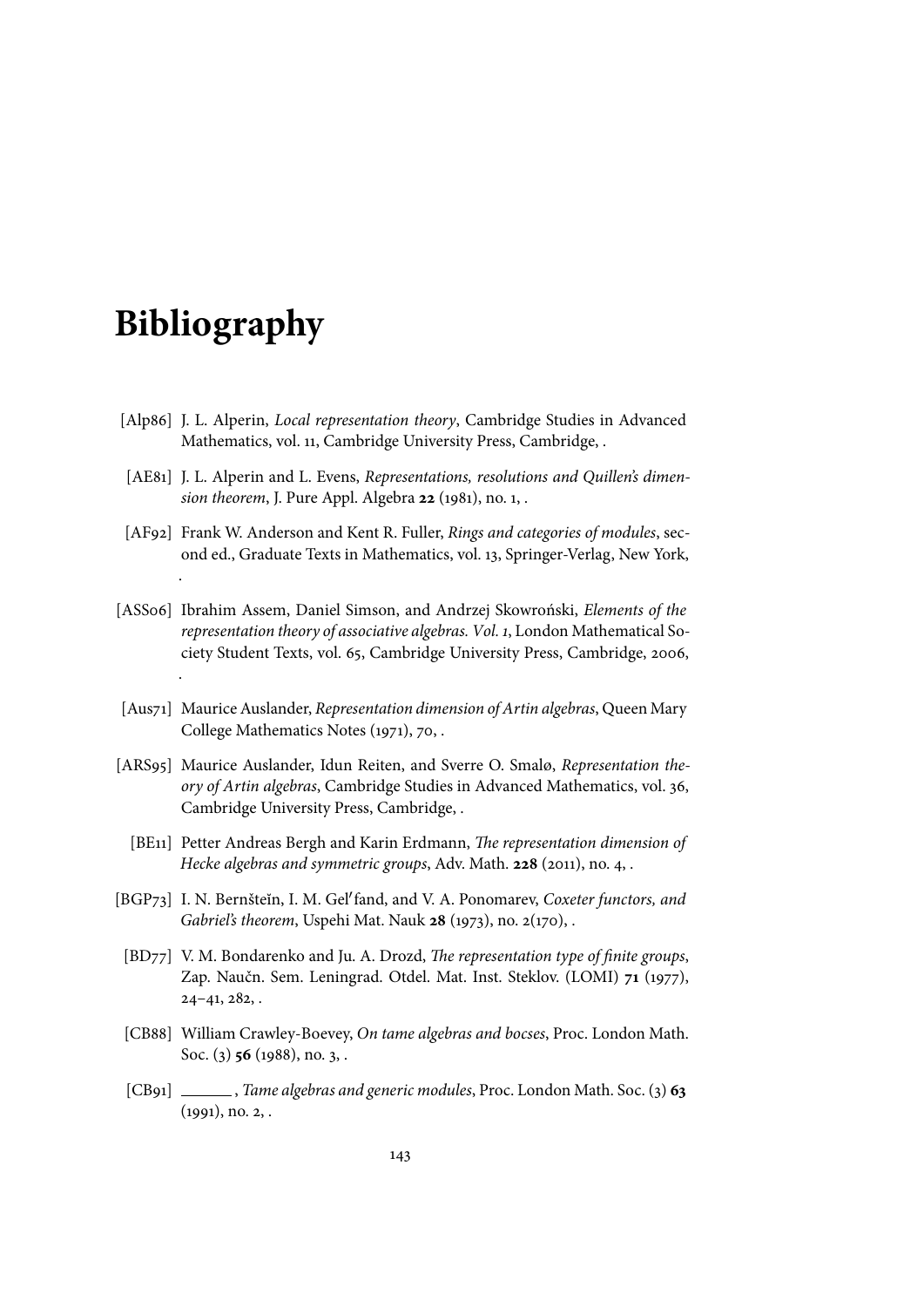- [CB92] , *Modules of finite length over their endomorphism rings*, Representations of algebras and related topics (Kyoto, 1990), London Math. Soc. Lecture Note Ser., vol. 168, Cambridge Univ. Press, Cambridge, 1992, .
- [dlP91] J. A. de la Peña, *Functors preserving tameness*, Fund. Math. **137** (1991), no. 3,
- [dlP96] , *Constructible functors and the notion of tameness*, Comm. Algebra **24** (1996), no. 6, .
- [DS86] Piotr Dowbor and Andrzej Skowroński, *On the representation type of locally bounded categories*, Tsukuba J. Math. **10** (1986), no. 1, .
- [Dro77] Ju. A. Drozd, *Tame and wild matrix problems*, Matrix problems (Russian), Akad. Nauk Ukrain. SSR Inst. Mat., Kiev, 1977, .
- [Dro8o] \_\_\_\_\_\_, *Tame and wild matrix problems*, Representation theory, II (Proc. Second Internat. Conf., Carleton Univ., Ottawa, Ont., 1979), Lecture Notes in Math., vol. 832, Springer, Berlin, 1980, .
- [Eil60] Samuel Eilenberg, *Abstract description of some basic functors*, J. Indian Math. Soc. (N.S.) **24** (1960), .
- [Gab81] P. Gabriel, *The universal cover of a representation-finite algebra*, Representations of algebras (Puebla, 1980), Lecture Notes in Math., vol. 903, Springer, Berlin-New York, 1981, .
- [GLS05] Christof Geiss, Bernard Leclerc, and Jan Schröer, *Semicanonical bases and preprojective algebras*, Ann. Sci. École Norm. Sup. (4) **38** (2005), no. 2, .
- [Gre59] J. A. Green, *On the indecomposable representations of a finite group*, Math. Z. **70** (1959), .
- [Hig54] D. G. Higman, *Indecomposable representations at characteristic p*, Duke Math. J. **21** (1954), .
- [Iya03] Osamu Iyama, *Finiteness of representation dimension*, Proc. Amer. Math. Soc. **131** (2003), no. 4, .
- [Kra07] Henning Krause, *Derived categories, resolutions, and Brown representability*, Interactions between homotopy theory and algebra, Contemp. Math., vol. 436, Amer. Math. Soc., Providence, RI, 2007, .
- [Lam99] T. Y. Lam, *Lectures on modules and rings*, Graduate Texts in Mathematics, vol. 189, Springer-Verlag, New York, .
	- [LS00] Zbigniew Leszczyński and Andrzej Skowroński, *Tame triangular matrix algebras*, Colloq. Math. **86** (2000), no. 2, .

.